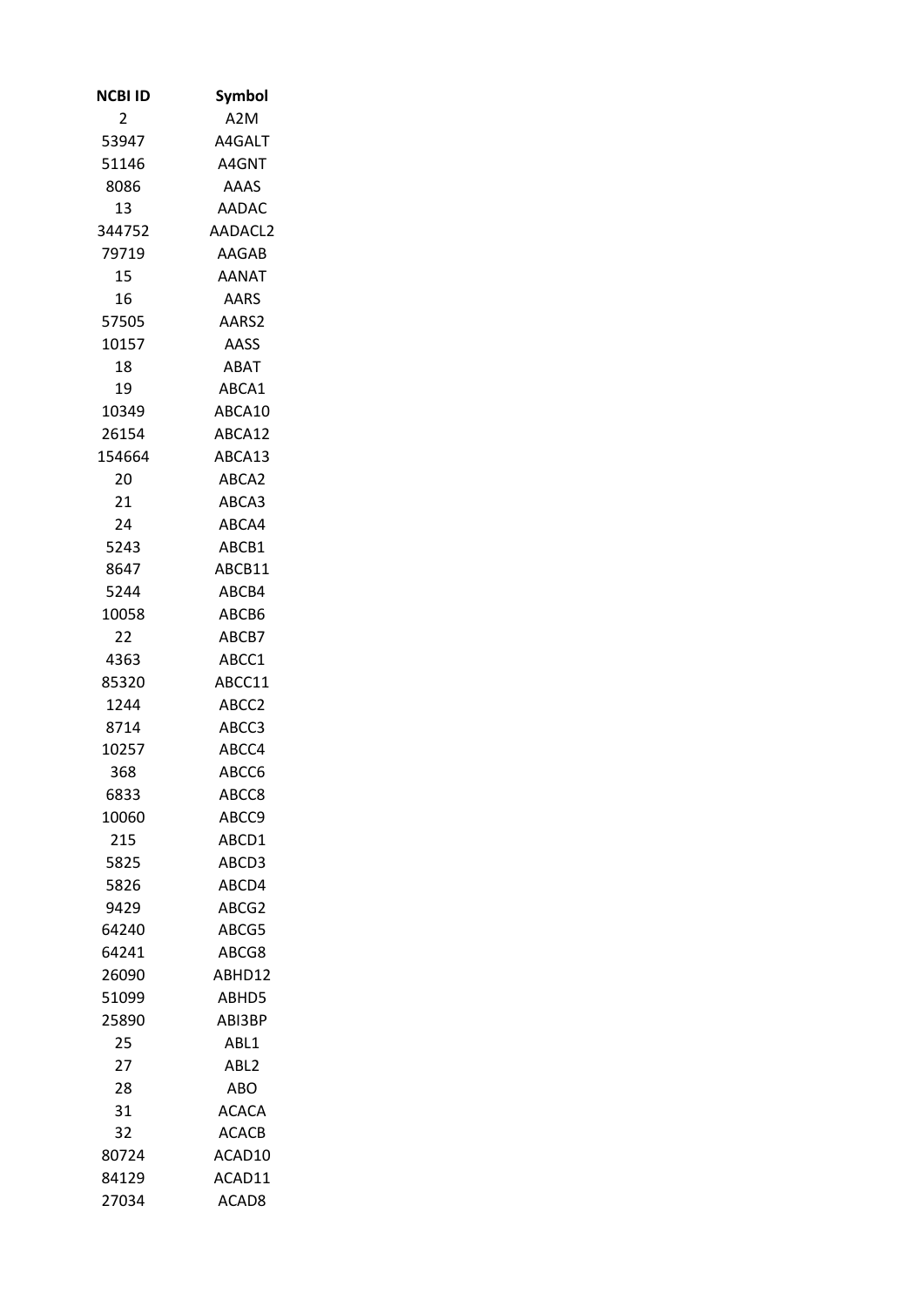| 28976  | ACAD9             |
|--------|-------------------|
| 33     | <b>ACADL</b>      |
| 34     | <b>ACADM</b>      |
| 35     | <b>ACADS</b>      |
| 36     | <b>ACADSB</b>     |
| 37     | ACADVL            |
| 176    | <b>ACAN</b>       |
| 38     | ACAT1             |
| 39     | ACAT2             |
| 91452  | ACBD5             |
| 84320  | ACBD6             |
| 84680  | <b>ACCS</b>       |
| 1636   | ACE               |
| 43     | <b>ACHE</b>       |
| 47     | <b>ACLY</b>       |
| 50     | ACO <sub>2</sub>  |
| 51     | ACOX1             |
| 52     | ACP1              |
| 53     | ACP <sub>2</sub>  |
| 54     | ACP5              |
| 197322 | ACSF3             |
| 2182   | ACSL4             |
| 51703  | ACSL5             |
| 23305  | ACSL6             |
| 6296   | ACSM3             |
| 58     | ACTA1             |
| 59     | ACTA2             |
| 60     | <b>ACTB</b>       |
| 70     | ACTC1             |
| 71     | ACTG1             |
| 88     | ACTN <sub>2</sub> |
|        |                   |
| 81     | ACTN4             |
| 90     | ACVR1             |
| 91     | ACVR1B            |
| 130399 | ACVR1C            |
| 92     | ACVR2A            |
| 93     | ACVR2B            |
| 94     | <b>ACVRL1</b>     |
| 95     | ACY1              |
| 100    | ADA               |
| 102    | ADAM10            |
| 8038   | ADAM12            |
| 6868   | ADAM17            |
| 8728   | ADAM19            |
| 53616  | ADAM22            |
| 8745   | ADAM23            |
| 80332  | ADAM33            |
| 8756   | ADAM7             |
| 8754   | ADAM9             |
| 9510   | ADAMTS1           |
|        |                   |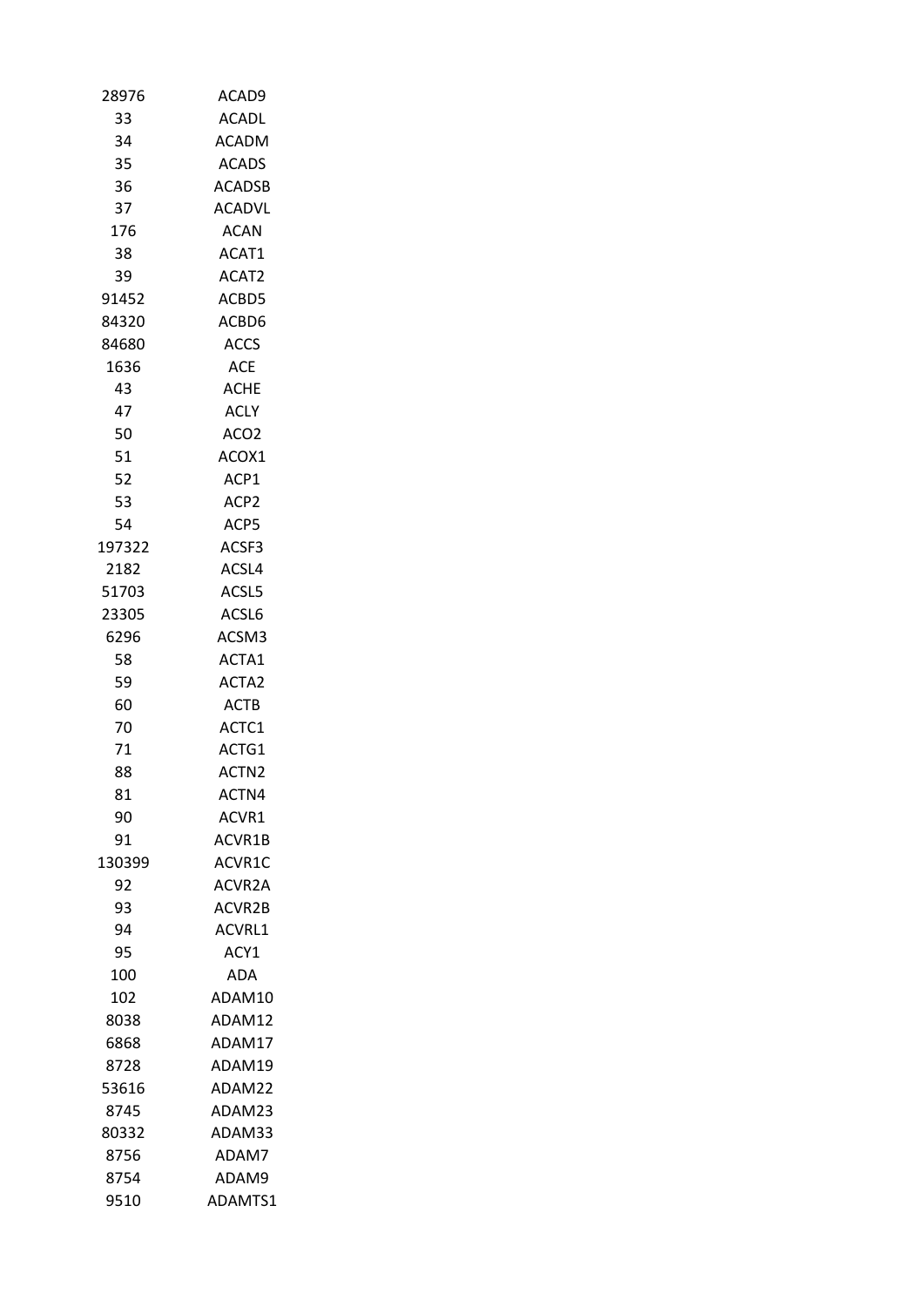| 81794  | ADAMTS10         |
|--------|------------------|
| 11093  | ADAMTS13         |
| 170691 | ADAMTS17         |
| 170692 | ADAMTS18         |
| 171019 | ADAMTS19         |
| 9509   | ADAMTS2          |
| 9719   | ADAMTSL2         |
| 57188  | ADAMTSL3         |
| 54507  | ADAMTSL4         |
| 103    | ADAR             |
| 104    | ADARB1           |
| 113451 | ADC.             |
| 56997  | ADCK3            |
|        |                  |
| 55811  | ADCY10           |
| 109    | ADCY3            |
| 111    | ADCY5            |
| 112    | ADCY6            |
| 115    | ADCY9            |
| 118    | ADD1             |
| 119    | ADD <sub>2</sub> |
| 125    | ADH1B            |
| 126    | ADH1C            |
| 127    | ADH4             |
| 131    | ADH7             |
| 9370   | <b>ADIPOQ</b>    |
| 51094  | ADIPOR1          |
| 132    | ADK              |
| 133    | ADM              |
| 135    | ADORA2A          |
| 148    | ADRA1A           |
| 150    | ADRA2A           |
| 151    | ADRA2B           |
| 152    | ADRA2C           |
| 153    | ADRB1            |
| 154    | ADRB2            |
| 155    | ADRB3            |
| 157    | ADRBK2           |
| 158    | ADSL             |
| 84830  | <b>ADTRP</b>     |
| 2334   | AFF <sub>2</sub> |
| 3899   | AFF3             |
| 10939  | AFG3L2           |
|        |                  |
| 174    | AFP              |
| 175    | AGA              |
| 123624 | AGBL1            |
| 55109  | AGGF1            |
| 55750  | AGK              |
| 178    | AGL              |
| 392636 | AGMO             |
| 26523  | AGO1             |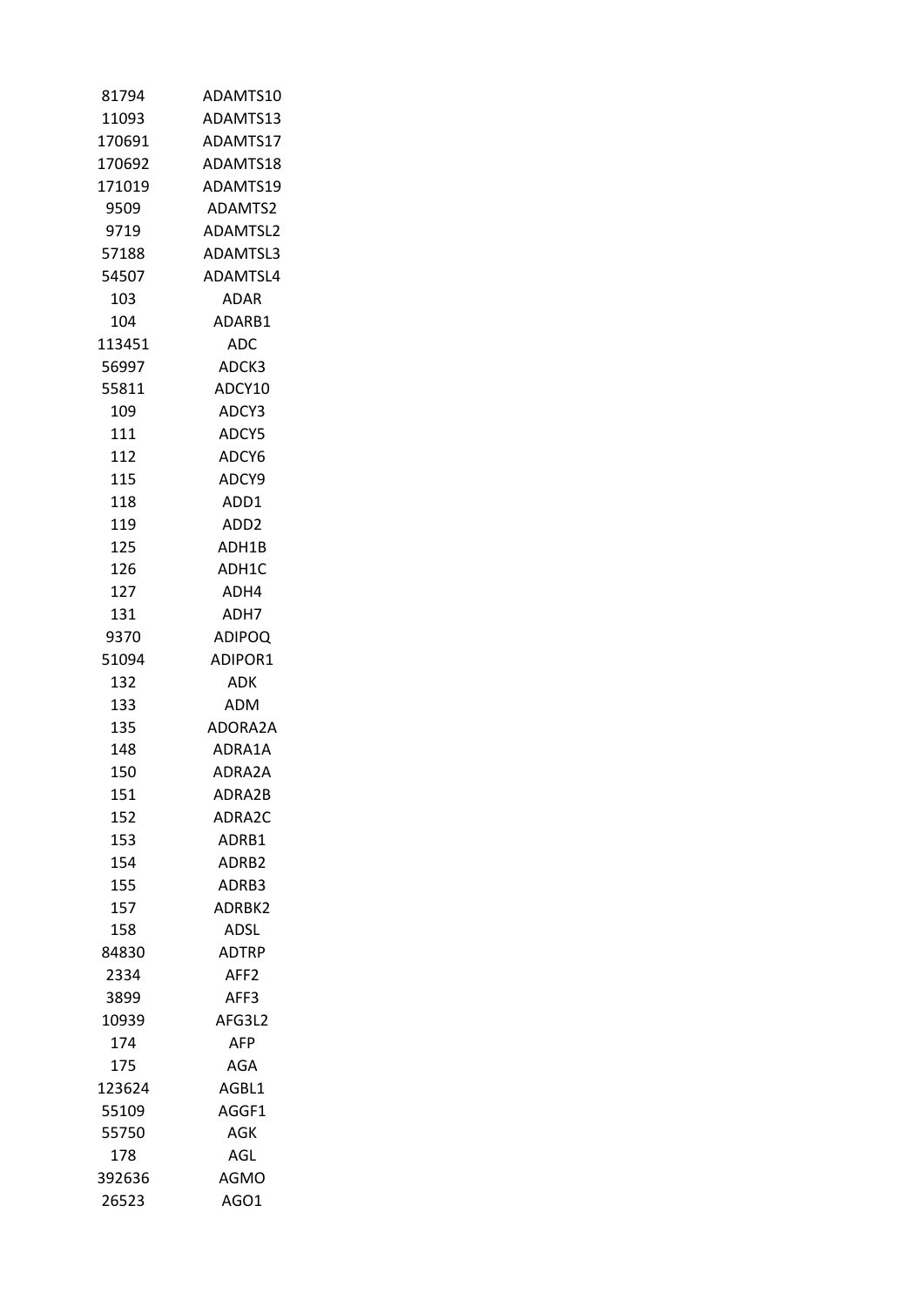| 10555           | AGPAT2            |
|-----------------|-------------------|
| 8540            | AGPS              |
| 375790          | AGRN              |
| 181             | AGRP              |
| 183             | AGT               |
| 23287           | AGTPBP1           |
| 185             | AGTR1             |
| 186             | AGTR2             |
| 189             | AGXT              |
| 64902           | AGXT2             |
| 191             | AHCY              |
| 54806           | AHI1              |
| 196             | AHR               |
| 57491           | AHRR              |
| 197             | AHSG              |
| 51327           | AHSP              |
| 57379           | <b>AICDA</b>      |
| 9131            | AIFM1             |
| 9255            | AIMP1             |
| 9049            | AIP.              |
| 23746           | AIPL1             |
| 326             | AIRE              |
| 203             | AK1               |
| 204             | AK <sub>2</sub>   |
| 122481          | AK7               |
|                 | AK8               |
| 158067<br>11216 | AKAP10            |
| 11217           | AKAP2             |
|                 |                   |
| 10142           | AKAP9             |
| 231             | AKR1B1            |
| 1646            | AKR1C2            |
| 8644            | AKR1C3            |
| 1109            | AKR1C4            |
| 6718            | AKR1D1            |
| 8574            | AKR7A2            |
| 207             | AKT1              |
| 208             | AKT2              |
| 10000           | AKT3              |
| 210             | ALAD              |
| 212             | ALAS2             |
| 213             | ALB.              |
| 126133          | ALDH16A1          |
| 5832            | ALDH18A1          |
| 216             | ALDH1A1           |
| 8854            | ALDH1A2           |
| 217             | ALDH <sub>2</sub> |
| 224             | ALDH3A2           |
| 8659            | ALDH4A1           |
| 7915            | ALDH5A1           |
| 4329            | ALDH6A1           |
|                 |                   |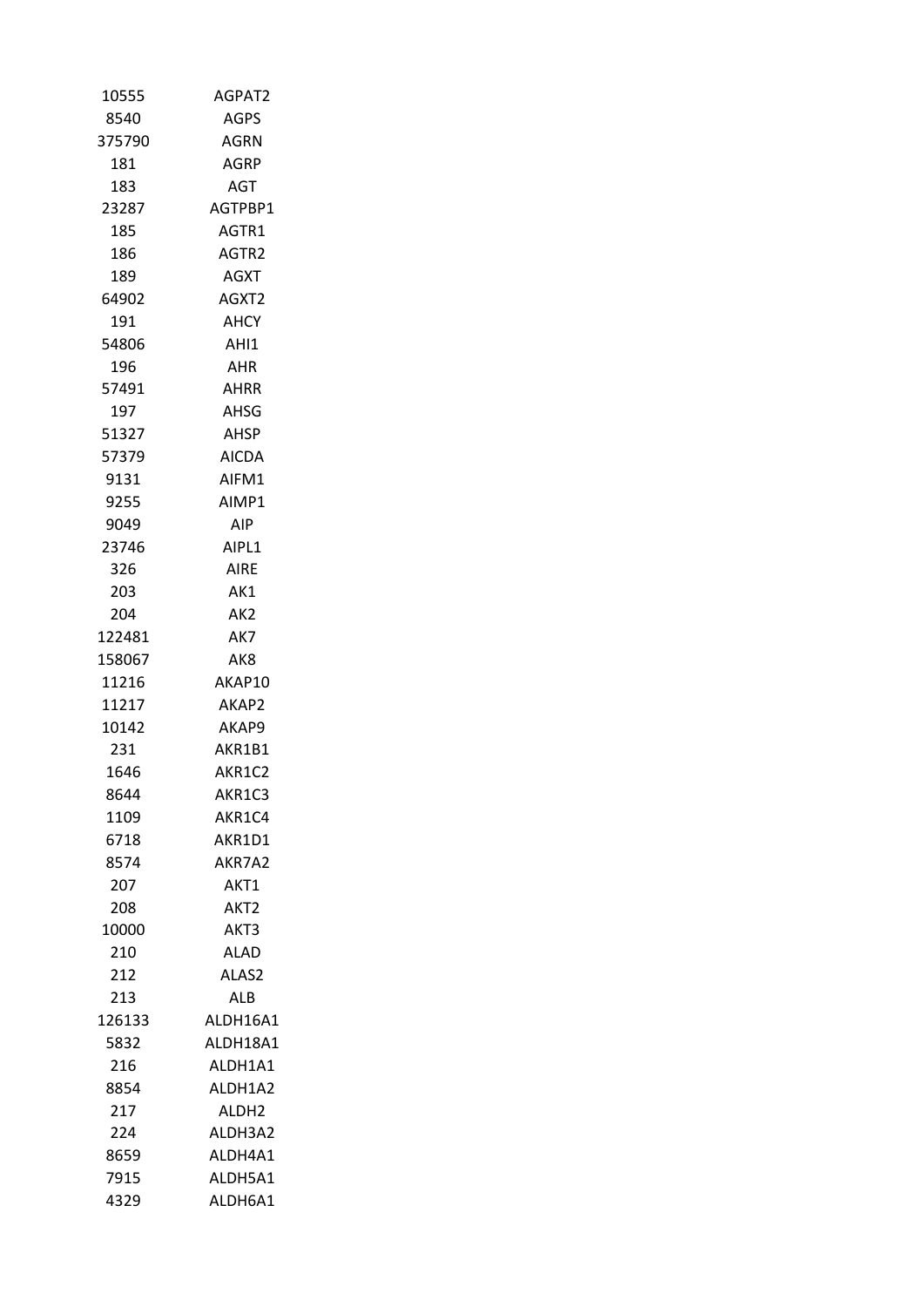| 501    | ALDH7A1           |
|--------|-------------------|
| 226    | <b>ALDOA</b>      |
| 229    | <b>ALDOB</b>      |
| 56052  | ALG1              |
| 79087  | ALG12             |
| 79868  | ALG13             |
| 199857 | ALG14             |
| 85365  | ALG <sub>2</sub>  |
| 10195  | ALG3              |
| 29880  | ALG5              |
| 29929  | ALG6              |
| 79053  | ALG8              |
| 79796  | ALG9              |
| 238    | ALK.              |
| 7840   | ALMS1             |
| 239    | ALOX12            |
| 242    | ALOX12B           |
| 246    | ALOX15            |
| 240    | ALOX5             |
| 241    | ALOX5AP           |
| 59344  | ALOXE3            |
| 249    | ALPL.             |
| 57679  | ALS2              |
| 259173 | ALS2CL            |
| 8092   | ALX1              |
| 257    | ALX3              |
| 60529  | ALX4              |
| 23600  | AMACR             |
| 258    | AMBN              |
| 265    | AMELX             |
| 266    | AMELY             |
| 139285 | AMER1             |
| 268    | AMH               |
| 269    | AMHR <sub>2</sub> |
| 81693  | AMN               |
| 270    | AMPD1             |
| 272    | AMPD3             |
| 275    | <b>AMT</b>        |
| 283    | ANG               |
| 27329  | ANGPTL3           |
| 51129  | ANGPTL4           |
| 253935 | ANGPTL5           |
| 83854  | ANGPTL6           |
| 286    | ANK1              |
| 287    | ANK2              |
| 288    | ANK3              |
| 56172  | ANKH              |
| 255239 | ANKK1             |
| 27063  | ANKRD1            |
| 29123  | ANKRD11           |
|        |                   |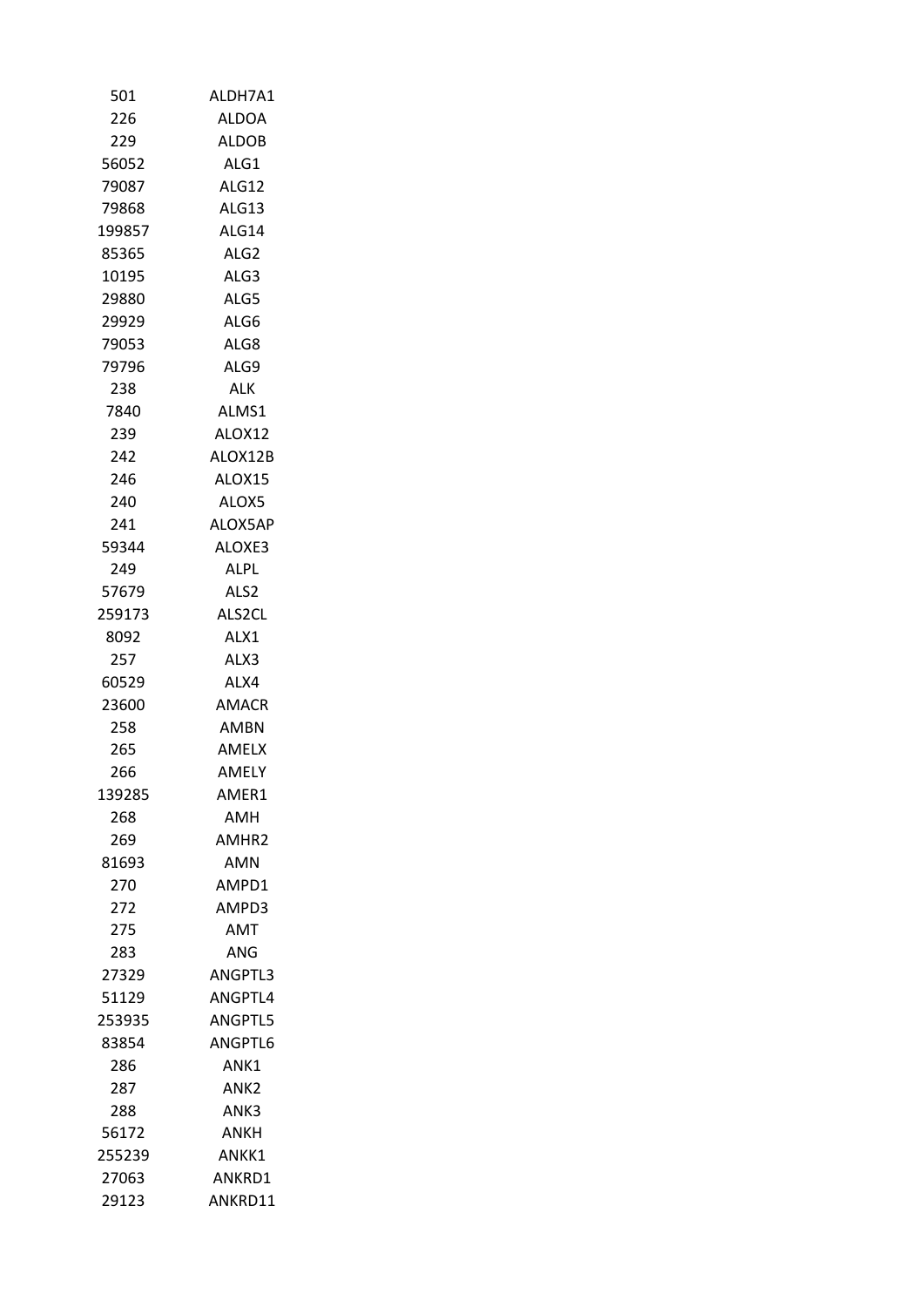| 22852     | ANKRD26      |
|-----------|--------------|
| 23294     | ANKS1A       |
| 203286    | ANKS6        |
| 55129     | ANO10        |
| 63982     | ANO3         |
| 203859    | ANO5         |
| 196527    | ANO6         |
| 50636     | ANO7         |
| 84168     | ANTXR1       |
| 118429    | ANTXR2       |
| 308       | ANXA5        |
| 313       | AOAH         |
| 1174      | AP1S1        |
| 8905      | <b>AP1S2</b> |
| 8546      | AP3B1        |
| 8120      | AP3B2        |
| 8943      | AP3D1        |
| 10717     | AP4B1        |
| 23431     | AP4E1        |
| 9179      | AP4M1        |
| 11154     | AP4S1        |
| 9907      | AP5Z1        |
| 317       | APAF1        |
| 321       | APBA2        |
| 54518     | APBB1IP      |
| 323       | APBB2        |
| 324.      | APC          |
| 147495    | APCDD1       |
| 328       | APEX1        |
| 335       | APOA1        |
| 336       | APOA2        |
| 337       | APOA4        |
| 116519    | APOA5        |
| 338       | APOB         |
| 339       | APOBEC1      |
| 164668    | APOBEC3H     |
| 100533990 | APOC4-APOC2  |
| 347       | <b>APOD</b>  |
| 348       | <b>APOE</b>  |
| 350       | APOH         |
| 8542      | APOL1        |
| 80833     | APOL3        |
| 351       | <b>APP</b>   |
| 353       | APRT         |
| 54840     | <b>APTX</b>  |
| 358       | AQP1         |
| 359       | AQP2         |
| 360       | AQP3         |
| 361       | AQP4         |
| 362       | AQP5         |
|           |              |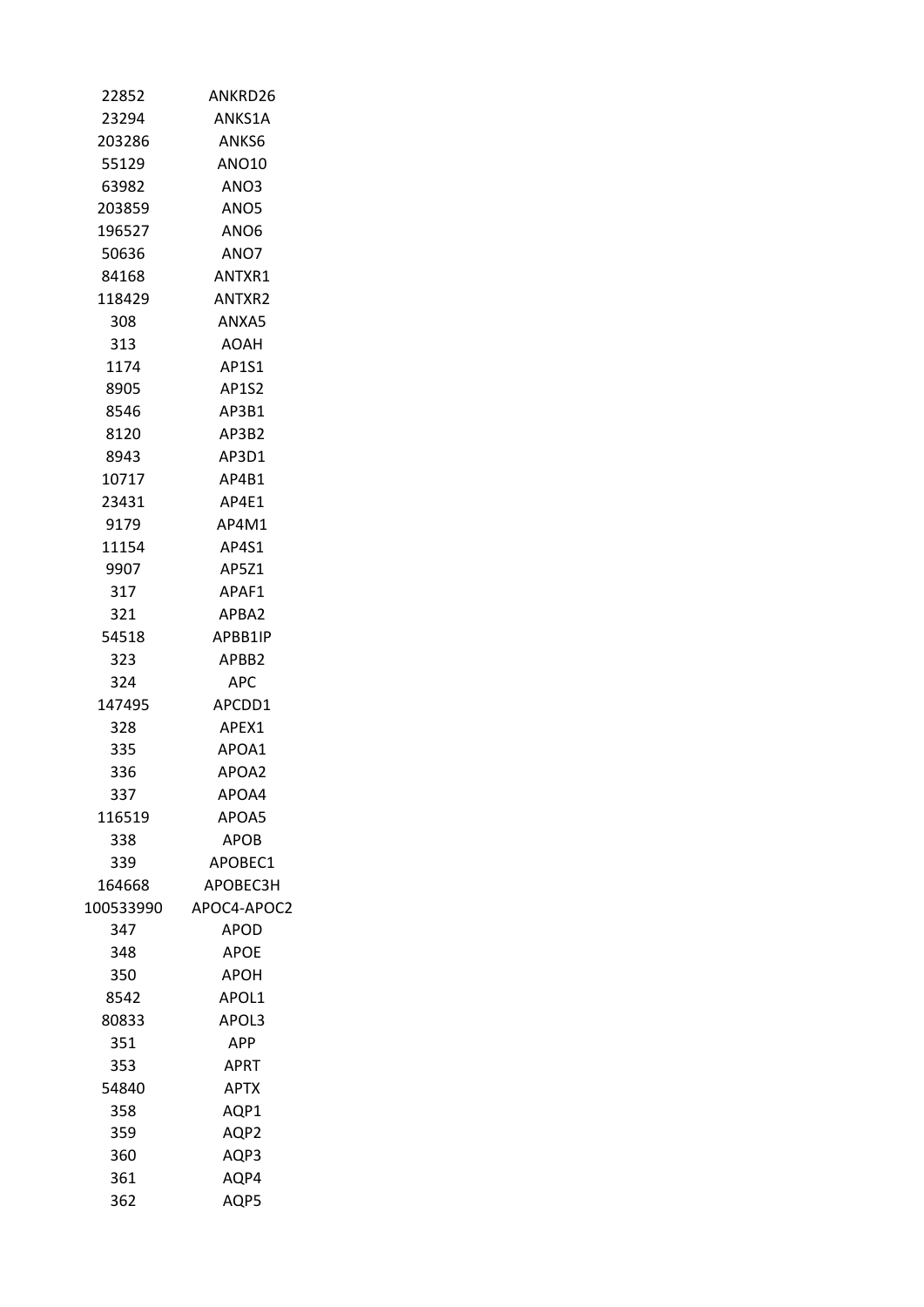| 364    | AQP7              |
|--------|-------------------|
| 367    | AR                |
| 378    | ARF4              |
| 10564  | ARFGEF2           |
| 383    | ARG1              |
| 93663  | ARHGAP18          |
| 83478  | ARHGAP24          |
| 23092  | ARHGAP26          |
| 57514  | ARHGAP31          |
| 395    | ARHGAP6           |
| 64333  | ARHGAP9           |
| 396    | ARHGDIA           |
| 9639   | ARHGEF10          |
| 23365  | ARHGEF12          |
| 9459   | ARHGEF6           |
| 8874   | ARHGEF7           |
| 23229  | ARHGEF9           |
| 8289   | ARID1A            |
| 57492  | ARID1B            |
| 5926   | ARID4A            |
| 51742  | ARID4B            |
| 200894 | ARL13B            |
| 120534 | ARL14EP           |
| 403    | ARL3              |
| 84100  | ARL6              |
| 387715 | ARMS2             |
| 410    | ARSA              |
| 411    | <b>ARSB</b>       |
| 415    | ARSE              |
| 420    | ART4              |
| 170302 | ARX               |
| 57412  | AS3MT             |
| 427    | ASAH1             |
| 136371 | ASB10             |
| 51008  | ASCC1             |
| 10973  | ASCC3             |
| 429    | ASCL1             |
| 9311   | ASIC <sub>3</sub> |
| 434    | <b>ASIP</b>       |
| 435    | ASL               |
| 438    | <b>ASMT</b>       |
| 440    | <b>ASNS</b>       |
| 443    | ASPA              |
| 259266 | ASPM              |
| 54829  | <b>ASPN</b>       |
| 151516 | ASPRV1            |
| 445    | ASS1              |
| 171023 | ASXL1             |
| 85300  | <b>ATCAY</b>      |
| 467    | ATF3              |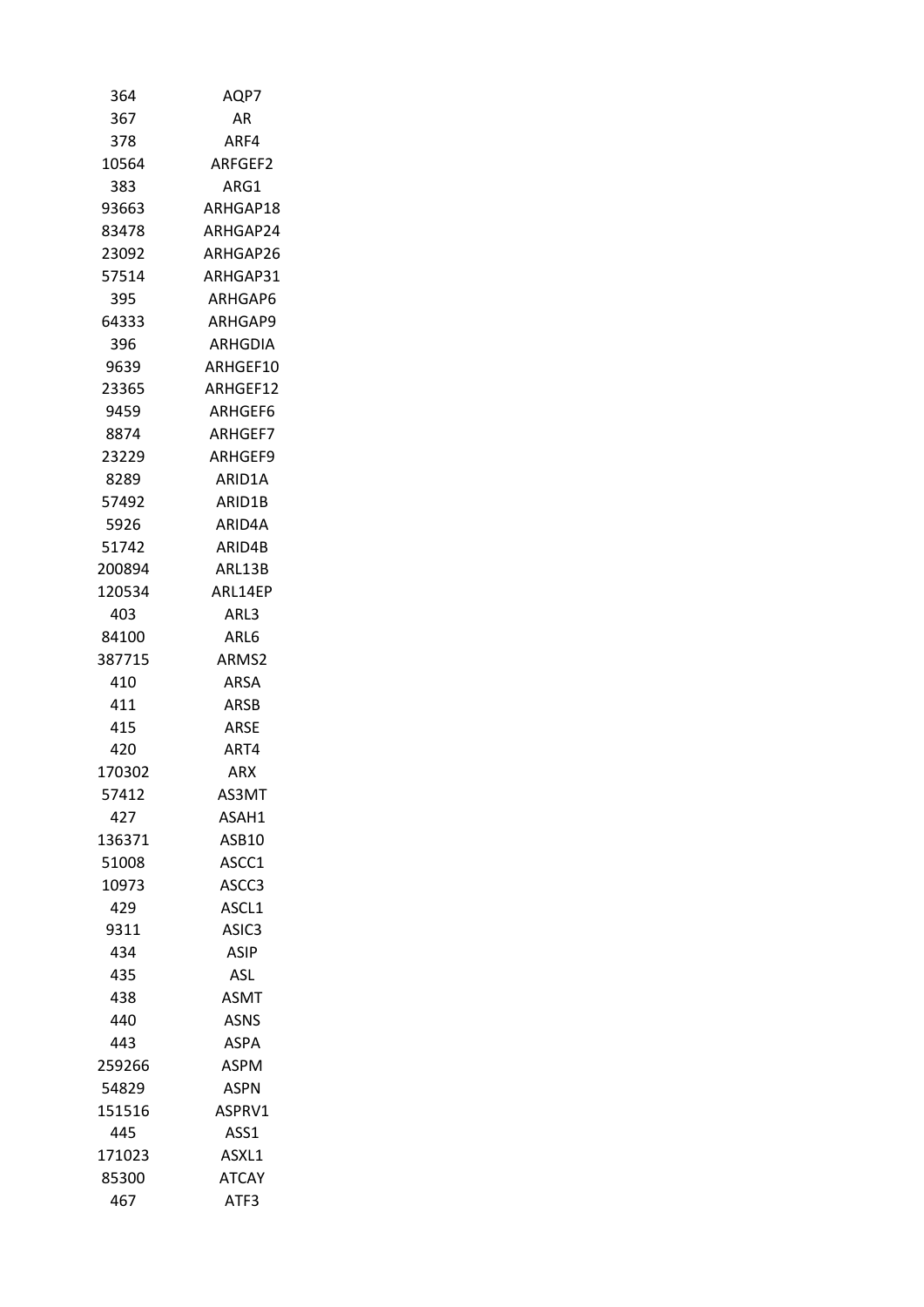| 22926  | ATF6              |
|--------|-------------------|
| 55054  | ATG16L1           |
| 10533  | ATG7              |
| 471    | <b>ATIC</b>       |
| 51062  | ATL <sub>1</sub>  |
| 472    | <b>ATM</b>        |
| 1822   | ATN1              |
| 220202 | ATOH7             |
| 57194  | ATP10A            |
| 57205  | ATP10D            |
| 23400  | ATP13A2           |
| 84239  | ATP13A4           |
| 477    | ATP1A2            |
| 478    | ATP1A3            |
| 481    | ATP1B1            |
| 487    | ATP2A1            |
| 488    | ATP2A2            |
| 489    | ATP2A3            |
| 491    | ATP2B2            |
| 492    | ATP2B3            |
| 493    | ATP2B4            |
| 27032  | ATP2C1            |
| 55101  | ATP5SL            |
| 10159  | ATP6AP2           |
| 23545  | ATP6V0A2          |
| 50617  | ATP6V0A4          |
| 525    | ATP6V1B1          |
| 538    | ATP7A             |
| 540.   | ATP7B             |
| 51761  | ATP8A2            |
| 5205   | ATP8B1            |
|        |                   |
| 91647  | ATPAF2            |
| 545    | <b>ATR</b>        |
| 26033  | ATRNL1            |
| 546    | <b>ATRX</b>       |
| 6310   | ATXN1             |
| 25814  | ATXN10            |
| 6311   | ATXN <sub>2</sub> |
| 4287   | ATXN3             |
| 92552  | ATXN3L            |
| 6314   | ATXN7             |
| 549    | AUH               |
| 6790   | AURKA             |
| 6795   | AURKC             |
| 26053  | AUTS2             |
| 551    | AVP.              |
| 552    | AVPR1A            |
| 554    | AVPR2             |
| 8312   | AXIN1             |
| 8313   | AXIN2             |
|        |                   |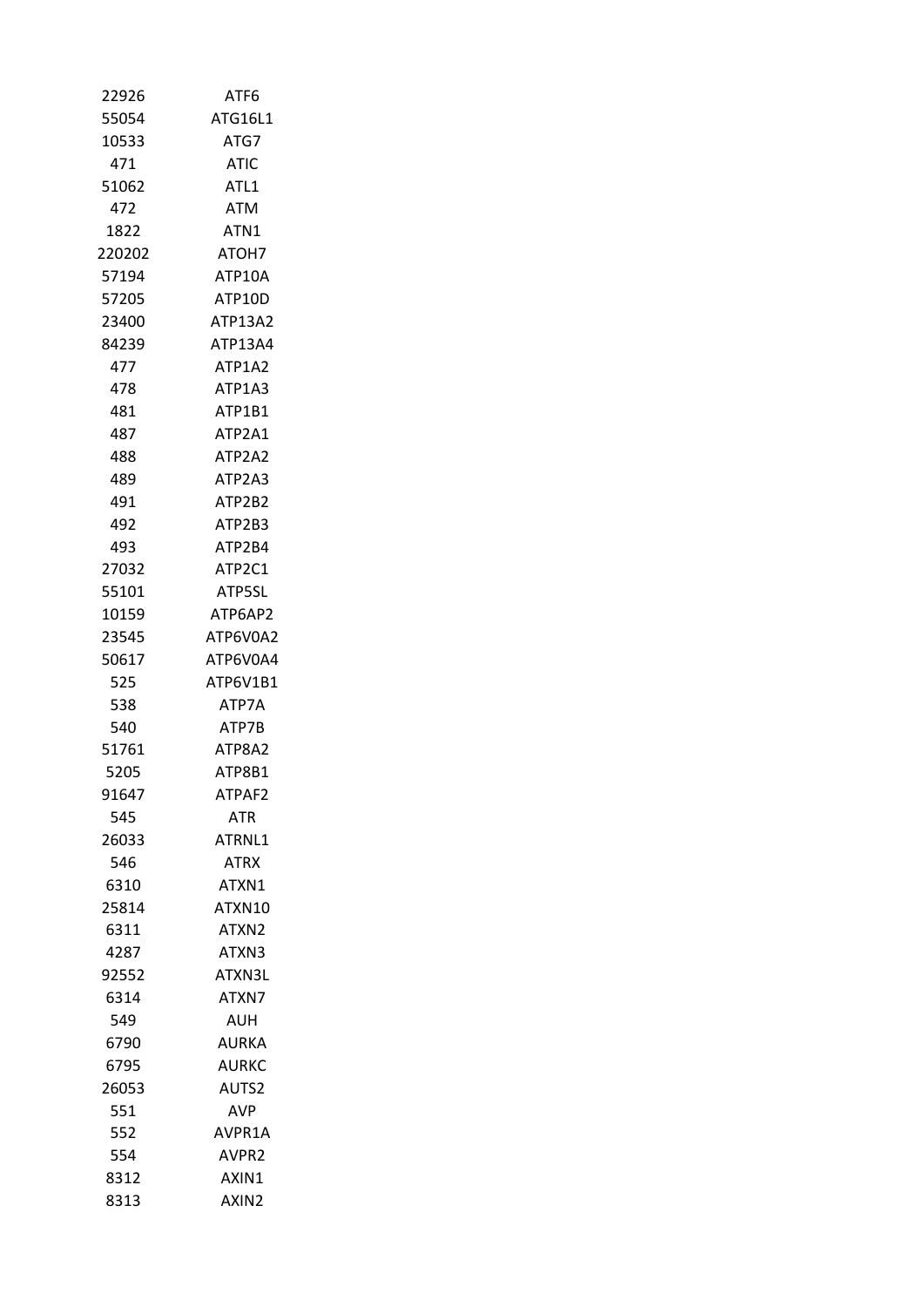| 558    | AXL              |
|--------|------------------|
| 567    | B <sub>2</sub> M |
| 8706   | B3GALNT1         |
| 148789 | B3GALNT2         |
| 8708   | B3GALT1          |
| 8707   | B3GALT2          |
| 10317  | B3GALT5          |
| 126792 | B3GALT6          |
| 145173 | <b>B3GALTL</b>   |
| 27087  | B3GAT1           |
| 135152 | B3GAT2           |
| 26229  | B3GAT3           |
| 11041  | B3GNT1           |
| 10678  | B3GNT2           |
| 10331  | B3GNT3           |
| 79369  | B3GNT4           |
| 84002  | B3GNT5           |
| 192134 | B3GNT6           |
| 93010  | B3GNT7           |
| 374907 | B3GNT8           |
| 2583   | B4GALNT1         |
| 124872 | B4GALNT2         |
| 283358 | B4GALNT3         |
| 338707 | <b>B4GALNT4</b>  |
| 2683   | B4GALT1          |
| 8704   | B4GALT2          |
| 8703   | B4GALT3          |
| 8702   | B4GALT4          |
| 9334   | B4GALT5          |
| 9331   | B4GALT6          |
| 11285  | B4GALT7          |
| 27077  | B9D1             |
| 80776  | B9D2             |
| 570    | <b>BAAT</b>      |
| 9531   | BAG3             |
| 8815   | <b>BANF1</b>     |
| 55024  | BANK1            |
| 8314   | BAP1             |
| 580    | BARD1            |
| 8538   | BARX2            |
| 581    | <b>BAX</b>       |
| 9031   | BAZ1B            |
| 582    | BBS1             |
| 79738  | BBS10            |
| 166379 | <b>BBS12</b>     |
| 583    | BBS2             |
| 585    | BBS4             |
| 129880 | BBS5             |
| 55212  | BBS7             |
| 27241  | BBS9             |
|        |                  |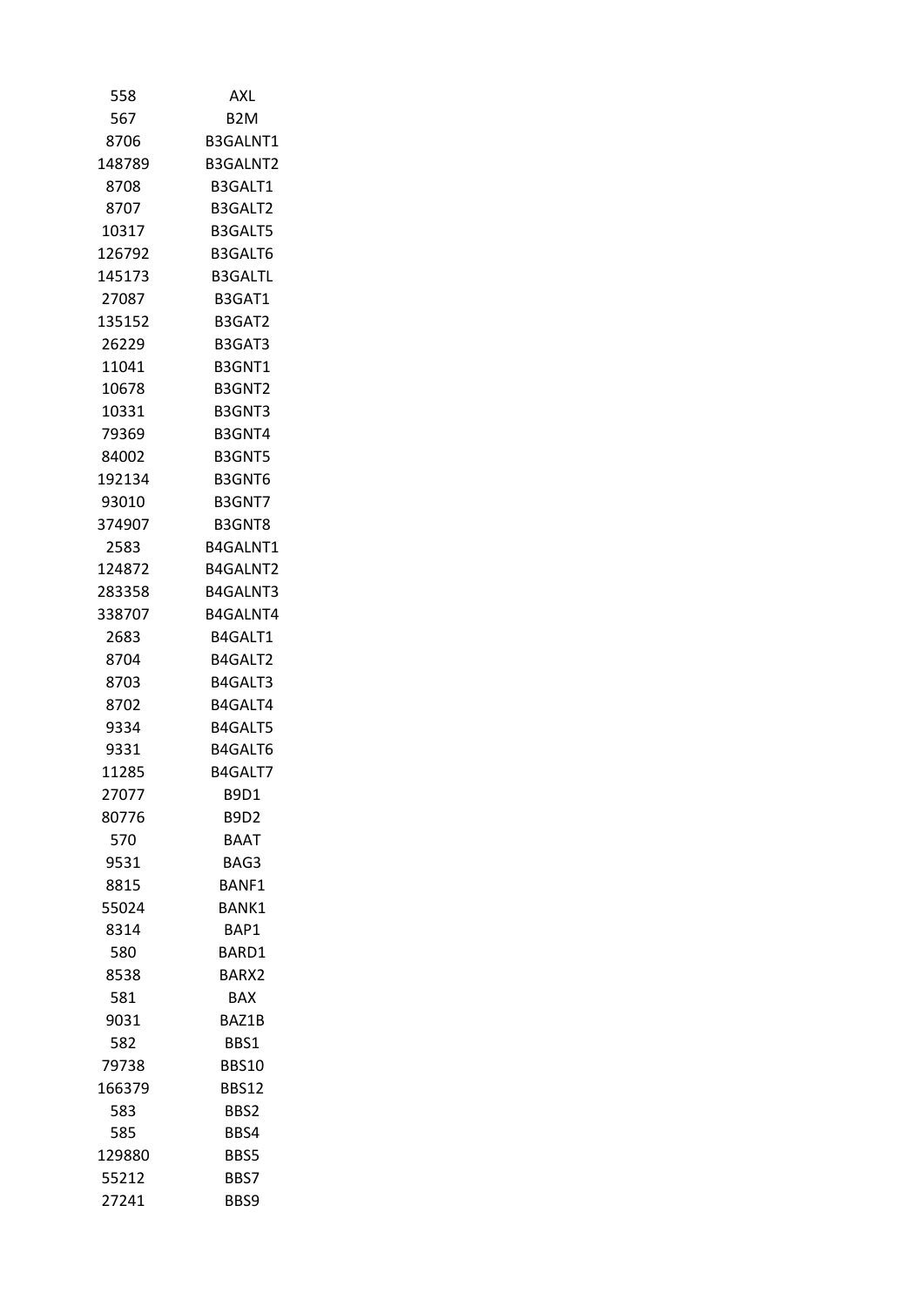| 4059      | <b>BCAM</b>      |
|-----------|------------------|
| 587       | BCAT2            |
| 590       | BCHE             |
| 593       | <b>BCKDHA</b>    |
| 594       | <b>BCKDHB</b>    |
| 10295     | <b>BCKDK</b>     |
| 8915      | BCL10            |
| 53335     | BCL11A           |
| 596       | BCL2             |
| 598       | BCL2L1           |
| 10018     | <b>BCL2L11</b>   |
| 100529063 | BCL2L2-PABPN1    |
| 604       | BCL6             |
| 607       | BCL9             |
| 53630     | BCMO1            |
| 54880     | <b>BCOR</b>      |
| 63035     | <b>BCORL1</b>    |
| 613       | <b>BCR</b>       |
| 617       | BCS1L            |
| 627       | <b>BDNF</b>      |
| 146227    | BEAN1            |
| 7439      | BEST1            |
| 631       | BFSP1            |
| 8419      | BFSP2            |
| 633       | BGN              |
| 727857    | BHLHA9           |
| 79365     | BHLHE41          |
| 80114     | BICC1            |
| 274       | BIN1             |
| 640       | BLK              |
| 641       | <b>BLM</b>       |
| 642       | <b>BLMH</b>      |
| 29760     | BLNK             |
| 63915     | BLOC1S5          |
| 26258     | BLOC1S6          |
| 644       | <b>BLVRA</b>     |
| 648       | BMI1             |
| 649       | BMP1             |
| 9210      | BMP15            |
| 650       | BMP2             |
| 652       | BMP4             |
| 653       | BMP5             |
| 655       | BMP7             |
| 168667    | BMPER            |
| 657       | BMPR1A           |
| 658       | BMPR1B           |
| 659       | BMPR2            |
| 54796     | BNC <sub>2</sub> |
| 91653     | вос              |
| 388962    | BOLA3            |
|           |                  |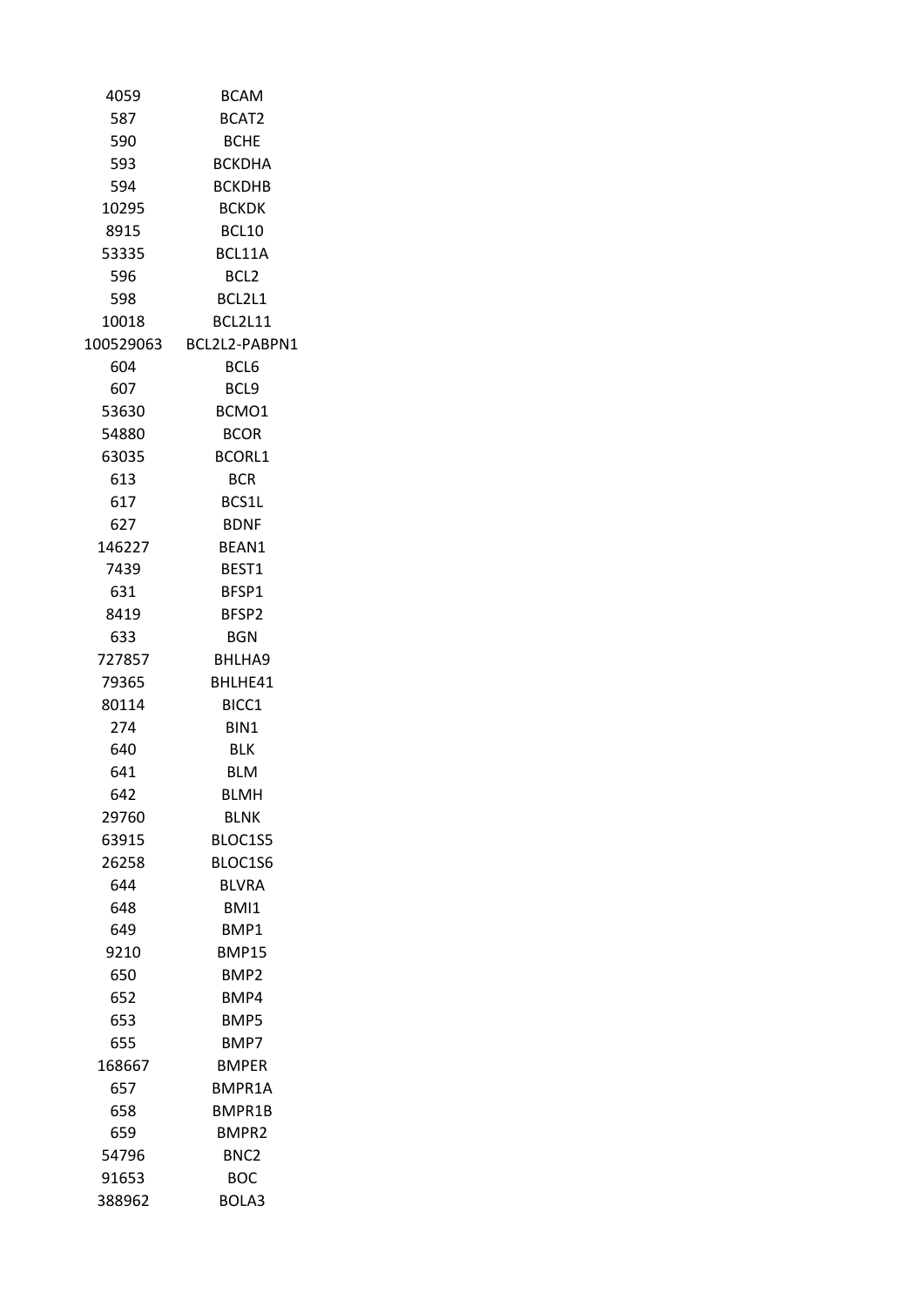| 669    | <b>BPGM</b>                    |
|--------|--------------------------------|
| 673    | BRAF                           |
| 221927 | BRAT1                          |
| 672    | BRCA1                          |
| 675    | BRCA2                          |
| 79184  | BRCC3                          |
| 23774  | BRD1                           |
| 6046   | BRD <sub>2</sub>               |
| 2972   | BRF1                           |
| 83990  | BRIP1                          |
| 9024   | BRSK2                          |
| 54014  | BRWD1                          |
| 254065 | BRWD3                          |
| 26580  | BSCL <sub>2</sub>              |
| 682    | <b>BSG</b>                     |
| 7809   | BSND                           |
| 114781 | BTBD9                          |
| 686    | <b>BTD</b>                     |
| 695    | BTK.                           |
| 699    | BUB1                           |
| 701    | BUB1B                          |
| 113246 | C12orf57                       |
| 643338 | C15orf62                       |
| 64755  | C16orf58                       |
| 29919  | C18orf8                        |
| 56913  | C1GALT1                        |
| 29071  | C1GALT1C1                      |
| 712    | C <sub>1</sub> QA              |
| 713    | C1QB                           |
| 714    | C1QC                           |
| 715    | C1R                            |
| 716    | C1S                            |
| 54149  | C21orf91                       |
| 9847   | C <sub>2</sub> C <sub>D5</sub> |
| 54980  | C2orf42                        |
| 388939 | C2orf71                        |
| 718    | C <sub>3</sub>                 |
| 719    | C3AR1                          |
| 55286  | C4orf19                        |
| 152816 | C4orf26                        |
| 727    | C <sub>5</sub>                 |
| 27202  | C5AR2                          |
| 65250  | C5orf42                        |
| 729    | C6                             |
| 730    | C <sub>7</sub>                 |
| 79783  | C7orf10                        |
| 731    | C8A                            |
| 732    | C8B                            |
| 157657 | C8orf37                        |
| 735    | C <sub>9</sub>                 |
|        |                                |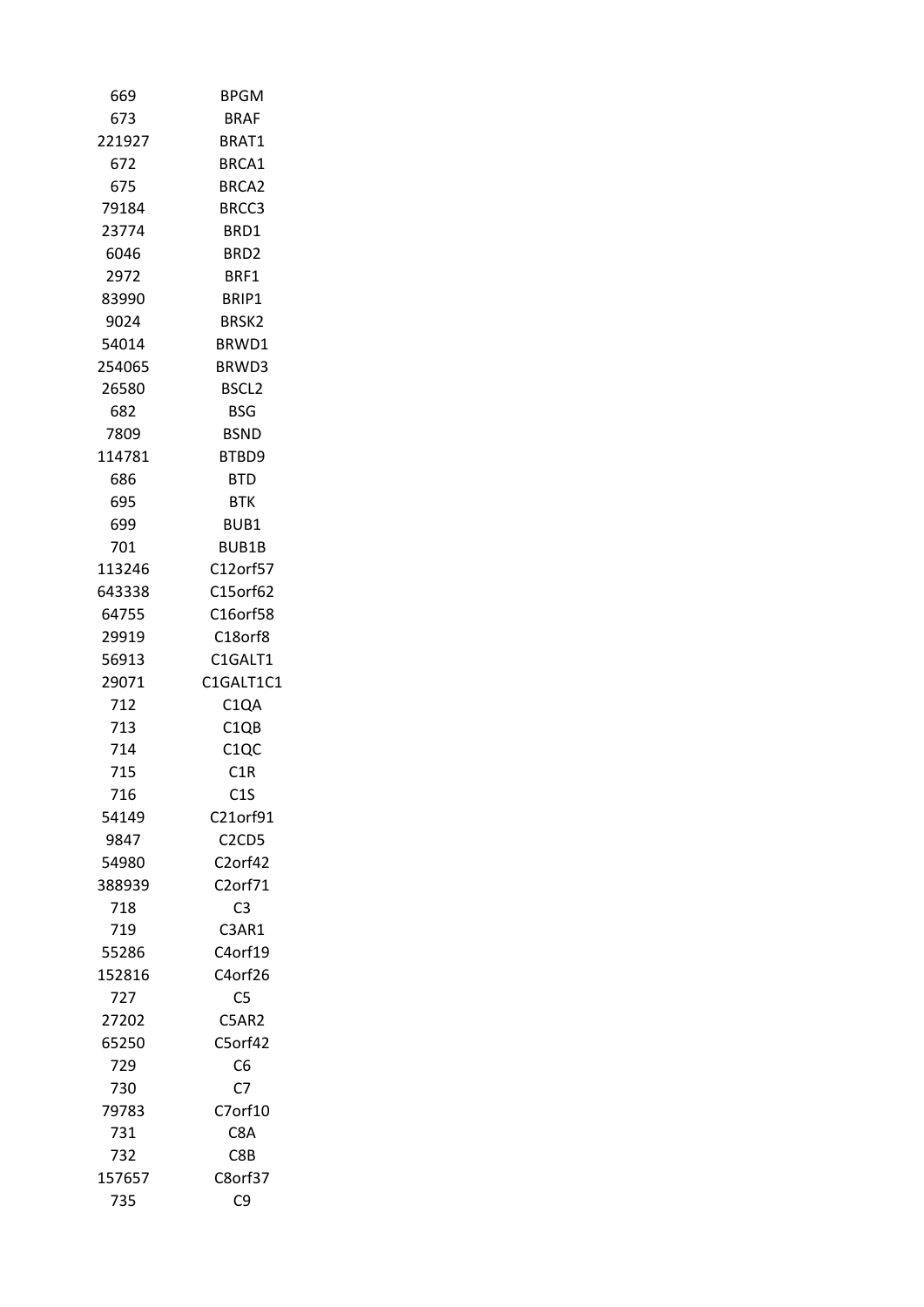| 203228 | C9orf72              |
|--------|----------------------|
| 759    | CA1                  |
| 771    | <b>CA12</b>          |
| 760    | CA <sub>2</sub>      |
| 762    | CA4                  |
| 767    | CA8.                 |
| 23523  | CABIN1               |
| 51475  | CABP2                |
| 57010  | CABP4                |
| 773    | CACNA1A              |
| 775    | CACNA1C              |
| 776    | CACNA1D              |
| 777    | CACNA1E              |
| 778    | CACNA1F              |
| 8913   | CACNA1G              |
| 8912   | CACNA1H              |
| 779    | CACNA1S              |
|        | CACNA2D1             |
| 781    |                      |
| 9254   | CACNA2D2<br>CACNA2D3 |
| 55799  |                      |
| 93589  | CACNA2D4             |
| 783.   | CACNB2               |
| 785    | CACNB4               |
| 10369  | CACNG2               |
| 10368  | CACNG3               |
| 27092  | CACNG4               |
| 23705  | CADM1                |
| 93664  | CADPS2               |
| 796    | <b>CALCA</b>         |
| 799    | <b>CALCR</b>         |
| 10203  | CALCRL               |
| 255022 | CALHM1               |
| 801    | CALM1                |
| 808    | CALM3                |
| 811    | CALR                 |
| 125972 | CALR3                |
| 814    | CAMK4                |
| 79823  | CAMKMT               |
| 23271  | CAMSAP2              |
| 23261  | CAMTA1               |
| 124583 | CANT1                |
| 11132  | CAPN10               |
| 825    | CAPN3                |
| 84433  | CARD11               |
| 79092  | CARD14               |
| 64170  | CARD9                |
| 9607   | <b>CARTPT</b>        |
| 57082  | CASC5                |
| 8573   | CASK                 |
| 834    | CASP1                |
|        |                      |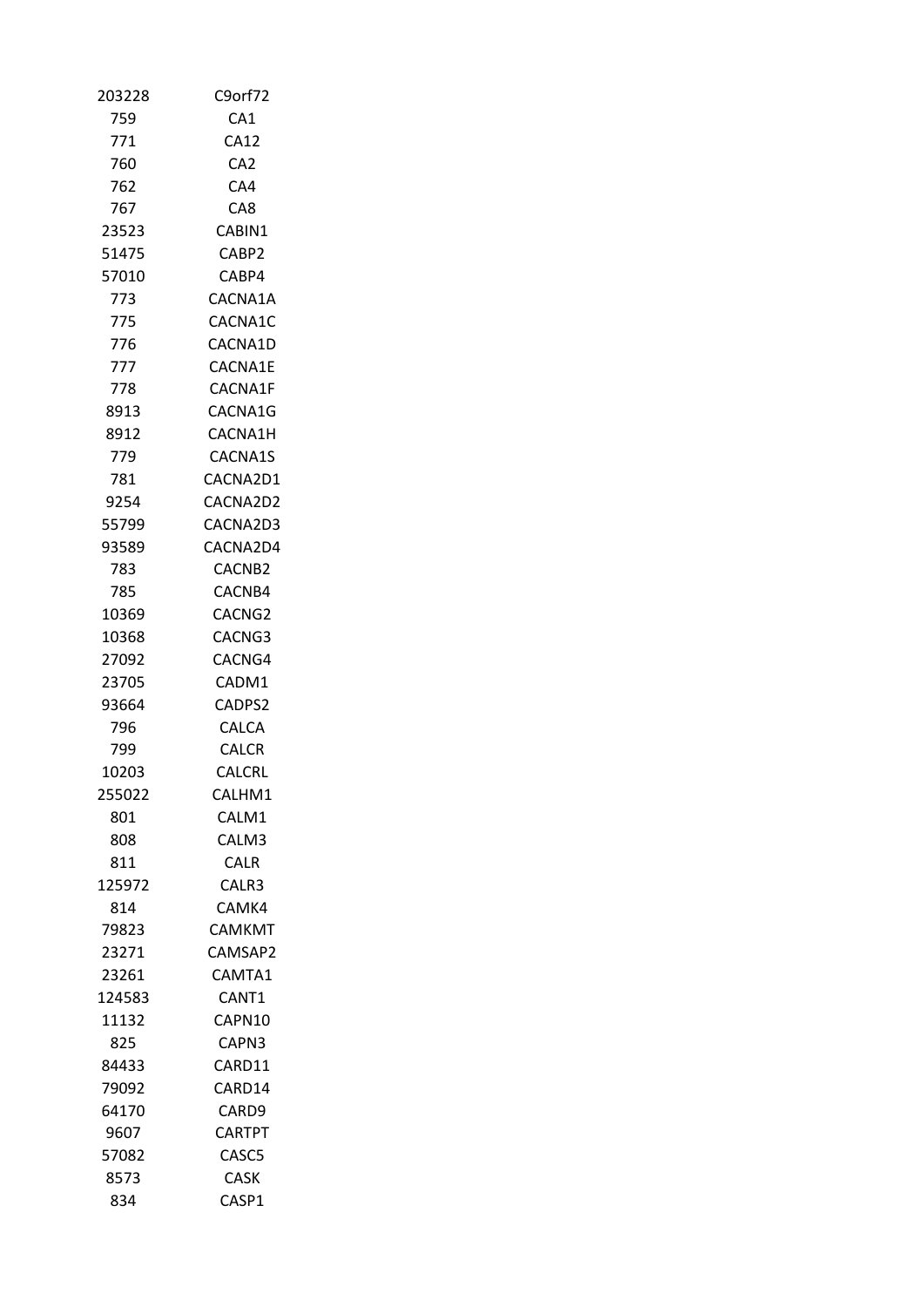| 843       | CASP10           |
|-----------|------------------|
| 100506742 | CASP12           |
| 835       | CASP2            |
| 841       | CASP8            |
| 845       | CASQ2            |
| 846       | <b>CASR</b>      |
| 847       | <b>CAT</b>       |
| 117144    | CATSPER1         |
| 117155    | CATSPER2         |
| 347732    | CATSPER3         |
| 378807    | CATSPER4         |
| 857       | CAV1             |
| 859       | CAV3             |
| 865       | <b>CBFB</b>      |
| 867       | <b>CBL</b>       |
| 868       | <b>CBLB</b>      |
| 873       | CBR1             |
| 874       | CBR3             |
| 875       | CBS              |
| 84733     | CBX <sub>2</sub> |
| 8535      | CBX4             |
| 25776     | CBY1             |
| 54862     | CC2D1A           |
| 57545     | CC2D2A           |
| 147372    | CCBE1            |
| 388389    | CCDC103          |
| 203260    | <b>CCDC107</b>   |
| 220136    | CCDC11           |
| 133957    | CCDC127          |
| 64770     | CCDC14           |
| 28952     | CCDC22           |
| 79140     | CCDC28B          |
| 339829    | CCDC39           |
| 55036     | CCDC40           |
| 152137    | CCDC50           |
| 285331    | CCDC66           |
| 124093    | CCDC78           |
| 83987     | CCDC8            |
| 440193    | CCDC88C          |
| 886       | <b>CCKAR</b>     |
| 887       | <b>CCKBR</b>     |
| 6356      | CCL11            |
| 6347      | CCL <sub>2</sub> |
| 6348      | CCL <sub>3</sub> |
| 6352      | CCL5             |
| 83605     | CCM <sub>2</sub> |
| 595       | CCND1            |
| 729230    | CCR <sub>2</sub> |
| 1232      | CCR3             |
| 1234      | CCR5             |
|           |                  |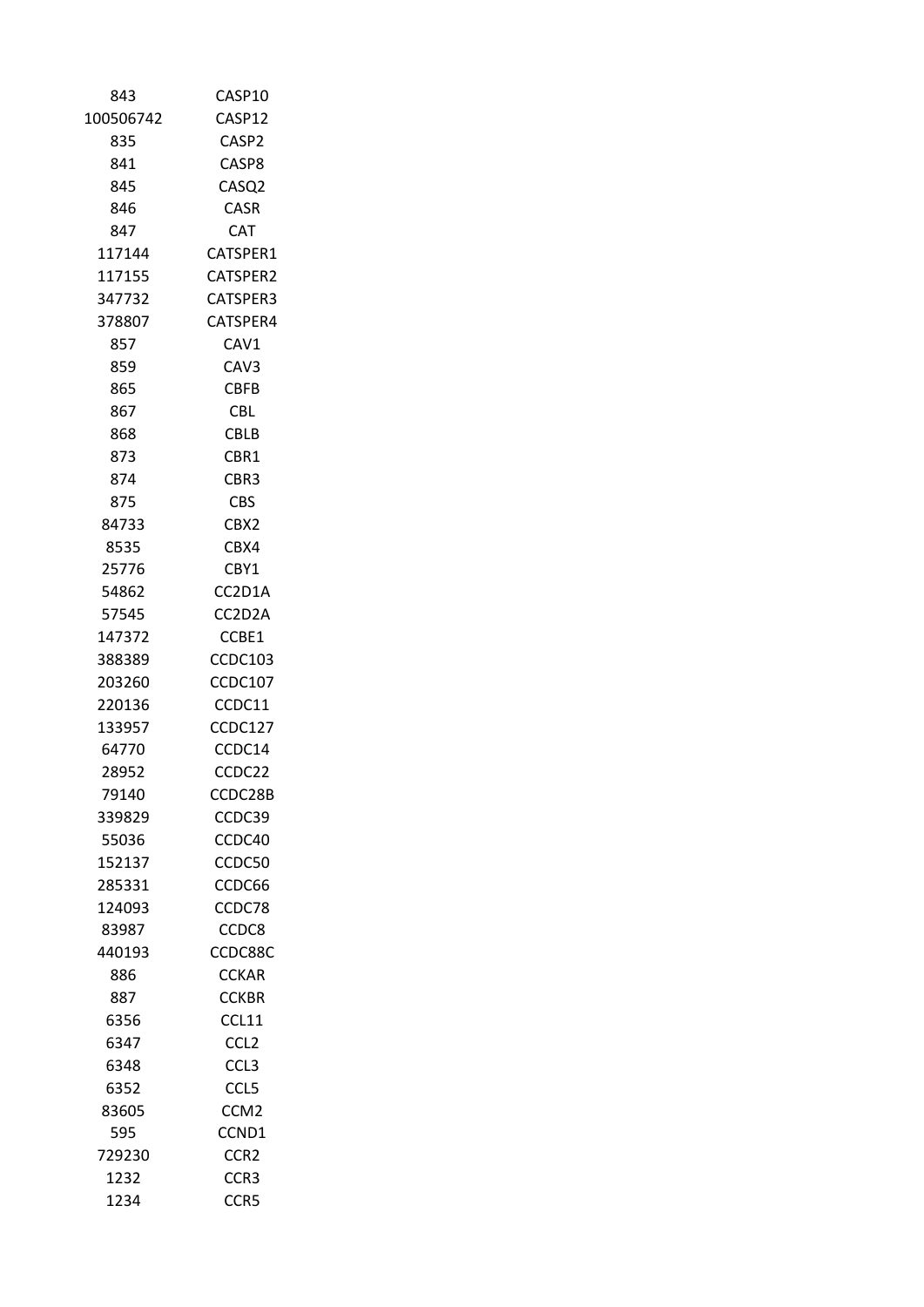| 1236   | CCR7             |
|--------|------------------|
| 22948  | CCT5             |
| 135228 | CD109            |
| 977    | CD151            |
| 57126  | CD177            |
| 930    | CD19             |
| 4345   | CD200            |
| 50489  | CD207            |
| 30835  | CD209            |
| 51744  | CD244            |
| 919    | CD247            |
| 939    | CD27             |
| 23607  | CD2AP            |
| 51293  | CD320            |
| 948    | CD36             |
| 952    | <b>CD38</b>      |
| 915    | CD3D             |
| 916    | CD3E             |
| 917    | CD3G             |
| 920    | CD4              |
| 958    | CD40             |
| 959    | CD40LG           |
| 960    | CD44             |
| 4179   | CD46             |
| 921    | CD5              |
| 1604   | <b>CD55</b>      |
| 966    | CD59             |
| 972    | CD74             |
| 973    | CD79A            |
| 974    | CD79B            |
| 941    | CD80             |
| 975    | CD81             |
| 942    | <b>CD86</b>      |
| 925    | CD8A             |
| 10225  | CD96             |
| 978    | CDA              |
| 146059 | CDAN1            |
| 998    | CDC42            |
| 9578   | CDC42BPB         |
| 990    | CDC6             |
| 79577  | CDC73            |
| 999    | CDH1             |
| 1012   | CDH13            |
| 1013   | CDH15            |
| 64072  | CDH23            |
| 1001   | CDH3             |
| 1003   | CDH <sub>5</sub> |
| 92211  | CDHR1            |
| 5127   | CDK16            |
| 1019   | CDK4             |
|        |                  |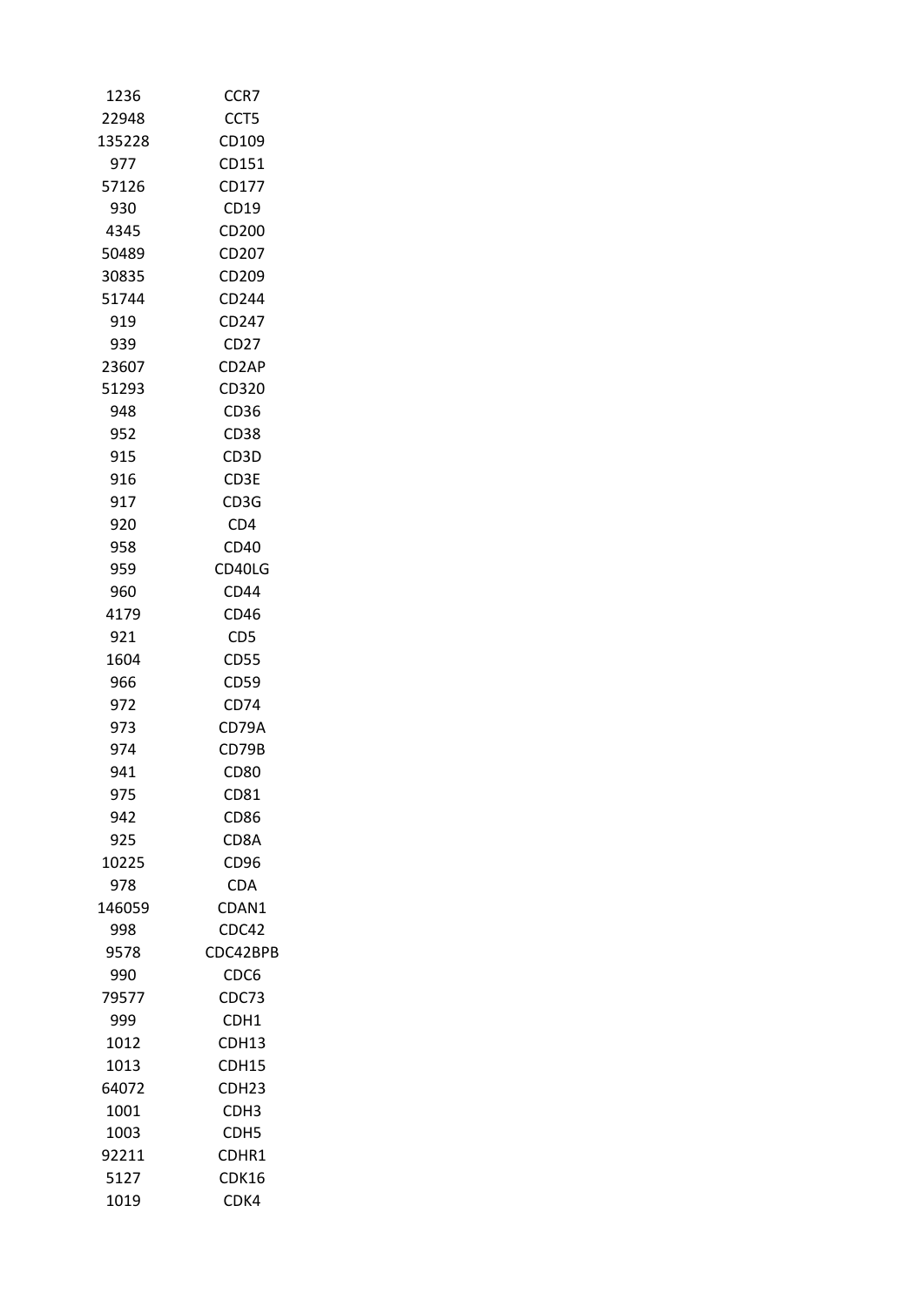| 8851         | CDK5R1             |
|--------------|--------------------|
| 55755        | CDK5RAP2           |
| 1021         | CDK6               |
| 1022         | CDK7               |
| 54901        | CDKAL1             |
| 51265        | CDKL3              |
| 6792         | CDKL5              |
| 1026         | CDKN1A             |
| 1027         | CDKN1B             |
| 1028         | CDKN1C             |
| 1029         | CDKN2A             |
| 1030         | CDKN2B             |
| 1031         | CDKN2C             |
| 50937        | CDON               |
| 81620        | CDT1               |
| 1045         | CDX2               |
| 9425         | <b>CDYL</b>        |
| 388551       | CEACAM16           |
| 1050         | <b>CEBPA</b>       |
| 1053         | <b>CEBPE</b>       |
| 27443        | CECR2              |
| 1056         | CEL.               |
| 9620         | CELSR1             |
| 1952         | CELSR <sub>2</sub> |
| 55835        | CENPJ              |
| 9662         | CEP135             |
| 22995        | CEP152             |
| 22897        | CEP164             |
| 80184        | <b>CEP290</b>      |
| 95681        | CEP41              |
| 9702         | <b>CEP57</b>       |
| 80254        | CEP63              |
| 387119       | CEP85L             |
| 375298       |                    |
| 253782       | CERKL<br>CERS6     |
|              | CES1               |
| 1066         |                    |
| 8824<br>1071 | CES <sub>2</sub>   |
|              | <b>CETP</b>        |
| 1675         | <b>CFD</b>         |
| 3075         | <b>CFH</b>         |
| 3078         | CFHR1              |
| 81494        | CFHR5              |
| 3426         | CFI                |
| 1073         | CFL <sub>2</sub>   |
| 5199         | <b>CFP</b>         |
| 1080         | <b>CFTR</b>        |
| 1082         | CGB                |
| 1103         | CHAT               |
| 9557         | CHD1L              |
| 1106         | CHD <sub>2</sub>   |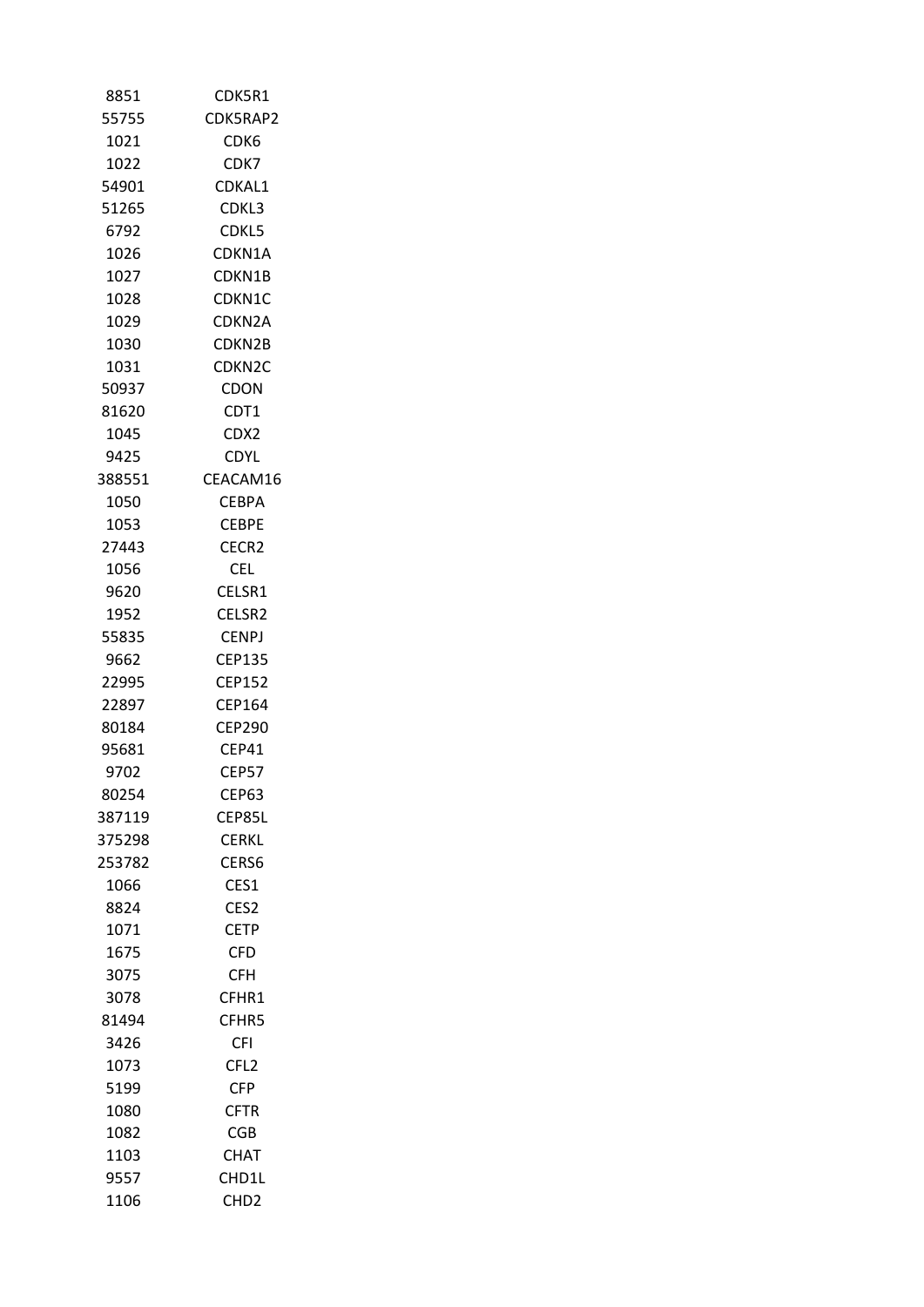| 1107   | CHD <sub>3</sub>  |
|--------|-------------------|
| 84181  | CHD <sub>6</sub>  |
| 55636  | CH <sub>D</sub> 7 |
| 57680  | CHD <sub>8</sub>  |
| 11200  | CHEK <sub>2</sub> |
| 1113   | <b>CHGA</b>       |
| 1116   | CHI3L1            |
| 27159  | CHIA              |
| 26511  | CHIC <sub>2</sub> |
| 1118   | CHIT1             |
| 1120   | <b>CHKB</b>       |
| 10752  | CHL1              |
| 1121   | CHM.              |
| 5119   | CHMP1A            |
| 25978  | CHMP2B            |
| 128866 | CHMP4B            |
| 1123   | CHN <sub>1</sub>  |
| 79586  | CHPF              |
| 54480  | CHPF <sub>2</sub> |
| 8646   | <b>CHRD</b>       |
| 91851  | CHRDL1            |
| 1128   | CHRM1             |
| 1129   | CHRM2             |
| 1131   | CHRM3             |
| 1134   | CHRNA1            |
| 1135   | CHRNA2            |
| 1136   | CHRNA3            |
| 1137   | CHRNA4            |
| 1138   | CHRNA5            |
| 1139   | CHRNA7            |
| 55584  | CHRNA9            |
| 1140   | CHRNB1            |
| 1141   | CHRNB2            |
| 1143   | CHRNB4            |
| 1144   | <b>CHRND</b>      |
| 1145   | <b>CHRNE</b>      |
| 1146   | CHRNG             |
| 113189 | CHST14            |
| 9469   | CHST3             |
| 4166   | CHST6             |
| 56548  | CHST7             |
| 64377  | CHST8             |
| 22856  | CHSY1             |
| 337876 | CHSY3             |
| 1147   | <b>CHUK</b>       |
| 10518  | CIB <sub>2</sub>  |
| 23152  | CIC               |
| 63924  | CIDEC             |
| 4261   | <b>CIITA</b>      |
| 8483   | CILP              |
|        |                   |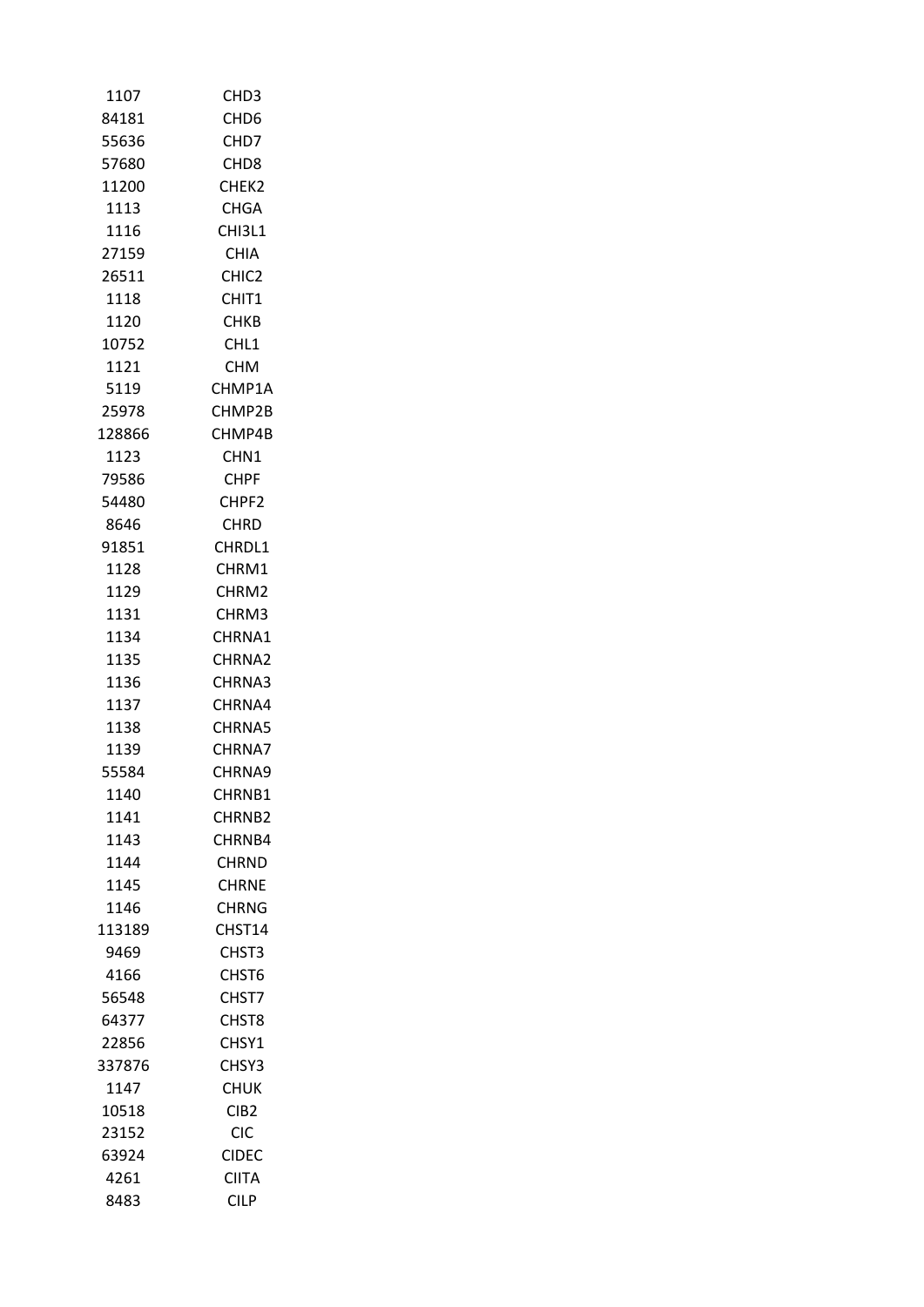| 84916  | CIRH1A             |
|--------|--------------------|
| 493856 | CISD2              |
| 1154   | <b>CISH</b>        |
| 10370  | CITED <sub>2</sub> |
| 1158   | <b>CKM</b>         |
| 23529  | CLCF1              |
| 1180   | CLCN1              |
| 1181   | CLCN <sub>2</sub>  |
| 1182   | CLCN3              |
| 1183   | CLCN4              |
| 1184   | CLCN5              |
| 1185   | CLCN6              |
| 1186   | CLCN7              |
| 1187   | <b>CLCNKA</b>      |
| 1188   | <b>CLCNKB</b>      |
| 9076   | CLDN1              |
| 23562  | CLDN14             |
| 10686  | CLDN16             |
| 149461 | CLDN19             |
| 10462  | CLEC10A            |
| 7123   | CLEC3B             |
| 64581  | CLEC7A             |
| 1193   | CLIC2              |
| 7461   | CLIP <sub>2</sub>  |
| 1196   | CLK <sub>2</sub>   |
| 79827  | <b>CLMP</b>        |
| 1201   | CLN <sub>3</sub>   |
| 1203   | CLN5               |
| 54982  | CLN6               |
| 2055   | CLN <sub>8</sub>   |
| 9575   | <b>CLOCK</b>       |
| 1209   | CLPTM1             |
| 81037  | CLPTM1L            |
| 7401   | CLRN1              |
| 8218   | CLTCL1             |
| 1191   | CLU                |
| 51727  | CMPK1              |
| 7555   | <b>CNBP</b>        |
| 1259   | CNGA1              |
| 1261   | CNGA3              |
| 1258   | CNGB1              |
| 54714  | CNGB3              |
| 10256  | CNKSR1             |
| 22866  | CNKSR2             |
| 54805  | CNNM <sub>2</sub>  |
| 26504  | CNNM4              |
| 4850   | CNOT4              |
| 10695  | CNPY3              |
| 1268   | CNR1               |
| 1269   | CNR <sub>2</sub>   |
|        |                    |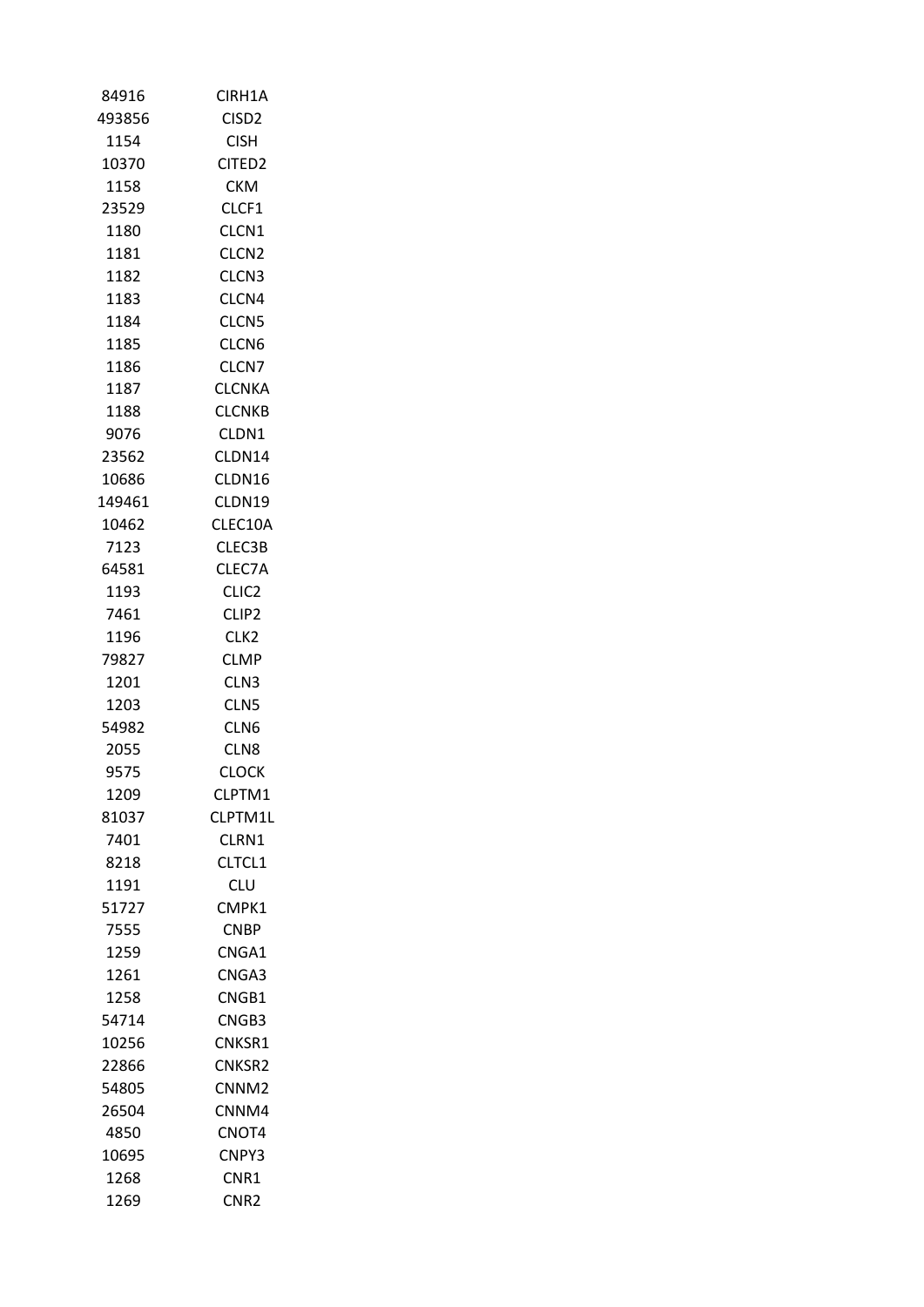| 1270         | <b>CNTF</b>      |
|--------------|------------------|
| 1272         | CNTN1            |
| 152330       | CNTN4            |
| 26047        | CNTNAP2          |
| 85445        | CNTNAP4          |
| 493753       | COA5             |
| 1690         | COCH             |
| 9382         | COG1             |
| 22796        | COG <sub>2</sub> |
| 83548        | COG <sub>3</sub> |
| 25839        | COG4             |
| 10466        | COG5             |
| 57511        | COG6             |
| 91949        | COG7             |
| 84342        | COG8             |
| 1300         | COL10A1          |
| 1301         | COL11A1          |
| 1302         | COL11A2          |
| 1308         | <b>COL17A1</b>   |
| 80781        | COL18A1          |
| 1277         | COL1A1           |
| 1278         | COL1A2           |
| 81578        | COL21A1          |
| 1280         | COL2A1           |
|              |                  |
| 1281         | COL3A1           |
| 1282         | COL4A1           |
| 1284<br>1285 | COL4A2           |
|              | COL4A3           |
| 1286         | COL4A4           |
| 1287<br>1288 | COL4A5           |
|              | COL4A6           |
| 1289         | COL5A1           |
| 1290         | COL5A2           |
| 1291         | COL6A1           |
| 1292         | COL6A2           |
| 1293         | COL6A3           |
| 1294         | COL7A1           |
| 1296         | COL8A2           |
| 1297         | COL9A1           |
| 1298         | COL9A2           |
| 1299         | COL9A3           |
| 78989        | COLEC11          |
| 8292         | COLQ             |
| 150684       | COMMD1           |
| 1311         | <b>COMP</b>      |
| 1312         | COMT             |
| 27235        | COQ <sub>2</sub> |
| 84274        | COQ5             |
| 51004        | COQ6             |
| 57017        | COQ9             |
|              |                  |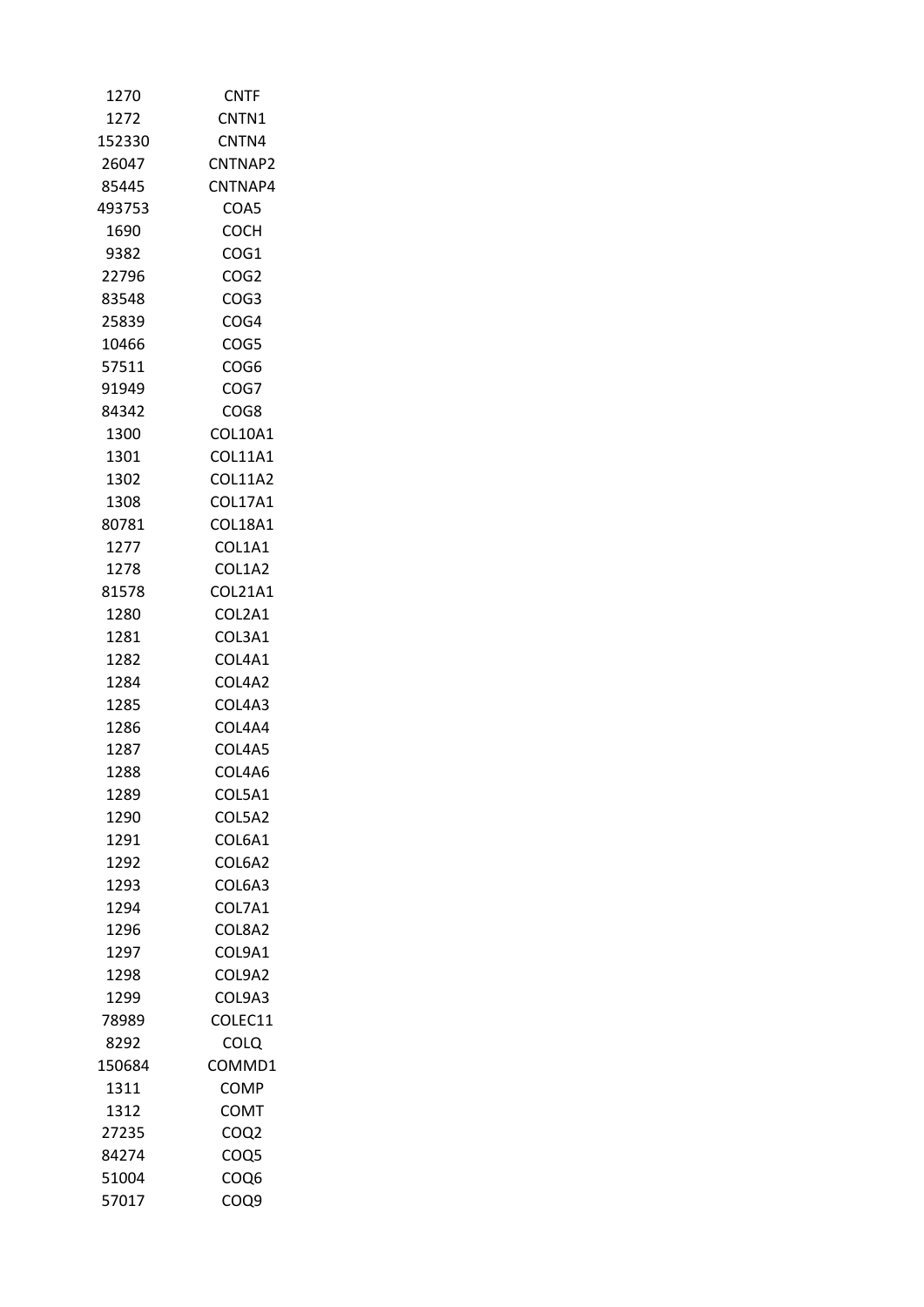| 10699  | <b>CORIN</b>       |
|--------|--------------------|
| 11151  | CORO1A             |
| 1352   | COX10              |
| 84987  | COX14              |
| 1355   | COX15              |
| 1327   | COX411             |
| 84701  | COX412             |
| 1340   | COX6B1             |
| 1349   | COX7B              |
| 1356   | СP                 |
| 57094  | CPA6               |
| 1361   | CPB <sub>2</sub>   |
| 1363   | <b>CPE</b>         |
| 10814  | CPLX2              |
| 1369   | CPN1               |
| 1371   | <b>CPOX</b>        |
| 1373   | CPS1               |
| 1374   | CPT1A              |
| 1376   | CPT <sub>2</sub>   |
| 8532   | CPZ                |
| 1378   | CR1                |
| 1380   | CR <sub>2</sub>    |
| 8738   | CRADD              |
| 23418  | CRB1               |
| 51185  | CRBN               |
| 1385   | CREB1              |
| 84699  | CREB3L3            |
| 1387   | <b>CREBBP</b>      |
| 78987  | CRELD1             |
| 7180   | CRISP <sub>2</sub> |
| 1399   | <b>CRKL</b>        |
| 9244   | CRLF1              |
| 1401   | <b>CRP</b>         |
| 10491  | <b>CRTAP</b>       |
| 1406   | <b>CRX</b>         |
| 1409   | CRYAA              |
| 1410   | <b>CRYAB</b>       |
| 1411   | CRYBA1             |
| 1413   | CRYBA4             |
| 1414   | CRYBB1             |
| 1415   | CRYBB2             |
| 1417   | CRYBB3             |
| 1418   | <b>CRYGA</b>       |
| 1419   | <b>CRYGB</b>       |
|        |                    |
| 1420   | <b>CRYGC</b>       |
| 1421   | <b>CRYGD</b>       |
| 1427   | CRYGS              |
| 1428   | <b>CRYM</b>        |
| 158511 | CSAG1              |
| 7812   | CSDE1              |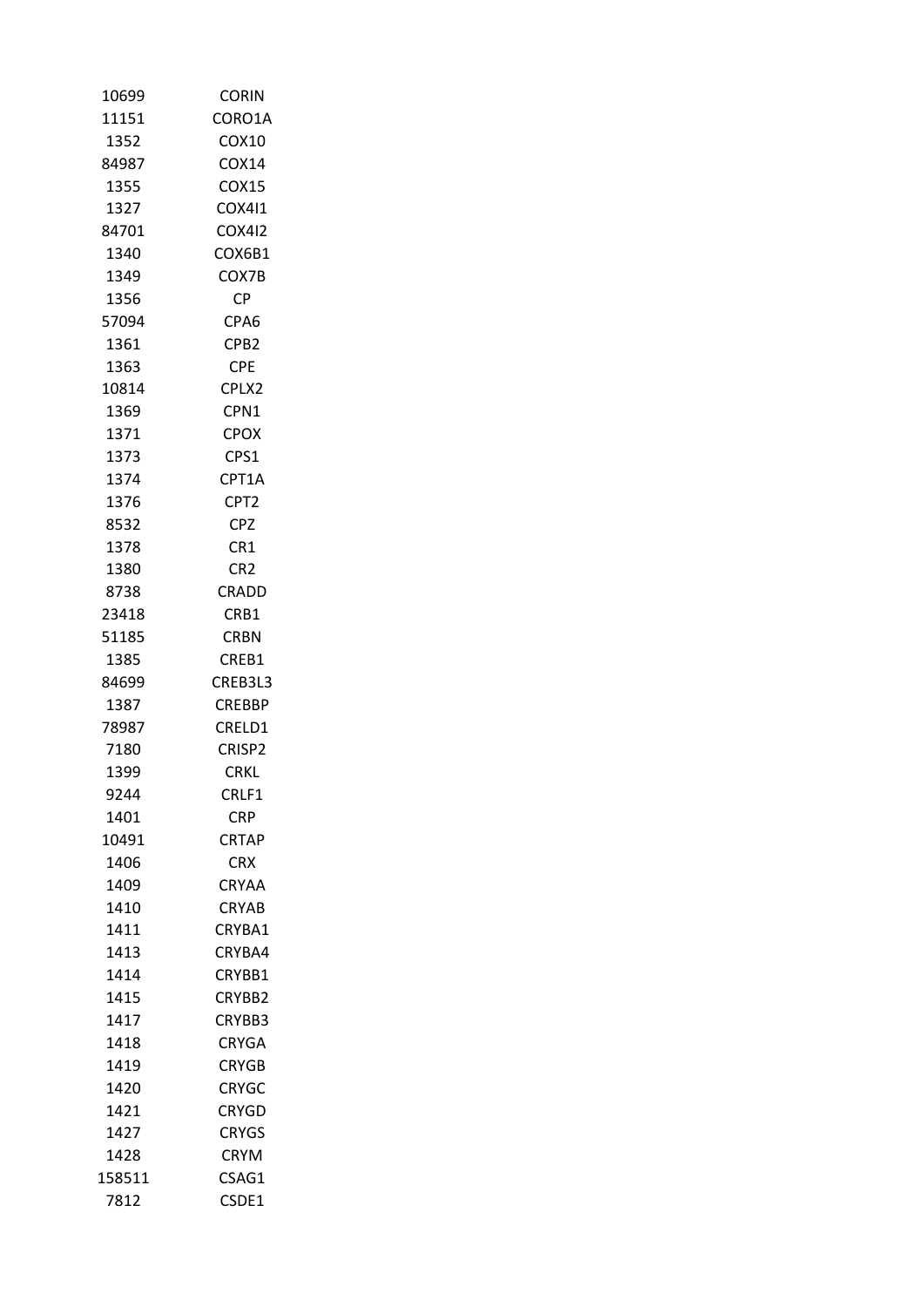| 1435   | CSF1             |
|--------|------------------|
| 1436   | CSF1R            |
| 1437   | CSF2             |
| 1438   | CSF2RA           |
| 1439   | CSF2RB           |
| 1441   | CSF3R            |
| 55790  | CSGALNACT1       |
| 1442   | CSH1             |
| 64478  | CSMD1            |
| 114788 | CSMD3            |
| 1453   | CSNK1D           |
| 53944  | CSNK1G1          |
| 1459   | CSNK2A2          |
| 8048   | CSRP3            |
| 1471   | CST <sub>3</sub> |
| 1474   | CST6             |
| 1475   | <b>CSTA</b>      |
| 1476   | <b>CSTB</b>      |
| 23283  | CSTF2T           |
| 80169  | CTC1             |
| 9150   | CTDP1            |
| 1489   | CTF1             |
| 1490   | <b>CTGF</b>      |
| 1491   | <b>CTH</b>       |
| 115908 | CTHRC1           |
| 1493   | CTLA4            |
| 29119  | CTNNA3           |
| 1499   | CTNNB1           |
| 1501   | CTNND2           |
| 1497   | <b>CTNS</b>      |
| 11330  | CTRC             |
| 5476   | <b>CTSA</b>      |
| 1508   | <b>CTSB</b>      |
| 1075   | <b>CTSC</b>      |
| 1509   | <b>CTSD</b>      |
| 1511   | <b>CTSG</b>      |
| 1513   | <b>CTSK</b>      |
| 83992  | CTTNBP2          |
| 8029   | CUBN             |
| 404093 | CUEDC1           |
| 8453   | CUL <sub>2</sub> |
| 8452   | CUL3             |
| 8450   | CUL4B            |
| 8065   | CUL5             |
|        |                  |
| 9820   | CUL7             |
| 1524   | CX3CR1           |
| 6387   | CXCL12           |
| 6374   | CXCL5            |
| 3577   | CXCR1            |
| 7852   | CXCR4            |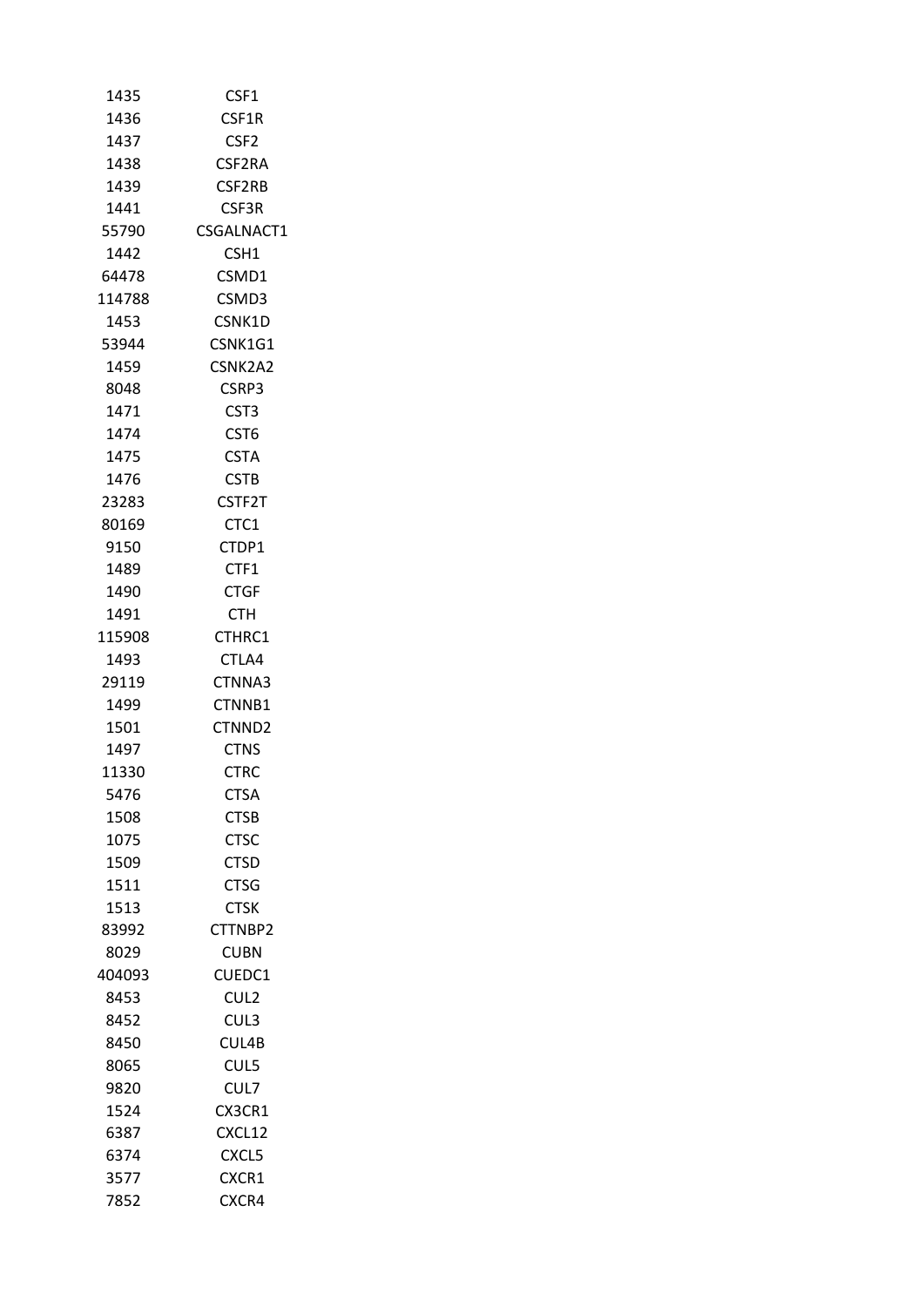| 1528   | CYB5A          |
|--------|----------------|
| 1727   | CYB5R3         |
| 51167  | CYB5R4         |
| 1535   | <b>CYBA</b>    |
| 1536   | <b>CYBB</b>    |
| 79901  | CYBRD1         |
| 23191  | CYFIP1         |
| 1540   | <b>CYLD</b>    |
| 1583   | CYP11A1        |
| 1584   | <b>CYP11B1</b> |
| 1585   | CYP11B2        |
| 1588   | CYP19A1        |
| 1544   | CYP1A2         |
| 1545   | CYP1B1         |
| 1590   | CYP21A1P       |
| 1589   | CYP21A2        |
| 1591   | CYP24A1        |
| 56603  | <b>CYP26B1</b> |
| 340665 | CYP26C1        |
| 1593   | CYP27A1        |
| 1594   | <b>CYP27B1</b> |
| 1553   | CYP2A13        |
| 1548   | CYP2A6         |
| 1555   | CYP2B6         |
| 1562   | CYP2C18        |
| 1557   | CYP2C19        |
| 1558   | CYP2C8         |
| 1559   | CYP2C9         |
| 1565   | CYP2D6         |
| 1571   | CYP2E1         |
| 1572   | CYP2F1         |
| 1573   | CYP2J2         |
| 120227 | CYP2R1         |
| 113612 | CYP2U1         |
| 1576   | CYP3A4         |
| 1577   | CYP3A5         |
| 1551   | CYP3A7         |
| 284541 | CYP4A22        |
| 66002  | CYP4F12        |
| 8529   | CYP4F2         |
| 126410 | CYP4F22        |
| 4051   | CYP4F3         |
| 285440 | CYP4V2         |
| 1581   | CYP7A1         |
| 9420   | CYP7B1         |
| 3491   | CYR61          |
| 192668 | CYS1           |
| 728294 | D2HGDH         |
| 1602   | DACH1          |
| 1603   | DAD1           |
|        |                |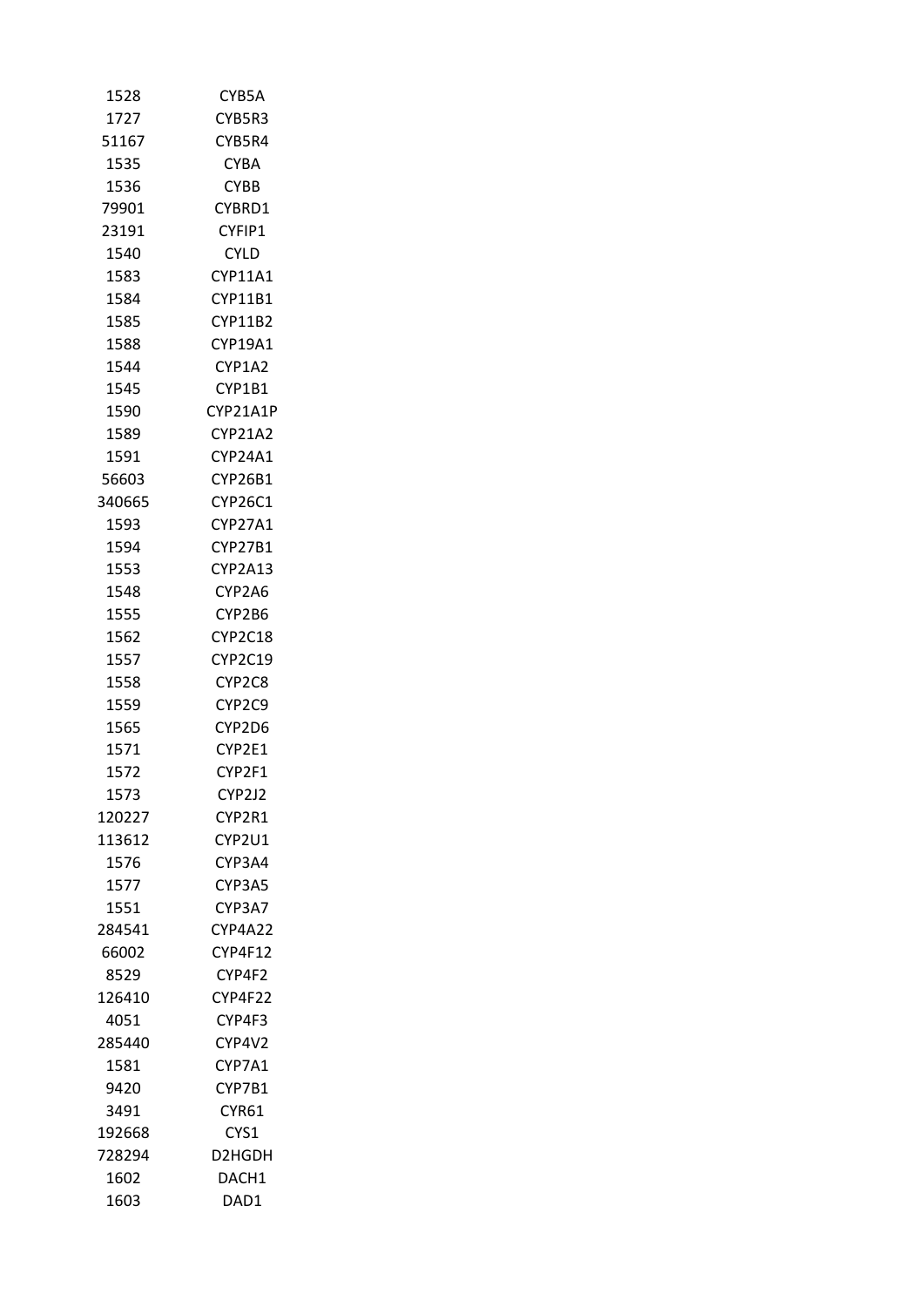| 1605   | DAG1              |
|--------|-------------------|
| 1610   | <b>DAO</b>        |
| 2532   | DARC              |
| 55157  | DARS2             |
| 57135  | DAZ4              |
| 1618   | DAZL              |
| 1621   | DBH               |
| 1629   | DBT               |
| 80067  | DCAF17            |
| 285761 | DCBLD1            |
| 1630   | DCC               |
| 1633   | DCK               |
| 64421  | DCLRE1C           |
| 1634   | <b>DCN</b>        |
| 1635   | <b>DCTD</b>       |
| 1639   | DCTN1             |
| 1641   | <b>DCX</b>        |
| 51181  | <b>DCXR</b>       |
| 1643   | DDB <sub>2</sub>  |
| 1644   | DDC.              |
| 80821  | DDHD1             |
| 23259  | DDHD <sub>2</sub> |
| 1650   | DDOST             |
| 4921   | DDR2              |
|        |                   |
| 65992  | DDRGK1            |
| 29118  | DDX25             |
| 1654   | DDX3X             |
| 8653   | DDX3Y             |
| 23586  | <b>DDX58</b>      |
| 10522  | DEAF1             |
| 50619  | DEF6              |
| 81623  | DEFB126           |
| 1674   | <b>DES</b>        |
| 1687   | DFNA5             |
| 25861  | DFNB31            |
| 494513 | DFNB59            |
| 8220   | DGCR14            |
| 9993   | DGCR2             |
| 8527   | DGKD              |
| 8526   | DGKE              |
| 1716   | DGUOK             |
| 1718   | DHCR24            |
| 1717   | DHCR7             |
| 79947  | <b>DHDDS</b>      |
| 50846  | DHH               |
| 1723   | DHODH             |
| 728635 | DHRS4L1           |
| 55526  | DHTKD1            |
| 57647  | DHX37             |
| 56616  | <b>DIABLO</b>     |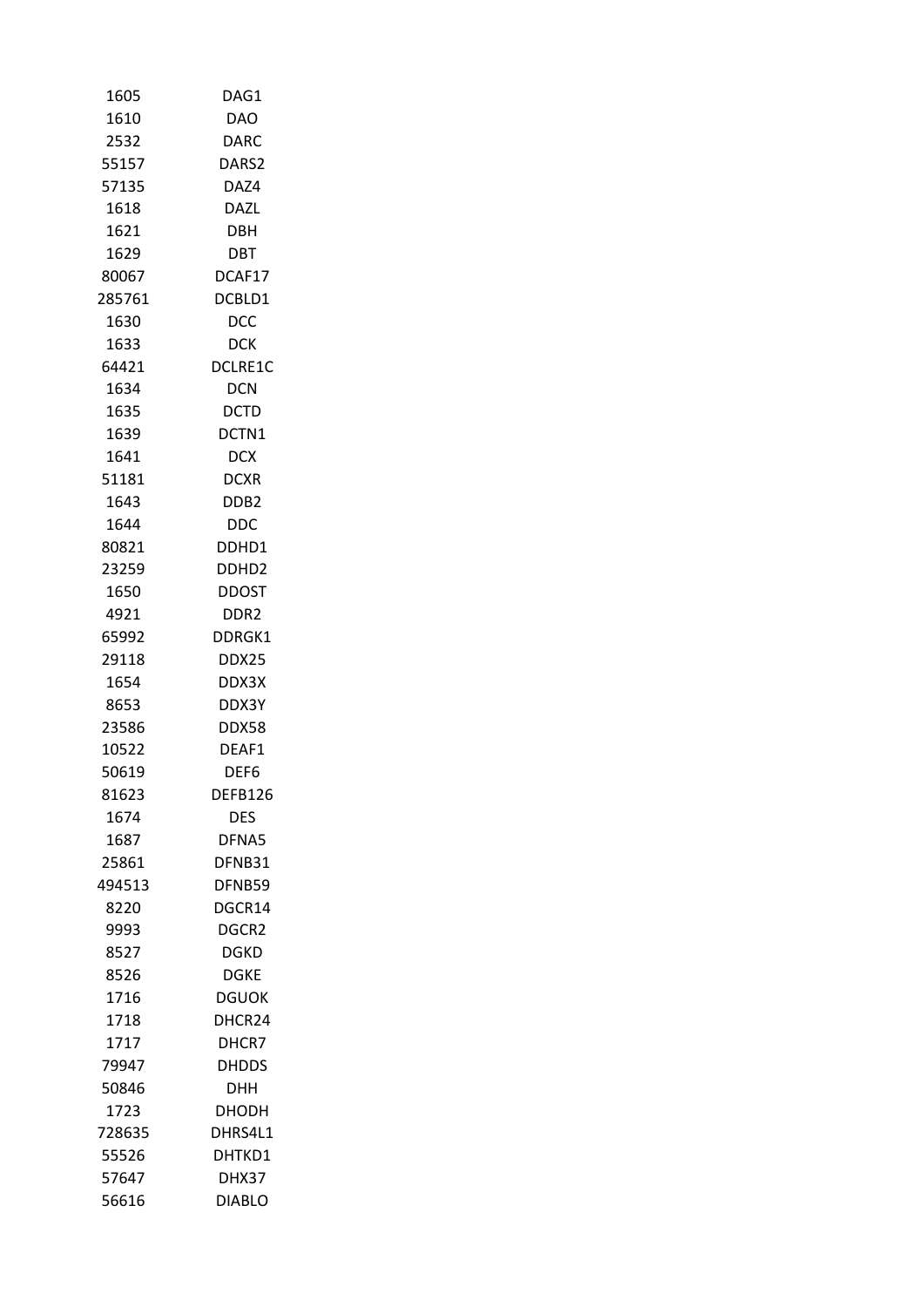| 1729   | DIAPH1             |
|--------|--------------------|
| 1730   | DIAPH2             |
| 81624  | DIAPH3             |
| 23405  | DICER1             |
| 23181  | DIP <sub>2</sub> A |
| 57609  | DIP2B              |
| 22982  | DIP <sub>2</sub> C |
| 84925  | DIRC2              |
| 129563 | DIS3L2             |
| 27185  | DISC1              |
| 84976  | DISP1              |
| 1736   | DKC1               |
| 27122  | DKK3               |
| 1737   | DLAT               |
| 10395  | DLC1               |
| 1738   | DLD                |
| 9940   | DLEC1              |
| 1740   | DLG <sub>2</sub>   |
| 1741   | DLG3               |
| 1742   | DLG4               |
| 58512  | DLGAP3             |
| 28514  | DLL1               |
| 10683  | DLL3               |
| 1747   | DLX3               |
| 1749   | DLX5               |
| 1750   | DLX6               |
| 11144  | DMC1               |
| 1756   | DMD                |
| 29958  | DMGDH              |
| 1758   | DMP1               |
| 1760   | DMPK               |
| 1761   | DMRT1              |
| 1657   | DMXL1              |
| 123872 | DNAAF1             |
| 55172  | DNAAF2             |
| 352909 | DNAAF3             |
| 8701   | DNAH11             |
| 1767   | DNAH5              |
| 1770   | DNAH9              |
| 27019  | DNAI1              |
| 64446  | DNAI2              |
| 3300   | DNAJB2             |
| 10049  | DNAJB6             |
| 131118 | DNAJC19            |
| 84277  | DNAJC30            |
| 80331  | DNAJC5             |
| 9829   | DNAJC6             |
| 83544  | DNAL1              |
| 1773   | DNASE1             |
| 1776   | DNASE1L3           |
|        |                    |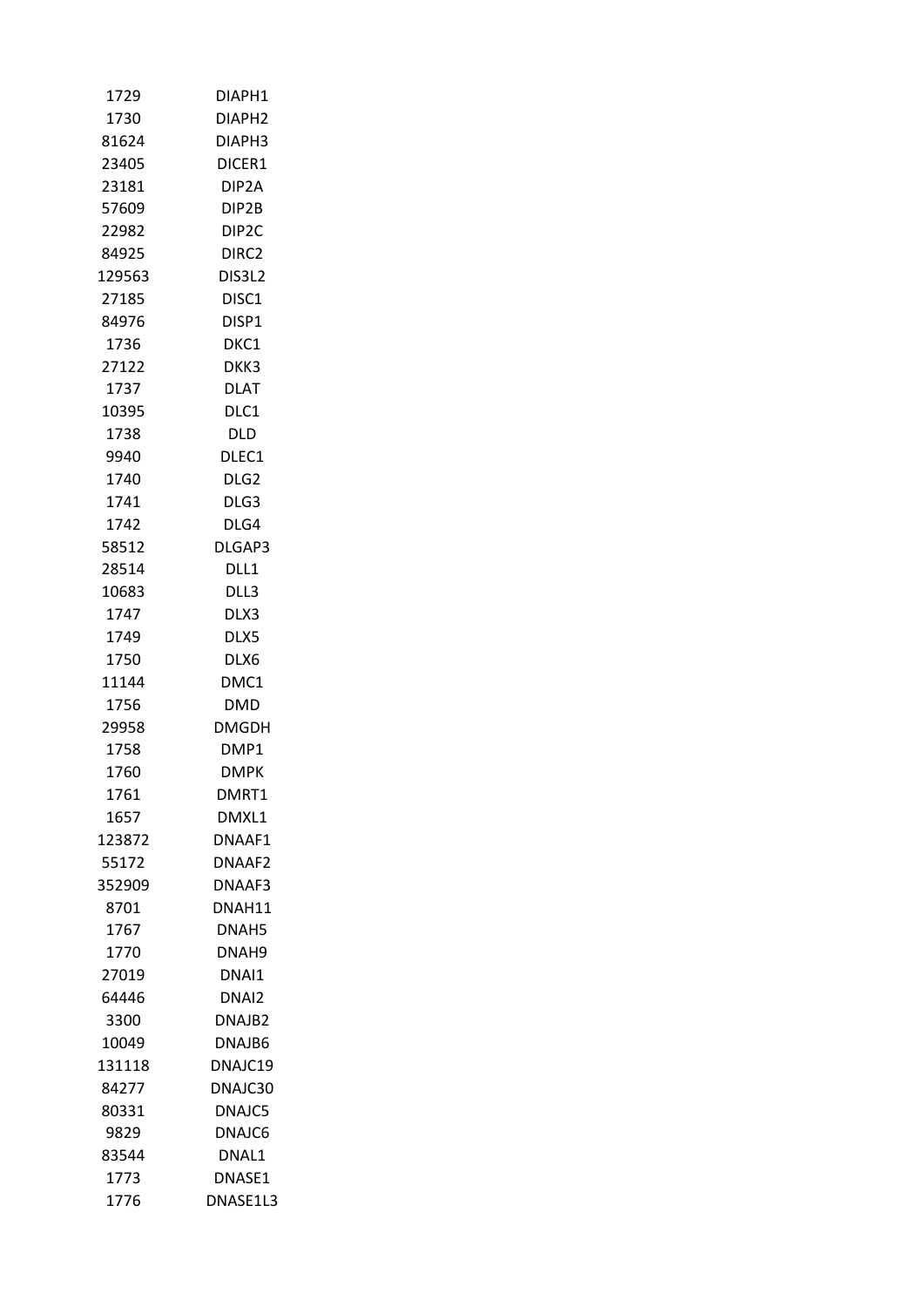| 1777          | DNASE2                   |
|---------------|--------------------------|
| 1759          | DNM1                     |
| 10059         | DNM1L                    |
| 1785          | DNM <sub>2</sub>         |
| 1786          | DNMT1                    |
| 1788          | DNMT3A                   |
| 1789          | DNMT3B                   |
| 29947         | DNMT3L                   |
| 8448          | DOC2A                    |
| 1795          | DOCK3                    |
| 9732          | DOCK4                    |
| 57572         | DOCK6                    |
| 85440         | DOCK7                    |
| 81704         | DOCK8                    |
| 23348         | DOCK9                    |
| 1796          | DOK1                     |
| 9046          | DOK <sub>2</sub>         |
| 55816         | DOK5                     |
| 285489        | DOK7                     |
| 22845         | DOLK                     |
| 57171         | DOLPP1                   |
| 84444         | DOT1L                    |
| 1798          | DPAGT1                   |
| 25911         | <b>DPCD</b>              |
|               |                          |
| 8813          | DPM1                     |
| 8818<br>54344 | DPM <sub>2</sub><br>DPM3 |
|               | DPP6                     |
| 1804          |                          |
| 283417        | <b>DPY19L2</b>           |
| 1806          | DPYD                     |
| 1807          | <b>DPYS</b>              |
| 1812          | DRD1                     |
| 1813          | DRD <sub>2</sub>         |
| 1814          | DRD3                     |
| 1815          | DRD4                     |
| 1816          | DRD5                     |
| 1824          | DSC2                     |
| 1825          | DSC3                     |
| 1826          | <b>DSCAM</b>             |
| 1828          | DSG1                     |
| 1829          | DSG <sub>2</sub>         |
| 1830          | DSG3                     |
| 147409        | DSG4                     |
| 1832          | DSP.                     |
| 1834          | <b>DSPP</b>              |
| 667           | DST                      |
| 1837          | DTNA                     |
| 84062         | DTNBP1                   |
| 50506         | DUOX2                    |
| 405753        | DUOXA2                   |
|               |                          |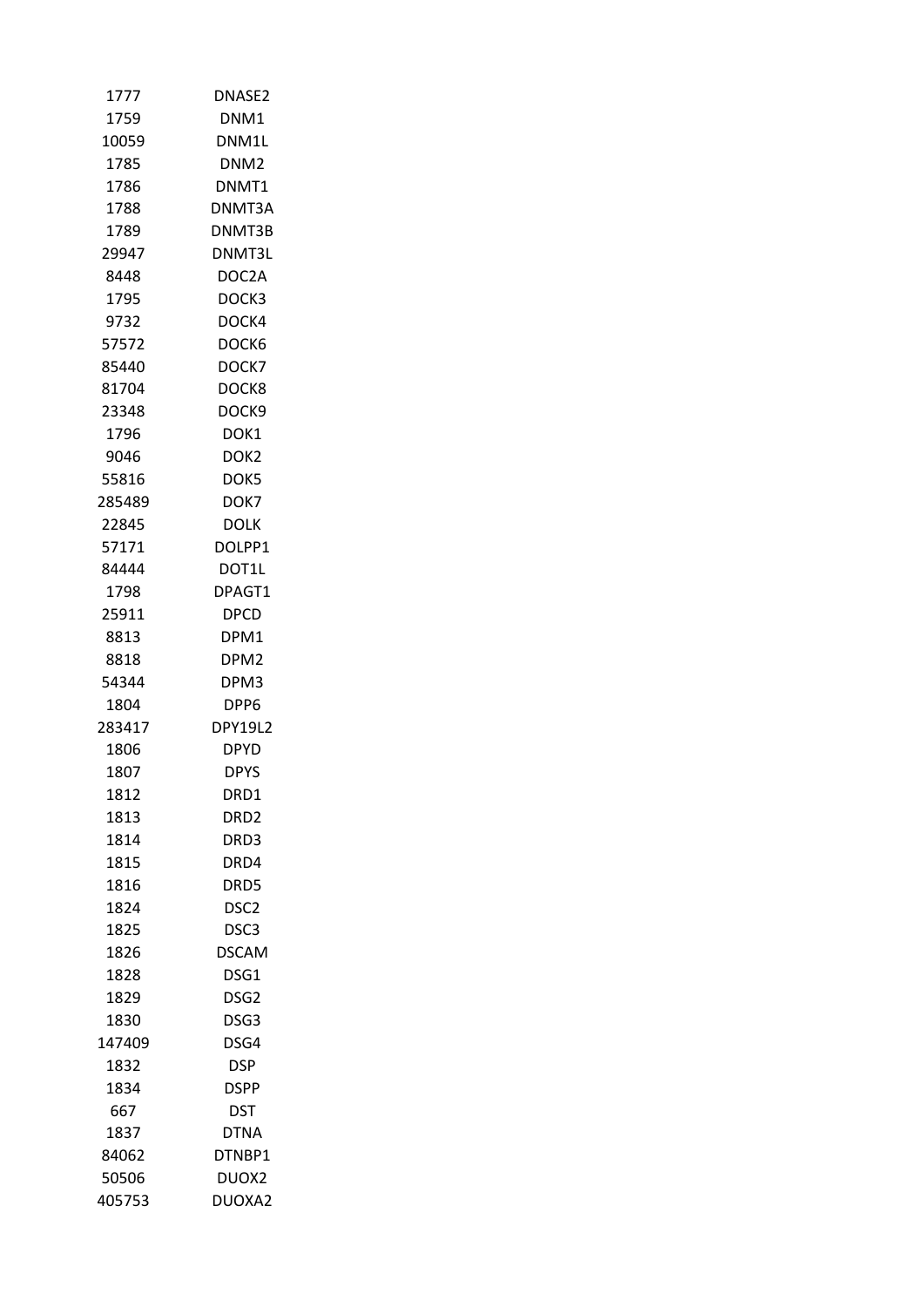| 22947  | DUX4              |
|--------|-------------------|
| 653548 | DUX4L3            |
| 1856   | DVL2              |
| 54808  | <b>DYM</b>        |
| 284254 | <b>DYNAP</b>      |
| 1778   | DYNC1H1           |
| 79659  | DYNC2H1           |
| 1859   | DYRK1A            |
| 8291   | DYSF              |
| 161582 | DYX1C1            |
| 1869   | E2F1              |
| 1874   | E2F4              |
| 1875   | E2F5              |
| 124454 | EARS2             |
| 9166   | EBAG9             |
| 57593  | EBF4              |
| 10682  | <b>EBP</b>        |
| 1889   | ECE1              |
| 9718   | ECE <sub>2</sub>  |
| 1632   | ECI1              |
| 1893   | ECM1              |
| 1842   | ECM <sub>2</sub>  |
| 51295  | <b>ECSIT</b>      |
| 1896   | EDA               |
| 60401  | EDA2R             |
|        |                   |
| 10913  | EDAR              |
| 128178 | EDARADD           |
| 1906   | EDN1              |
| 1908   | EDN3              |
| 1909   | <b>EDNRA</b>      |
| 1910   | <b>EDNRB</b>      |
| 374786 | EFCAB5            |
| 2202   | EFEMP1            |
| 30008  | EFEMP2            |
| 114327 | EFHC1             |
| 80258  | EFHC <sub>2</sub> |
| 1946   | <b>FFNA5</b>      |
| 1947   | EFNB1             |
| 23167  | EFR3A             |
| 9343   | EFTUD2            |
| 1950   | EGF               |
| 1956   | EGFR              |
| 54583  | EGLN1             |
| 1959   | EGR <sub>2</sub>  |
| 23301  | EHBP1             |
| 30846  | EHD2              |
| 1962   | <b>EHHADH</b>     |
| 79813  | EHMT1             |
| 9451   | EIF2AK3           |
| 1967   | EIF2B1            |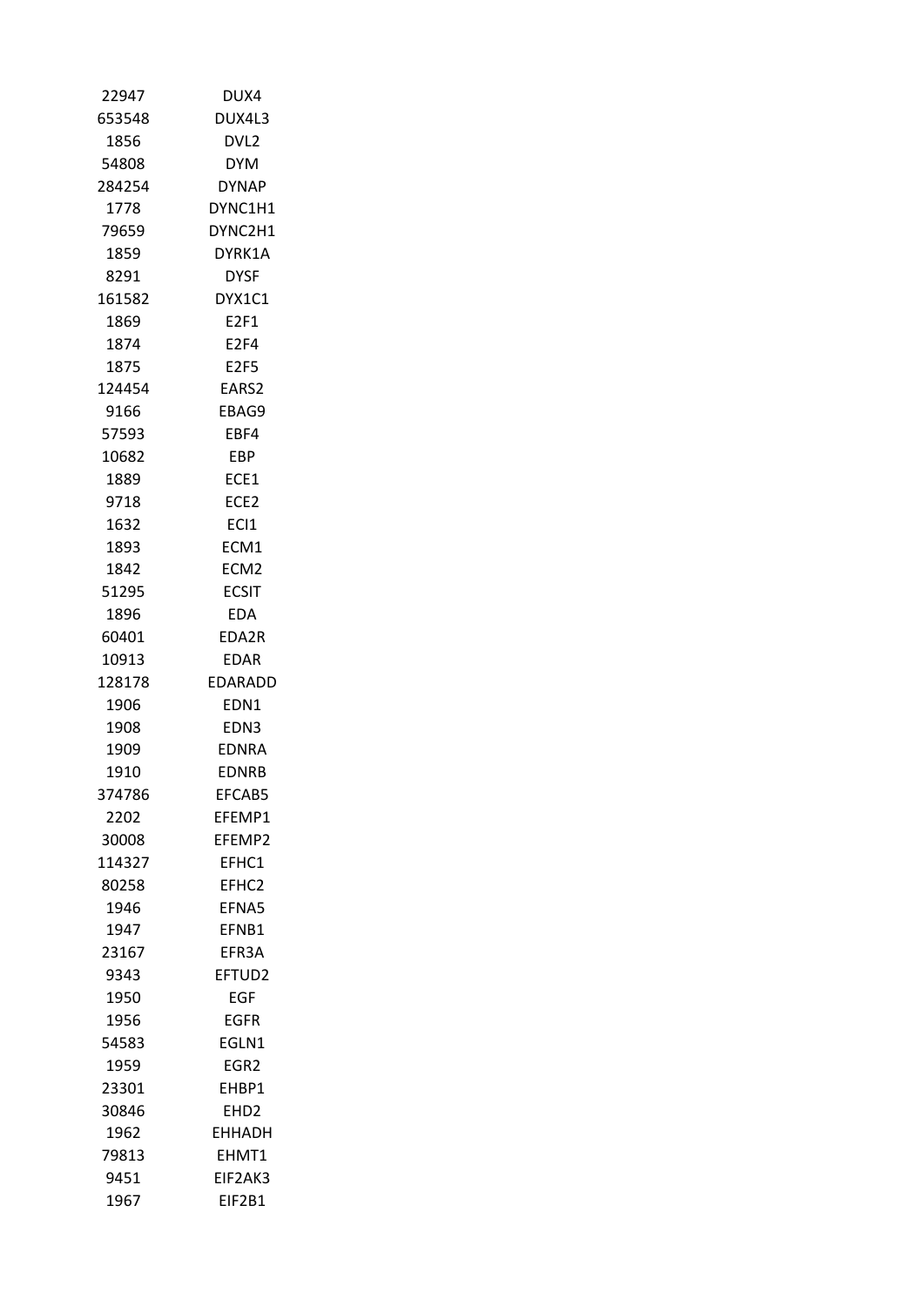| 8892   | EIF2B2            |
|--------|-------------------|
| 8891   | EIF2B3            |
| 8890   | EIF2B4            |
| 8893   | EIF2B5            |
| 1939   | EIF2D             |
| 1968   | EIF2S3            |
| 1977   | EIF4E             |
| 1981   | EIF4G1            |
| 7458   | EIF4H             |
| 60528  | ELAC <sub>2</sub> |
| 1991   | <b>ELANE</b>      |
| 2000   | ELF4              |
| 2002   | ELK1              |
| 2004   | ELK3              |
| 255520 | ELMOD2            |
| 2006   | ELN               |
| 6785   | ELOVL4            |
| 55250  | ELP2              |
| 26610  | ELP4              |
| 51234  | EMC4              |
| 2010   | <b>EMD</b>        |
| 146956 | EME1              |
| 10436  | EMG1              |
|        |                   |
| 2016   | EMX1              |
| 2018   | EMX2              |
| 2020   | EN <sub>2</sub>   |
| 10117  | ENAM              |
| 2022   | ENG.              |
| 55068  | ENOX1             |
| 5167   | ENPP1             |
| 953    | ENTPD1            |
| 8320   | <b>EOMES</b>      |
| 2033   | EP300             |
| 2034   | EPAS1             |
| 2035   | EPB41             |
| 2036   | EPB41L1           |
| 2037   | <b>FPB4112</b>    |
| 2038   | EPB42             |
| 26122  | EPC <sub>2</sub>  |
| 4072   | <b>EPCAM</b>      |
| 1969   | EPHA <sub>2</sub> |
| 2042   | EPHA3             |
| 2044   | EPHA5             |
| 2045   | EPHA7             |
| 2048   | EPHB <sub>2</sub> |
| 2051   | EPHB6             |
| 2052   | EPHX1             |
| 2053   | EPHX2             |
| 7957   | EPM2A             |
| 2056   | EPO               |
|        |                   |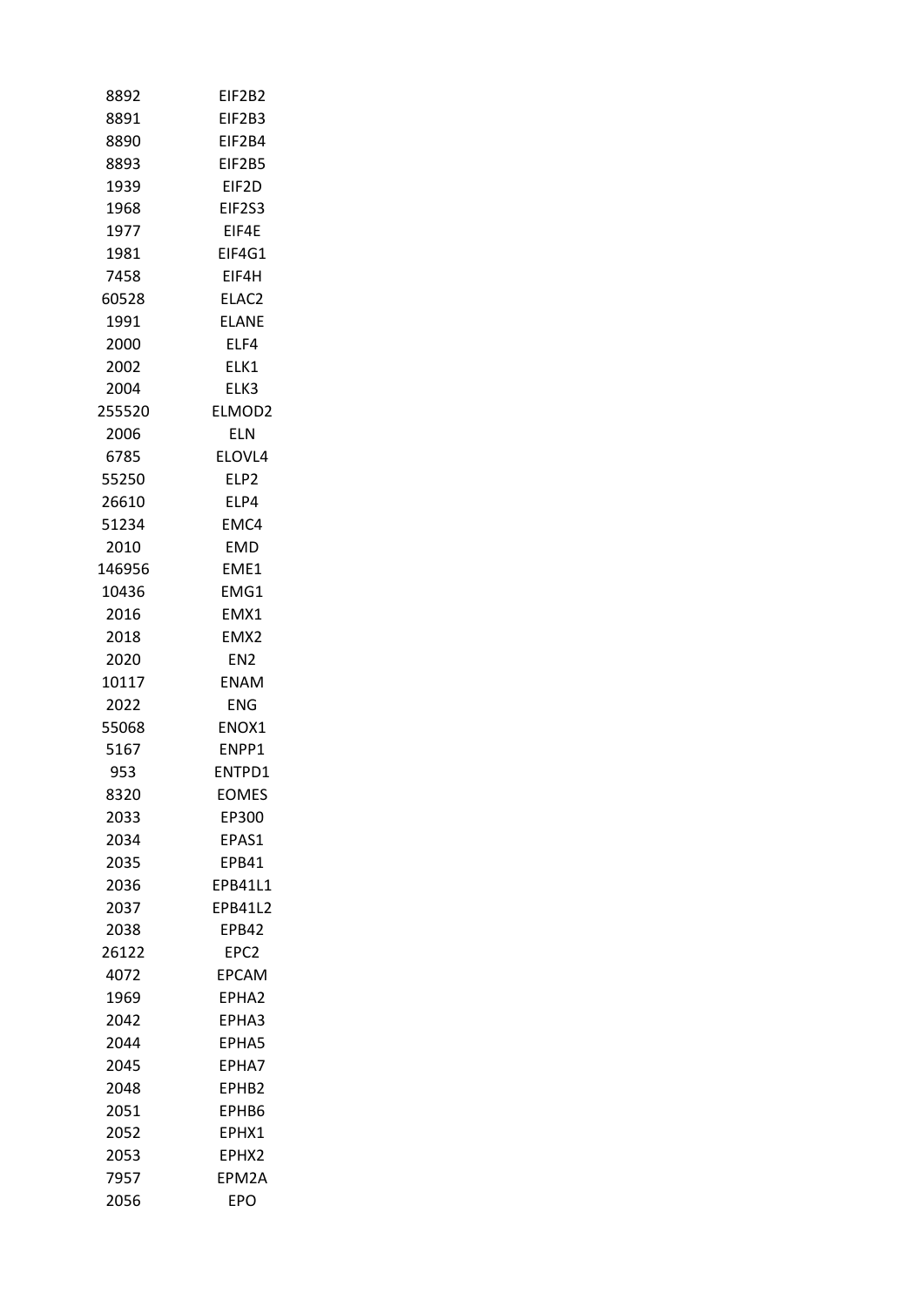| 2057         | <b>EPOR</b>                |
|--------------|----------------------------|
| 8288         | EPX                        |
| 51752        | ERAP1                      |
| 64167        | ERAP2                      |
| 2064         | ERBB <sub>2</sub>          |
| 2065         | ERBB3                      |
| 2066         | ERBB4                      |
| 2067         | ERCC1                      |
| 2068         | ERCC2                      |
| 2071         | ERCC3                      |
| 2072         | ERCC4                      |
| 2073         | ERCC5                      |
| 2074         | ERCC6                      |
| 1161         | ERCC8                      |
| 11160        | ERLIN2                     |
| 114625       | ERMAP                      |
| 54206        | ERRFI1                     |
| 157570       | ESCO <sub>2</sub>          |
| 83715        | <b>ESPN</b>                |
| 2099         | ESR1                       |
| 2100         | ESR <sub>2</sub>           |
| 2103         | <b>ESRRB</b>               |
| 2108         | ETFA                       |
| 2109         | ETFB                       |
| 2110         | ETFDH                      |
| 23474        | ETHE1                      |
| 2118         | ETV4                       |
| 2120         | ETV6                       |
| 2121         | <b>EVC</b>                 |
| 132884       | EVC <sub>2</sub>           |
| 7813         | EVI5                       |
|              |                            |
| 2130<br>9156 | EWSR1<br>EX <sub>O</sub> 1 |
| 64789        |                            |
|              | EXO5<br>EXOC4              |
| 60412        |                            |
| 51010        | EXOSC3                     |
| 23086        | EXPH5                      |
| 2131         | EXT1                       |
| 2132         | EXT <sub>2</sub>           |
| 2134         | EXTL1                      |
| 2135         | EXTL <sub>2</sub>          |
| 2137         | EXTL3                      |
| 2138         | EYA1                       |
| 2070         | EYA4                       |
| 346007       | <b>EYS</b>                 |
| 2146         | EZH2                       |
| 2159         | F10                        |
| 2160         | F11                        |
| 2161         | F12                        |
| 2162         | F13A1                      |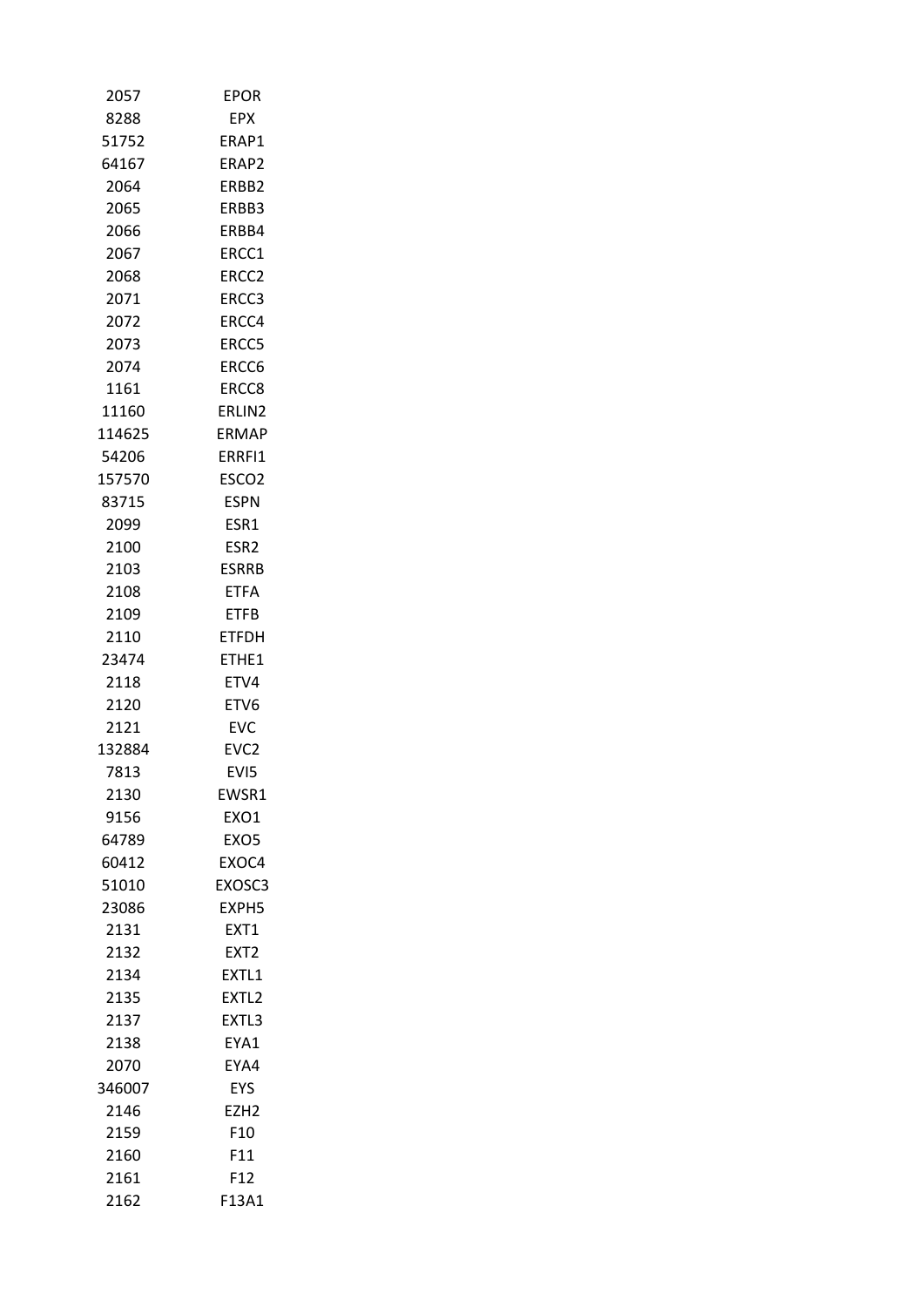| 2165   | F13B                           |
|--------|--------------------------------|
| 2147   | F2                             |
| 2150   | F <sub>2</sub> RL <sub>1</sub> |
| 2153   | F <sub>5</sub>                 |
| 2155   | F7                             |
| 2157   | F8                             |
| 2158   | F9                             |
| 79152  | FA <sub>2</sub> H              |
| 2166   | FAAH                           |
| 158584 | FAAH <sub>2</sub>              |
| 2168   | FABP1                          |
| 2169   | FABP2                          |
| 8772   | FADD                           |
| 2184   | FAH                            |
| 23196  | <b>FAM120A</b>                 |
| 84668  | FAM126A                        |
| 54463  | <b>FAM134B</b>                 |
| 84140  | FAM161A                        |
| 84142  | FAM175A                        |
| 259308 | FAM205A                        |
| 54757  | FAM20A                         |
| 56975  | FAM20C                         |
| 170062 | FAM47B                         |
| 92002  | FAM58A                         |
| 286077 | FAM83H                         |
| 51439  | FAM8A1                         |
| 157769 | FAM91A1                        |
| 22909  | FAN1                           |
| 2175   | <b>FANCA</b>                   |
| 2187   | FANCB                          |
| 2176   | <b>FANCC</b>                   |
| 2177   | FANCD2                         |
| 2178   | <b>FANCE</b>                   |
| 2188   | <b>FANCF</b>                   |
| 2189   | <b>FANCG</b>                   |
| 55215  | <b>FANCI</b>                   |
| 55120  | <b>FANCL</b>                   |
| 57697  | <b>FANCM</b>                   |
| 10667  | FARS2                          |
| 355    | <b>FAS</b>                     |
| 356    | FASLG                          |
| 2194   | FASN                           |
| 22868  | <b>FASTKD2</b>                 |
| 2192   | FBLN1                          |
| 10516  | FBLN5                          |
| 2200   | FBN1                           |
| 2201   | FBN2                           |
| 2203   | FBP1                           |
| 26233  | FBXL6                          |
| 26267  | FBXO10                         |
|        |                                |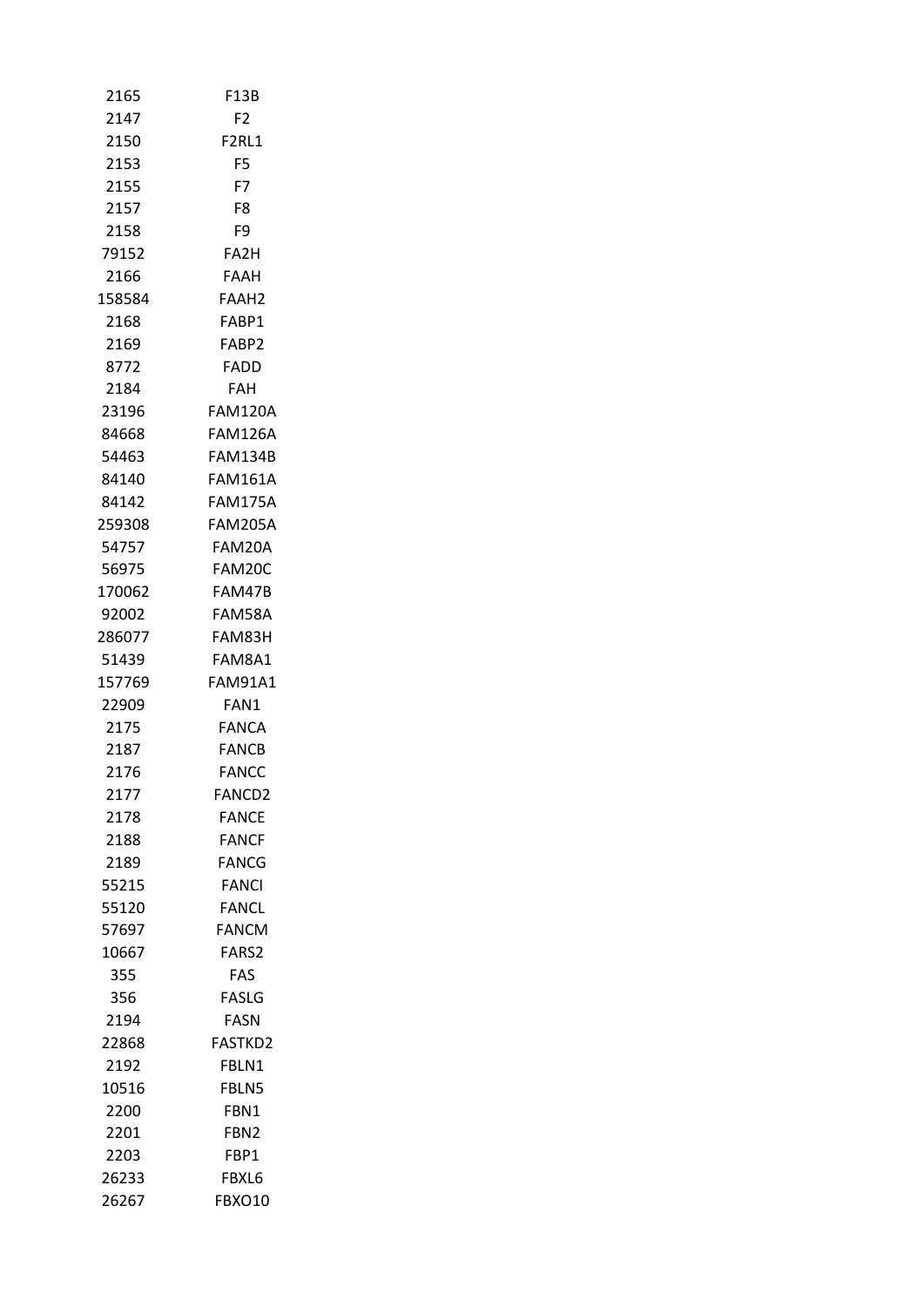| 80204  | FBXO11           |
|--------|------------------|
| 84893  | FBXO18           |
| 25793  | FBXO7            |
| 23291  | FBXW11           |
| 6468   | FBXW4            |
| 55294  | FBXW7            |
| 2207   | FCER1G           |
| 2212   | FCGR2A           |
| 2213   | FCGR2B           |
| 2220   | FCN <sub>2</sub> |
| 8547   | FCN3             |
| 2222   | FDFT1            |
| 2235   | FECH             |
| 55527  | FEM1A            |
| 10116  | FEM1B            |
| 55612  | FERMT1           |
| 83706  | FERMT3           |
| 55079  | FEZF2            |
| 2864   | FFAR1            |
| 338557 | FFAR4            |
| 2243   | FGA              |
| 2244   | <b>FGB</b>       |
| 2245   | FGD1             |
| 89846  | FGD3             |
| 121512 | FGD4             |
| 2255   | <b>FGF10</b>     |
| 2259   | <b>FGF14</b>     |
| 2247   | FGF2             |
| 8074   | FGF23            |
| 2248   | FGF3             |
| 2253   | FGF8             |
| 2254   | FGF9             |
| 2260   | FGFR1            |
| 2263   | FGFR2            |
| 2261   | FGFR3            |
| 2264   | FGFR4            |
| 53834  | FGFRL1           |
| 2266   | FGG              |
| 2271   | FH               |
| 2272   | FHIT             |
| 2273   | FHL1             |
| 2274   | FHL2             |
| 9896   | FIG4             |
| 344018 | FIGLA            |
| 81608  | <b>FIP1L1</b>    |
| 60681  | FKBP10           |
| 55033  | FKBP14           |
| 2280   | FKBP1A           |
| 2288   | FKBP4            |
| 2289   | FKBP5            |
|        |                  |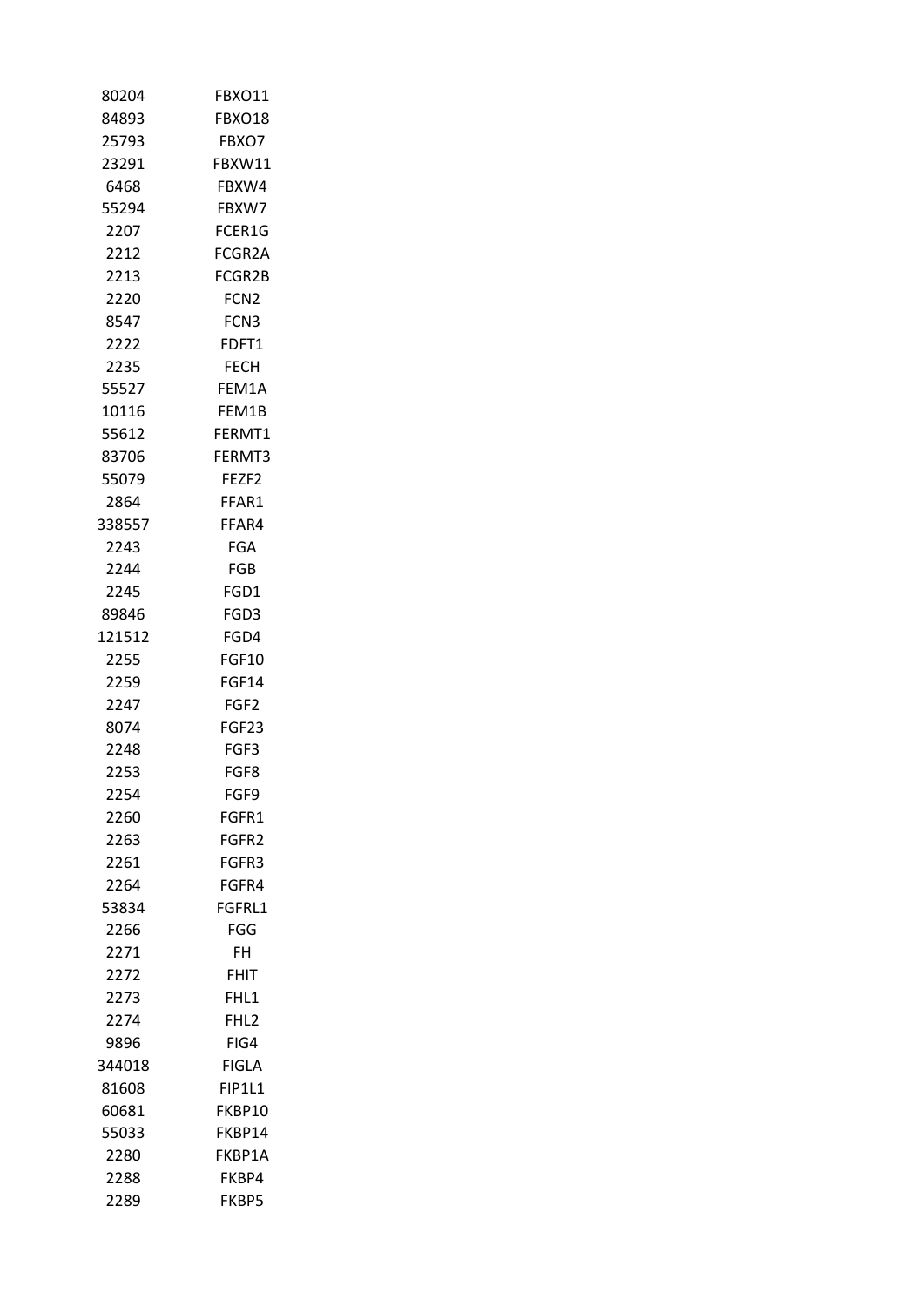| 8468      | FKBP6             |
|-----------|-------------------|
| 23770     | FKBP8             |
| 79147     | <b>FKRP</b>       |
| 2218      | <b>FKTN</b>       |
| 201163    | <b>FLCN</b>       |
| 2312      | FLG.              |
| 2313      | FLI1              |
| 2316      | <b>FLNA</b>       |
| 2317      | <b>FLNB</b>       |
| 2318      | <b>FLNC</b>       |
| 10211     | FLOT1             |
| 2321      | FLT1              |
| 2322      | FLT3              |
| 2324      | FLT4              |
| 28982     | FLVCR1            |
| 55640     | <b>FLVCR2</b>     |
| 342184    | FMN1              |
| 56776     | FMN <sub>2</sub>  |
| 2326      | FMO1              |
| 2327      | FMO <sub>2</sub>  |
| 2328      | FMO3              |
| 2329      | FMO4              |
| 2330      | FMO5              |
| 2331      | <b>FMOD</b>       |
| 2332      | FMR1              |
| 100126270 | FMR1-AS1          |
| 2335      | FN1               |
| 64122     | <b>FN3K</b>       |
| 2346      | FOLH1             |
| 2348      | FOLR1             |
| 3169      | FOXA1             |
| 3170      | FOXA2             |
| 3171      | FOXA3             |
| 2296      | FOXC1             |
| 2303      | FOXC2             |
| 27022     | FOXD3             |
| 2304      | FOXE1             |
| 2301      | FOXE3             |
| 2294      | FOXF1             |
| 2295      | FOXF <sub>2</sub> |
| 2290      | FOXG1             |
| 8928      | FOXH1             |
| 2299      | FOXI1             |
| 2302      | FOXJ1             |
| 221937    | FOXK1             |
| 668       | FOXL <sub>2</sub> |
| 2305      | FOXM1             |
| 8456      | FOXN1             |
| 2308      | FOXO1             |
| 27086     | FOXP1             |
|           |                   |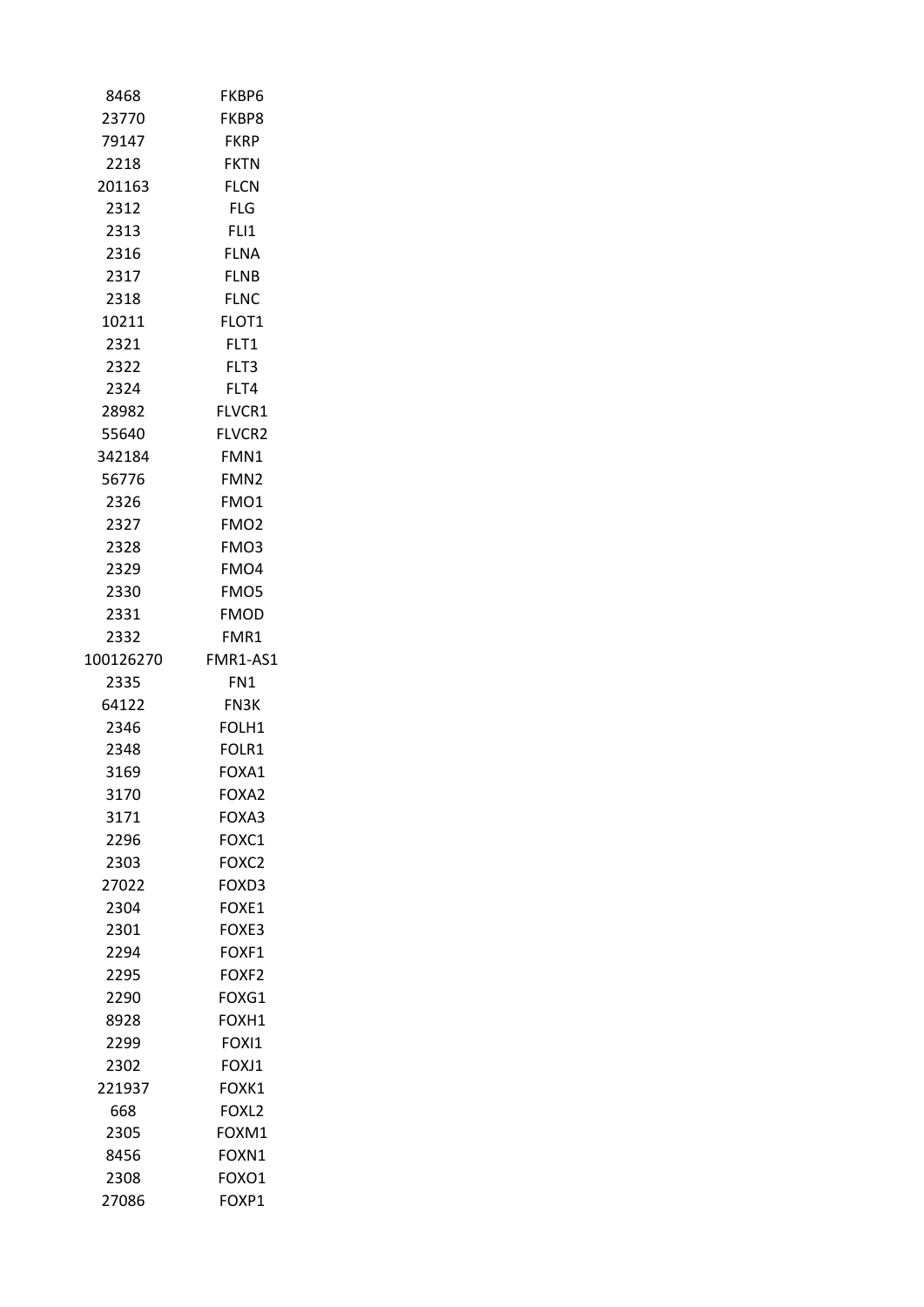| 93986  | FOXP2             |
|--------|-------------------|
| 50943  | FOXP3             |
| 55572  | FOXRED1           |
| 2356   | FPGS              |
| 2357   | FPR1              |
| 80144  | FRAS1             |
| 158326 | FREM1             |
| 341640 | FREM2             |
| 166752 | FREM3             |
| 2444   | <b>FRK</b>        |
| 84978  | FRMD5             |
| 90167  | FRMD7             |
| 9758   | FRMPD4            |
| 10129  | <b>FRY</b>        |
| 2487   | <b>FRZB</b>       |
| 84075  | <b>FSCB</b>       |
| 25794  | FSCN <sub>2</sub> |
| 2488   | <b>FSHB</b>       |
| 2492   | <b>FSHR</b>       |
| 10468  | <b>FST</b>        |
| 11167  | FSTL1             |
| 10841  | <b>FTCD</b>       |
| 53940  | FTHL17            |
| 79068  | FTO               |
| 24140  | FTSJ1             |
| 2517   | FUCA1             |
| 2521   | <b>FUS</b>        |
| 2523   | FUT1              |
| 2524   | FUT <sub>2</sub>  |
| 2525   | FUT3              |
| 2528   | FUT6              |
| 2529   | FUT7              |
| 2530   | FUT8              |
| 80199  | FUZ               |
| 2395   | <b>FXN</b>        |
| 486    | FXYD2             |
| 79443  | FYCO1             |
| 7976   | FZD3              |
| 8322   | FZD4              |
| 8323   | FZD6              |
| 8326   | FZD9              |
| 2538   | G6PC              |
| 57818  | G6PC2             |
| 92579  | G6PC3             |
| 2539   | G6PD              |
| 2548   | <b>GAA</b>        |
| 23710  | GABARAPL1         |
| 2550   | GABBR1            |
| 2554   | GABRA1            |
| 2555   | GABRA2            |
|        |                   |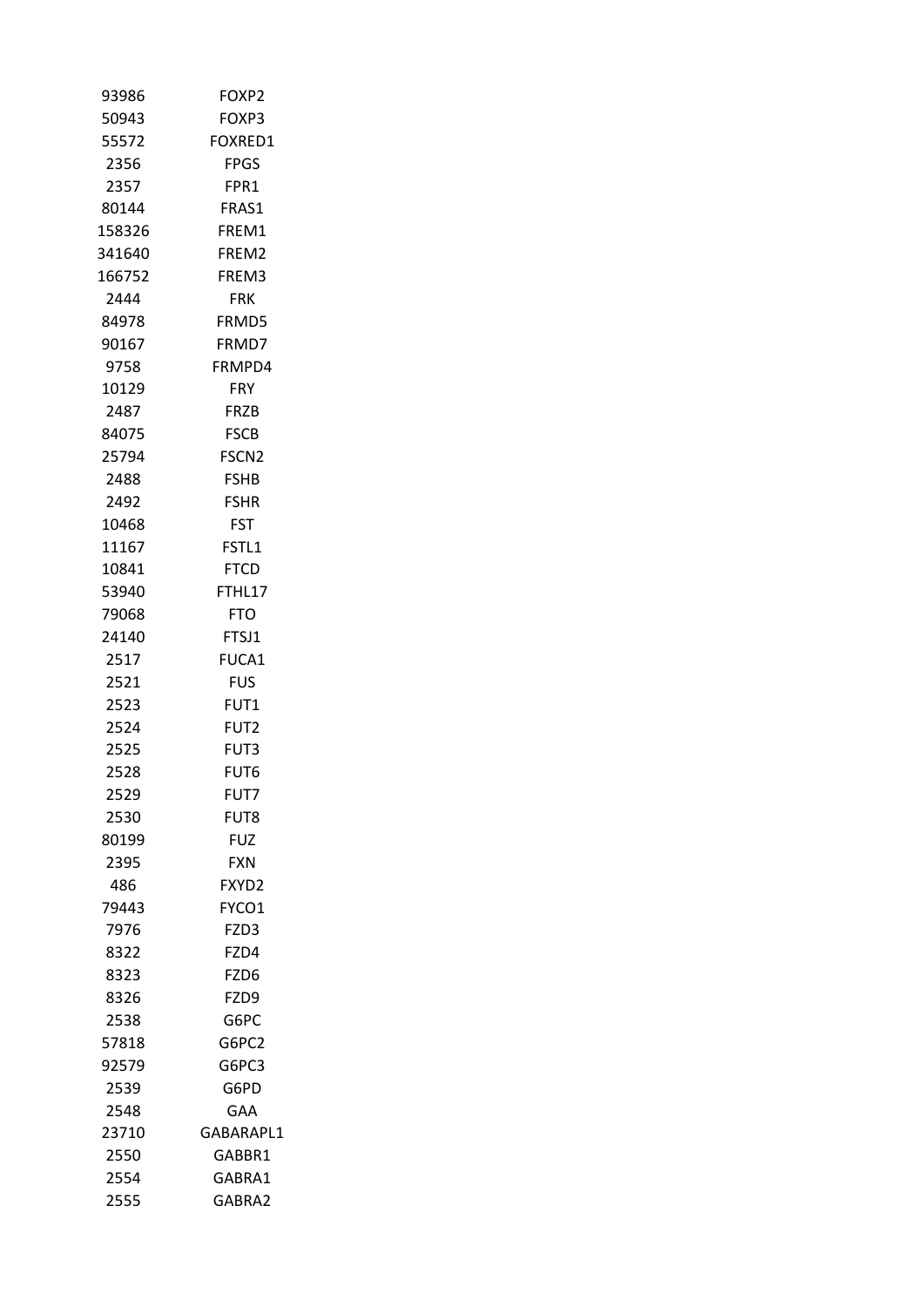| 2559   | GABRA6       |
|--------|--------------|
| 2562   | GABRB3       |
| 2563   | GABRD        |
| 2565   | GABRG1       |
| 2566   | GABRG2       |
| 2570   | GABRR2       |
| 2571   | GAD1         |
| 2572   | GAD2         |
| 1647   | GADD45A      |
| 2580   | <b>GAK</b>   |
| 9514   | GAL3ST1      |
| 64090  | GAL3ST2      |
| 89792  | GAL3ST3      |
| 79690  | GAL3ST4      |
| 2581   | <b>GALC</b>  |
| 2582   | GALE         |
| 2584   | GALK1        |
| 2588   | <b>GALNS</b> |
| 63917  | GALNT11      |
| 79695  | GALNT12      |
| 114805 | GALNT13      |
| 79623  | GALNT14      |
| 374378 | GALNT18      |
| 2590   | GALNT2       |
| 2591   | GALNT3       |
| 11227  | GALNT5       |
| 11226  | GALNT6       |
| 51809  | GALNT7       |
| 26290  | GALNT8       |
| 50614  | GALNT9       |
| 442117 | GALNTL6      |
| 2592   | GALT         |
| 2593   | <b>GAMT</b>  |
| 8139   | GAN          |
| 2596   | GAP43        |
| 2617   | GARS         |
| 2619   | GAS1         |
| 246176 | GAS2L2       |
| 2623   | GATA1        |
| 2624   | GATA2        |
| 2625   | GATA3        |
| 2626   | GATA4        |
| 140628 | GATA5        |
| 2627   | GATA6        |
| 57798  | GATAD1       |
| 2628   | GATM         |
| 2629   | GBA          |
| 2632   | GBE1         |
| 26301  | GBGT1        |
| 2638   | GC           |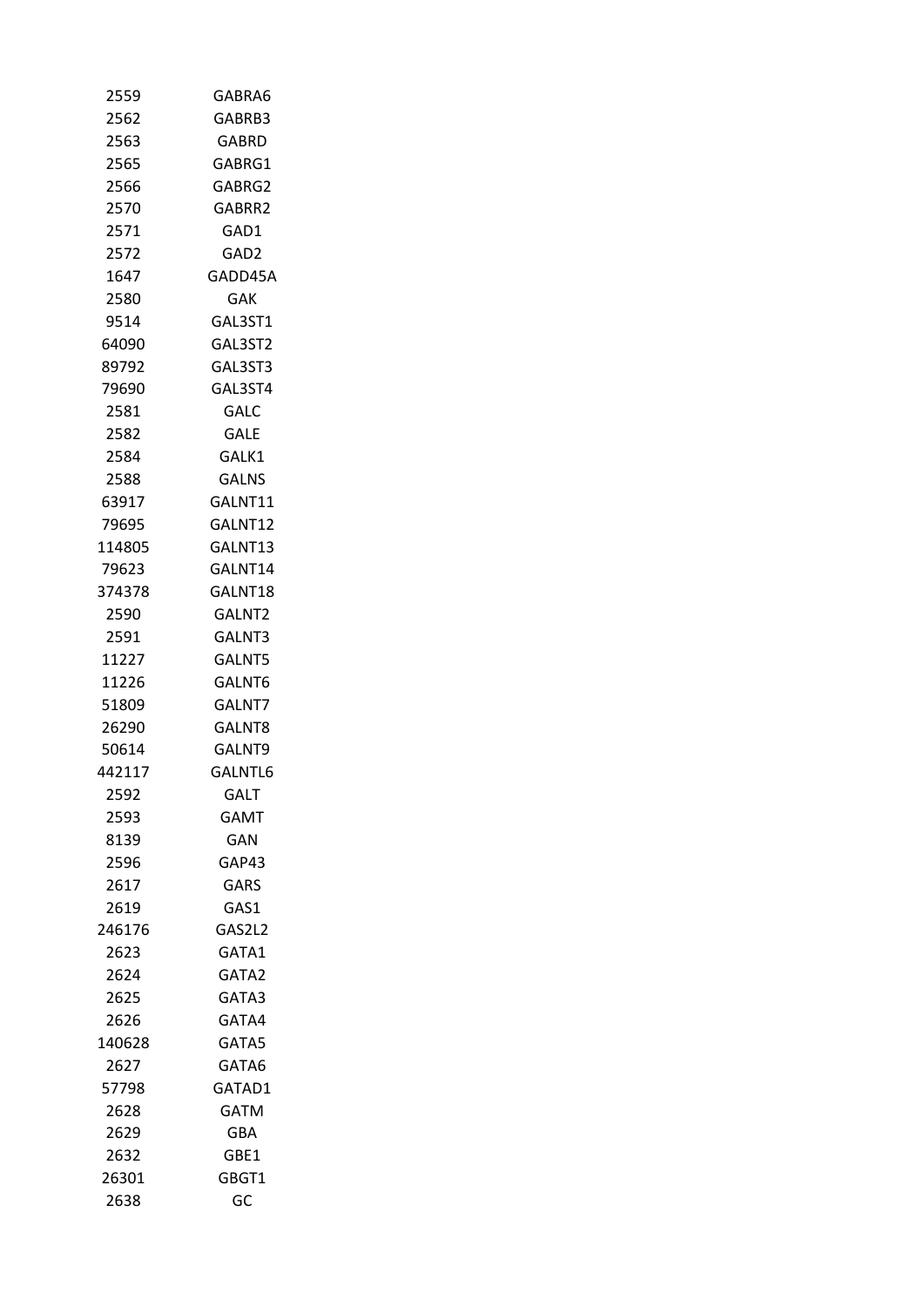| 2639         | <b>GCDH</b>     |
|--------------|-----------------|
| 2642         | <b>GCGR</b>     |
| 2643         | GCH1            |
| 2645         | <b>GCK</b>      |
| 2646         | <b>GCKR</b>     |
| 2729         | <b>GCLC</b>     |
| 2730         | <b>GCLM</b>     |
| 9247         | GCM2            |
| 2650         | GCNT1           |
| 2651         | GCNT2           |
| 54332        | GDAP1           |
| 2657         | GDF1            |
| 9573         | GDF3            |
| 8200         | GDF5            |
| 392255       | GDF6            |
| 2661         | GDF9            |
| 2664         | GDI1            |
|              | <b>GDNF</b>     |
| 2668<br>2670 | <b>GFAP</b>     |
|              |                 |
| 2672         | GFI1            |
| 8328         | GFI1B           |
| 85476        | GFM1            |
| 2673         | GFPT1           |
| 2674         | GFRA1           |
| 2675         | GFRA2           |
| 2677         | <b>GGCX</b>     |
| 8836         | GGH             |
| 2688         | GH <sub>1</sub> |
| 2689         | GH <sub>2</sub> |
| 2690         | GHR             |
| 2691         | GHRH            |
| 2692         | <b>GHRHR</b>    |
| 51738        | GHRL            |
| 2693         | GHSR            |
| 2694         | GIF             |
| 26058        | GIGYF2          |
| 155038       | GIMAP8          |
| 2695         | GIP             |
| 126326       | GIPC3           |
| 2696         | <b>GIPR</b>     |
| 28964        | GIT1            |
| 2700         | GJA3            |
| 2702         | GJA5            |
| 2703         | GJA8            |
| 2705         | GJB1            |
| 2706         | GJB2            |
| 2707         | GJB3            |
| 127534       | GJB4            |
| 10804        | GJB6            |
| 57165        | GJC2            |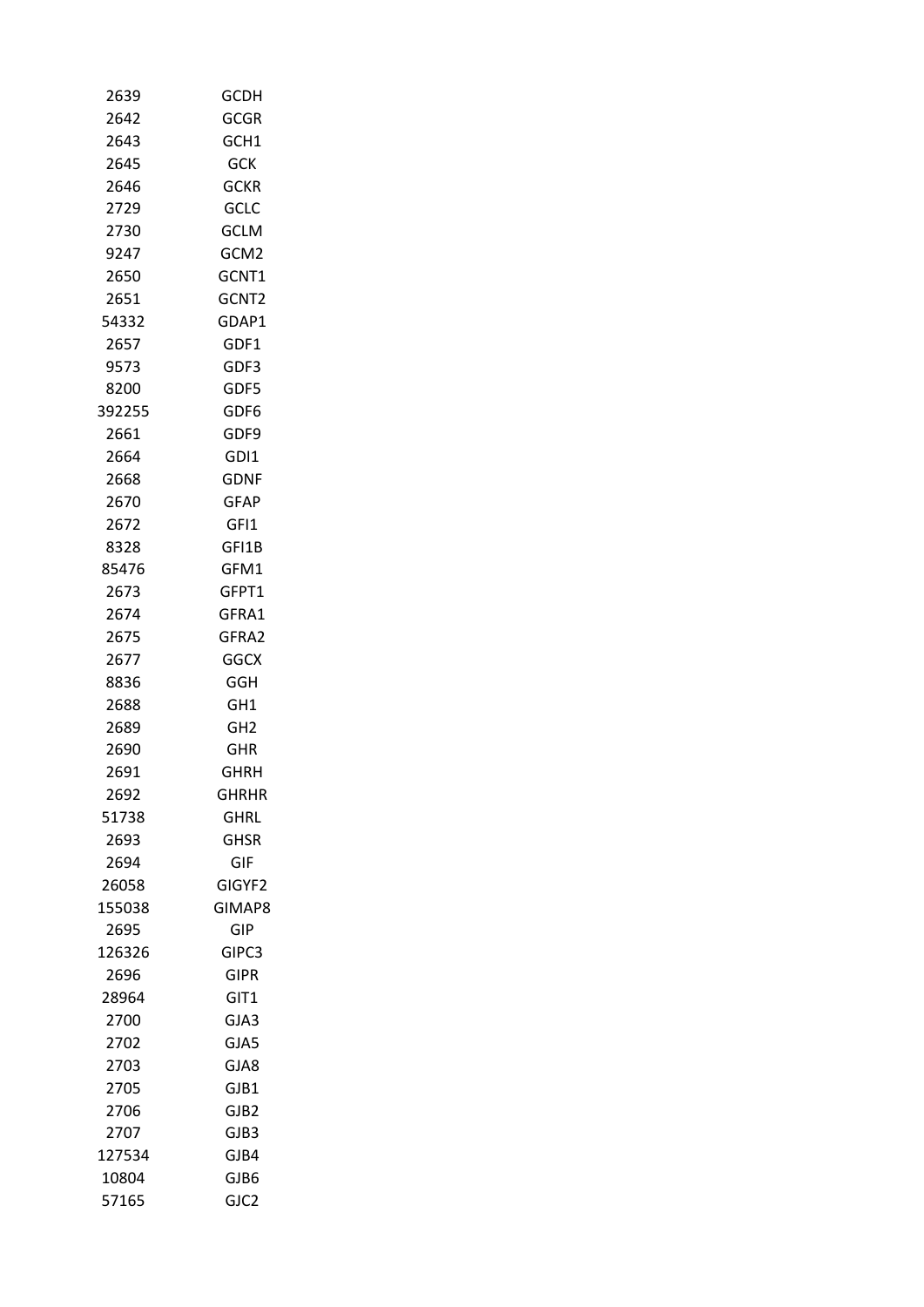| 349149 | GJC3          |
|--------|---------------|
| 2710   | GK            |
| 2717   | <b>GLA</b>    |
| 2720   | GLB1          |
| 113263 | GLCCI1        |
| 2731   | <b>GLDC</b>   |
| 2733   | GLE1          |
| 2736   | GLI2          |
| 2737   | GLI3          |
| 84662  | GLIS2         |
| 169792 | GLIS3         |
| 11146  | GLMN          |
| 2739   | GLO1          |
| 2740   | GLP1R         |
| 2741   | GLRA1         |
| 2743   | GLRB          |
| 51218  | GLRX5         |
| 2752   | glul          |
| 132158 | <b>GLYCTK</b> |
| 2760   | GM2A          |
| 2762   | <b>GMDS</b>   |
| 8833   | <b>GMPS</b>   |
| 2771   | GNAI2         |
| 2773   | GNAI3         |
| 2776   | GNAQ          |
| 2778   | GNAS          |
| 2779   | GNAT1         |
| 2780   | GNAT2         |
| 54584  | GNB1L         |
| 2784   | GNB3          |
| 10020  | <b>GNE</b>    |
| 2788   | GNG7          |
| 27232  | <b>GNMT</b>   |
| 8443   | GNPAT         |
| 79158  | <b>GNPTAB</b> |
| 84572  | GNPTG         |
| 2796   | GNRH1         |
| 2798   | GNRHR         |
| 2799   | <b>GNS</b>    |
| 2802   | GOLGA3        |
| 9950   | GOLGA5        |
| 54856  | GON4L         |
| 57120  | GOPC          |
| 92344  | <b>GORAB</b>  |
| 9570   | GOSR2         |
| 2805   | GOT1          |
| 2811   | GP1BA         |
| 51206  | GP6           |
| 2815   | GP9           |
| 57678  | GPAM          |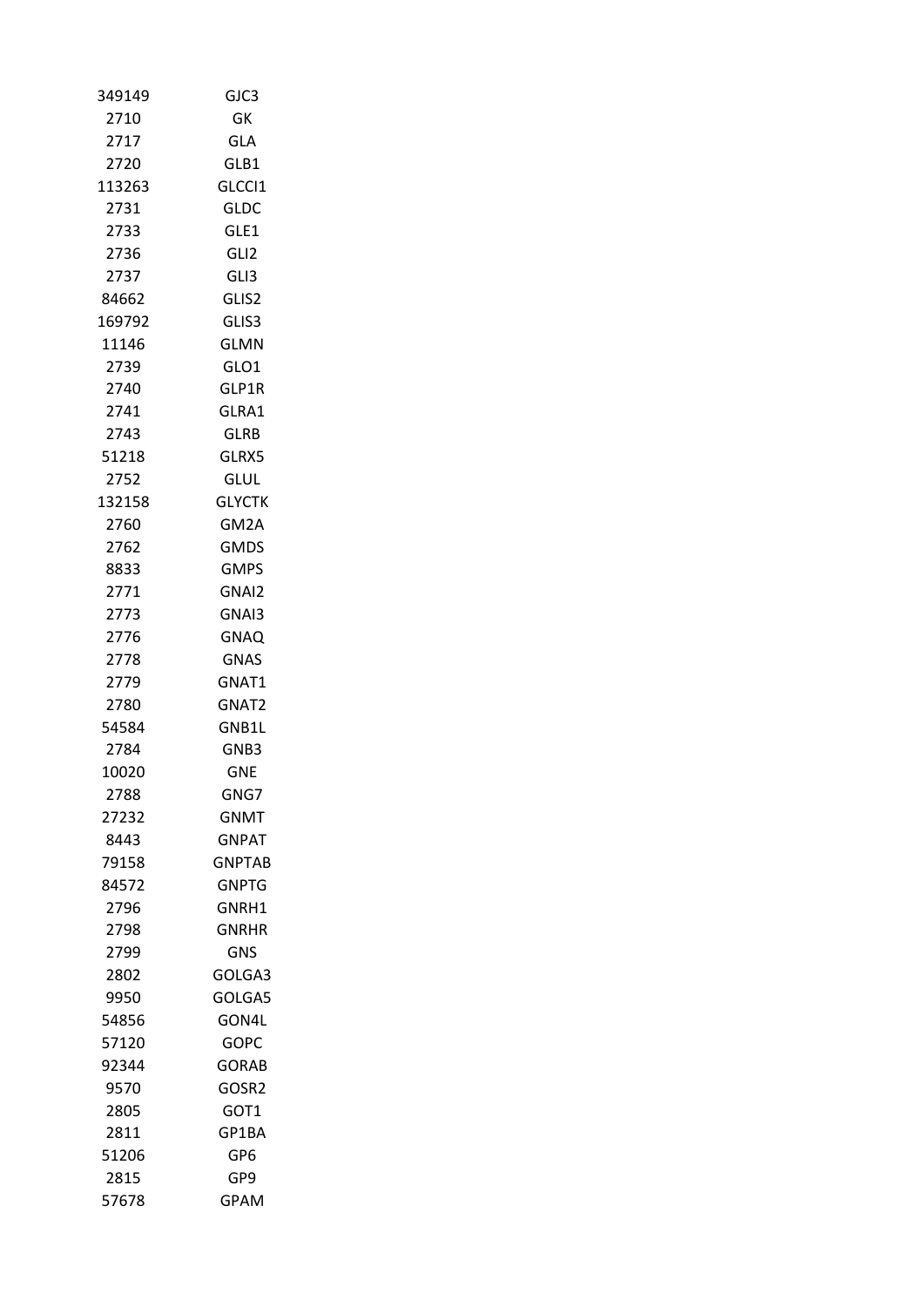| 23131  | GPATCH8           |
|--------|-------------------|
| 151306 | GPBAR1            |
| 2719   | GPC3              |
| 2239   | GPC4              |
| 10082  | GPC6              |
| 2819   | GPD1              |
| 23171  | GPD1L             |
| 2820   | GPD2              |
| 10243  | <b>GPHN</b>       |
| 2821   | GPI               |
| 338328 | GPIHBP1           |
| 10457  | <b>GPNMB</b>      |
| 2825   | GPR1              |
| 2835   | GPR12             |
| 29933  | GPR132            |
| 124274 | GPR139            |
| 4935   | GPR143            |
| 440435 | GPR179            |
| 2861   | GPR37             |
| 9289   | GPR56             |
| 84059  | GPR98             |
| 2873   | GPS1              |
| 29899  | GPSM2             |
| 2875   | <b>GPT</b>        |
| 2887   | GRB10             |
| 26585  | GREM1             |
| 29841  | GRHL1             |
| 79977  | GRHL2             |
| 9380   | GRHPR             |
| 2890   | GRIA1             |
| 2892   | GRIA3             |
| 2894   | GRID1             |
| 2895   | GRID <sub>2</sub> |
| 2897   | GRIK1             |
| 2898   | GRIK2             |
| 2900   | GRIK4             |
| 2902   | GRIN1             |
| 2903   | GRIN2A            |
| 2904   | GRIN2B            |
| 116443 | <b>GRIN3A</b>     |
| 23426  | GRIP1             |
| 6011   | GRK1              |
| 2868   | GRK4              |
| 2911   | GRM1              |
| 2915   | GRM5              |
| 2916   | GRM6              |
| 2917   | GRM7              |
| 2896   | GRN               |
| 2925   | GRPR              |
| 389207 | GRXCR1            |
|        |                   |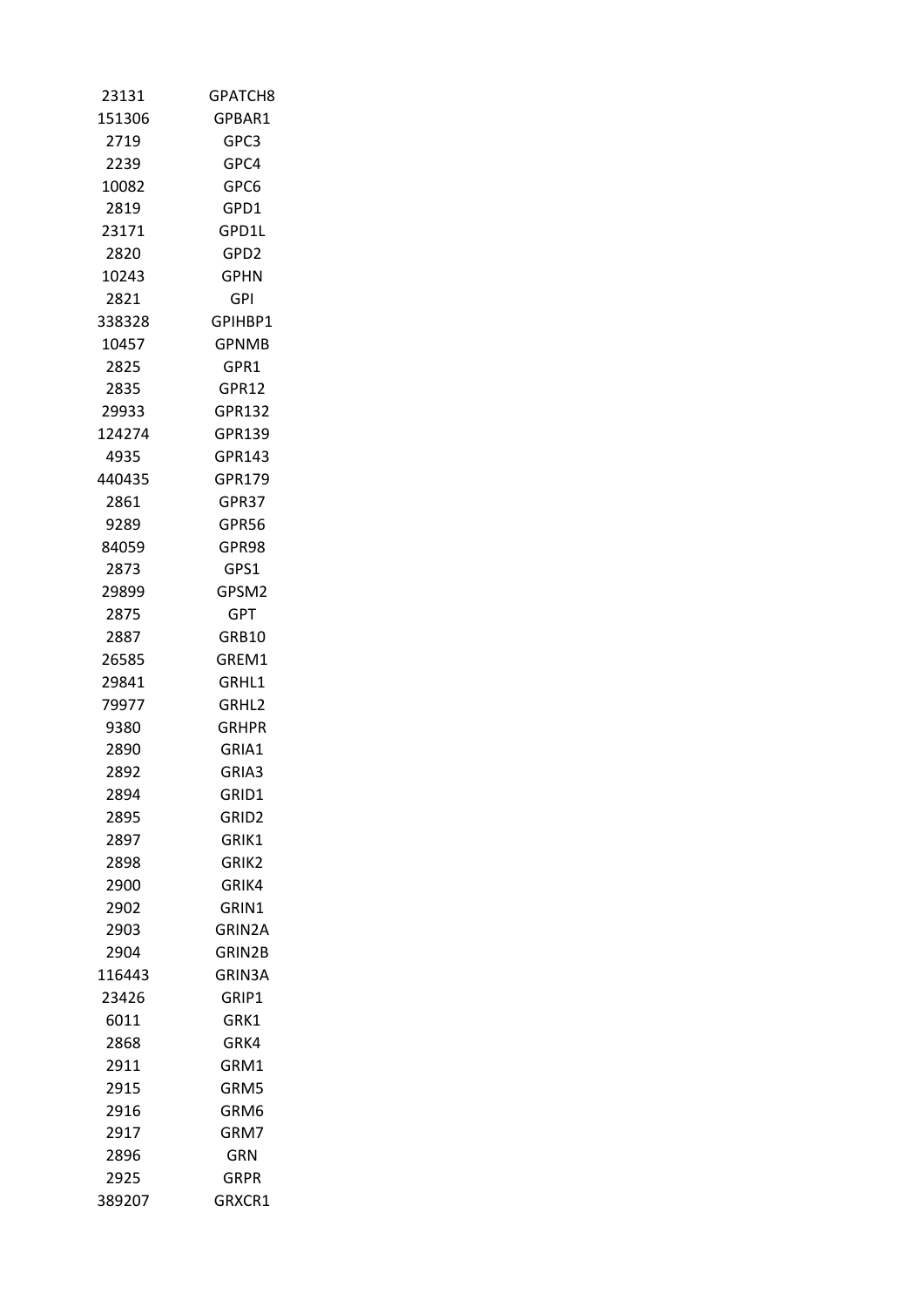| 145258 | GSC               |
|--------|-------------------|
| 23199  | GSE1              |
| 2934   | GSN               |
| 23708  | GSPT2             |
| 2936   | <b>GSR</b>        |
| 2937   | GSS               |
| 2939   | GSTA <sub>2</sub> |
| 2940   | GSTA3             |
| 2944   | GSTM1             |
| 2947   | GSTM3             |
| 9446   | GSTO1             |
| 2950   | GSTP1             |
| 2952   | GSTT1             |
| 2954   | GSTZ1             |
| 84892  | POMGNT2 (GTDC2)   |
| 404672 | GTF2H5            |
| 2969   | GTF2I             |
| 9569   | GTF2IRD1          |
| 2978   | GUCA1A            |
| 2979   | GUCA1B            |
| 2984   | GUCY2C            |
| 3000   | GUCY2D            |
| 2986   | GUCY2F            |
| 2990   | GUSB              |
| 2992   | GYG1              |
| 8908   | GYG2              |
| 120071 | GYLTL1B           |
| 2993   | <b>GYPA</b>       |
| 2995   | <b>GYPC</b>       |
| 2996   | <b>GYPE</b>       |
| 2997   | GYS1              |
| 2998   | GYS2              |
| 9563   | H6PD              |
| 3026   | HABP2             |
| 57531  | HACE1             |
| 3033   | <b>HADH</b>       |
| 3030   | HADHA             |
| 3032   | HADHB             |
| 3034   | HAL               |
| 57817  | <b>HAMP</b>       |
| 9421   | HAND1             |
| 9464   | HAND <sub>2</sub> |
| 1404   | HAPLN1            |
| 3035   | <b>HARS</b>       |
| 23438  | HARS2             |
| 26762  | HAVCR1            |
| 10456  | HAX1              |
| 3043   | HBB               |
| 3045   | HBD               |
| 3046   | HBE1              |
|        |                   |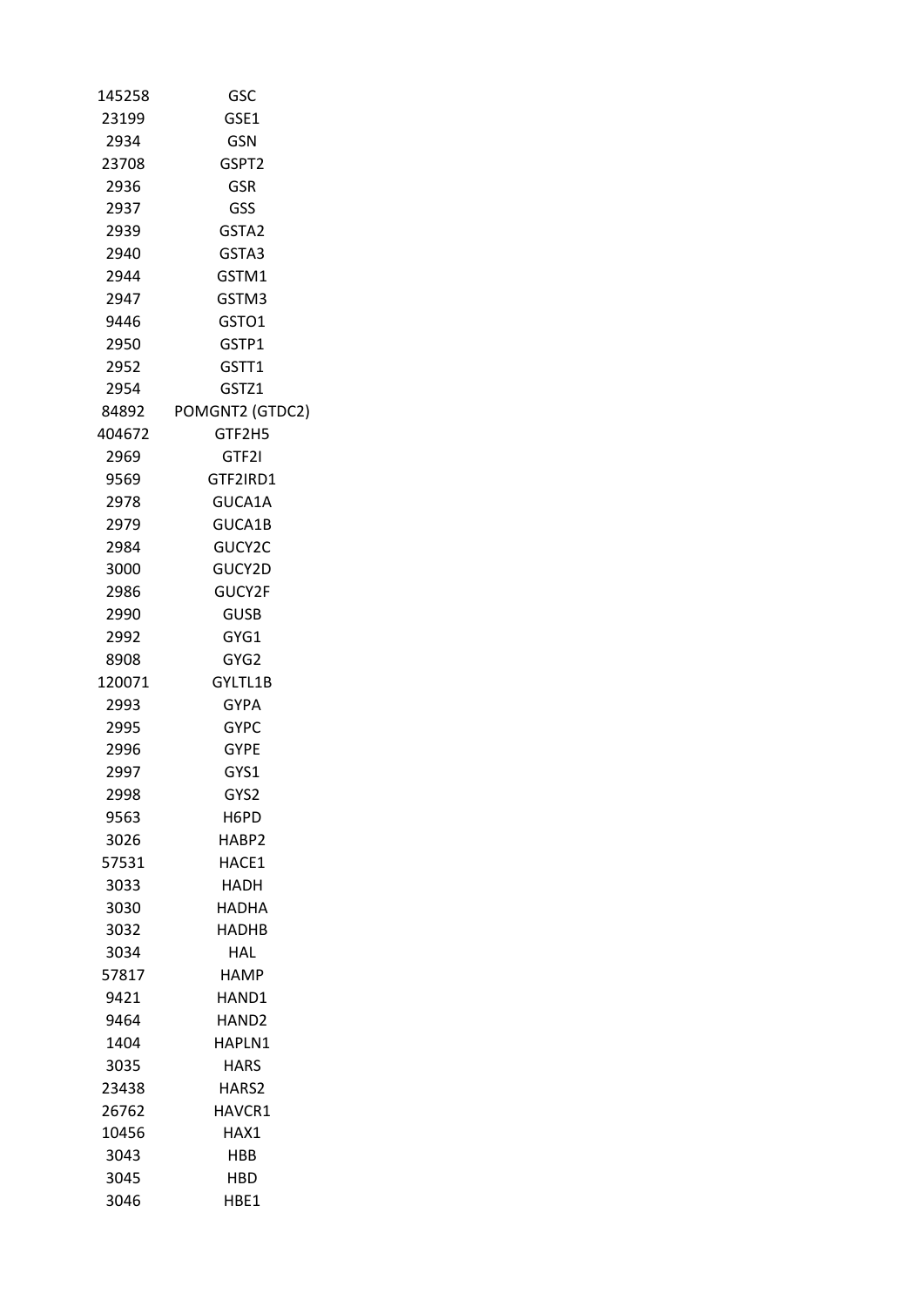| 3042   | <b>HBM</b>       |
|--------|------------------|
| 3052   | HCCS             |
| 3054   | HCFC1            |
| 348980 | HCN1             |
| 610    | HCN <sub>2</sub> |
| 57657  | HCN <sub>3</sub> |
| 10021  | HCN4             |
| 3060   | <b>HCRT</b>      |
| 3062   | HCRTR2           |
| 9759   | HDAC4            |
| 10013  | HDAC6            |
| 55869  | HDAC8            |
| 9734   | HDAC9            |
| 3067   | HDC              |
| 84717  | HDGFRP2          |
| 3069   | HDLBP            |
| 139324 | HDX.             |
| 54919  | HEATR2           |
| 220296 | <b>HEPACAM</b>   |
| 9843   | <b>HEPH</b>      |
| 8925   | HERC1            |
| 84667  | HES7             |
| 8820   | HESX1            |
| 3073   | <b>HEXA</b>      |
| 3074   | <b>HEXB</b>      |
| 23462  | HEY1             |
| 23493  | HEY2             |
| 3077   | HFE              |
| 148738 | HFE <sub>2</sub> |
| 3081   | HGD              |
| 3082   | HGF              |
| 138050 | <b>HGSNAT</b>    |
| 26275  | HIBCH            |
| 3091   | HIF1A            |
| 192286 | HIGD2A           |
| 3094   | HINT1            |
| 3092   | HIP1             |
| 3012   | HIST1H2AE        |
| 8290   | HIST3H3          |
| 3098   | HK1              |
| 3099   | HK2              |
| 3105   | HLA-A            |
| 3106   | HLA-B            |
| 3107   | HLA-C            |
| 3117   | HLA-DQA1         |
| 3119   | HLA-DQB1         |
| 3127   | HLA-DRB5         |
| 3135   | HLA-G            |
| 3141   | <b>HLCS</b>      |
| 3142   | HLX              |
|        |                  |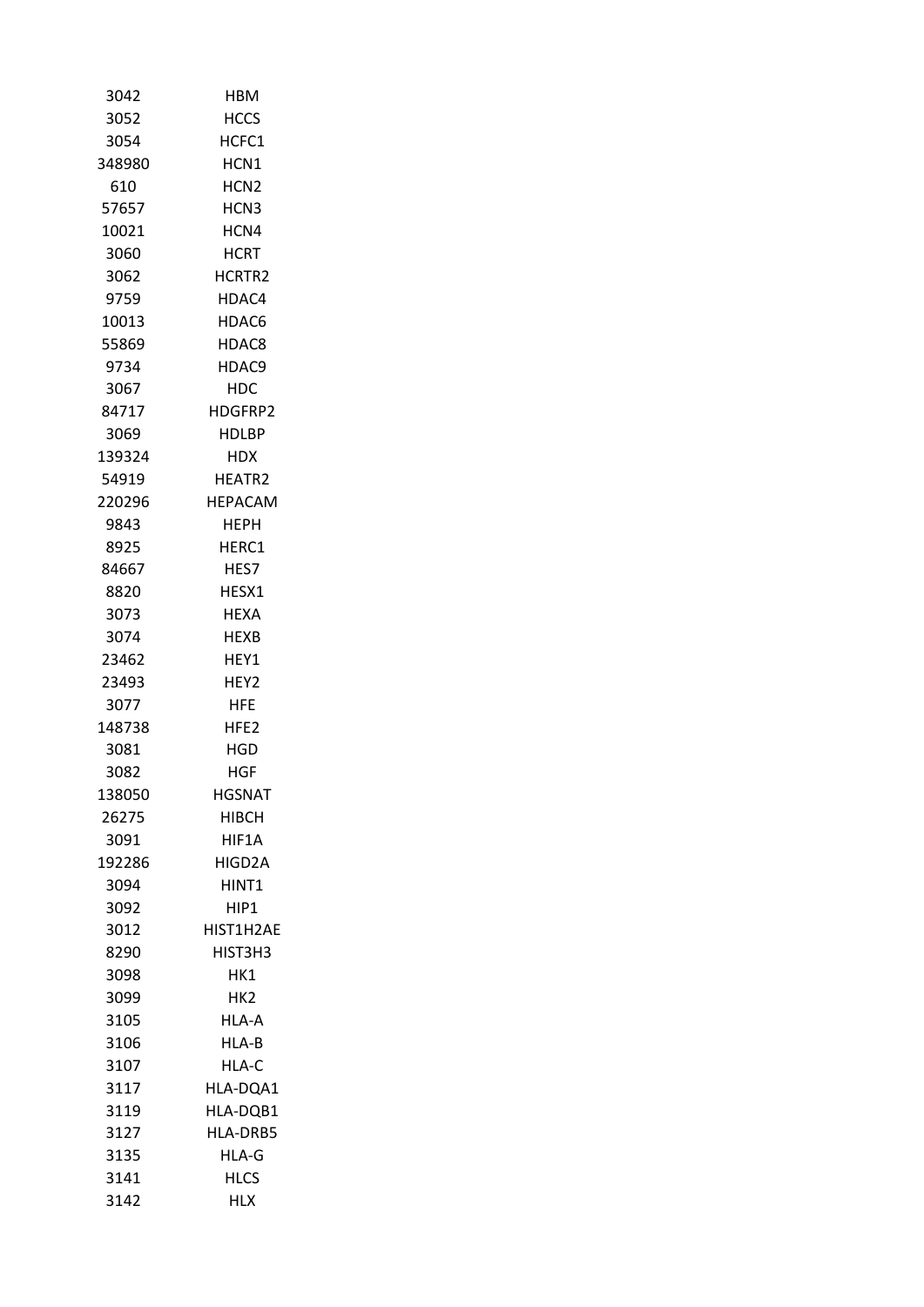| 3145   | <b>HMBS</b>    |
|--------|----------------|
| 83872  | HMCN1          |
| 8091   | HMGA2          |
| 3155   | <b>HMGCL</b>   |
| 3156   | HMGCR          |
| 3158   | HMGCS2         |
| 23526  | HMHA1          |
| 3161   | HMMR           |
| 3162   | HMOX1          |
| 3166   | HMX1           |
| 3167   | HMX2           |
| 6927   | HNF1A          |
| 6928   | HNF1B          |
| 3172   | HNF4A          |
| 3176   | <b>HNMT</b>    |
| 3189   | HNRNPH3        |
| 3192   | HNRNPU         |
| 112817 | HOGA1          |
| 3198   | HOXA1          |
| 3206   | HOXA10         |
| 3207   | HOXA11         |
| 3209   | HOXA13         |
| 3199   | HOXA2          |
| 3200   | HOXA3          |
| 3201   | HOXA4          |
| 3211   | HOXB1          |
| 10481  | HOXB13         |
| 3216   | HOXB6          |
| 3218   | HOXB8          |
| 3229   | HOXC13         |
| 3236   | HOXD10         |
| 3239   | HOXD13         |
| 3233   | HOXD4          |
| 3240   | НP             |
| 51440  | HPCAL4         |
| 3242   | <b>HPD</b>     |
| 3248   | <b>HPGD</b>    |
| 3251   | HPRT1          |
| 3257   | HPS1           |
| 84343  | HPS3           |
| 89781  | HPS4           |
| 11234  | HPS5           |
| 79803  | HPS6           |
| 60495  | HPSE2          |
| 55806  | ΗR             |
| 3265   | <b>HRAS</b>    |
| 3273   | HRG            |
| 3290   | <b>HSD11B1</b> |
| 3291   | <b>HSD11B2</b> |
| 3028   | HSD17B10       |
|        |                |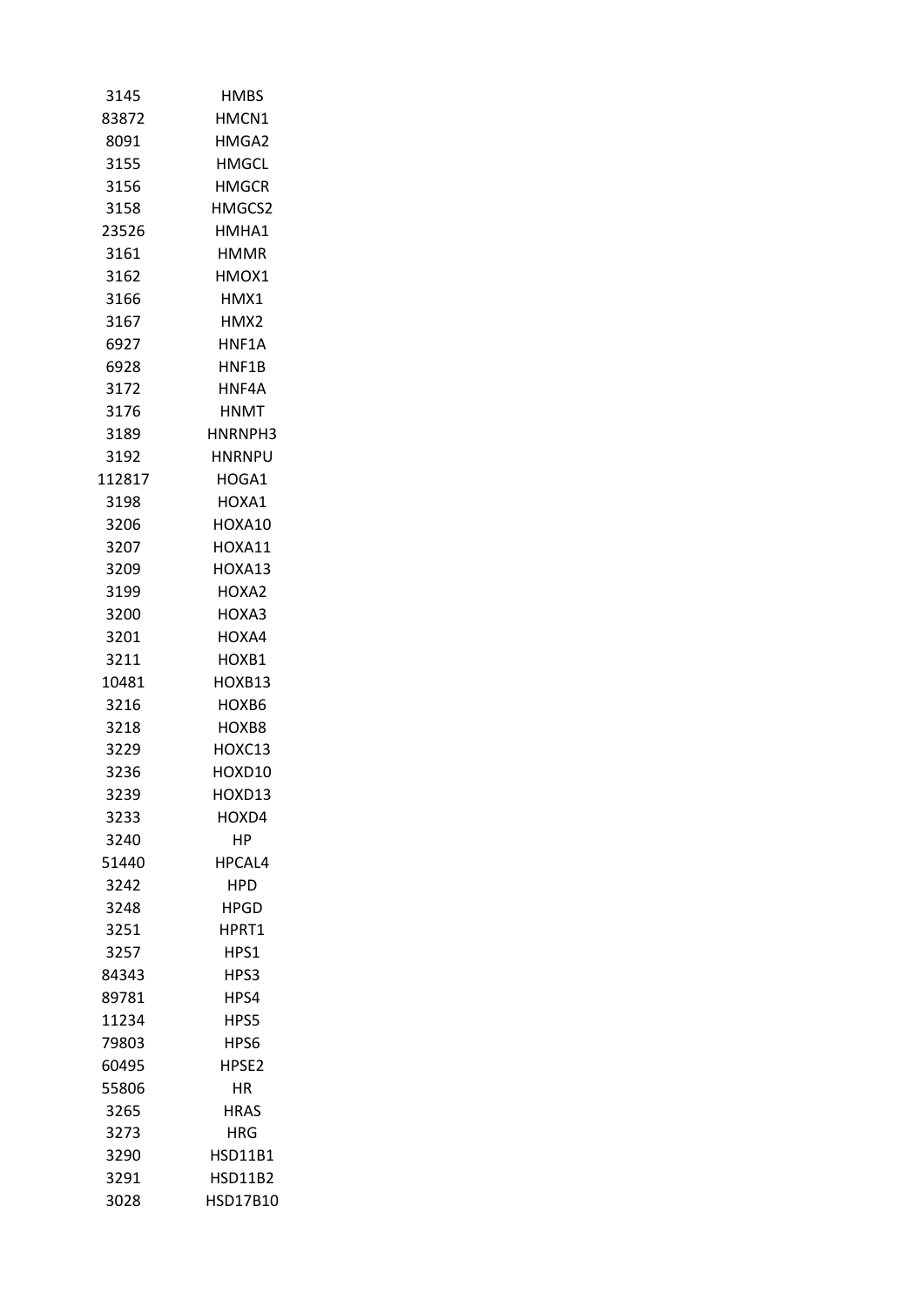| 3293   | <b>HSD17B3</b>     |
|--------|--------------------|
| 3295   | HSD17B4            |
| 3283   | HSD3B1             |
| 3284   | HSD3B2             |
| 80270  | HSD3B7             |
| 3297   | HSF1               |
| 3299   | HSF4               |
| 3320   | HSP90AA1           |
| 3313   | HSPA9              |
| 3315   | HSPB1              |
| 8988   | HSPB3              |
| 126393 | HSPB6              |
| 27129  | HSPB7              |
| 26353  | HSPB8              |
| 3339   | HSPG2              |
| 3347   | HTN <sub>3</sub>   |
| 3350   | HTR1A              |
| 3351   | HTR1B              |
| 3356   | HTR2A              |
| 3357   | HTR2B              |
| 3358   | HTR <sub>2</sub> C |
| 3359   | HTR3A              |
| 9177   | HTR3B              |
| 170572 | HTR3C              |
| 3363   | HTR7               |
| 5654   | HTRA1              |
| 27429  | HTRA2              |
| 3064   | HTT                |
| 10075  | HUWE1              |
| 3373   | HYAL1              |
| 54768  | HYDIN              |
| 219844 | HYLS1              |
| 3375   | IAPP               |
| 3383   | ICAM1              |
| 3386   | ICAM4              |
| 22858  | <b>ICK</b>         |
| 29851  | ICOS               |
| 3399   | ID3                |
| 3400   | ID4                |
| 3417   | IDH1               |
| 3418   | IDH <sub>2</sub>   |
| 3420   | <b>IDH3B</b>       |
| 3620   | IDO1               |
| 3423   | ids                |
| 3425   | IDUA               |
| 51124  | IER3IP1            |
| 64135  | IFIH1              |
| 10410  | IFITM3             |
| 387733 | <b>IFITM5</b>      |
| 3454   | IFNAR1             |
|        |                    |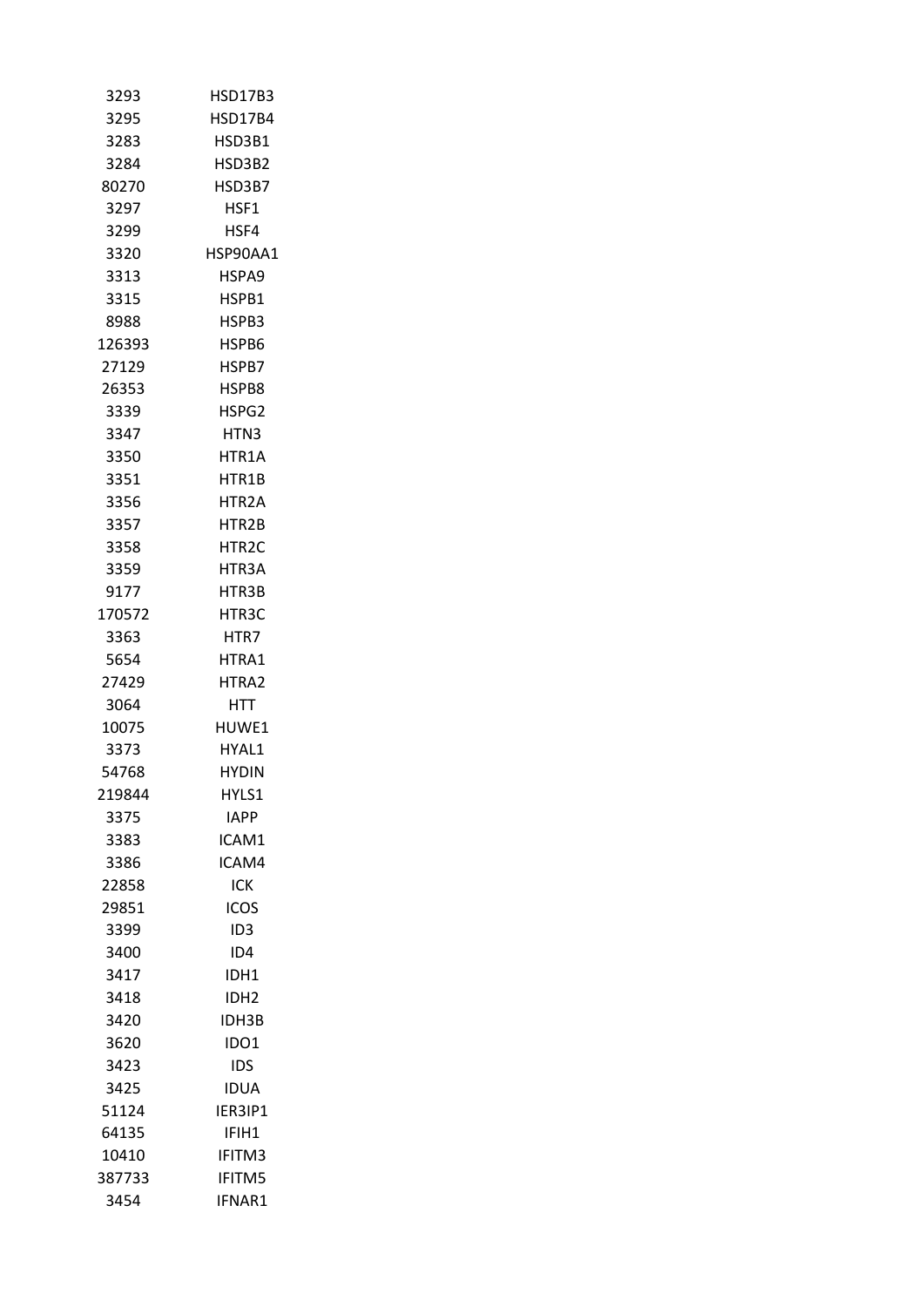| 3455          | <b>IFNAR2</b>    |
|---------------|------------------|
| 3458          | <b>IFNG</b>      |
| 3459          | <b>IFNGR1</b>    |
| 3460          | IFNGR2           |
| 101180976     | IFNL4            |
| 3475          | IFRD1            |
| 55764         | <b>IFT122</b>    |
| 9742          | <b>IFT140</b>    |
| 26160         | <b>IFT172</b>    |
| 112752        | IFT43            |
| 57560         | IFT80            |
| 8100          | IFT88            |
| 3476          | IGBP1            |
| 3479          | IGF1             |
| 3480          | IGF1R            |
| 3481          | IGF <sub>2</sub> |
| 10644         | IGF2BP2          |
| 3482          | IGF2R            |
| 3483          | IGFALS           |
| 3490          | IGFBP7           |
| 3508          | IGHMBP2          |
| 3543          | IGLL1            |
| 3547          | IGSF1            |
| 3549          | IHH              |
| 121457        | <b>IKBIP</b>     |
| 8518          | <b>IKBKAP</b>    |
| 3551          | IKBKB            |
| 8517          | IKBKG            |
| 10320         | IK7F1            |
|               | IKZF3            |
| 22806<br>3586 |                  |
|               | <b>IL10</b>      |
| 3587          | IL10RA           |
| 3588          | IL10RB           |
| 3589          | IL11             |
| 3590          | IL11RA           |
| 3593          | IL12B            |
| 3594          | <b>IL12RB1</b>   |
| 3595          | IL12RB2          |
| 3596          | IL13             |
| 112744        | IL17F            |
| 23765         | IL17RA           |
| 8807          | IL18RAP          |
| 3553          | IL1B             |
| 3554          | IL1R1            |
| 11141         | IL1RAPL1         |
| 3557          | IL1RN            |
| 53833         | IL20RB           |
| 50615         | IL21R            |
| 149233        | IL23R            |
| 3559          | IL2RA            |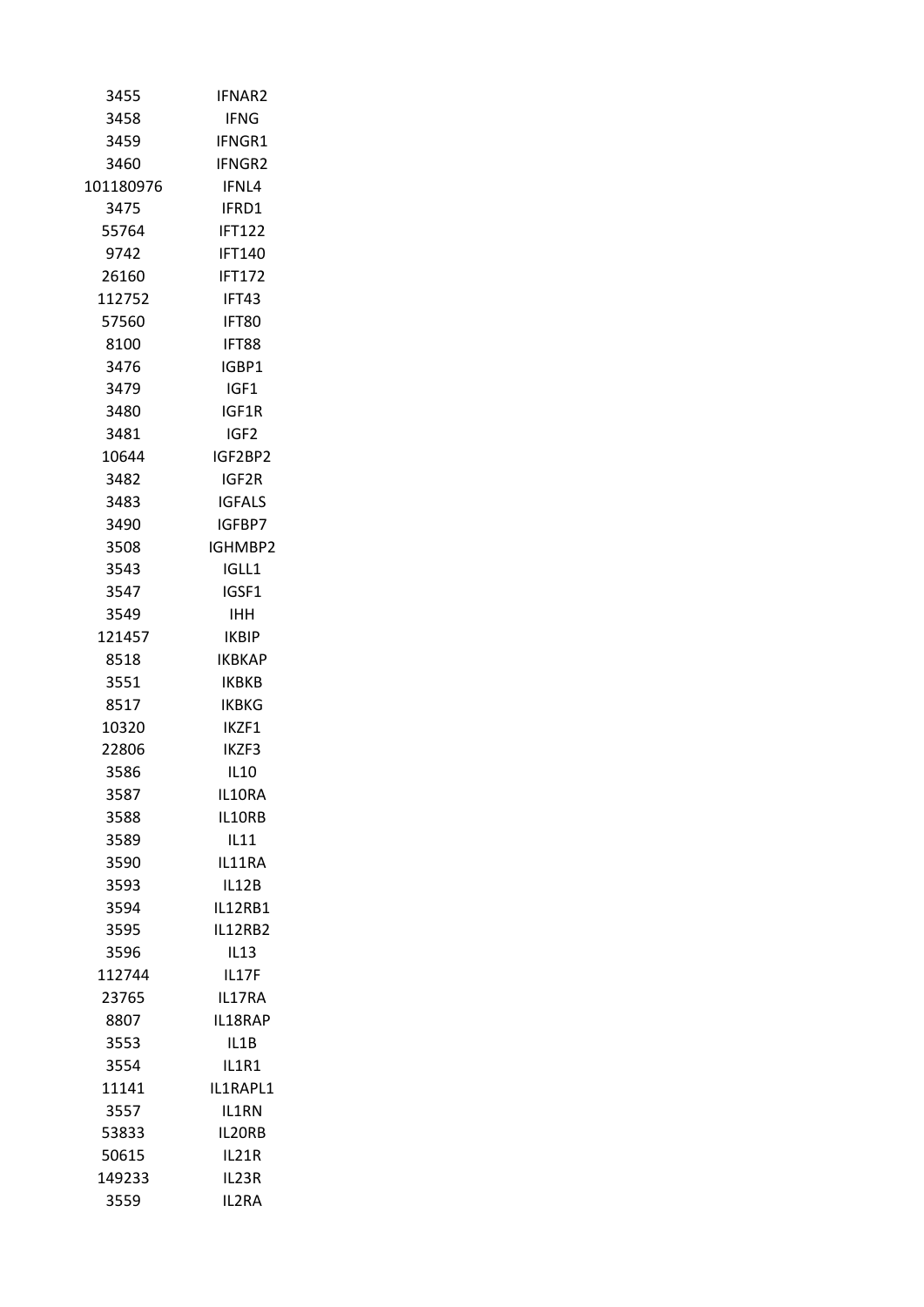| 3561   | IL2RG            |
|--------|------------------|
| 3562   | IL3              |
| 133396 | IL31RA           |
| 26525  | IL36RN           |
| 3565   | IL4              |
| 3566   | IL4R             |
| 3569   | IL6              |
| 3570   | IL6R             |
| 3572   | IL6ST            |
| 3575   | IL7R             |
| 3581   | IL9R             |
| 286676 | ILDR1            |
| 3611   | ILK              |
| 83943  | IMMP2L           |
| 54928  | IMPAD1           |
| 3614   | IMPDH1           |
| 3615   | IMPDH2           |
| 50939  | IMPG2            |
| 64423  | INF <sub>2</sub> |
| 3621   | ING1             |
| 3623   | <b>INHA</b>      |
| 11185  | INMT             |
| 3633   | <b>INPP5B</b>    |
| 3635   | <b>INPP5D</b>    |
| 56623  | <b>INPP5E</b>    |
| 3630   | INS              |
| 3640   | INSL3            |
| 11172  | INSL6            |
| 3643   | INSR             |
| 27130  | <b>INVS</b>      |
| 9657   | IQCB1            |
| 10788  | IQGAP2           |
| 128239 | IQGAP3           |
| 23096  | IQSEC2           |
| 11213  | IRAK3            |
| 51135  | IRAK4            |
| 3659   | IRF1             |
| 3662   | IRF4             |
| 3663   | IRF5             |
| 3664   | IRF <sub>6</sub> |
| 3394   | IRF <sub>8</sub> |
| 345611 | IRGM             |
| 3667   | IRS1             |
| 8660   | IRS <sub>2</sub> |
| 8471   | IRS4             |
| 50805  | IRX4             |
| 10265  | IRX5             |
| 23479  | <b>ISCU</b>      |
| 3670   | ISL <sub>1</sub> |
| 729920 | <b>ISPD</b>      |
|        |                  |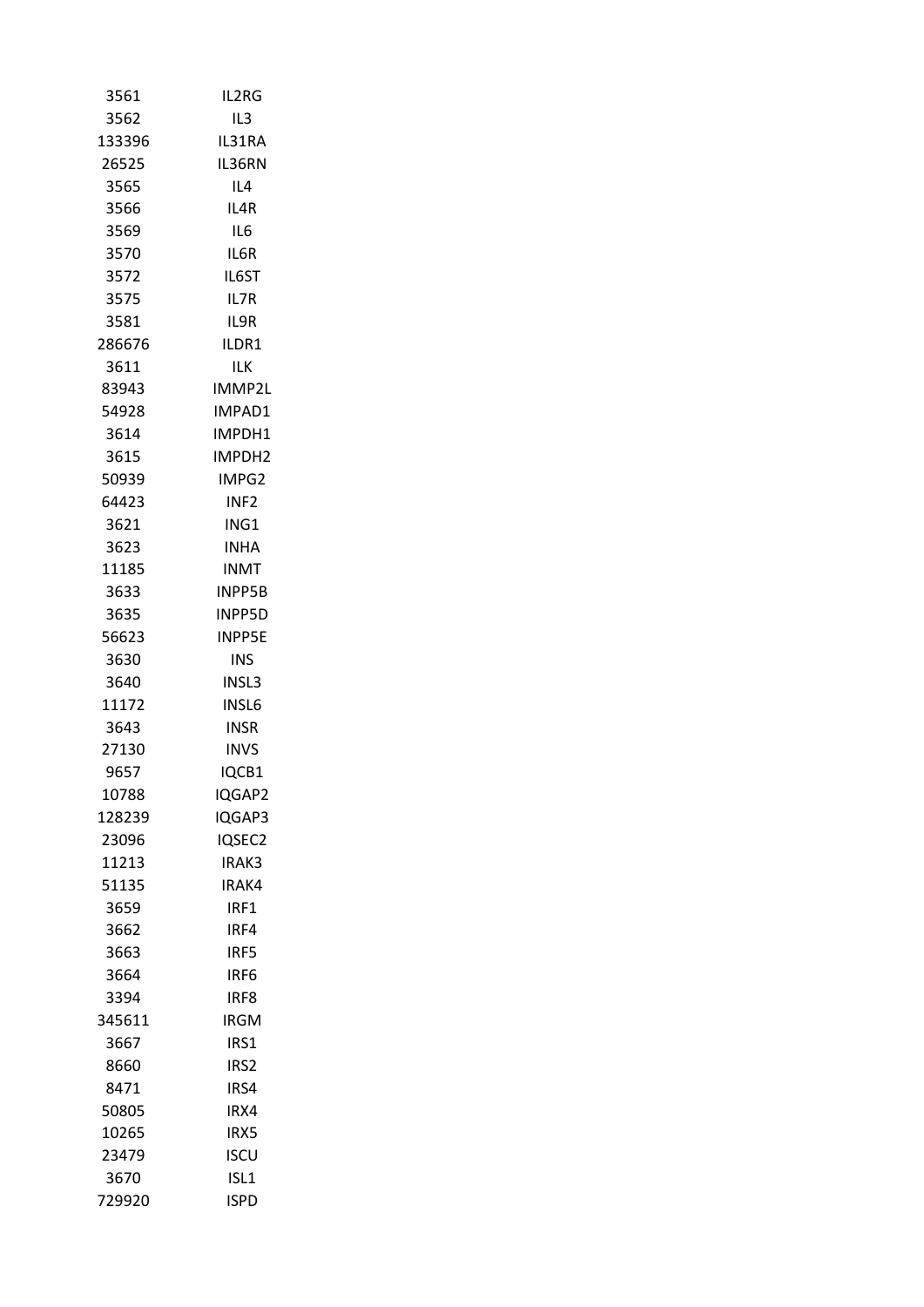| 83737  | ITCH             |
|--------|------------------|
| 3672   | <b>ITGA1</b>     |
| 3673   | ITGA2            |
| 3674   | <b>ITGA2B</b>    |
| 3675   | ITGA3            |
| 3655   | ITGA6            |
| 3679   | <b>ITGA7</b>     |
| 3680   | <b>ITGA9</b>     |
| 3684   | <b>ITGAM</b>     |
| 3688   | ITGB1            |
| 3689   | ITGB2            |
| 3690   | ITGB3            |
| 3691   | ITGB4            |
| 3694   | <b>ITGB6</b>     |
| 3700   | ITIH4            |
| 347365 | ITIH6            |
| 3702   | ITK              |
| 9445   | ITM2B            |
| 3704   | <b>ITPA</b>      |
| 80271  | <b>ITPKC</b>     |
| 3708   | ITPR1            |
| 50618  | <b>ITSN2</b>     |
| 3712   | IVD.             |
| 389434 | <b>IYD</b>       |
| 182    | JAG1             |
| 3714   | JAG2             |
| 3717   | JAK2             |
| 3718   | JAK3             |
| 83700  | JAM3             |
| 221037 | JMJD1C           |
| 57158  | JPH <sub>2</sub> |
| 57338  | JPH3             |
| 8629   | <b>JRK</b>       |
| 3725   | JUN              |
| 3726   | JUNB             |
| 3728   | <b>JUP</b>       |
| 3730   | KAL1             |
| 8997   | <b>KALRN</b>     |
| 23189  | KANK1            |
| 3735   | <b>KARS</b>      |
| 2648   | KAT2A            |
| 7994   | KAT6A            |
| 23522  | KAT6B            |
| 83473  | <b>KATNAL2</b>   |
| 390594 | KBTBD13          |
| 3736   | KCNA1            |
| 3739   | KCNA4            |
| 3741   | KCNA5            |
| 3742   | KCNA6            |
| 7881   | KCNAB1           |
|        |                  |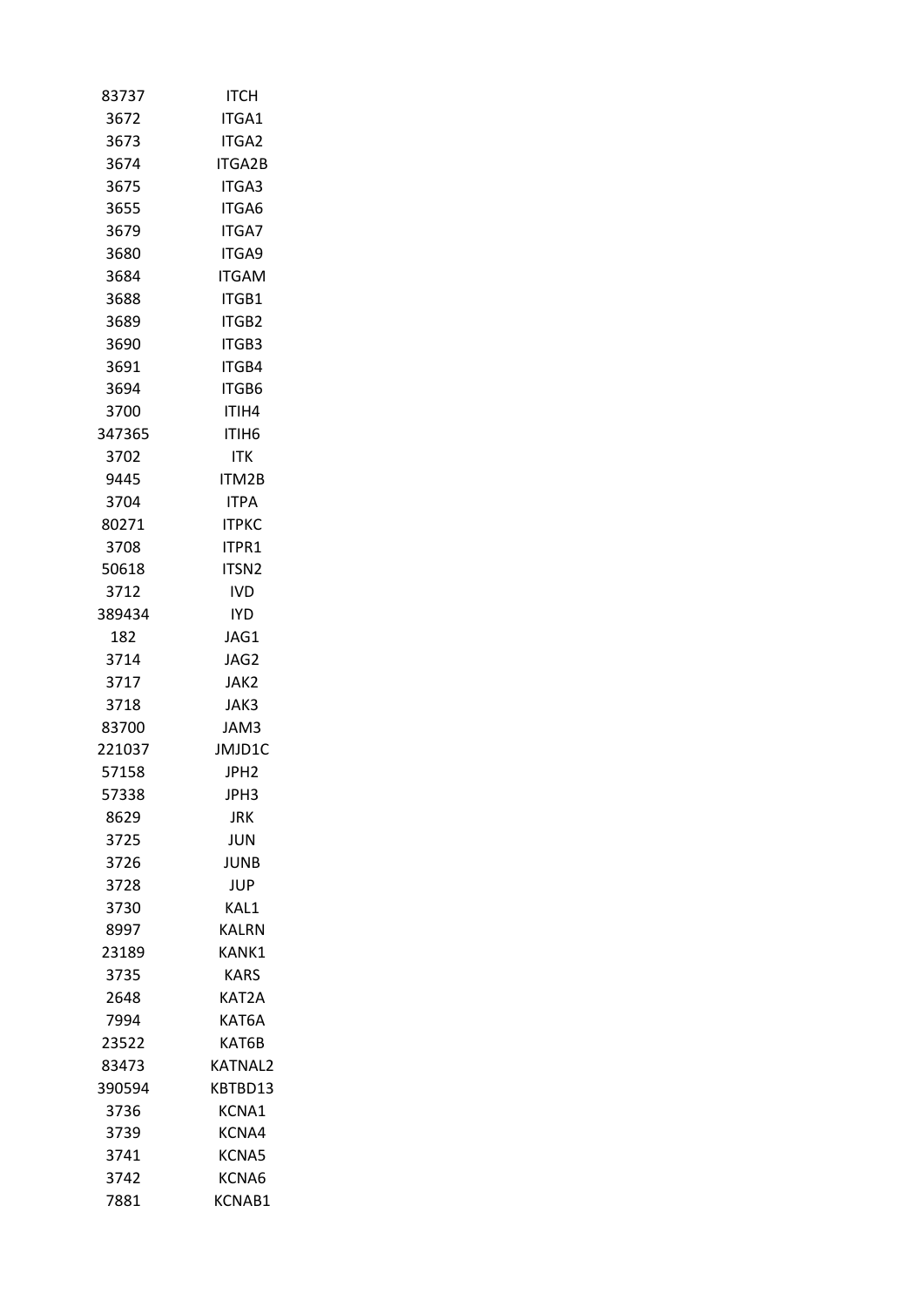| 8514   | KCNAB2            |
|--------|-------------------|
| 3748   | KCNC3             |
| 3751   | KCND <sub>2</sub> |
| 3752   | KCND3             |
| 3753   | KCNE1             |
| 23630  | KCNE1L            |
| 9992   | KCNE2             |
| 10008  | KCNE3             |
| 23704  | KCNE4             |
| 3757   | KCNH <sub>2</sub> |
| 23416  | KCNH3             |
| 80333  | KCNIP4            |
| 3758   | KCNJ1             |
| 3766   | KCNJ10            |
| 3767   | <b>KCNJ11</b>     |
| 3768   | KCNJ12            |
| 3769   | KCNJ13            |
| 3759   | KCNJ2             |
| 3762   | KCNJ5             |
| 3763   | KCNJ6             |
| 3764   | KCNJ8             |
| 338567 | KCNK18            |
| 3777   | KCNK3             |
| 51305  | KCNK9             |
| 3778   | KCNMA1            |
| 3779   | KCNMB1            |
| 27345  | KCNMB4            |
| 3781   | KCNN2             |
| 3782   | KCNN3             |
| 3784   | KCNQ1             |
| 3785   | KCNQ2             |
| 3786   | KCNQ3             |
| 9132   | KCNQ4             |
| 56479  | KCNQ5             |
| 3787   | KCNS1             |
| 57582  | KCNT1             |
| 27012  | KCNV1             |
| 169522 | KCNV <sub>2</sub> |
| 253980 | KCTD13            |
| 154881 | KCTD7             |
| 55818  | KDM3A             |
| 5927   | KDM5A             |
| 8242   | KDM5C             |
| 7403   | KDM6A             |
| 23135  | KDM6B             |
| 3791   | KDR               |
| 3792   | KEL               |
| 11081  | KERA              |
| 154288 | KHDC3L            |
| 3795   | кнк               |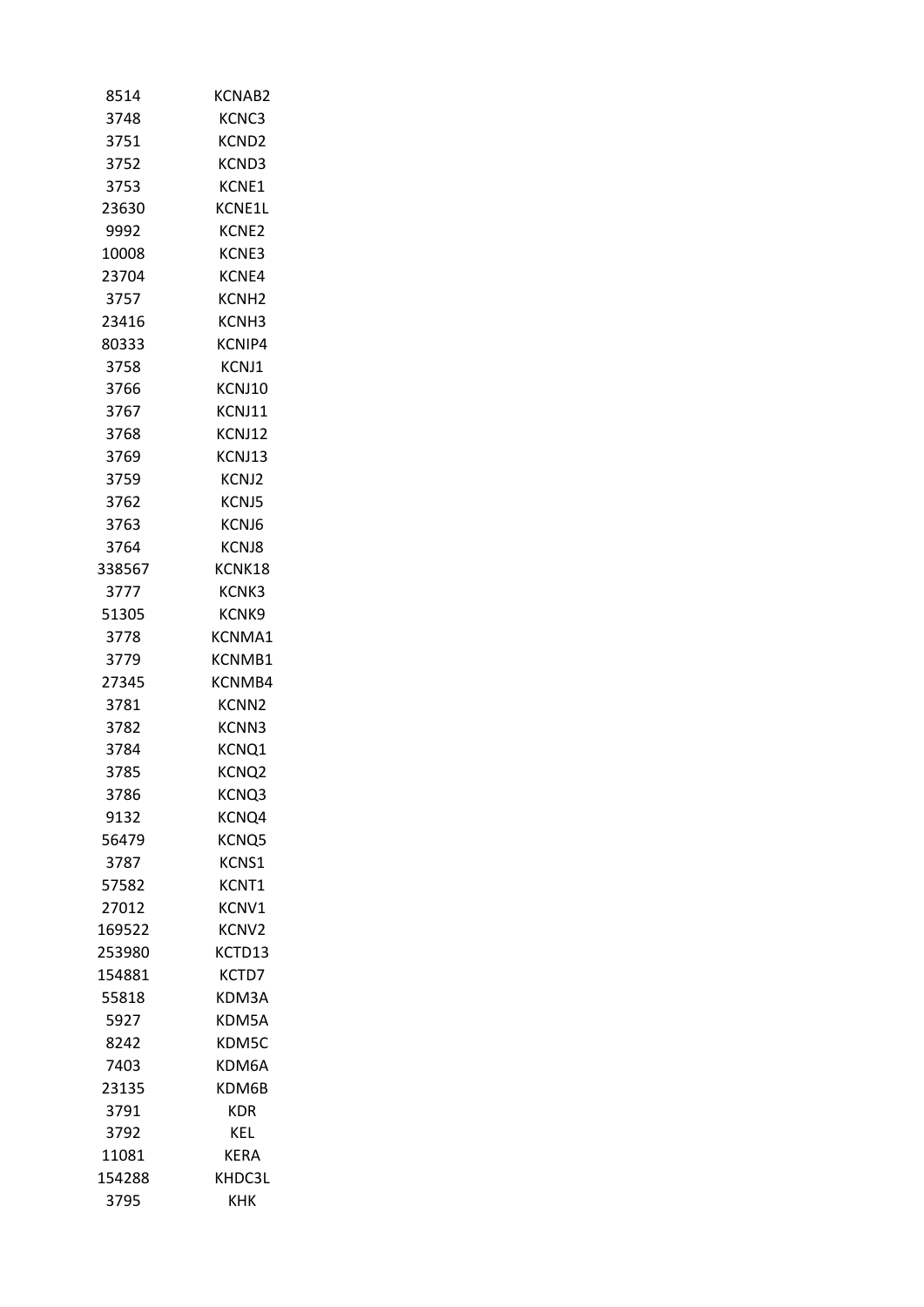| 9703   | KIAA0100          |
|--------|-------------------|
| 9897   | KIAA0196          |
| 9711   | KIAA0226          |
| 9778   | KIAA0232          |
| 9856   | KIAA0319          |
| 23325  | KIAA1033          |
| 57214  | KIAA1199          |
| 26128  | KIAA1279          |
| 57589  | <b>KIAA1432</b>   |
| 57608  | KIAA1462          |
| 340533 | KIAA2022          |
| 3832   | <b>KIF11</b>      |
| 57576  | <b>KIF17</b>      |
| 547    | KIF1A             |
| 23095  | KIF1B             |
| 55605  | KIF21A            |
| 3835   | KIF22             |
| 55582  | KIF <sub>27</sub> |
| 3797   | KIF3C             |
| 3798   | KIF5A             |
| 374654 | KIF7              |
| 3804   | KIR2DL3           |
| 84623  | KIRREL3           |
| 3814   | KISS1             |
| 84634  | KISS1R            |
| 3815   | KIT               |
| 4254   | KITLG             |
| 9365   | ΚL                |
| 3831   | KLC1              |
| 10661  | KLF1              |
| 7071   | KLF10             |
| 8462   | KLF11             |
| 1316   | KLF6              |
| 11279  | KLF8              |
|        |                   |
| 200942 | KLHDC8B           |
| 317719 | KLHL10            |
| 26249  | KLHL3             |
| 55975  | KLHL7             |
| 55958  | KLHL9             |
| 3816   | KLK1              |
| 43849  | KLK12             |
| 9622   | KLK4              |
| 3818   | KLKB1             |
| 8085   | KMT2D             |
| 3827   | KNG1              |
| 3836   | KPNA1             |
| 3845   | KRAS              |
| 889    | KRIT1             |
| 3848   | KRT1              |
| 3858   | KRT10             |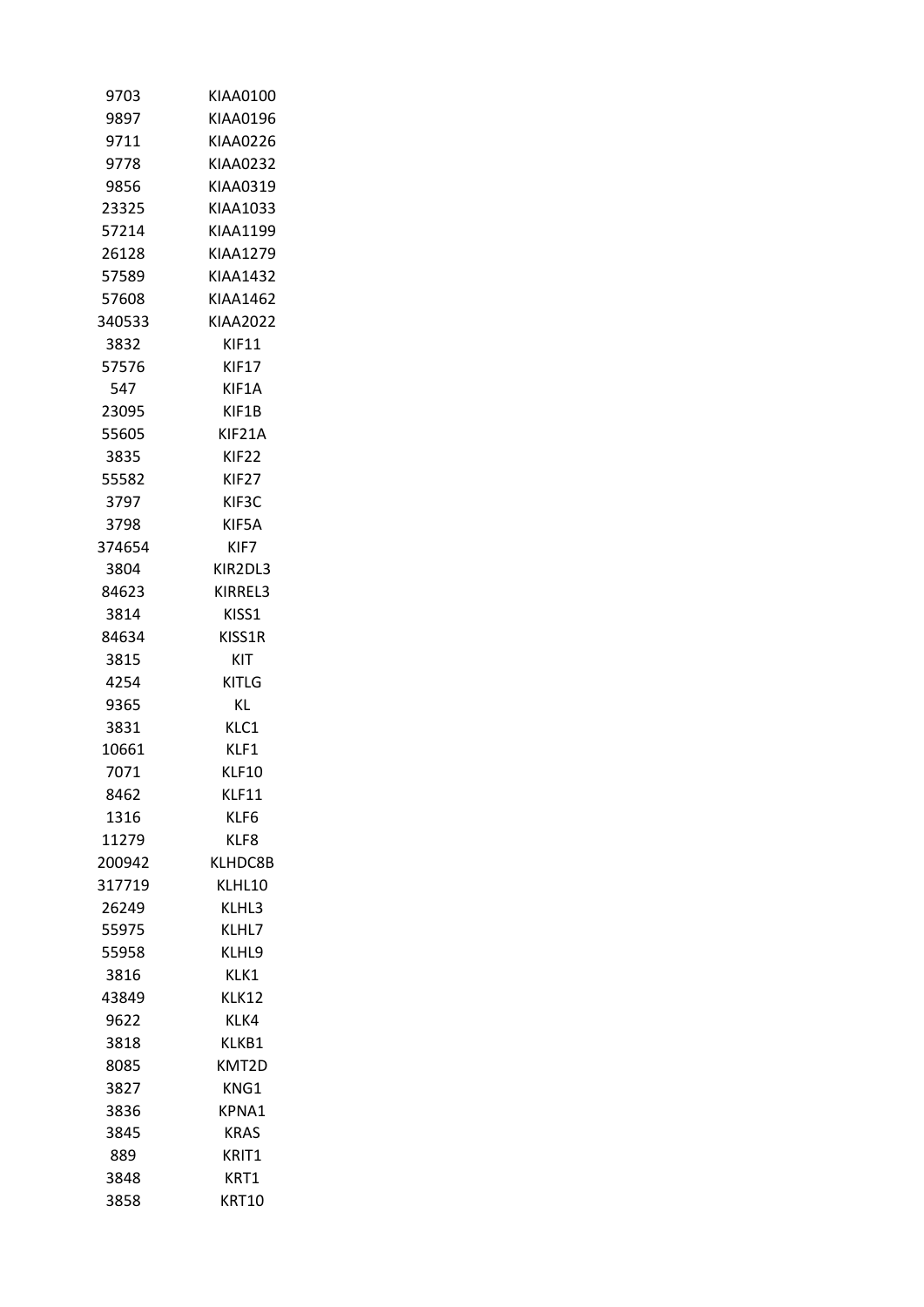| 3859   | <b>KRT12</b>      |  |
|--------|-------------------|--|
| 3860   | <b>KRT13</b>      |  |
| 3861   | KRT14             |  |
| 3868   | <b>KRT16</b>      |  |
| 3872   | <b>KRT17</b>      |  |
| 3875   | <b>KRT18</b>      |  |
| 3849   | KRT <sub>2</sub>  |  |
| 3850   | KRT3              |  |
| 8688   | KRT37             |  |
| 8687   | KRT38             |  |
| 3851   | KRT4              |  |
| 3852   | KRT5              |  |
| 3853   | KRT6A             |  |
| 121391 | KRT74             |  |
| 9119   | <b>KRT75</b>      |  |
| 3856   | KRT8              |  |
| 3887   | <b>KRT81</b>      |  |
| 3889   | KRT83             |  |
| 3891   | <b>KRT85</b>      |  |
| 3892   | <b>KRT86</b>      |  |
| 3857   | KRT9              |  |
| 81851  | KRTAP1-1          |  |
| 8942   | KYNU              |  |
| 3897   | L1CAM             |  |
| 79944  | L2HGDH            |  |
| 26013  | L3MBTL1           |  |
| 284217 | LAMA1             |  |
| 3908   | LAMA2             |  |
| 3909   | LAMA3             |  |
| 3910   | LAMA4             |  |
| 3912   | LAMB1             |  |
| 3913   | LAMB2             |  |
| 3914   | LAMB3             |  |
| 22798  | LAMB4             |  |
| 3918   | LAMC2             |  |
| 10319  | LAMC3             |  |
| 3920   | LAMP <sub>2</sub> |  |
| 28956  | LAMTOR2           |  |
| 9215   | LARGE             |  |
| 81887  | LAS1L             |  |
| 3930   | LBR               |  |
| 167691 | LCA5              |  |
| 3931   | <b>LCAT</b>       |  |
| 353143 | LCE3B             |  |
| 254910 | LCE5A             |  |
| 3932   | <b>LCK</b>        |  |
| 414332 | LCN10             |  |
| 3938   | LCT               |  |
| 8861   | LDB1              |  |
| 11155  | LDB3              |  |
|        |                   |  |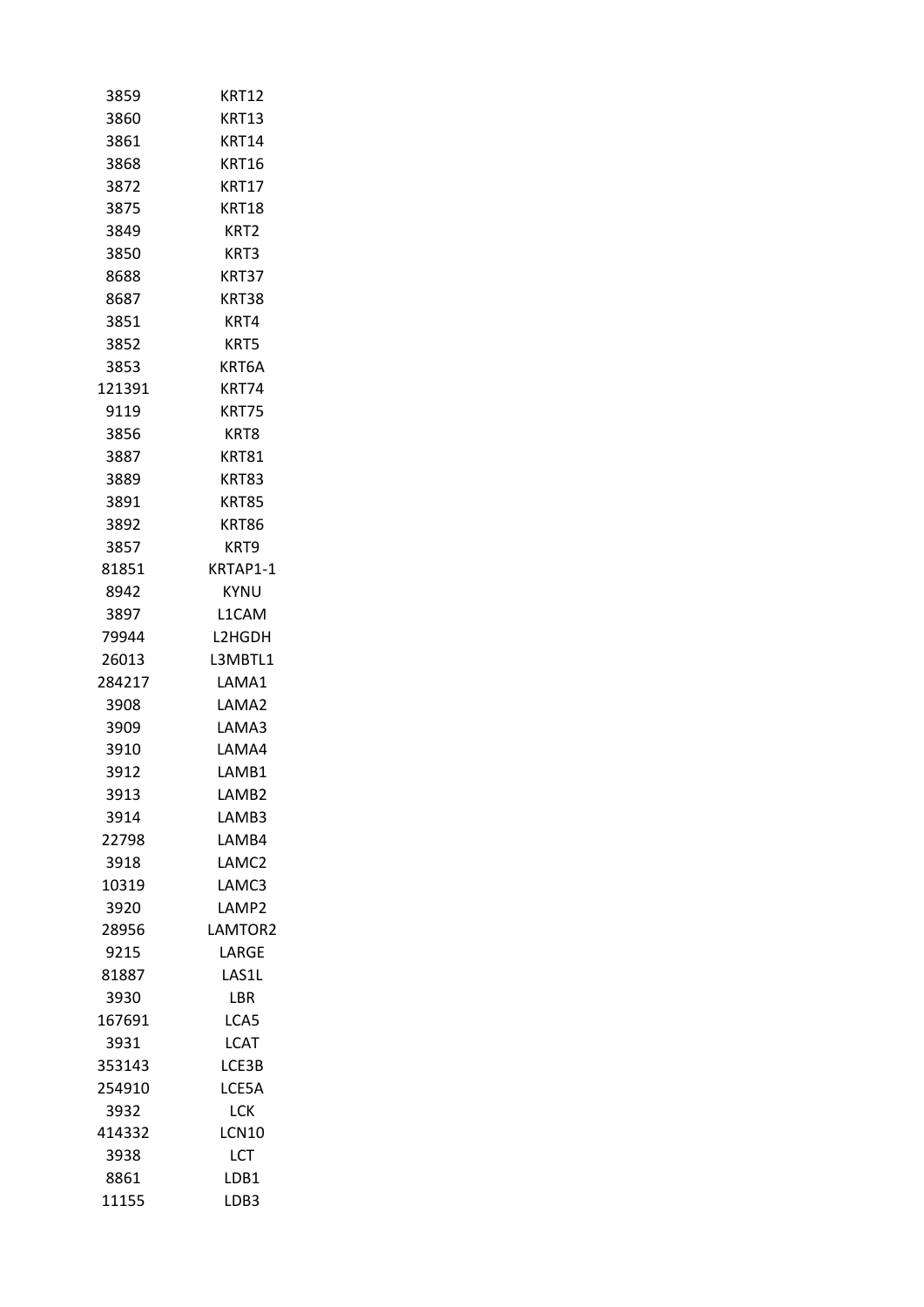| 3939   | LDHA             |
|--------|------------------|
| 3945   | LDHB             |
| 3949   | LDLR             |
| 26119  | LDLRAP1          |
| 3950   | LECT2            |
| 51176  | LEF1             |
| 7044   | LEFTY2           |
| 23592  | LEMD3            |
| 3952   | LEP              |
| 3953   | <b>LEPR</b>      |
| 64175  | LEPRE1           |
| 55214  | LEPREL1          |
| 3954   | LETM1            |
| 3955   | LFNG             |
| 29124  | LGALS13          |
| 3957   | LGALS2           |
| 9211   | LGI1             |
| 163175 | LGI4             |
| 8549   | LGR5             |
| 3972   | LHB              |
| 3973   | LHCGR            |
| 222662 | LHFPL5           |
| 3975   | LHX1             |
| 8022   | LHX3             |
| 89884  | LHX4             |
| 431707 | LHX8             |
| 11019  | LIAS             |
| 3976   | LIF              |
| 3977   | <b>LIFR</b>      |
| 3978   | LIG1             |
| 3980   | LIG3             |
| 3981   | LIG4             |
| 11026  | LILRA3           |
| 3982   | LIM <sub>2</sub> |
| 3984   | LIMK1            |
| 56651  | <b>LINC00470</b> |
| 283601 | <b>LINC00523</b> |
| 55180  | <b>LINS</b>      |
| 3988   | LIPA             |
| 3990   | LIPC             |
| 9388   | LIPG             |
| 200879 | <b>LIPH</b>      |
| 149998 | LIPI             |
| 643418 | LIPN             |
| 9516   | LITAF            |
| 3996   | LLGL1            |
| 3998   | LMAN1            |
| 64327  | LMBR1            |
| 55788  | LMBRD1           |
| 64788  | LMF1             |
|        |                  |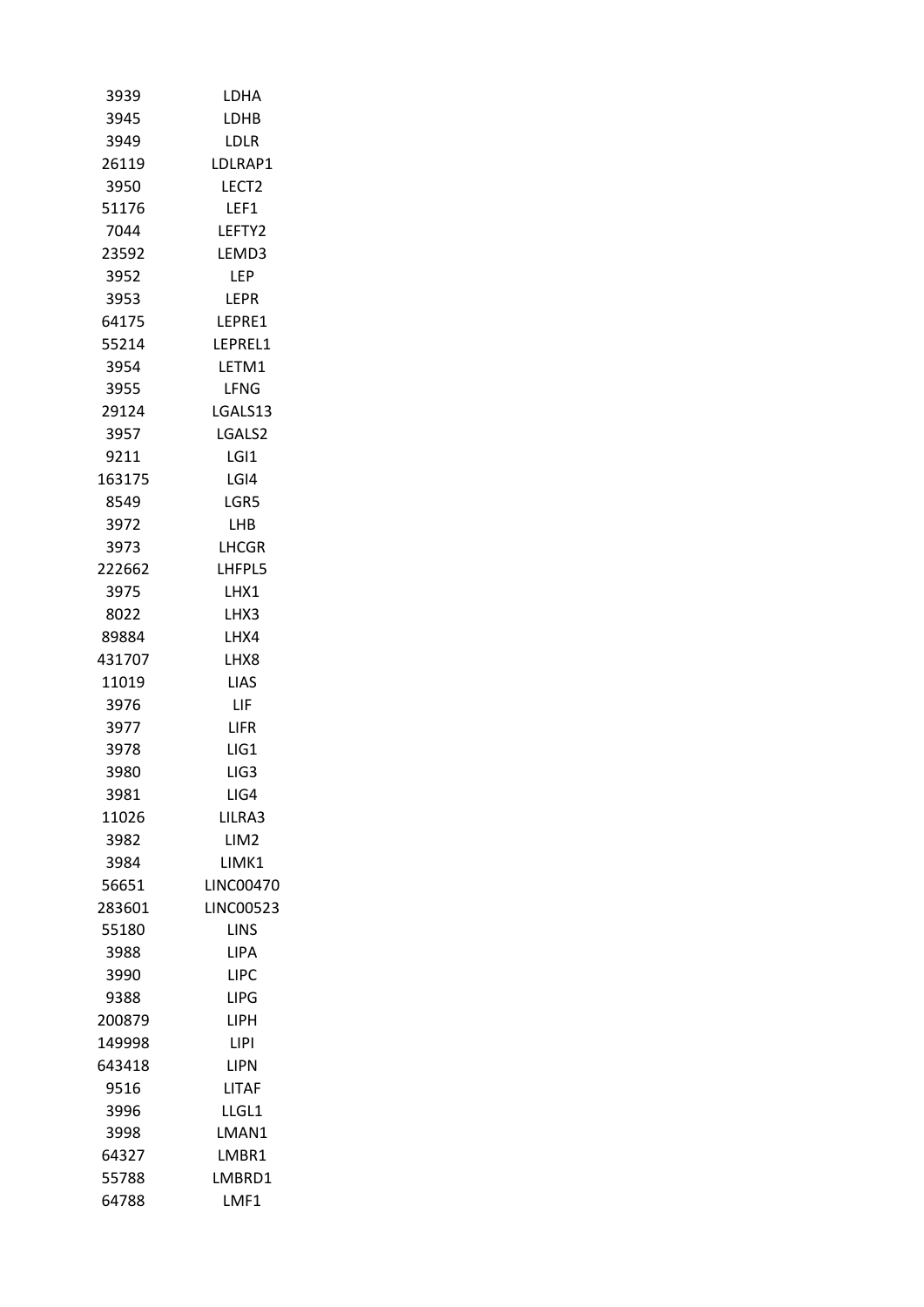| 4000      | LMNA              |
|-----------|-------------------|
| 4001      | LMNB1             |
| 84823     | LMNB <sub>2</sub> |
| 4005      | LMO2              |
| 8543      | LMO4              |
| 114783    | LMTK3             |
| 4010      | LMX1B             |
| 100271832 | LOC100271832      |
| 100996485 | LOC100996485      |
| 338817    | LOC338817         |
| 4014      | LOR               |
| 4015      | LOX               |
| 125336    | LOXHD1            |
| 4016      | LOXL1             |
| 4018      | <b>LPA</b>        |
| 10161     | LPAR6             |
| 23175     | LPIN1             |
| 9663      | LPIN <sub>2</sub> |
| 64900     | LPIN3             |
| 4023      | LPL               |
| 4026      | LPP               |
| 9227      | LRAT              |
| 987       | LRBA              |
| 145581    | LRFN5             |
| 345193    | LRIT3             |
| 4035      | LRP1              |
| 53353     | LRP1B             |
| 4036      | LRP2              |
| 4038      | LRP4              |
| 4041      | LRP5              |
| 4040      | I RP6             |
| 7804      | LRP8              |
| 10128     | LRPPRC            |
| 64101     | LRRC4             |
| 23639     | LRRC6             |
| 56262     | LRRC8A            |
| 9209      | LRRFIP2           |
| 84125     | LRRIQ1            |
| 120892    | LRRK2             |
| 347730    | LRRTM1            |
| 90678     | LRSAM1            |
| 220074    | LRTOMT            |
| 4052      | LTBP1             |
| 4053      | LTBP2             |
| 4054      | LTBP3             |
| 8425      | LTBP4             |
| 4055      | LTBR              |
| 4056      | LTC4S             |
| 26046     | LTN1              |
| 4060      | LUM               |
|           |                   |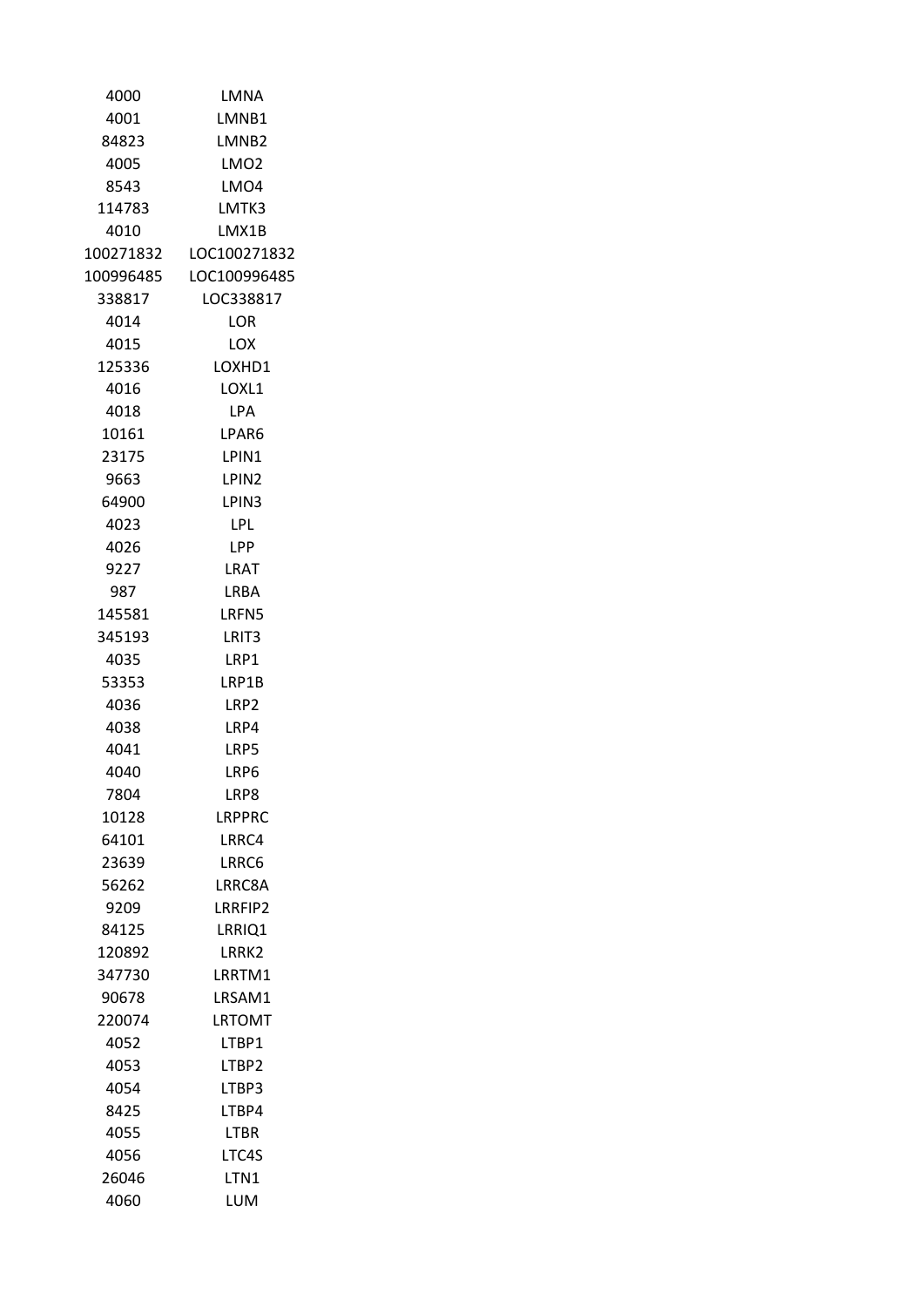| 23643  | LY96               |
|--------|--------------------|
| 4067   | LYN                |
| 1130   | LYST               |
| 4069   | LYZ.               |
| 54585  | LZTFL1             |
| 11178  | LZTS1              |
| 140733 | MACROD2            |
| 8379   | MAD1L1             |
| 8567   | MADD               |
| 10296  | <b>MAEA</b>        |
| 4094   | MAF                |
| 389692 | MAFA               |
| 9935   | MAFB               |
| 139599 | MAGEE2             |
| 54551  | MAGFL <sub>2</sub> |
| 9863   | MAGI2              |
| 84061  | MAGT1              |
| 4117   | MAK                |
| 10892  | MALT1              |
| 84441  | MAML2              |
| 10046  | MAMLD1             |
| 10905  | MAN1A2             |
| 11253  | MAN1B1             |
| 4124   | MAN2A1             |
| 4125   | MAN2B1             |
| 4126   | MANBA              |
| 4128   | MAOA               |
| 4129   | MAOB               |
| 4133   | MAP2               |
| 5604   | MAP2K1             |
| 5605   | MAP2K2             |
| 5606   | MAP2K3             |
| 6416   | MAP2K4             |
| 5609   | MAP2K7             |
| 4214   | MAP3K1             |
| 9020   | MAP3K14            |
| 389840 | <b>MAP3K15</b>     |
| 1326   | MAP3K8             |
| 4135   | MAP6               |
| 55700  | MAP7D1             |
| 5594   | MAPK1              |
| 5602   | MAPK10             |
| 9479   | MAPK8IP1           |
| 4137   | MAPT.              |
| 92935  | MARS2              |
| 153562 | MARVELD2           |
| 5648   | MASP1              |
| 10747  | MASP <sub>2</sub>  |
| 84930  | MASTL              |
| 4143   | MAT1A              |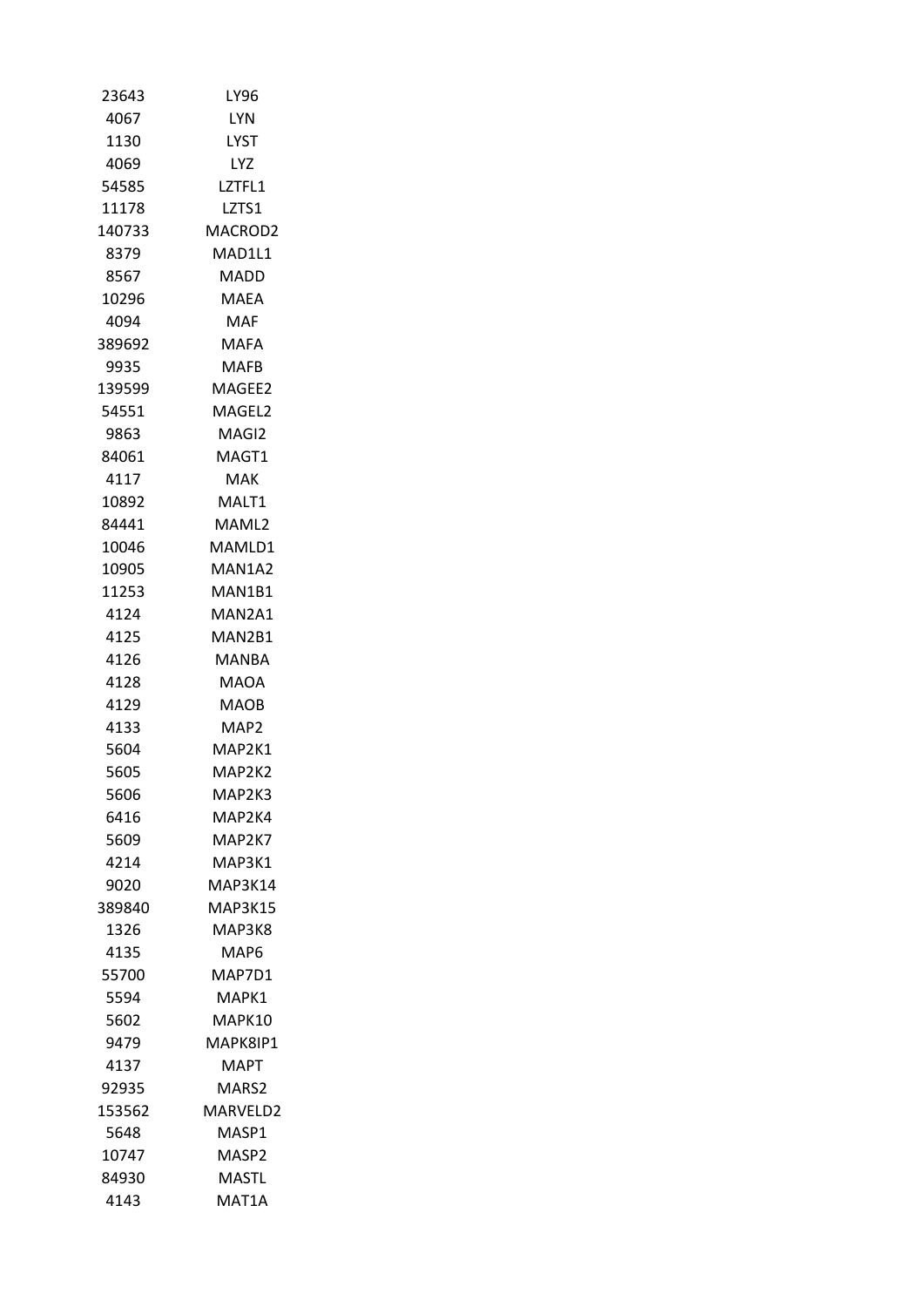| MATN3             |
|-------------------|
| MATR3             |
| MAX               |
| MBD1              |
| MBD3              |
| MBD4              |
| MBD5              |
| MBL2              |
| MBNL1             |
| MBOAT7            |
| MBTPS2            |
| MC1R              |
| MC2R              |
| MC3R              |
| MC4R              |
| мсс               |
| MCCC1             |
| MCCC2             |
| MCEE              |
| MCFD <sub>2</sub> |
| MCHR1             |
| MCM4              |
| MCM5              |
| MCM6              |
| MCM9              |
| MCOLN1            |
| MCPH1             |
| MDGA2             |
| MDK               |
| MDM2              |
| MDN1              |
| ME <sub>2</sub>   |
| MECOM             |
| MECP2             |
| MED12             |
| MED13L            |
| MED17             |
| MED23             |
| MED <sub>25</sub> |
| MEF2A             |
| MEF2C             |
| MEFV              |
| MEGF10            |
| MEGF11            |
| MEGF8             |
| MEIS1             |
| MEN1              |
| MEPE              |
| MERTK             |
| MESDC2            |
|                   |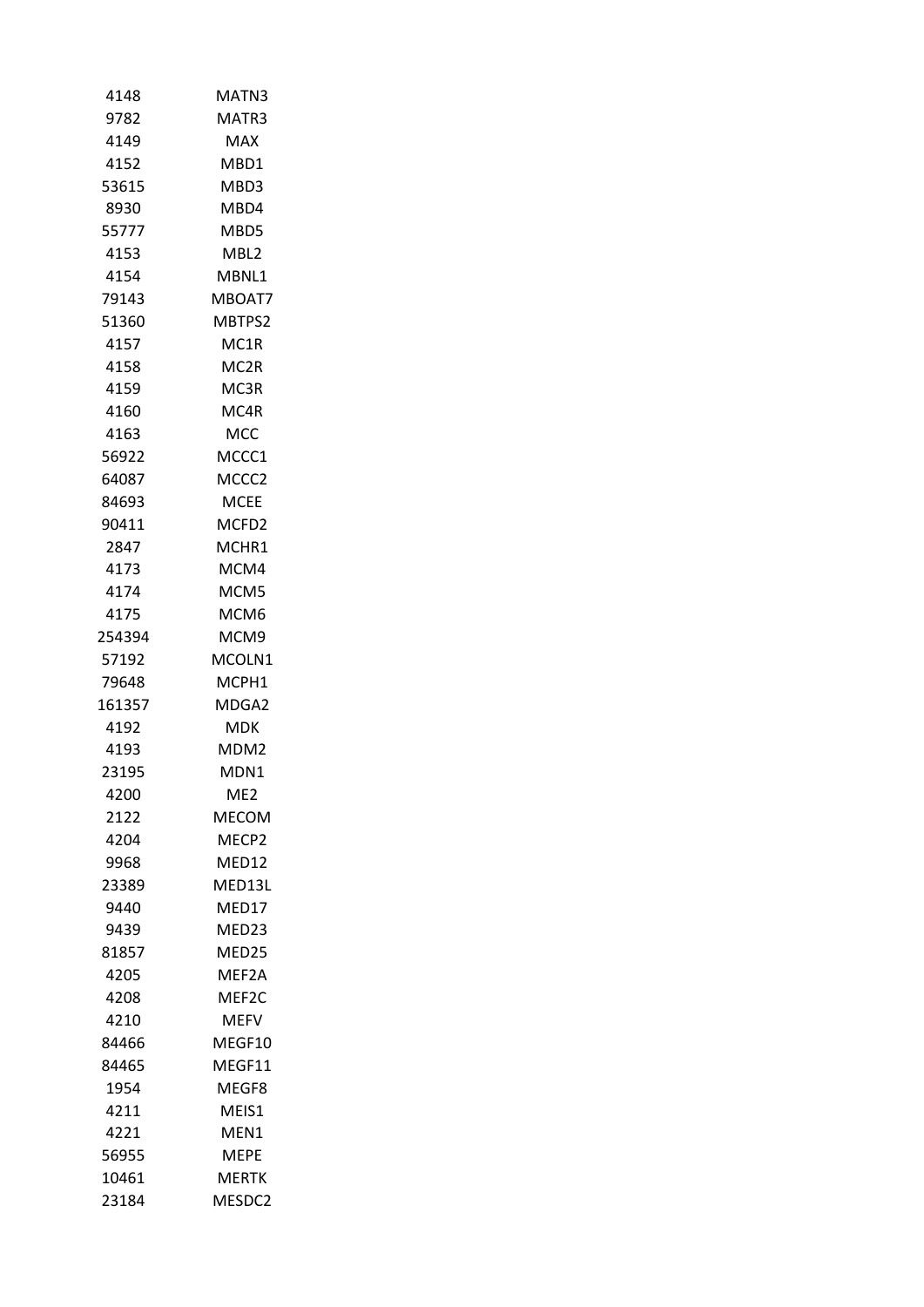| 145873    | MESP2            |
|-----------|------------------|
| 4232      | <b>MEST</b>      |
| 4233      | MET              |
| 4239      | MFAP4            |
| 56947     | MFF              |
| 4240      | MFGE8            |
| 9927      | MFN <sub>2</sub> |
| 83552     | MFRP             |
| 256471    | MFSD8            |
| 4245      | MGAT1            |
| 4247      | MGAT2            |
| 4248      | MGAT3            |
| 11320     | MGAT4A           |
| 11282     | MGAT4B           |
| 25834     | MGAT4C           |
| 4249      | MGAT5            |
| 146664    | MGAT5B           |
| 11343     | MGLL             |
| 4255      | MGMT             |
| 4256      | MGP.             |
| 4258      | MGST2            |
| 4259      | MGST3            |
| 100507436 | <b>MICA</b>      |
| 4281      | MID1             |
| 4282      | MIF              |
| 9562      | MINPP1           |
| 4284      | MIP.             |
| 145282    | MIPOL1           |
| 406958    | MIR182           |
| 406959    | MIR183           |
| 407053    | MIR96            |
| 4286      | MITF             |
| 8195      | MKKS             |
| 57591     | MKL1             |
| 54903     | MKS1             |
| 23209     | MLC1             |
| 4292      | MLH1             |
| 27030     | MLH3             |
| 8028      | MLLT10           |
| 10962     | <b>MILT11</b>    |
| 4300      | MLLT3            |
| 79083     | MLPH             |
| 51085     | MLXIPL           |
| 23417     | <b>MLYCD</b>     |
| 166785    | MMAA             |
| 326625    | MMAB             |
| 25974     | MMACHC           |
| 27249     | MMADHC           |
| 4311      | MME              |
| 79258     | MMEL1            |
|           |                  |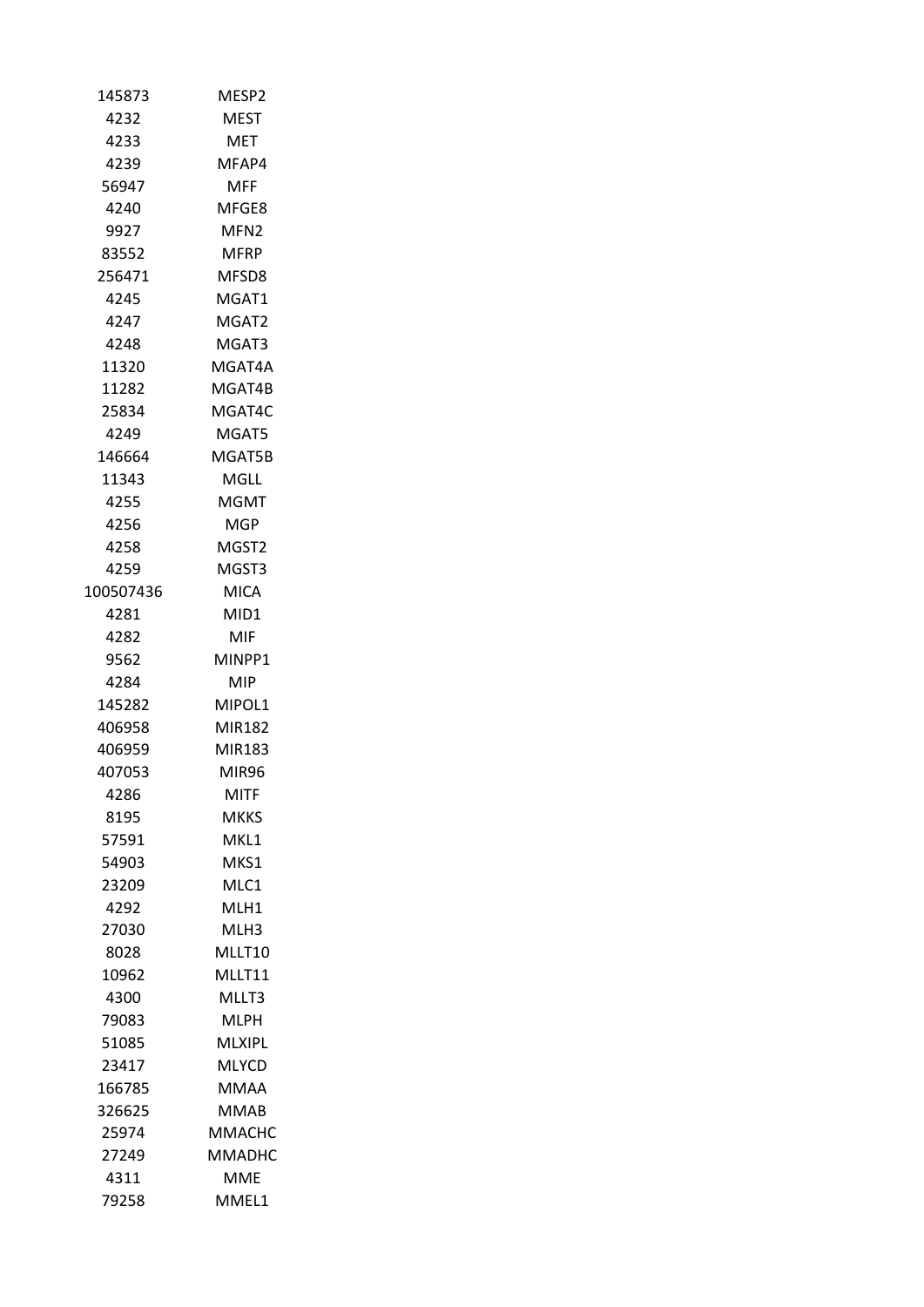| 4312   | MMP1          |
|--------|---------------|
| 4322   | MMP13         |
| 4323   | MMP14         |
| 4313   | MMP2          |
| 9313   | MMP20         |
| 4314   | MMP3          |
| 4317   | MMP8          |
| 4318   | MMP9          |
| 4330   | MN1           |
| 3110   | MNX1          |
| 55034  | MOCOS         |
| 4337   | MOCS1         |
| 4338   | MOCS2         |
| 4340   | MOG           |
| 7841   | MOGS          |
| 5891   | мок           |
| 51660  | MPC1          |
| 9526   | MPDU1         |
|        | <b>MPDZ</b>   |
| 8777   |               |
| 4350   | MPG.          |
| 54737  | MPHOSPH8      |
| 4351   | <b>MPI</b>    |
| 4352   | MPL           |
| 136647 | MPLKIP        |
| 4353   | MPO           |
| 51678  | MPP6          |
| 4357   | <b>MPST</b>   |
| 4358   | MPV17         |
| 4359   | MPZ           |
| 3140   | MR1           |
| 56246  | MRAP          |
| 4360   | MRC1          |
| 4361   | MRE11A        |
| 55686  | MREG          |
| 11222  | MRPL3         |
| 51642  | MRPL48        |
| 51021  | MRPS16        |
| 56945  | MRPS22        |
| 92399  | MRRF          |
| 931    | MS4A1         |
| 54860  | <b>MS4A12</b> |
| 2206   | MS4A2         |
| 4436   | MSH2          |
| 4437   | MSH3          |
| 2956   | MSH6          |
| 4477   | <b>MSMB</b>   |
| 6307   | MSMO1         |
| 4481   | MSR1          |
| 4482   | MSRA          |
| 253827 | MSRB3         |
|        |               |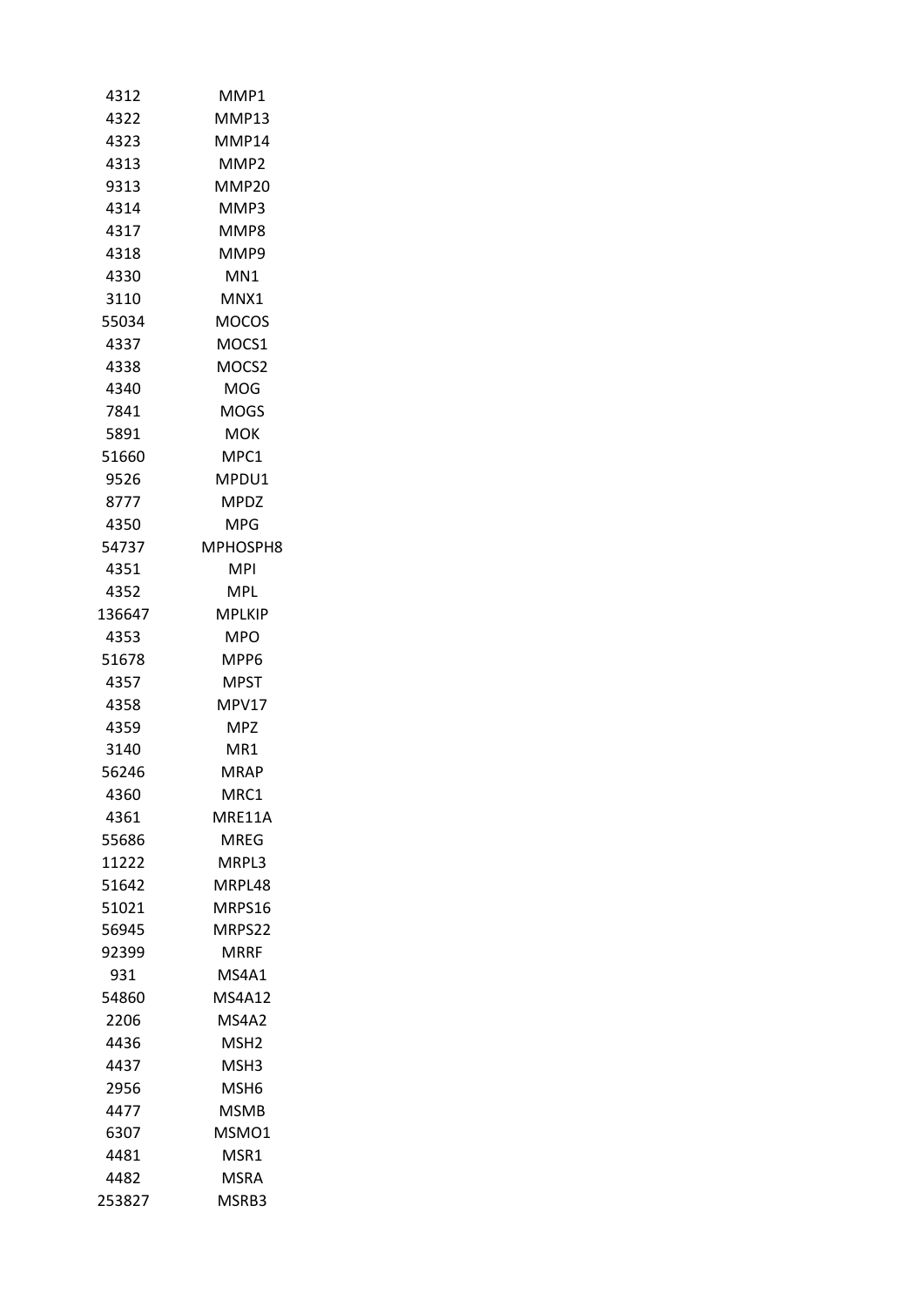| MST1              |
|-------------------|
| MST1R             |
| MSTN              |
| MSX1              |
| MSX2              |
| MTA1              |
| MTA2              |
| <b>MTAP</b>       |
| <b>MTFMT</b>      |
| MTHFD1            |
| MTHFR             |
| MTHFS             |
| MTM1              |
| MTMR14            |
| MTMR <sub>2</sub> |
| MTMR9             |
| MTNR1A            |
| MTNR1B            |
| MTO1              |
| <b>MTPAP</b>      |
| <b>MTR</b>        |
| MTRR              |
| MTSS1             |
| <b>MTTP</b>       |
| MUC5B             |
| MUC7              |
| MURC              |
| MUS81             |
| MUSK              |
| MUT               |
| MUTYH             |
| MVK               |
| MXI1              |
| MYB               |
| MYBPC1            |
| MYBPC3            |
| MYC               |
| MYCN              |
| MYD88             |
| MYF5              |
| MYF6              |
| MYH11             |
| MYH14             |
| MYH2              |
| MYH3              |
| MYH6              |
| MYH7              |
| MYH8              |
| MYH9              |
| MYL1              |
|                   |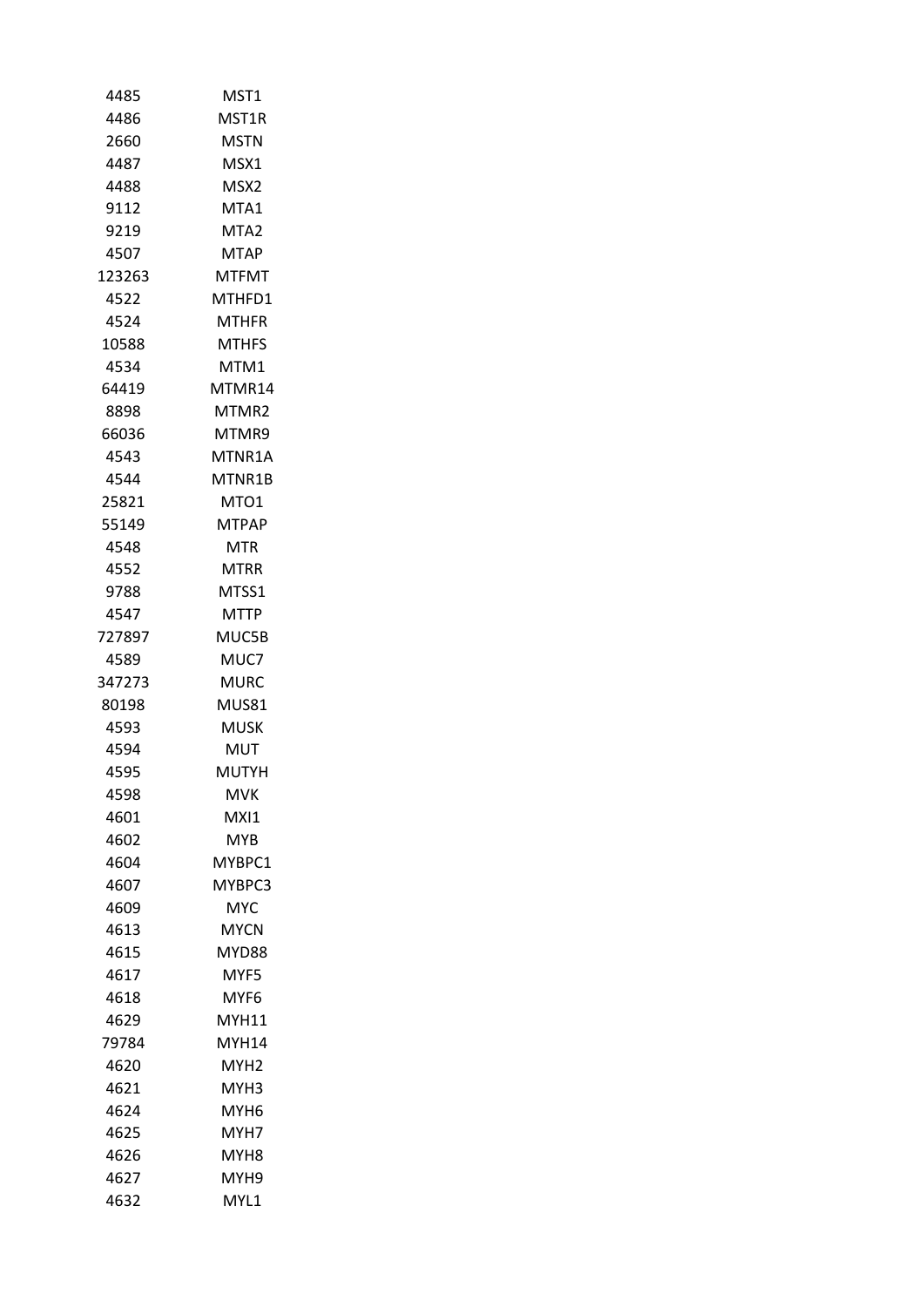| 4633   | MYL2             |
|--------|------------------|
| 4634   | MYL3             |
| 4638   | MYLK             |
| 85366  | MYLK2            |
| 51168  | <b>MYO15A</b>    |
| 4640   | MYO1A            |
| 4641   | MYO1C            |
| 4642   | MYO1D            |
| 4643   | MYO1E            |
| 4542   | MYO1F            |
| 53904  | MYO3A            |
| 4644   | MYO5A            |
| 4645   | MYO5B            |
| 55930  | MYO5C            |
| 4646   | MYO6             |
| 4647   | MYO7A            |
| 4648   | MYO7B            |
| 4650   | MYO9B            |
| 4653   | MYOC             |
| 93649  | <b>MYOCD</b>     |
| 4654   | MYOD1            |
| 8736   | MYOM1            |
| 9499   | MYOT             |
| 51778  | MYOZ2            |
| 84665  | <b>MYPN</b>      |
| 4661   | MYT1             |
| 23040  | MYT1L            |
| 8260   | NAA10            |
| 254827 | <b>NAALADL2</b>  |
| 4668   | NAGA             |
| 4669   | NAGLU            |
| 51172  | NAGPA            |
| 162417 | <b>NAGS</b>      |
| 4671   | NAIP             |
| 93100  | NAPRT1           |
| 79731  | NARS2            |
| 9      | NAT <sub>1</sub> |
| 10     | NAT2             |
| 339983 | NAT8L            |
| 89797  | NAV <sub>2</sub> |
| 51594  | <b>NBAS</b>      |
| 26960  | NBEA             |
| 23218  | NBEAL2           |
| 4683   | NBN              |
| 55672  | NBPF1            |
| 83988  | NCALD            |
| 9918   | NCAPD2           |
| 4688   | NCF <sub>2</sub> |
| 4689   | NCF4             |
| 10787  | NCKAP1           |
|        |                  |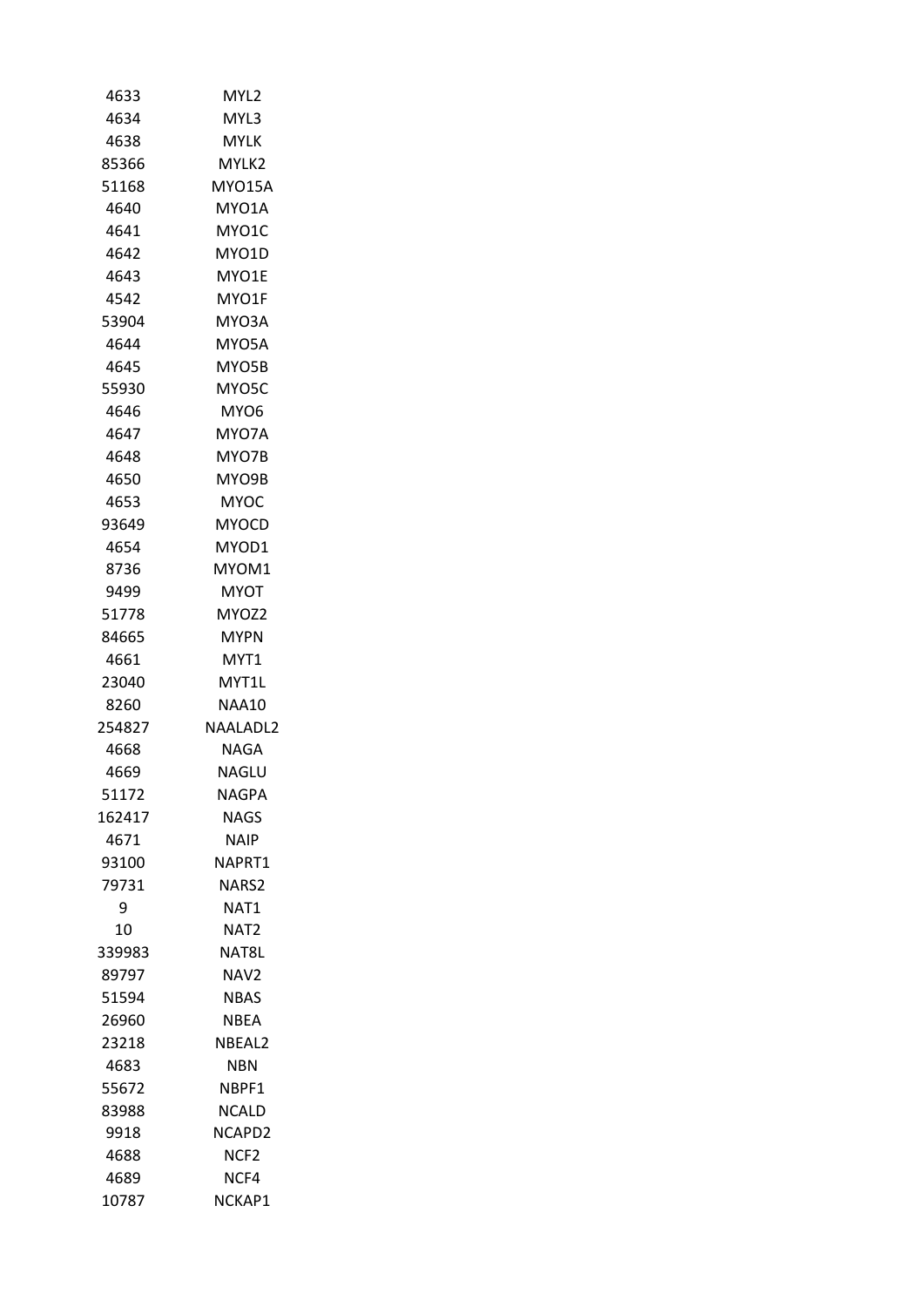| 8648   | NCOA1              |
|--------|--------------------|
| 8031   | NCOA4              |
| 259197 | NCR3               |
| 23413  | NCS1               |
| 23385  | <b>NCSTN</b>       |
| 54820  | NDE1               |
| 4692   | <b>NDN</b>         |
| 27158  | NDOR1              |
| 4693   | <b>NDP</b>         |
| 10397  | NDRG1              |
| 3340   | NDST1              |
| 8509   | NDST2              |
| 9348   | NDST3              |
| 64579  | NDST4              |
| 4694   | NDUFA1             |
| 4705   | NDUFA10            |
| 126328 | NDUFA11            |
| 55967  | NDUFA12            |
| 51079  | NDUFA13            |
| 4695   | NDUFA <sub>2</sub> |
| 4697   | NDUFA4             |
| 4700   | NDUFA6             |
| 4702   | NDUFA8             |
| 4704   | NDUFA9             |
| 51103  | NDUFAF1            |
| 25915  | NDUFAF3            |
| 29078  | NDUFAF4            |
| 79133  | <b>NDUFAF5</b>     |
| 137682 | NDUFAF6            |
| 55471  | <b>NDUFAF7</b>     |
| 4707   | NDUFB1             |
| 4709   | NDUFB3             |
| 4715   | NDUFB9             |
| 4719   | NDUFS1             |
| 4720   | <b>NDUFS2</b>      |
| 4722   | NDUFS3             |
| 4724   | NDUFS4             |
| 4725   | <b>NDUFS5</b>      |
| 4726   | NDUFS6             |
| 374291 | <b>NDUFS7</b>      |
| 4728   | NDUFS8             |
| 4723   | NDUFV1             |
| 4729   | NDUFV2             |
| 4731   | NDUFV3             |
| 4703   | NEB                |
| 10529  | NEBL               |
| 4734   | NEDD4              |
| 23327  | NEDD4L             |
| 4744   | NEFH               |
| 4747   | NEFL               |
|        |                    |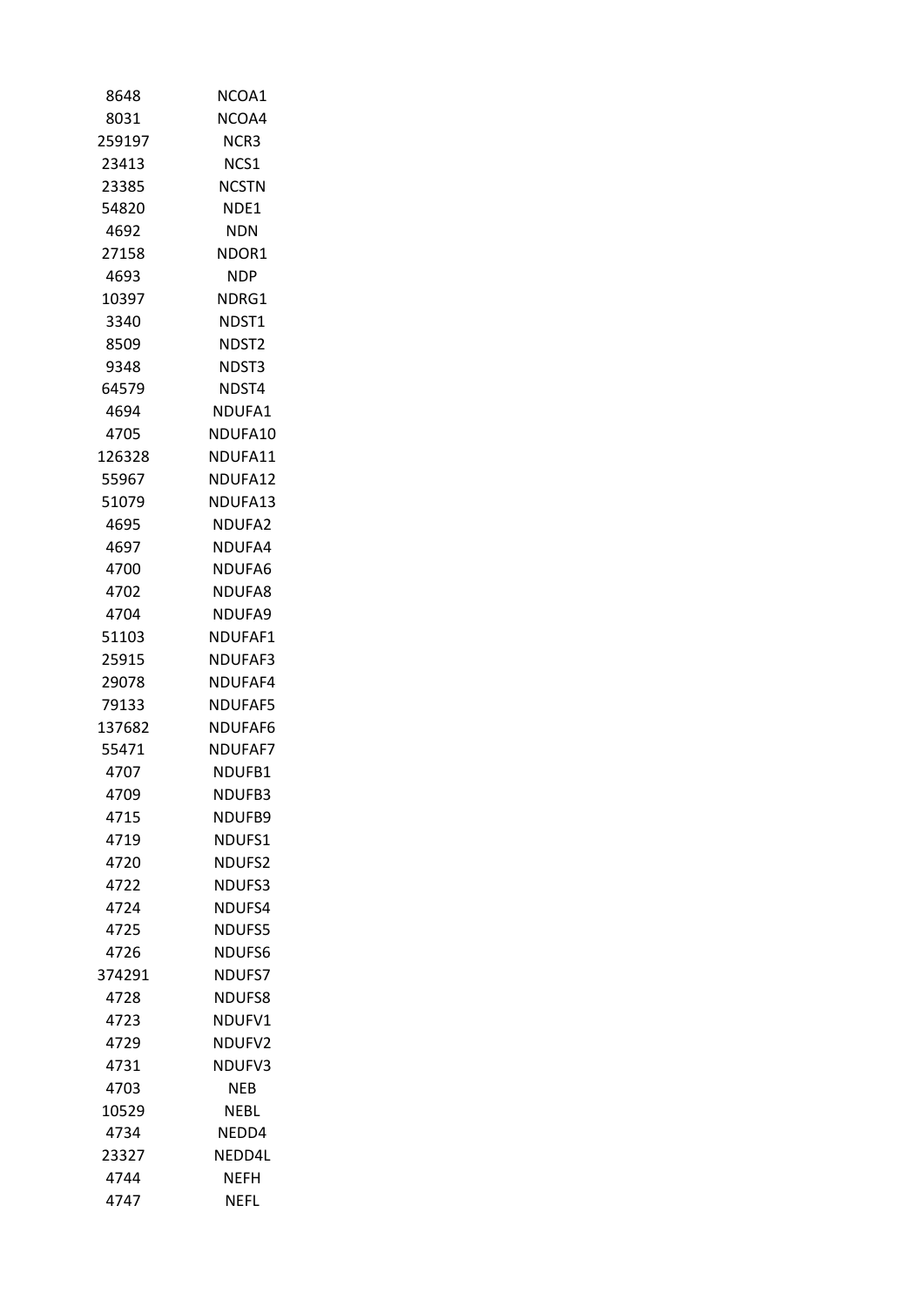| 4741   | <b>NEFM</b>       |
|--------|-------------------|
| 257194 | NEGR1             |
| 79661  | NEIL1             |
| 252969 | NEIL2             |
| 4750   | NEK1              |
| 284086 | NEK8              |
| 4759   | NEU2              |
| 4760   | NEUROD1           |
| 50674  | NEUROG3           |
| 91624  | <b>NFXN</b>       |
| 4763   | NF1               |
| 4771   | NF2               |
| 4773   | NFATC2            |
| 4775   | NFATC3            |
| 4776   | NFATC4            |
| 4779   | NFE2L1            |
| 4774   | NFIA              |
| 4781   | NFIB              |
| 4784   | NFIX              |
| 4791   | NFKB2             |
| 4792   | NFKBIA            |
| 64332  | <b>NFKBIZ</b>     |
| 27247  | NFU1              |
| 4803   | NGF               |
| 55768  | NGLY1             |
| 79840  | NHEJ1             |
| 378884 | NHLRC1            |
| 4810   | NHS               |
| 84276  | NICN <sub>1</sub> |
| 51199  | NIN               |
| 4814   | NINJ1             |
| 123606 | NIPA1             |
| 348938 | NIPAL4            |
| 25836  | NIPBL             |
| 8508   | NIPSNAP1          |
| 25934  | NIPSNAP3A         |
| 154215 | NKAIN2            |
| 7080   | NKX2-1            |
| 1482   | <b>NKX2-5</b>     |
| 137814 | <b>NKX2-6</b>     |
| 4824   | <b>NKX3-1</b>     |
| 579    | <b>NKX3-2</b>     |
| 22871  | NLGN1             |
| 57555  | NLGN <sub>2</sub> |
| 54413  | NLGN3             |
| 57502  | NLGN4X            |
| 22829  | NLGN4Y            |
| 22861  | NLRP1             |
| 91662  | NLRP12            |
| 338323 | NLRP14            |
|        |                   |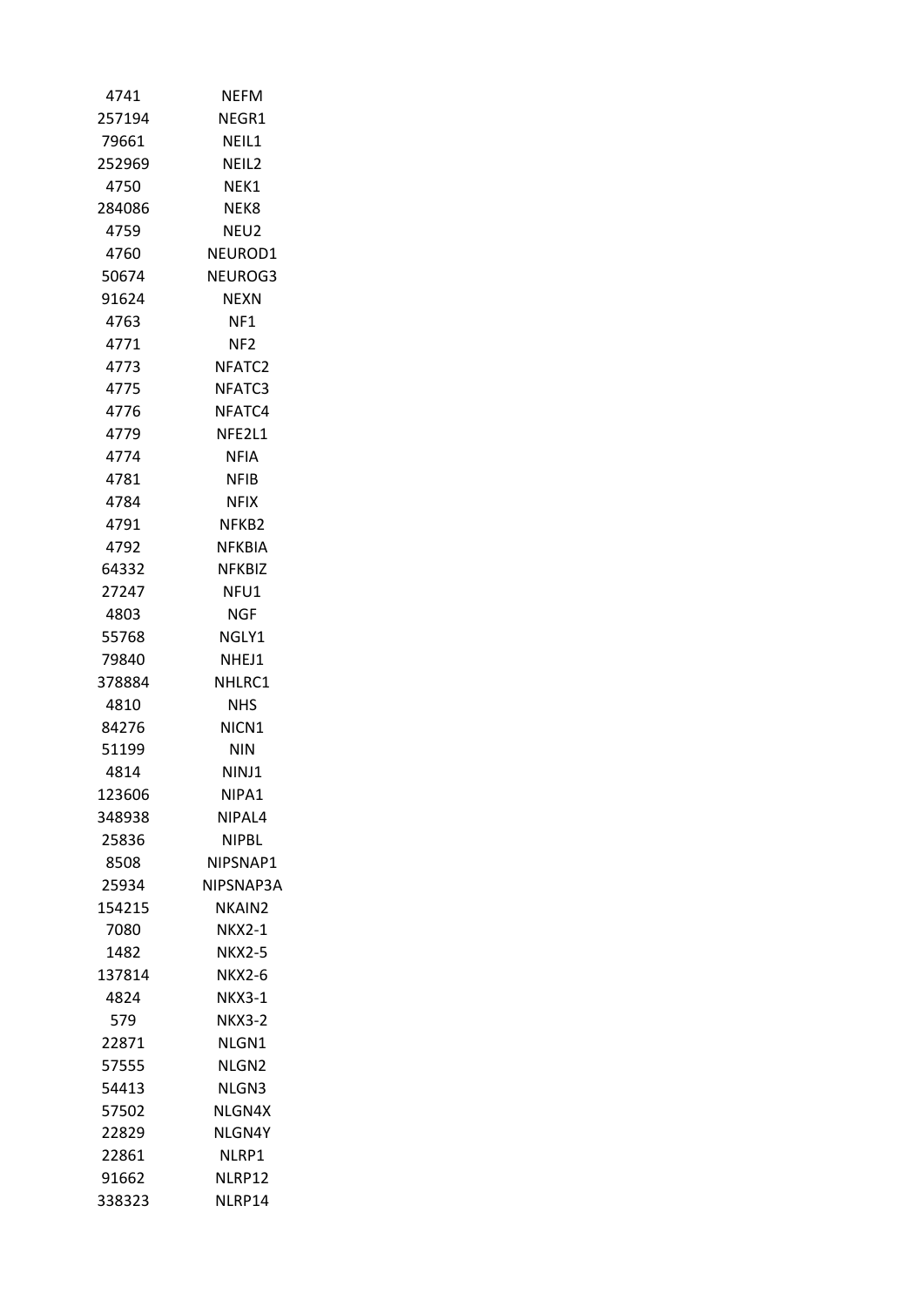| 55655  | NLRP2              |
|--------|--------------------|
| 114548 | NLRP3              |
| 199713 | NLRP7              |
| 79671  | NLRX1              |
| 4830   | NME1               |
| 8382   | NME5               |
| 29922  | NME7               |
| 51314  | NME8               |
| 64802  | NMNAT1             |
| 9397   | NMT2               |
| 10874  | <b>NMU</b>         |
| 23530  | <b>NNT</b>         |
| 135935 | <b>NOBOX</b>       |
| 10392  | NOD1               |
| 64127  | NOD <sub>2</sub>   |
| 4838   | NODAL              |
| 9241   | NOG                |
| 8996   | NOL3               |
| 55505  | <b>NOP10</b>       |
| 10528  | <b>NOP56</b>       |
| 4842   | NOS1               |
| 9722   | NOS1AP             |
| 4843   | NOS2               |
| 4846   | NOS3               |
| 4851   | NOTCH <sub>1</sub> |
| 4853   | NOTCH <sub>2</sub> |
| 4854   | NOTCH3             |
| 50508  | NOX3               |
| 4862   | NPAS <sub>2</sub>  |
| 64067  | NPAS3              |
| 4863   | NPAT               |
| 4864   | NPC1               |
| 29881  | NPC1L1             |
| 10577  | NPC <sub>2</sub>   |
| 10886  | NPFFR <sub>2</sub> |
| 4867   | NPHP1              |
| 27031  | NPHP3              |
| 261734 | NPHP4              |
| 4868   | NPHS1              |
| 7827   | <b>NPHS2</b>       |
| 80896  | <b>NPL</b>         |
| 4869   | NPM1               |
| 4878   | NPPA               |
| 4880   | NPPC               |
| 4882   | NPR <sub>2</sub>   |
| 387129 | NPSR1              |
| 4852   | <b>NPY</b>         |
| 4886   | NPY1R              |
| 4887   | NPY2R              |
| 1728   | NQO1               |
|        |                    |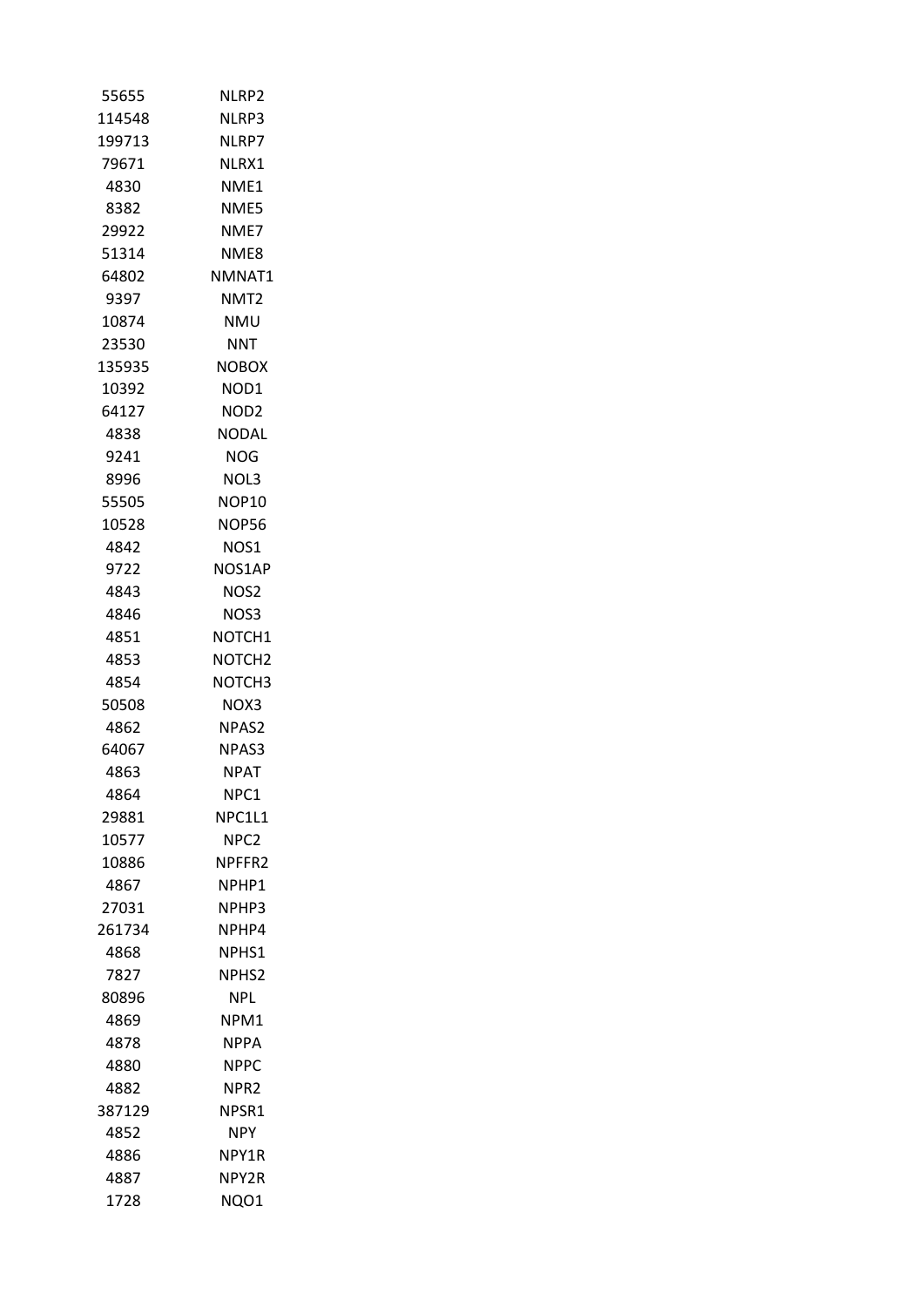| 190    | NR0B1             |
|--------|-------------------|
| 8431   | NR0B2             |
| 7376   | NR1H2             |
| 10062  | NR1H3             |
| 9971   | NR1H4             |
| 8856   | <b>NR1I2</b>      |
| 9970   | NR113             |
| 7101   | NR2E1             |
| 10002  | NR2E3             |
| 7025   | NR2F1             |
| 7026   | NR <sub>2F2</sub> |
| 2908   | NR3C1             |
| 4306   | NR3C2             |
| 3164   | NR4A1             |
| 4929   | NR4A2             |
| 8013   | <b>NR4A3</b>      |
| 2516   | NR5A1             |
| 4893   | NRAS              |
| 4897   | <b>NRCAM</b>      |
| 3084   | NRG1              |
| 4901   | NRL               |
| 8828   | NRP2              |
| 4902   | NRTN              |
| 9378   | NRXN1             |
| 9379   | NRXN2             |
| 9369   | NRXN3             |
| 64324  | NSD1              |
| 50814  | NSDHL             |
| 26012  | <b>NSMF</b>       |
| 54888  | NSUN2             |
| 79730  | NSUN7             |
| 51251  | NT5C3A            |
| 4907   | NT5E              |
| 4908   | NTF3              |
| 4909   | NTF4              |
| 4913   | NTHL1             |
| 22854  | NTNG1             |
| 4914   | NTRK1             |
| 4915   | NTRK2             |
| 4916   | NTRK3             |
| 9891   | NUAK1             |
| 80224  | NUBPL             |
| 10726  | NUDC              |
| 4521   | NUDT1             |
| 4926   | NUMA1             |
| 9631   | <b>NUP155</b>     |
| 8021   | <b>NUP214</b>     |
| 23636  | <b>NUP62</b>      |
| 55998  | NXF5              |
| 115861 | NXNL1             |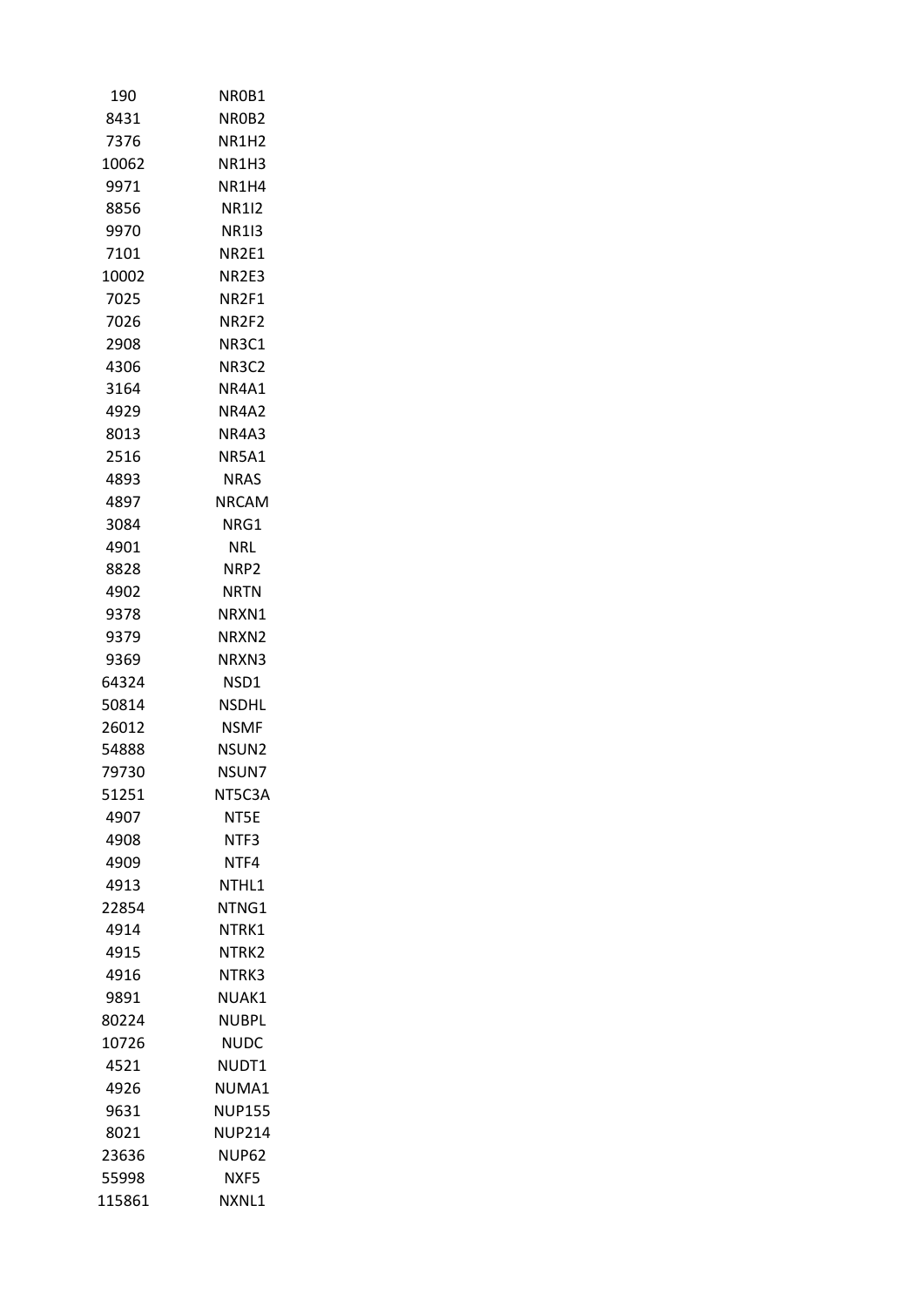| 60506     | <b>NYX</b>                     |
|-----------|--------------------------------|
| 4938      | OAS1                           |
| 4939      | OAS2                           |
| 4942      | <b>DAO</b>                     |
| 84033     | <b>OBSCN</b>                   |
| 23363     | OBSL1                          |
| 4948      | OCA2                           |
| 100506658 | <b>OCLN</b>                    |
| 4952      | <b>OCRL</b>                    |
| 4953      | ODC1                           |
| 8481      | OFD1                           |
| 4968      | OGG1                           |
| 8473      | OGT                            |
| 93145     | OLFM2                          |
| 10215     | OLIG <sub>2</sub>              |
| 4973      | OLR1                           |
| 4974      | OMG                            |
| 4976      | OPA1                           |
| 80207     | OPA3                           |
| 4978      | <b>OPCML</b>                   |
| 4983      | OPHN1                          |
| 26873     | OPLAH                          |
| 611       | OPN1SW                         |
| 4987      | OPRL1                          |
| 4988      | OPRM1                          |
| 26254     | OPTC                           |
| 10133     | <b>OPTN</b>                    |
| 128367    | OR10X1                         |
| 441933    | OR13G1                         |
| 347169    | OR <sub>1</sub> B <sub>1</sub> |
| 79324     |                                |
| 390067    | OR51G1<br><b>OR52H1</b>        |
|           |                                |
| 390072    | <b>OR52N4</b>                  |
| 81050     | OR5AC2                         |
| 79295     | OR5H <sub>6</sub>              |
| 219473    | OR8K3                          |
| 84876     | ORAI1                          |
| 4998      | ORC1                           |
| 5000      | ORC4                           |
| 23594     | ORC6                           |
| 9180      | OSMR                           |
| 28962     | OSTM1                          |
| 5009      | отс                            |
| 146183    | OTOA                           |
| 9381      | <b>OTOF</b>                    |
| 340990    | OTOG                           |
| 283310    | OTOGL                          |
| 5015      | OTX2                           |
| 341277    | OVCH <sub>2</sub>              |
| 5019      | OXCT1                          |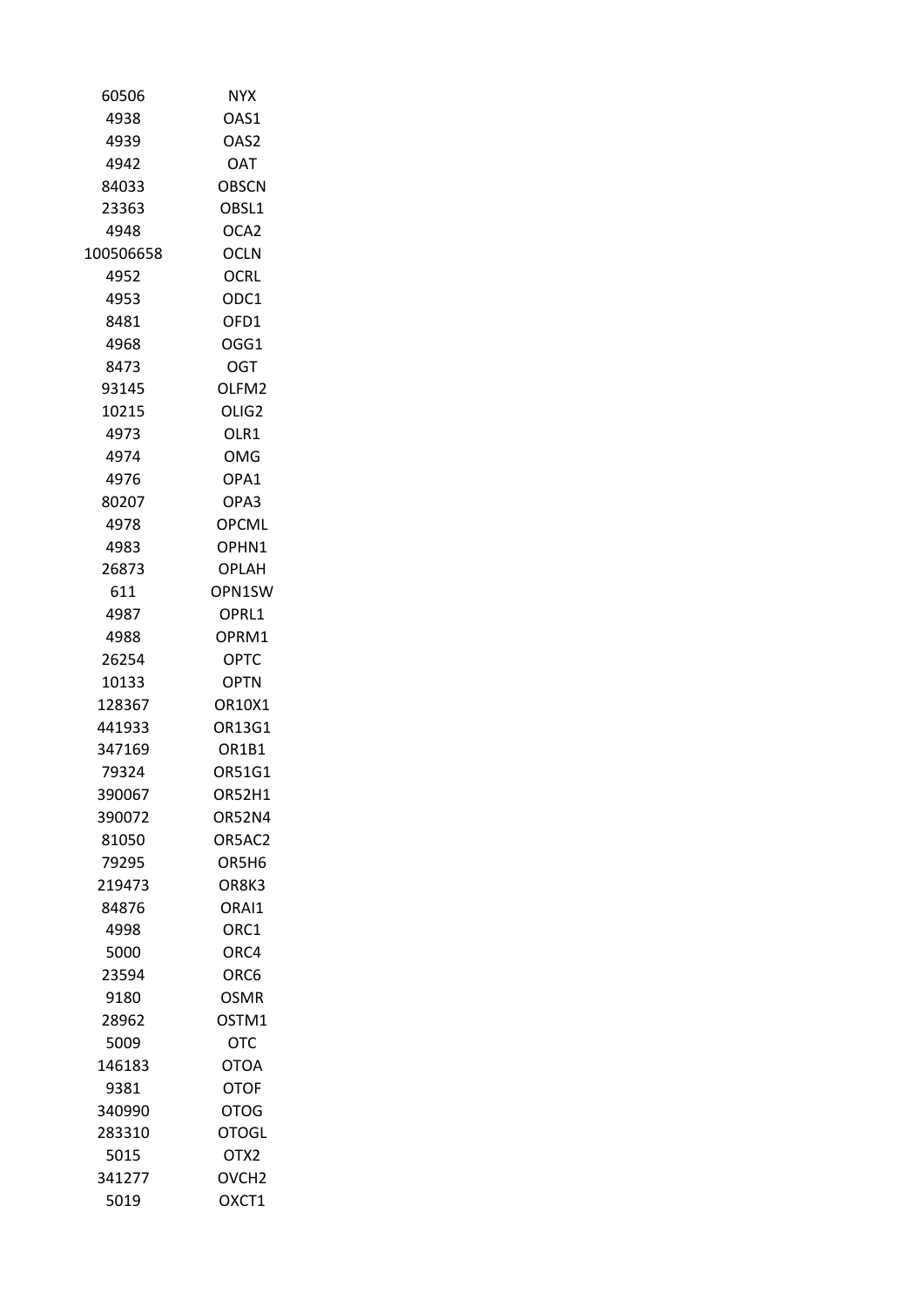| 5023   | P <sub>2</sub> RX1             |
|--------|--------------------------------|
| 5026   | P <sub>2</sub> RX <sub>5</sub> |
| 5027   | P2RX7                          |
| 64805  | <b>P2RY12</b>                  |
| 5030   | P <sub>2</sub> RY4             |
| 132430 | PABPC4L                        |
| 135138 | PACRG                          |
| 55690  | PACS1                          |
| 23569  | PADI4                          |
| 5048   | PAFAH1B1                       |
| 5050   | PAFAH1B3                       |
| 5053   | PAH                            |
| 5063   | PAK3                           |
| 79728  | PALB <sub>2</sub>              |
| 23022  | PALLD                          |
| 25891  | PAMR1                          |
| 80025  | PANK2                          |
| 9060   | PAPSS <sub>2</sub>             |
| 117583 | PARD3B                         |
| 5071   | PARK2                          |
| 11315  | PARK7                          |
| 55486  | PARL                           |
| 142.   | PARP1                          |
| 23178  | PASK                           |
| 5075   | PAX1                           |
| 5076   | PAX <sub>2</sub>               |
| 5077   | PAX3                           |
| 5078   | PAX4                           |
| 5079   | PAX5                           |
| 5080   | PAX6                           |
| 5081   | PAX7                           |
| 7849   | PAX8                           |
| 5083   | PAX9                           |
| 5087   | PBX1                           |
| 5091   | РC                             |
| 5092   | PCBD1                          |
| 54039  | PCBP3                          |
| 5095   | <b>PCCA</b>                    |
| 5096   | <b>PCCB</b>                    |
| 27328  | PCDH11X                        |
| 65217  | PCDH15                         |
| 54510  | PCDH18                         |
| 57526  | PCDH19                         |
| 56147  | PCDHA1                         |
| 56139  | PCDHA10                        |
| 56136  | PCDHA13                        |
| 56131  | PCDHB4                         |
| 5106   | PCK <sub>2</sub>               |
| 27445  | PCLO                           |
| 5108   | PCM1                           |
|        |                                |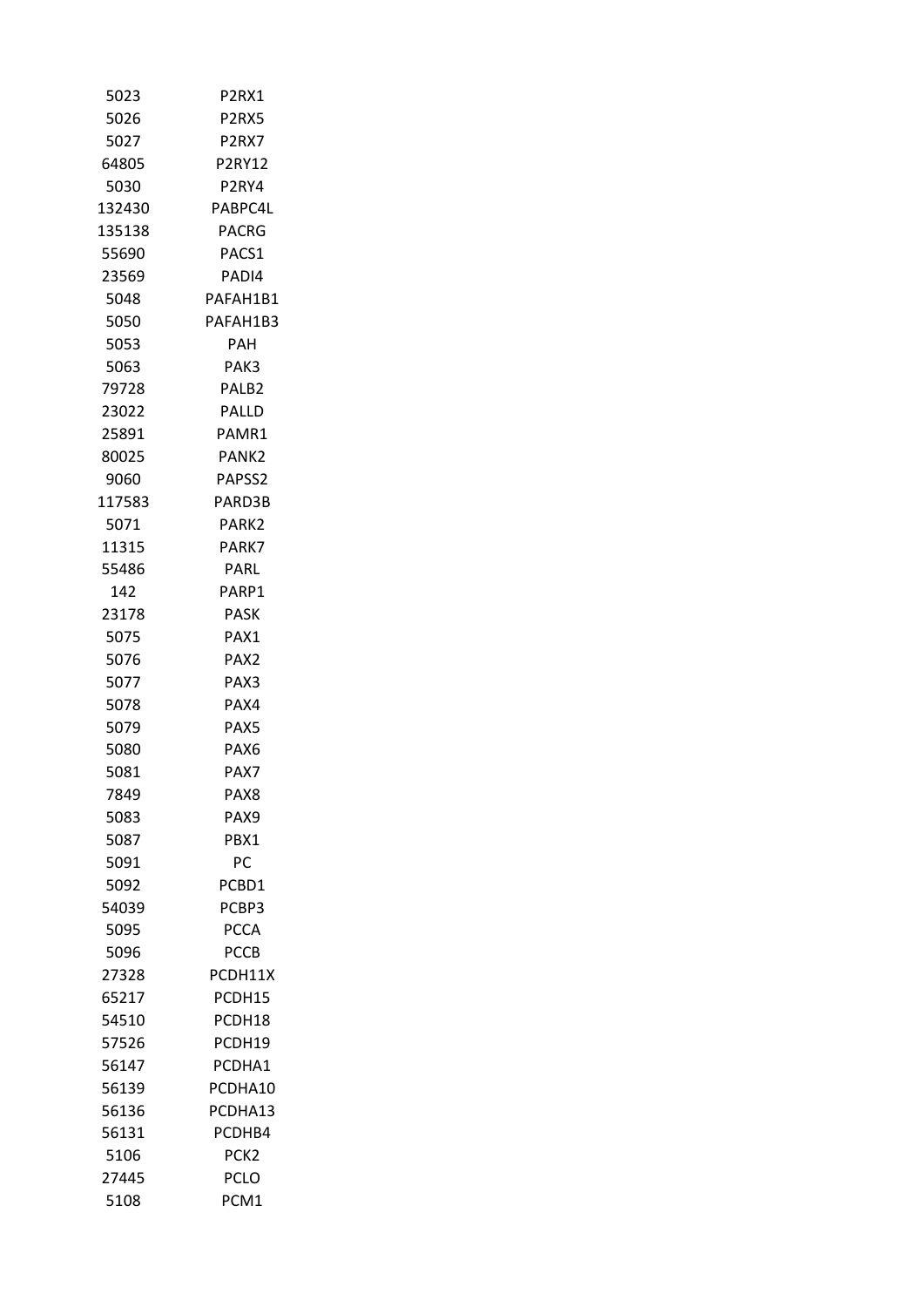| 5110   | PCMT1            |
|--------|------------------|
| 5116   | PCNT             |
| 5118   | <b>PCOLCE</b>    |
| 5121   | PCP4             |
| 5122   | PCSK1            |
| 5125   | PCSK5            |
| 255738 | PCSK9            |
| 5133   | PDCD1            |
| 11235  | PDCD10           |
| 50940  | PDE11A           |
| 5142   | PDE4B            |
| 5144   | PDE4D            |
| 5145   | PDE6A            |
| 5158   | PDE6B            |
| 5146   | PDF6C            |
| 5148   | PDE6G            |
| 5149   | PDE6H            |
| 8622   | PDE8B            |
| 5155   | <b>PDGFB</b>     |
| 5156   | <b>PDGFRA</b>    |
| 5159   | <b>PDGFRB</b>    |
| 5157   | <b>PDGFRL</b>    |
| 5160   | PDHA1            |
| 5162   | <b>PDHB</b>      |
| 8050   | <b>PDHX</b>      |
| 5163   | PDK1             |
| 27295  | PDLIM3           |
| 8572   | PDLIM4           |
| 54704  | PDP1             |
| 5170   | PDPK1            |
| 23590  | PDSS1            |
| 57107  | PDSS2            |
| 3651   | PDX1             |
| 5173   |                  |
|        | PDYN             |
| 79955  | PDZD7            |
| 55825  | PECR             |
| 5184   | <b>PEPD</b>      |
| 5187   | PER1             |
| 8864   | PER <sub>2</sub> |
| 5189   | PEX1             |
| 5192   | <b>PEX10</b>     |
| 8799   | PEX11B           |
| 5193   | <b>PEX12</b>     |
| 5194   | <b>PEX13</b>     |
| 5195   | <b>PEX14</b>     |
| 9409   | <b>PEX16</b>     |
| 5824   | <b>PEX19</b>     |
| 5828   | PEX <sub>2</sub> |
| 55670  | PEX26            |
| 8504   | PEX3             |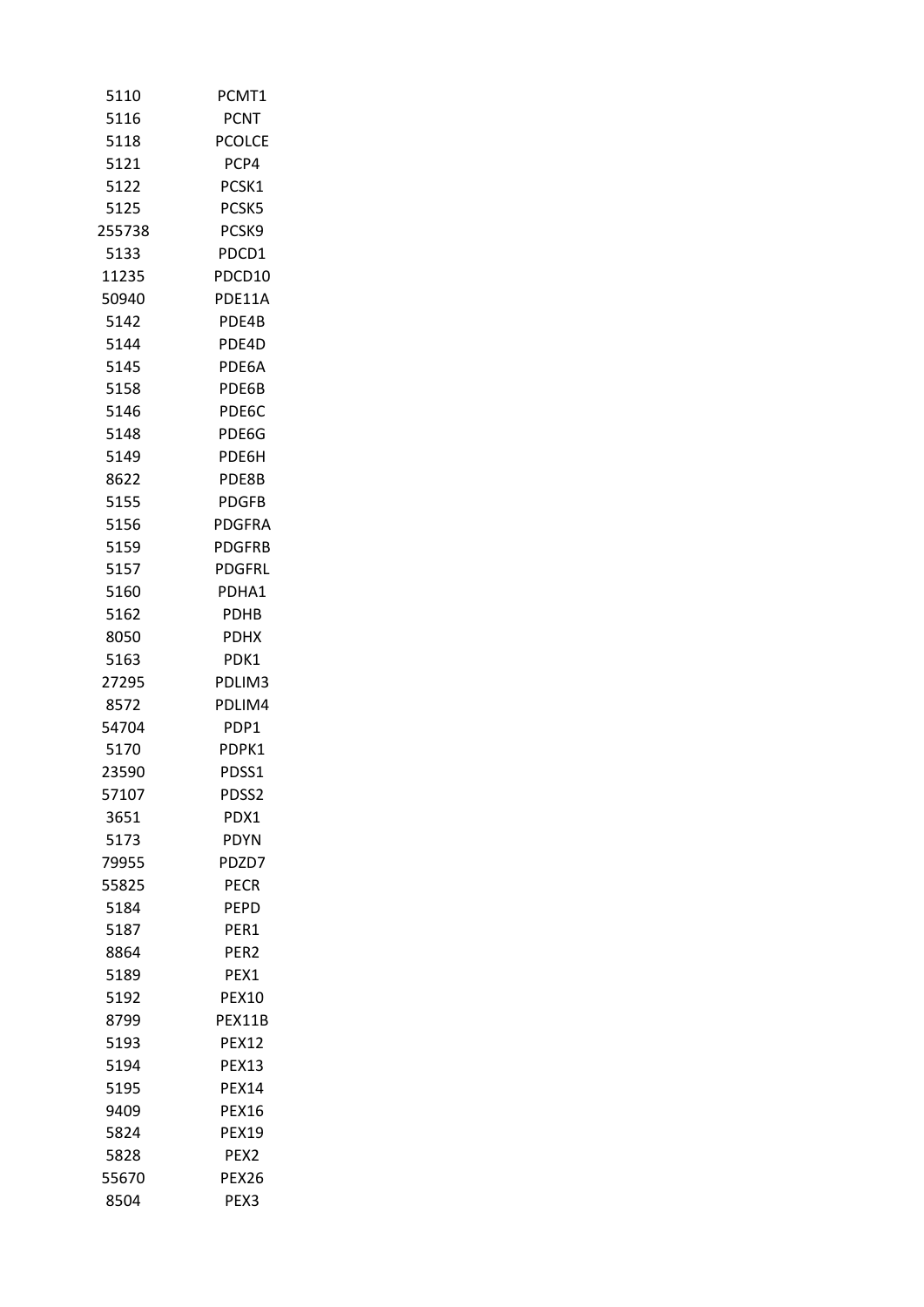| 5830   | PEX5             |  |
|--------|------------------|--|
| 5190   | PEX <sub>6</sub> |  |
| 5191   | PEX7             |  |
| 5213   | <b>PFKM</b>      |  |
| 5216   | PFN1             |  |
| 5224   | PGAM2            |  |
| 192111 | PGAM5            |  |
| 5230   | PGK1             |  |
| 5236   | PGM1             |  |
| 5241   | <b>PGR</b>       |  |
| 10857  | PGRMC1           |  |
| 5245   | PHB              |  |
| 5251   | <b>PHEX</b>      |  |
| 51131  | <b>PHF11</b>     |  |
| 5253   | PHF <sub>2</sub> |  |
| 23469  | PHF3             |  |
| 84295  | PHF6             |  |
| 23133  | PHF <sub>8</sub> |  |
| 26227  | PHGDH            |  |
| 55023  | PHIP             |  |
| 5255   | PHKA1            |  |
| 5256   | PHKA2            |  |
| 5257   | <b>PHKB</b>      |  |
| 5261   | PHKG2            |  |
| 23035  | PHLPP2           |  |
| 401    | PHOX2A           |  |
| 8929   | PHOX2B           |  |
| 5264   | <b>PHYH</b>      |  |
| 8301   | PICALM           |  |
| 9463   | PICK1            |  |
| 80119  | PIF1             |  |
| 5277   | PIGA             |  |
| 9487   | PIGL             |  |
| 93183  | PIGM             |  |
| 23556  | <b>PIGN</b>      |  |
| 84720  | <b>PIGO</b>      |  |
| 5284   | <b>PIGR</b>      |  |
| 55650  | PIGV             |  |
| 80235  | PIGZ             |  |
| 5290   | PIK3CA           |  |
| 5291   | PIK3CB           |  |
| 5293   | PIK3CD           |  |
| 5295   | PIK3R1           |  |
| 5296   | PIK3R2           |  |
| 23533  | PIK3R5           |  |
| 200576 | <b>PIKFYVE</b>   |  |
| 5292   | PIM1             |  |
| 5300   | PIN <sub>1</sub> |  |
| 65018  | PINK1            |  |
| 23396  | PIP5K1C          |  |
|        |                  |  |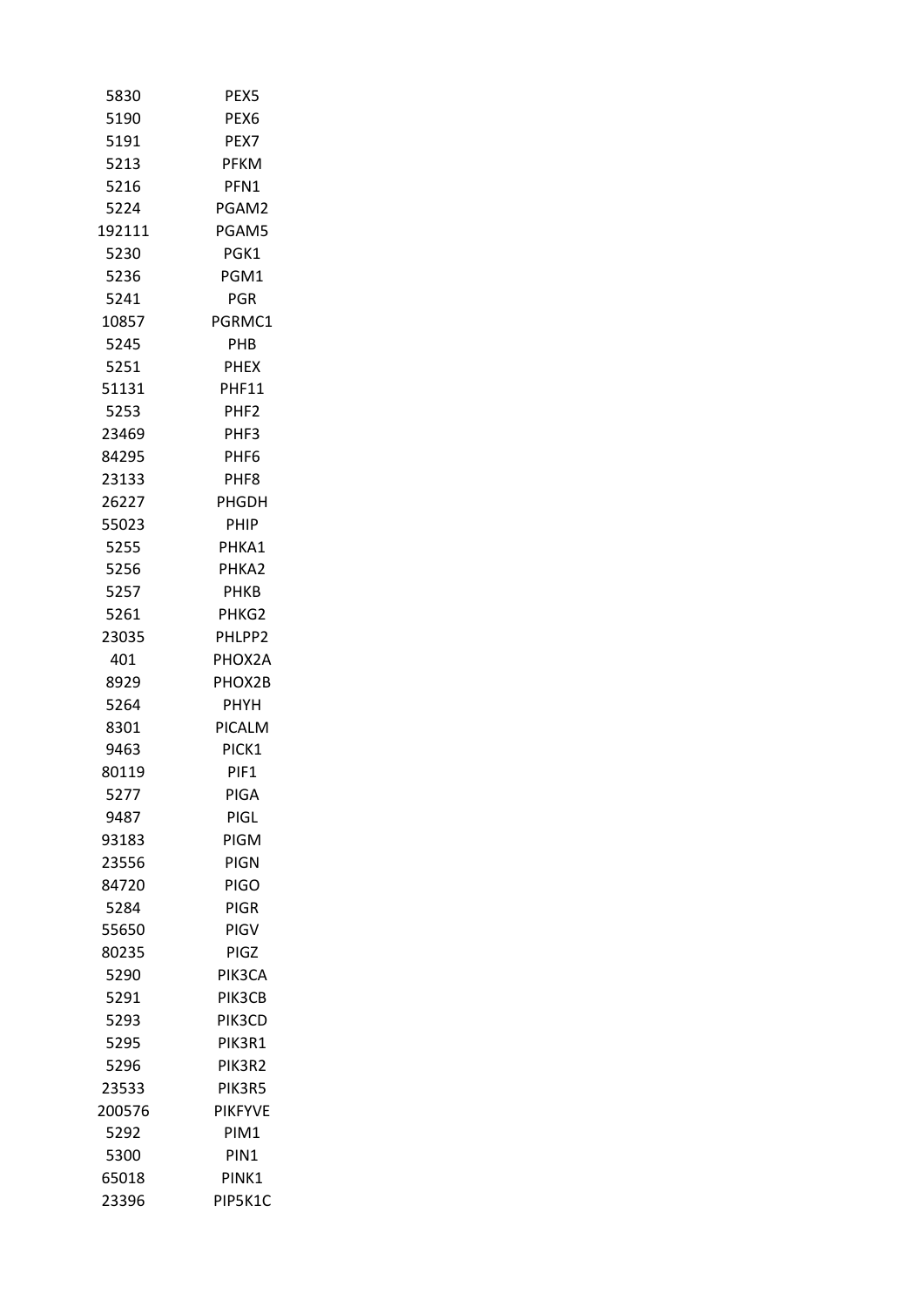| 5306          | PITPNA            |
|---------------|-------------------|
| 83394         | PITPNM3           |
| 5307          | PITX1             |
| 5308          | PITX2             |
| 5309          | PITX3             |
| 5310          | PKD1              |
| 5311          | PKD <sub>2</sub>  |
| 5314          | PKHD1             |
| 5313          | <b>PKLR</b>       |
| 5315          | <b>PKM</b>        |
| 29941         | PKN3              |
| 5317          | PKP1              |
| 5318          | PKP2              |
| 8399          | <b>PLA2G10</b>    |
| 5320          | PLA2G2A           |
| 5321          | PLA2G4A           |
| 5322          | PLA2G5            |
| 8398          | PLA2G6            |
| 7941          | PLA2G7            |
| 5324          | PLAG1             |
| 5325          | PLAGL1            |
| 5328          | PLAU              |
| 23236         | PLCB1             |
| 5332          | PLCB4             |
| 5333          | PLCD1             |
| 51196         | PLCE1             |
| 5336          | PLCG2             |
| 89869         | PLCZ1             |
| 5338          | PLD <sub>2</sub>  |
| 5339          | <b>PLEC</b>       |
| 25894         | PLEKHG4           |
| 57449         | PLEKHG5           |
| 5340          | PLG               |
| 5346          | PLIN1             |
| 5351          | PLOD <sub>1</sub> |
| 5352          | PLOD <sub>2</sub> |
| 8985          | PLOD3             |
| 5354          | PLP1              |
| 5355          | PLP <sub>2</sub>  |
| 57048         | PLSCR3            |
| 5360          | <b>PLTP</b>       |
| 5371          | PML               |
| 5373          | PMM2              |
| 5376          | <b>PMP22</b>      |
| 5378          | PMS1              |
|               | PMS <sub>2</sub>  |
| 5395<br>25953 | <b>PNKD</b>       |
|               |                   |
| 11284         | <b>PNKP</b>       |
| 5406          | <b>PNLIP</b>      |
| 5409          | PNMT              |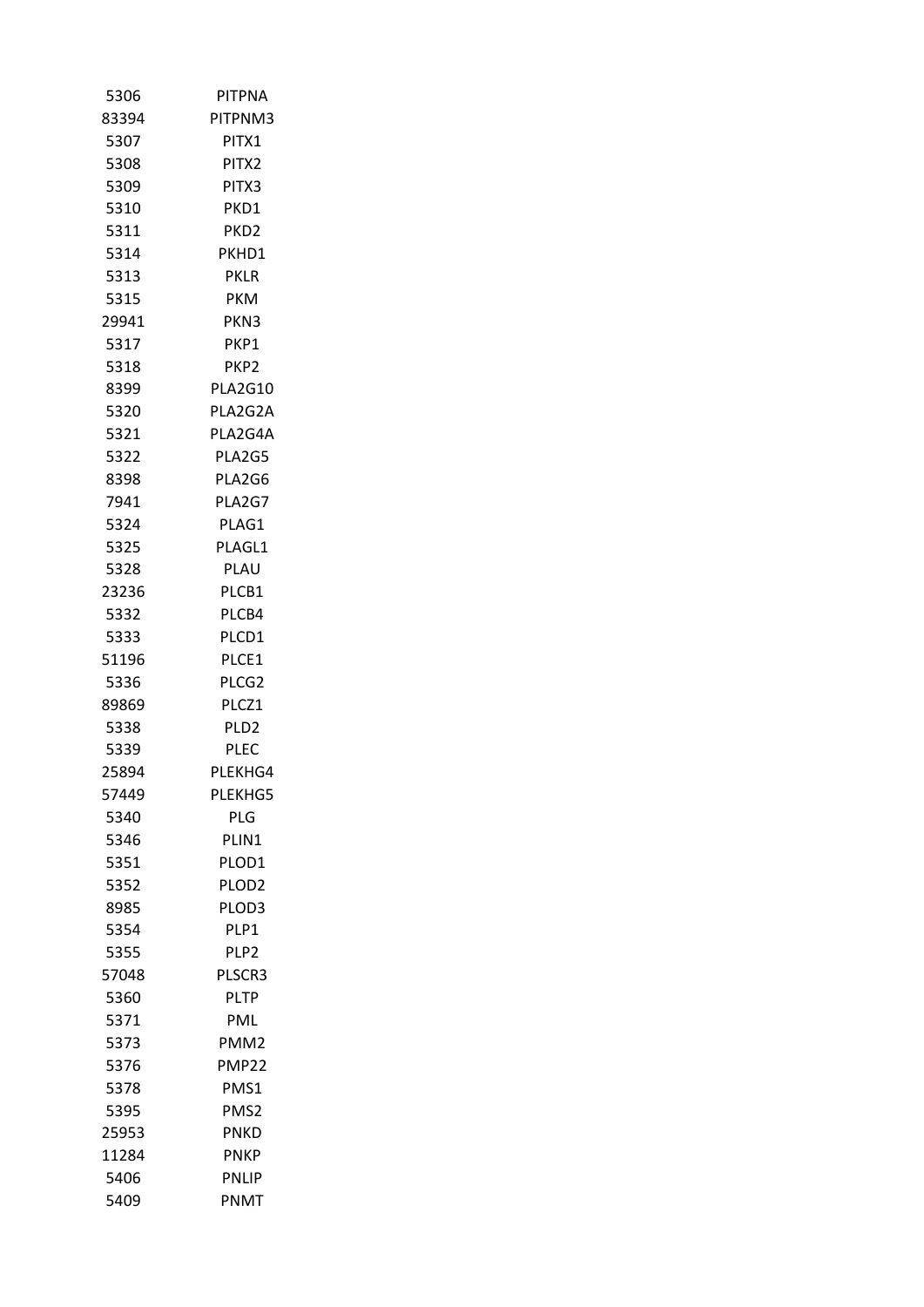| 4860   | <b>PNP</b>        |
|--------|-------------------|
| 285848 | PNPLA1            |
| 57104  | PNPLA2            |
| 10908  | PNPLA6            |
| 55163  | <b>PNPO</b>       |
| 87178  | PNPT1             |
| 25886  | POC1A             |
| 79983  | POF1B             |
| 23275  | POFUT2            |
| 23126  | POGZ              |
| 5423   | POLB              |
| 5424   | POLD1             |
| 5427   | POLE <sub>2</sub> |
| 5428   | POLG              |
| 11232  | POLG2             |
| 5429   | POLH              |
| 27343  | POLL              |
| 9533   | POLR1C            |
| 51082  | POLR1D            |
| 11128  | POLR3A            |
| 55703  | POLR3B            |
| 5442   | <b>POLRMT</b>     |
| 5443   | POMC              |
| 55624  | POMGNT1           |
| 51371  | POMP              |
| 10585  | POMT1             |
| 29954  | POMT2             |
| 5444   | PON <sub>1</sub>  |
| 5445   | PON <sub>2</sub>  |
| 5446   | PON <sub>3</sub>  |
| 10940  | POP1              |
| 5447   | POR               |
| 64840  | <b>PORCN</b>      |
| 10631  | <b>POSTN</b>      |
| 5449   | POU1F1            |
| 5456   | POU3F4            |
| 5459   | POU4F3            |
| 5460   | POU5F1            |
| 11281  | POU6F2            |
| 5465   | <b>PPARA</b>      |
| 5468   | PPARG             |
| 133522 | PPARGC1B          |
| 5479   | <b>PPIB</b>       |
| 5495   | PPM1B             |
| 8493   | PPM1D             |
| 5496   | PPM1G             |
| 152926 | PPM1K             |
| 5498   | <b>PPOX</b>       |
| 4660   | PPP1R12B          |
| 10842  | PPP1R17           |
|        |                   |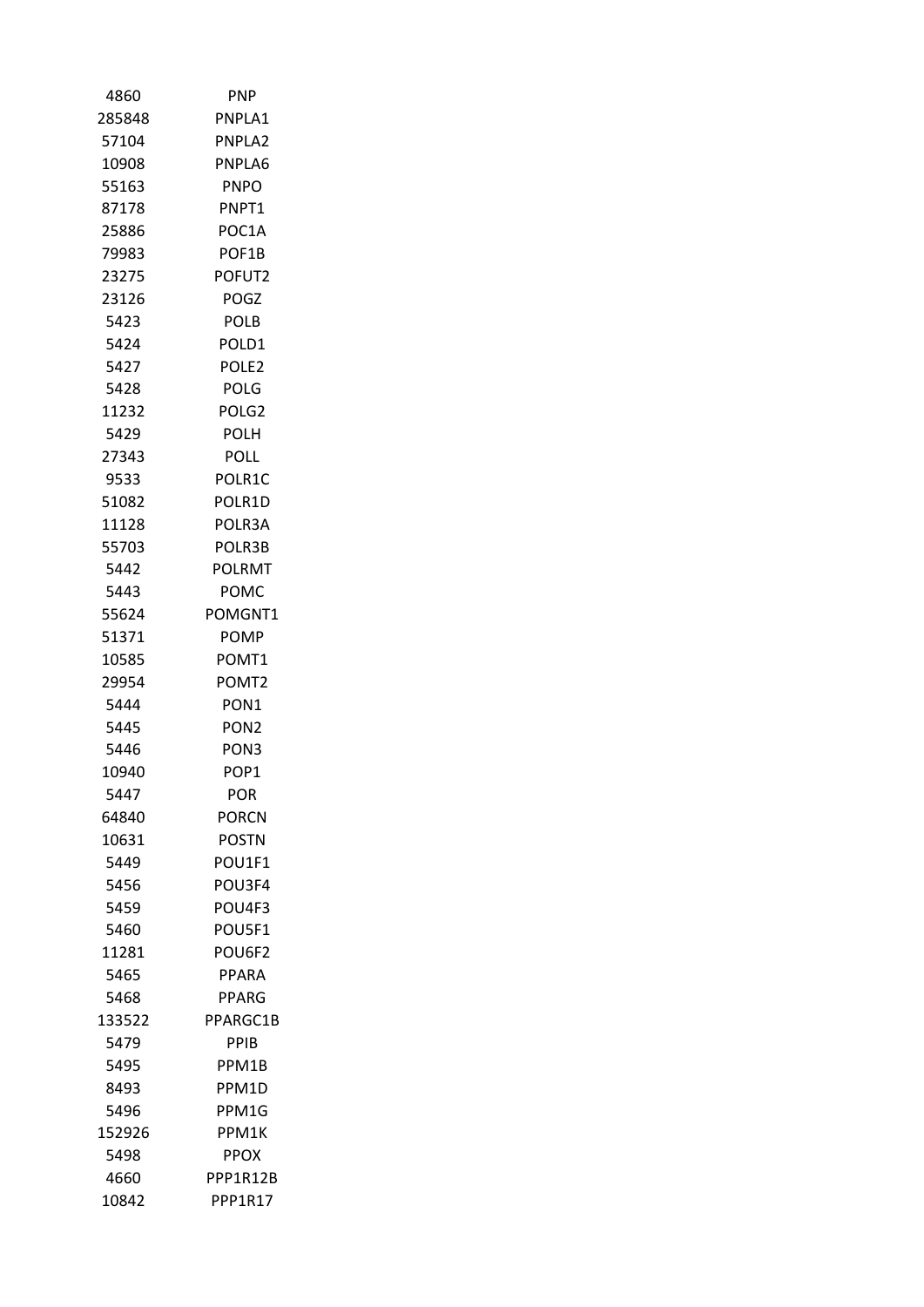| 5502   | PPP1R1A          |
|--------|------------------|
| 5506   | PPP1R3A          |
| 5507   | PPP1R3C          |
| 5519   | PPP2R1B          |
| 5520   | PPP2R2A          |
| 5521   | PPP2R2B          |
| 5522   | PPP2R2C          |
| 5530   | PPP3CA           |
| 5534   | PPP3R1           |
| 5538   | PPT1             |
| 10084  | PQBP1            |
| 11230  | PRAF2            |
| 5542   | PRB1             |
| 5544   | PRB3             |
| 5545   | PRB4             |
| 5546   | PRCC             |
| 768206 | PRCD             |
| 5547   | <b>PRCP</b>      |
| 63976  | PRDM16           |
| 11107  | PRDM5            |
| 56979  | PRDM9            |
| 9581   | PREPL            |
| 5551   | PRF1             |
| 10216  | PRG4             |
| 144165 | PRICKLE1         |
| 166336 | <b>PRICKLE2</b>  |
| 5566   | PRKACA           |
| 51422  | PRKAG2           |
| 53632  | PRKAG3           |
| 5573   | PRKAR1A          |
| 5578   | <b>PRKCA</b>     |
|        |                  |
| 5582   | <b>PRKCG</b>     |
| 5583   | PRKCH            |
| 5589   | <b>PRKCSH</b>    |
| 5591   | PRKDC            |
| 5593   | PRKG2            |
| 51052  | PRLH             |
| 5618   | PRLR             |
| 5619   | PRM1             |
| 5620   | PRM <sub>2</sub> |
| 90826  | PRMT10           |
| 10196  | PRMT3            |
| 54496  | PRMT7            |
| 23627  | <b>PRND</b>      |
| 5621   | <b>PRNP</b>      |
| 5624   | PROC             |
| 10544  | <b>PROCR</b>     |
| 5625   | PRODH            |
| 84432  | PROK1            |
| 60675  | PROK2            |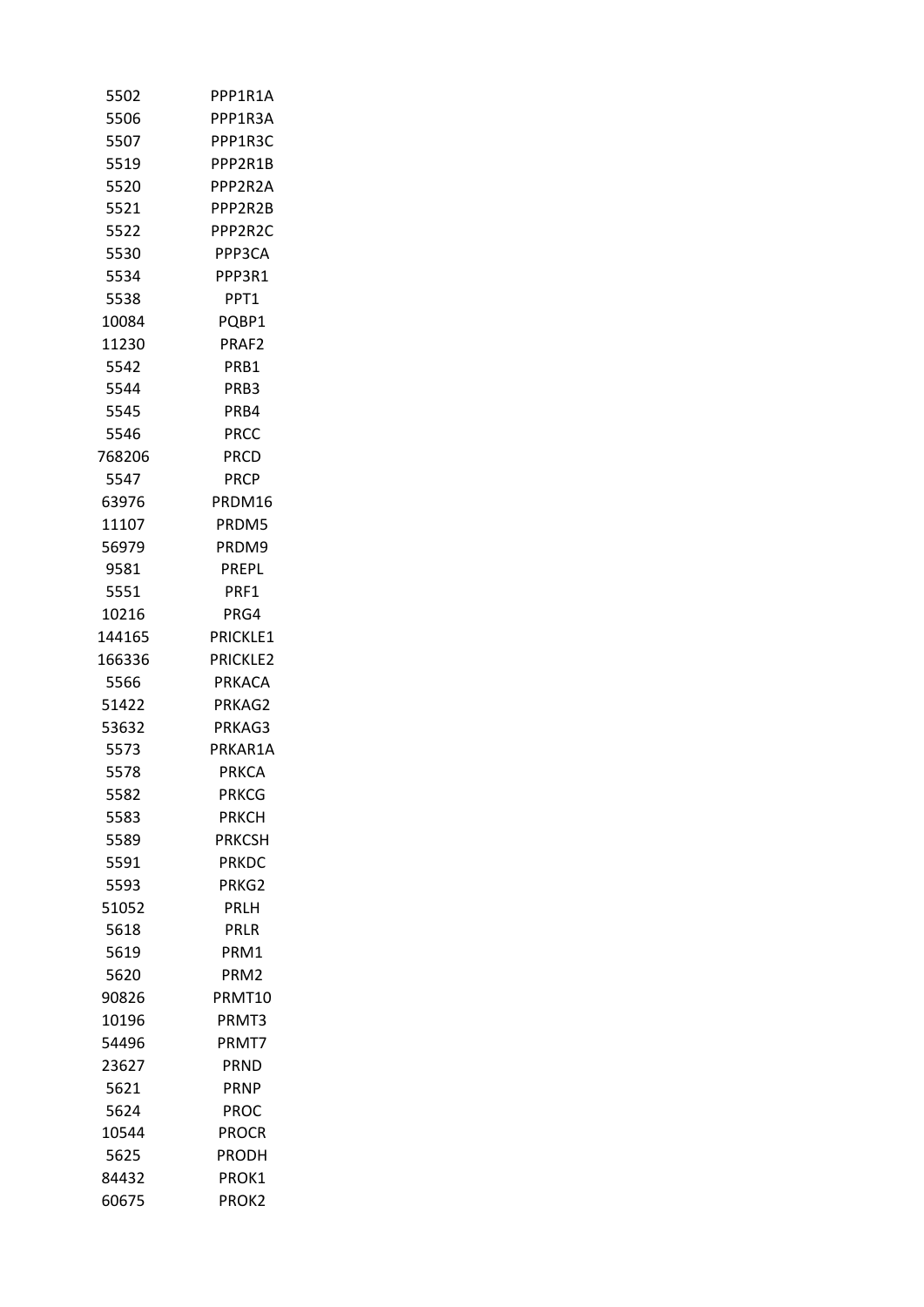| 10887  | PROKR1            |
|--------|-------------------|
| 128674 | <b>PROKR2</b>     |
| 8842   | PROM1             |
| 5626   | PROP1             |
| 5627   | PROS1             |
| 5629   | PROX1             |
| 8858   | <b>PROZ</b>       |
| 9129   | PRPF3             |
| 26121  | PRPF31            |
| 24148  | PRPF6             |
| 10594  | PRPF8             |
| 5630   | PRPH              |
| 5961   | PRPH <sub>2</sub> |
| 5631   | PRPS1             |
| 112476 | PRRT <sub>2</sub> |
| 5396   | PRRX1             |
| 5644   | PRSS1             |
| 8492   | PRSS12            |
| 154754 | PRSS3P2           |
| 646960 | PRSS56            |
| 5652   | PRSS8             |
| 283659 | <b>PRTG</b>       |
| 57716  | <b>PRX</b>        |
| 5660   | PSAP              |
| 29968  | PSAT1             |
| 5663   | PSEN1             |
| 5664   | PSEN <sub>2</sub> |
| 55851  | <b>PSENEN</b>     |
| 5685   | PSMA4             |
| 5687   | PSMA6             |
| 5696   | PSMB8             |
| 29893  | PSMC3IP           |
| 5713   | PSMD7             |
| 5723   | <b>PSPH</b>       |
| 5623   | PSPN              |
| 9051   | PSTPIP1           |
| 9050   | <b>PSTPIP2</b>    |
| 5724   | <b>PTAFR</b>      |
| 26024  | PTCD1             |
| 5727   | PTCH1             |
| 8643   | PTCH <sub>2</sub> |
| 139411 | PTCHD1            |
| 374308 | PTCHD3            |
| 5728   | <b>PTEN</b>       |
| 256297 | PTF1A             |
| 5729   | <b>PTGDR</b>      |
| 5732   | PTGER2            |
| 5734   | PTGER4            |
| 5739   | <b>PTGIR</b>      |
| 5740   | <b>PTGIS</b>      |
|        |                   |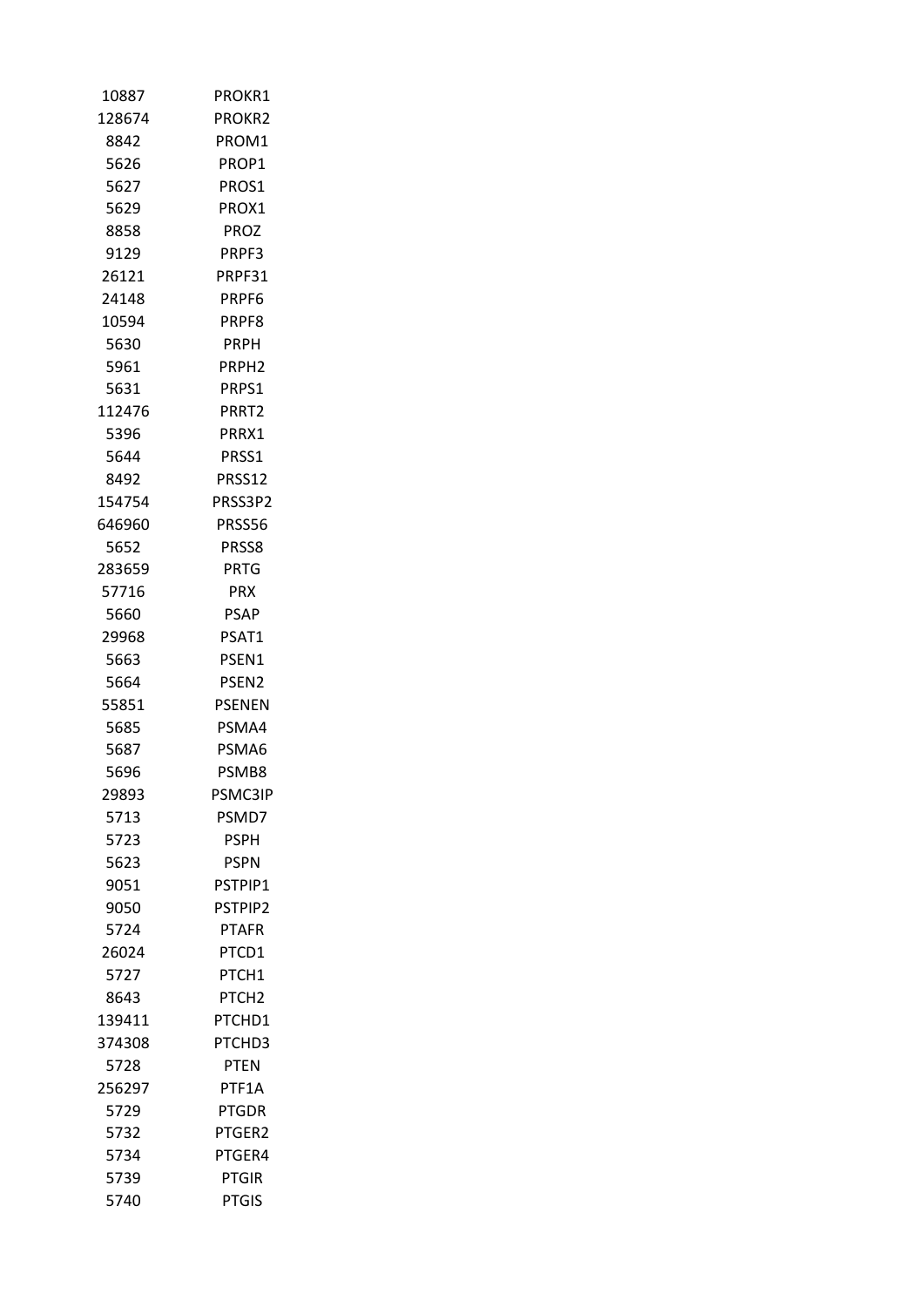| 5742   | PTGS1            |
|--------|------------------|
| 5743   | PTGS2            |
| 5741   | <b>PTH</b>       |
| 5745   | PTH1R            |
| 5744   | <b>PTHLH</b>     |
| 5754   | PTK7             |
| 5770   | PTPN1            |
| 5781   | PTPN11           |
| 5782   | PTPN12           |
| 5784   | PTPN14           |
| 26191  | PTPN22           |
| 5777   | PTPN6            |
| 5788   | <b>PTPRC</b>     |
| 5795   | <b>PTPRJ</b>     |
| 5796   | <b>PTPRK</b>     |
| 5799   | PTPRN2           |
| 5800   | <b>PTPRO</b>     |
| 374462 | PTPRO            |
| 11122  | PTPRT            |
| 284119 | <b>PTRF</b>      |
| 5805   | PTS              |
| 80324  | PUS1             |
| 5818   | PVRL1            |
| 81607  | PVRL4            |
| 7837   | <b>PXDN</b>      |
| 5831   | PYCR1            |
| 5836   | PYGL             |
| 5837   | <b>PYGM</b>      |
| 5697   | PYY              |
| 5858   | PZP              |
| 5860   | <b>QDPR</b>      |
| 9444   | QKI              |
| 26056  | RAB11FIP5        |
| 22931  | RAB18            |
| 51715  | RAB23            |
| 57111  | RAB25            |
| 5873   | RAB27A           |
| 5874   | RAB27B           |
| 5862   | RAB2A            |
| 116442 | RAB39B           |
| 22930  | RAB3GAP1         |
| 25782  | RAB3GAP2         |
| 7879   | RAB7A            |
| 8934   | RAB7L1           |
| 5875   | RABGGTA          |
| 55684  | RABL6            |
| 5879   | RAC1             |
| 5880   | RAC <sub>2</sub> |
| 5885   | RAD21            |
| 642636 | RAD21L1          |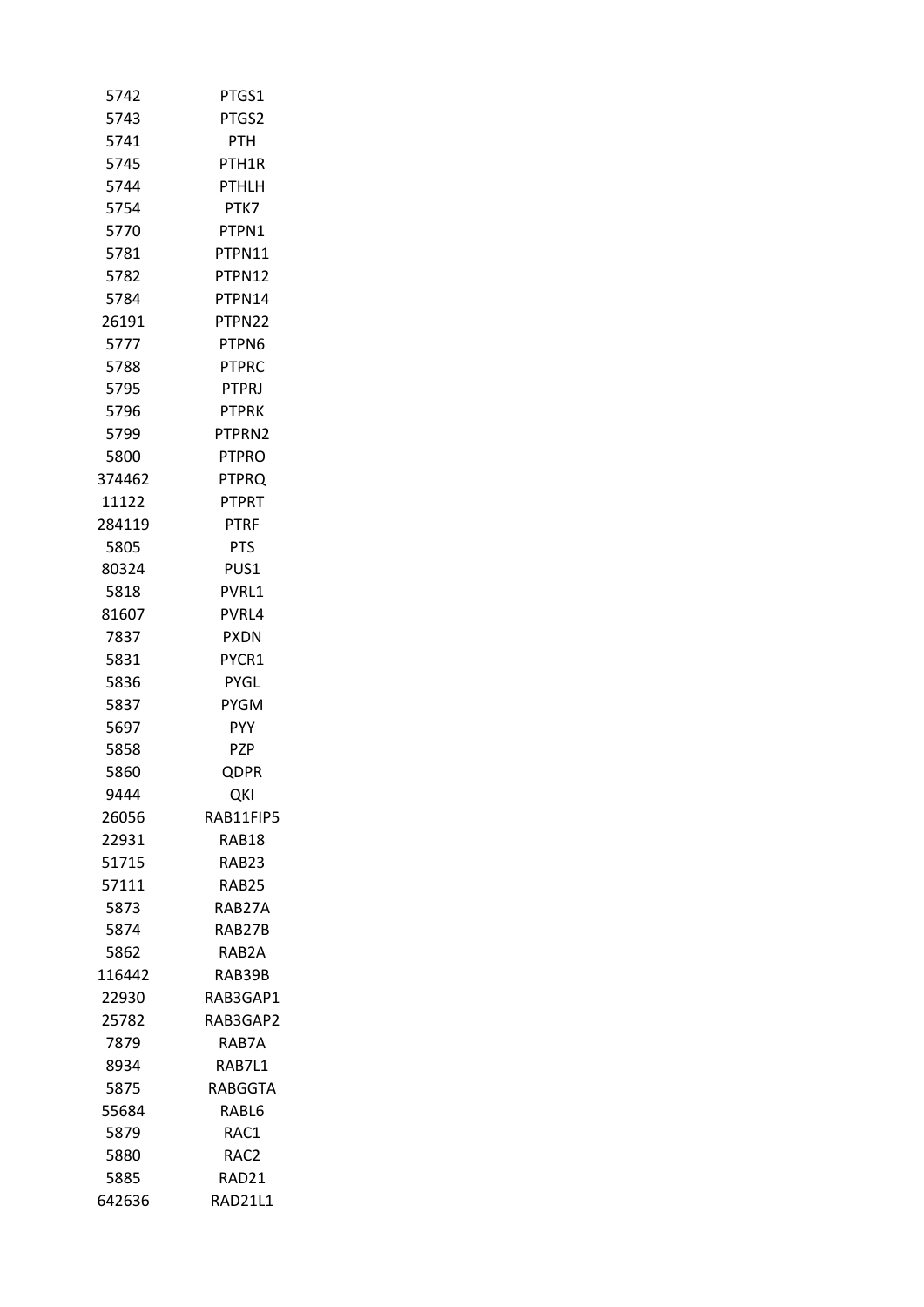| 10111  | RAD50        |
|--------|--------------|
| 5888   | RAD51        |
| 5890   | RAD51B       |
| 5889   | RAD51C       |
| 5892   | RAD51D       |
| 5893   | RAD52        |
| 25788  | RAD54B       |
| 8438   | RAD54L       |
| 5894   | RAF1         |
| 5896   | RAG1         |
| 5897   | RAG2         |
| 10743  | RAI1.        |
| 253959 | RALGAPA1     |
| 5900   | RALGDS       |
| 5903   | RANBP2       |
| 29098  | RANGRF       |
| 5910   | RAP1GDS1     |
| 5913   | RAPSN        |
| 5914   | RARA         |
| 57038  | RARS2        |
| 5921   | RASA1        |
| 153020 | RASGEF1B     |
| 10125  | RASGRP1      |
| 10235  | RASGRP2      |
| 83593  | RASSF5       |
| 30062  | RAX          |
| 84839  | RAX2         |
| 5925   | RB1          |
| 9821   | RB1CC1       |
| 5932   | RBBP8        |
| 54715  | RBFOX1       |
| 5933   | RBL1         |
| 5934   | RBL2         |
| 8241   | RBM10        |
| 64783  | RBM15        |
| 282996 | <b>RBM20</b> |
| 55131  | <b>RBM28</b> |
| 27288  | RBMXL2       |
|        |              |
| 5949   | RBP3         |
| 5950   | RBP4         |
| 3516   | RBPJ         |
| 149041 | RC3H1        |
| 55213  | RCBTB1       |
| 25898  | RCHY1        |
| 343035 | RD3          |
| 145226 | RDH12        |
| 5959   | RDH5         |
| 50700  | RDH8         |
| 5962   | RDX.         |
| 9401   | RECQL4       |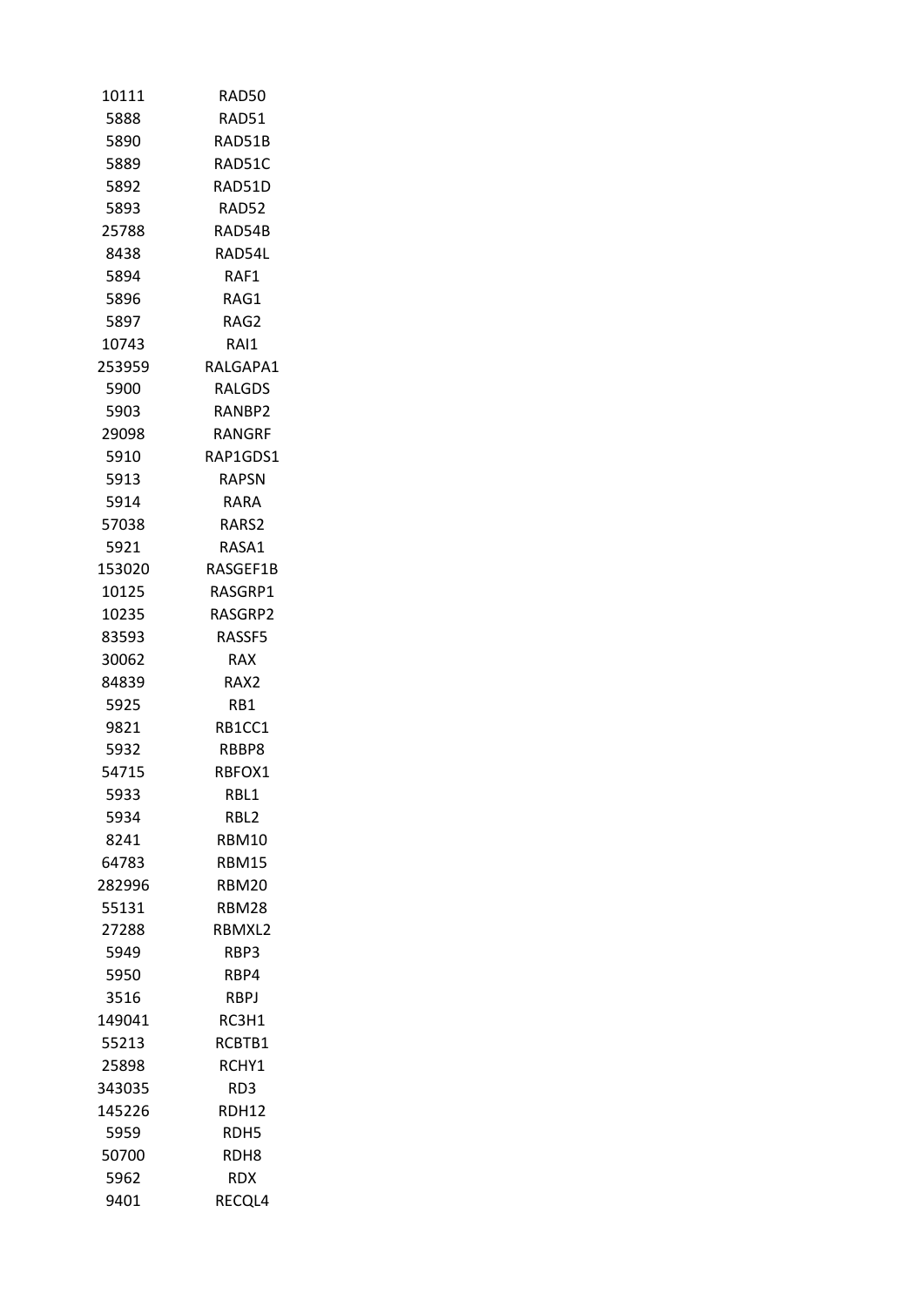| 65055  | REEP1             |
|--------|-------------------|
| 5966   | <b>REL</b>        |
| 5649   | RELN              |
| 5972   | <b>REN</b>        |
| 9185   | REPS2             |
| 5979   | RET               |
| 56729  | <b>RETN</b>       |
| 5982   | RFC <sub>2</sub>  |
| 91869  | RFT1              |
| 5990   | RFX2              |
| 5993   | RFX5              |
| 222546 | RFX6              |
| 731220 | RFX8              |
| 8625   | <b>RFXANK</b>     |
| 5994   | <b>RFXAP</b>      |
| 23179  | RGL1              |
| 56963  | RGMA              |
| 5995   | RGR               |
| 5997   | RGS2              |
| 8490   | RGS5              |
| 6000   | RGS7              |
| 8787   | RGS9              |
| 388531 | RGS9BP            |
| 6005   | RHAG              |
| 79651  | RHBDF2            |
| 6006   | <b>RHCE</b>       |
| 6007   | RHD               |
| 6010   | RHO               |
| 391    | RHOG              |
| 399    | RHOH              |
| 85415  | RHPN2             |
| 22999  | RIMS1             |
| 9699   | RIMS2             |
| 9783   | RIMS3             |
| 54453  | RIN2              |
| 55781  | RIOK <sub>2</sub> |
| 54101  | RIPK4             |
| 6014   | RIT2              |
| 6017   | RLBP1             |
| 151393 | RMDN2             |
| 55005  | RMND1             |
| 10535  | RNASEH2A          |
| 79621  | RNASEH2B          |
| 84153  | RNASEH2C          |
| 6041   | RNASEL            |
|        |                   |
| 8635   | RNASET2           |
| 7737   | RNF113A           |
| 84282  | <b>RNF135</b>     |
| 11236  | <b>RNF139</b>     |
| 165918 | <b>RNF168</b>     |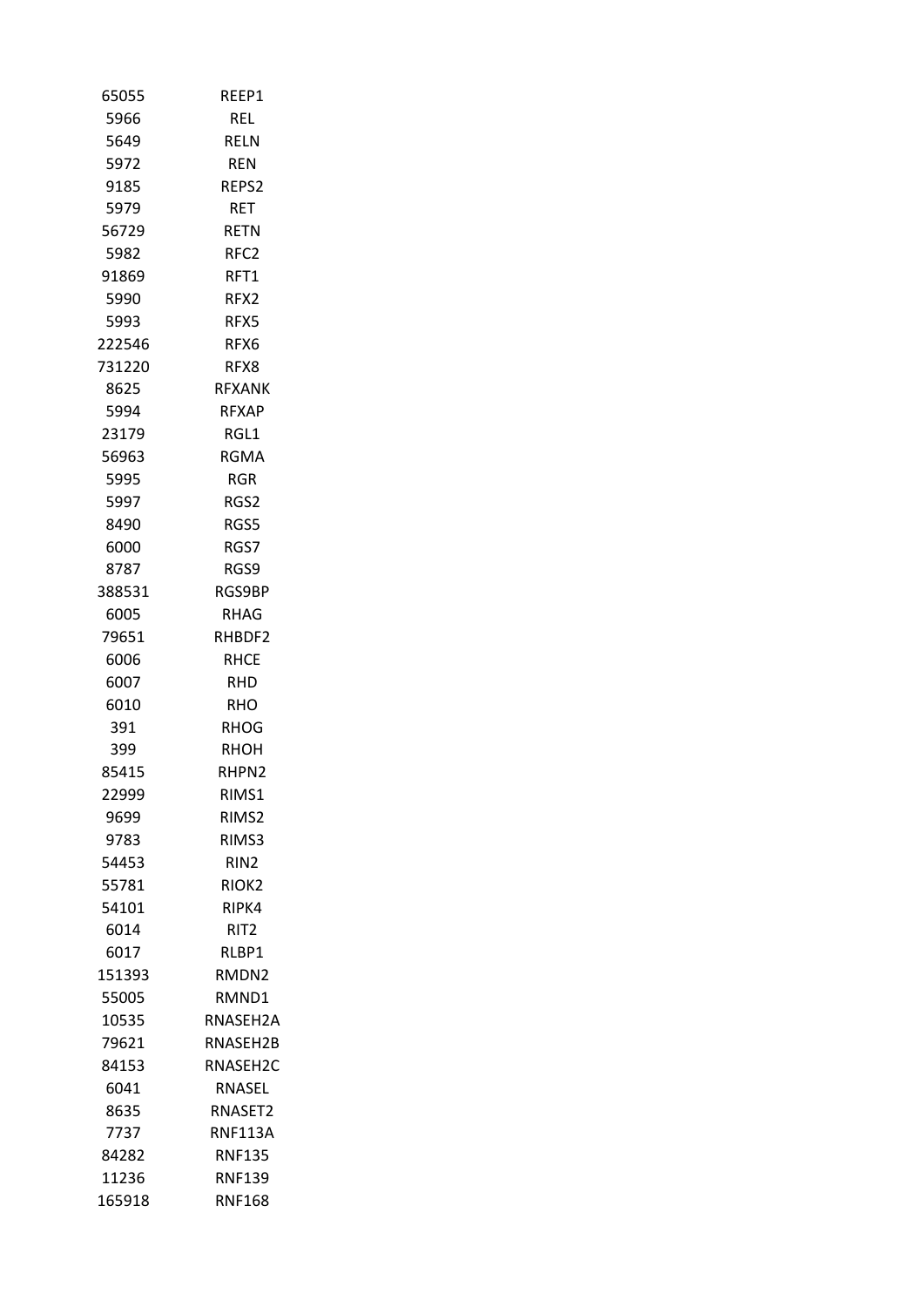| 81790     | <b>RNF170</b>     |
|-----------|-------------------|
| 285498    | <b>RNF212</b>     |
| 57674     | <b>RNF213</b>     |
| 100874222 | RNF219-AS1        |
| 6049      | RNF6              |
| 6091      | ROBO1             |
| 6092      | ROBO <sub>2</sub> |
| 64221     | ROBO3             |
| 6093      | ROCK1             |
| 79641     | <b>ROGDI</b>      |
| 6094      | ROM <sub>1</sub>  |
| 4920      | ROR2              |
| 6095      | RORA              |
| 6098      | ROS1              |
| 6101      | RP1               |
| 94137     | RP1L1             |
| 6102      | RP2.              |
| 6100      | RP9               |
| 6117      | RPA1              |
| 29935     | RPA4              |
| 6121      | <b>RPE65</b>      |
| 6103      | <b>RPGR</b>       |
| 57096     | RPGRIP1           |
| 23322     | RPGRIP1L          |
| 22934     | RPIA              |
| 6134      | <b>RPL10</b>      |
| 6135      | RPL11             |
| 6152      | RPL24             |
| 6165      | RPL35A            |
| 25873     | RPL36             |
| 6169      | RPL38             |
| 6125      | RPL5              |
| 6128      | RPL6              |
| 6185      | RPN2              |
| 6209      | <b>RPS15</b>      |
| 100505503 | RPS17L            |
| 6223      | <b>RPS19</b>      |
| 6229      | RPS24             |
| 6231      | <b>RPS26</b>      |
| 6193      | RPS5              |
| 6197      | RPS6KA3           |
| 83694     | RPS6KL1           |
| 204010    | RPSAP52           |
| 57521     | <b>RPTOR</b>      |
| 22800     | RRAS2             |
| 10692     | RRH               |
| 50484     | RRM2B             |
| 6247      | RS1               |
| 6248      | RSC1A1            |
| 345895    | RSPH4A            |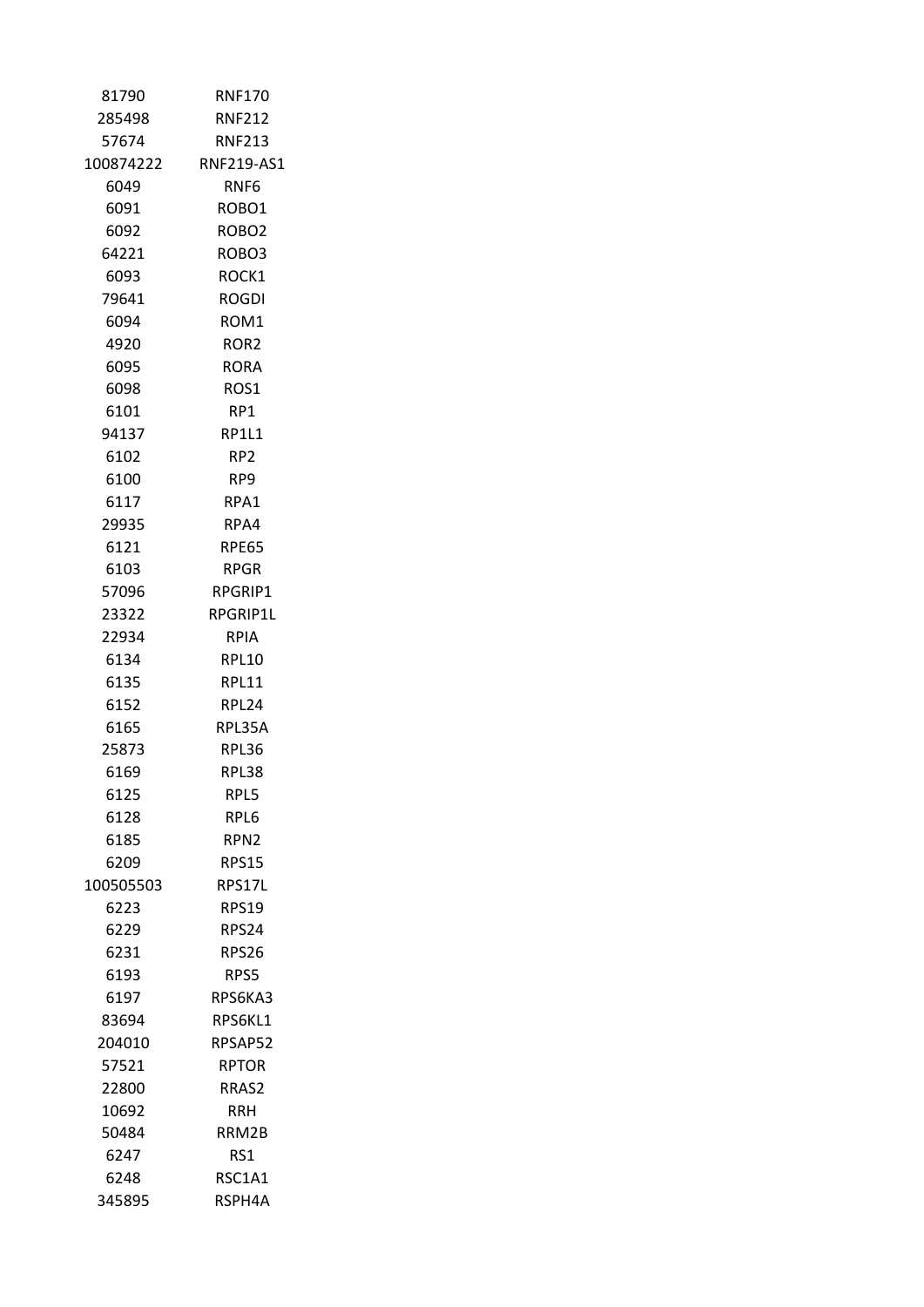| 221421 | RSPH9              |
|--------|--------------------|
| 284654 | RSPO1              |
| 343637 | RSPO4              |
| 51319  | RSRC1              |
| 6253   | RTN2               |
| 65078  | RTN4R              |
| 25914  | <b>RTTN</b>        |
| 861    | RUNX1              |
| 860    | RUNX <sub>2</sub>  |
| 864    | RUNX3              |
| 8607   | RUVBL1             |
| 122042 | RXFP2              |
| 6256   | RXRA               |
| 6259   | <b>RYK</b>         |
| 6261   | RYR1               |
| 6262   | RYR <sub>2</sub>   |
| 6288   | SAA1               |
| 26278  | <b>SACS</b>        |
| 6295   | SAG                |
| 55511  | SAGE1              |
| 6299   | SALL1              |
| 57167  | SALL4              |
| 54809  | SAMD9              |
| 25939  | SAMHD1             |
| 51128  | SAR1B              |
| 1757   | SARDH              |
| 54938  | SARS2              |
| 9733   | SART3              |
| 6303   | SAT1               |
| 23314  | SATB2              |
| 340562 | SATL1              |
| 81846  | SBF2               |
| 6309   | SC5D               |
| 949    | SCARB1             |
| 950    | SCARB2             |
| 91179  | SCARF <sub>2</sub> |
| 7356   | SCGB1A1            |
| 117156 | SCGB3A2            |
| 132320 | SCLT1              |
| 6336   | SCN10A             |
| 11280  | SCN11A             |
| 6323   | SCN1A              |
| 6324   | SCN1B              |
| 6326   | SCN <sub>2</sub> A |
| 6327   | SCN2B              |
| 6328   | SCN3A              |
| 55800  | SCN3B              |
| 6329   | SCN4A              |
| 6330   | SCN4B              |
| 6331   | SCN5A              |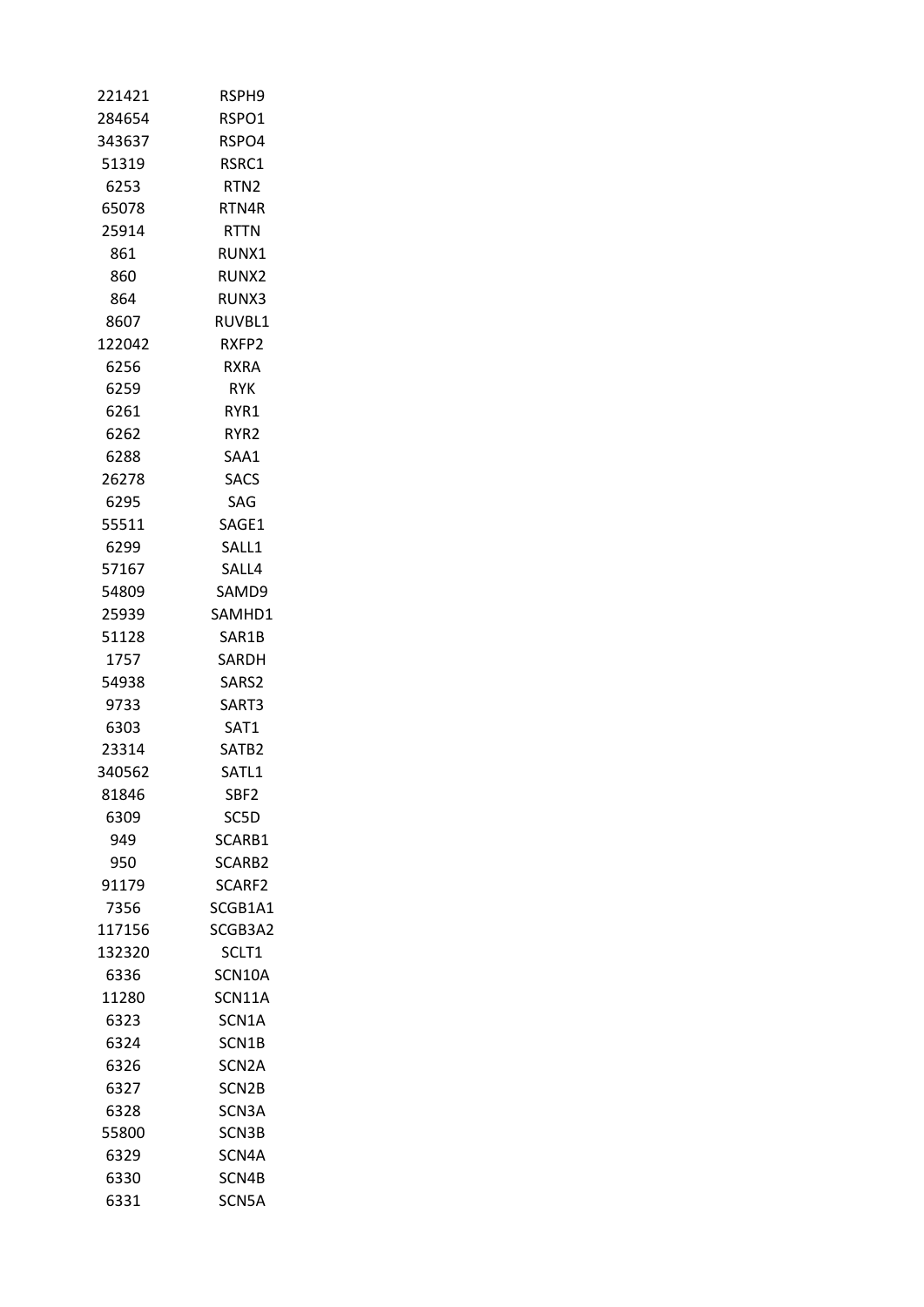| 6332      | SCN7A            |
|-----------|------------------|
| 6334      | SCN8A            |
| 6335      | SCN9A            |
| 6337      | SCNN1A           |
| 6338      | SCNN1B           |
| 6339      | SCNN1D           |
| 6340      | SCNN1G           |
| 6341      | SCO <sub>1</sub> |
| 9997      | SCO <sub>2</sub> |
| 6342      | SCP <sub>2</sub> |
| 23513     | <b>SCRIB</b>     |
| 57758     | SCUBE2           |
| 9672      | SDC3             |
| 10806     | SDCCAG8          |
| 6389      | <b>SDHA</b>      |
| 644096    | SDHAF1           |
| 54949     | SDHAF2           |
| 6390      | SDHB             |
| 6391      | <b>SDHC</b>      |
| 6392      | <b>SDHD</b>      |
| 10484     | SEC23A           |
| 10483     | SEC23B           |
| 11231     | SEC63            |
| 79048     | SECISBP2         |
| 6401      | SELE             |
| 6402      | SELL             |
| 6403      | <b>SELP</b>      |
| 6404      | <b>SELPLG</b>    |
| 10371     | SEMA3A           |
| 9723      | SEMA3E           |
| 64218     | SEMA4A           |
| 54910     | SEMA4C           |
| 57715     | SEMA4G           |
| 80031     | SEMA6D           |
| 8482      | SEMA7A           |
| 6406      | SEMG1            |
| 57190     | SEPN1            |
| 51091     | SEPSECS          |
| 124404    | 12-Σεπ           |
| 100526833 | SEPT5-GP1BB      |
| 989.      | 7-Σεπ            |
| 84947     | SERAC1           |
| 5265      | SERPINA1         |
| 51156     | SERPINA10        |
| 12        | SERPINA3         |
| 866       | SERPINA6         |
| 6906      | SERPINA7         |
| 89778     | SERPINB11        |
| 5268      | SERPINB5         |
| 5269      | SERPINB6         |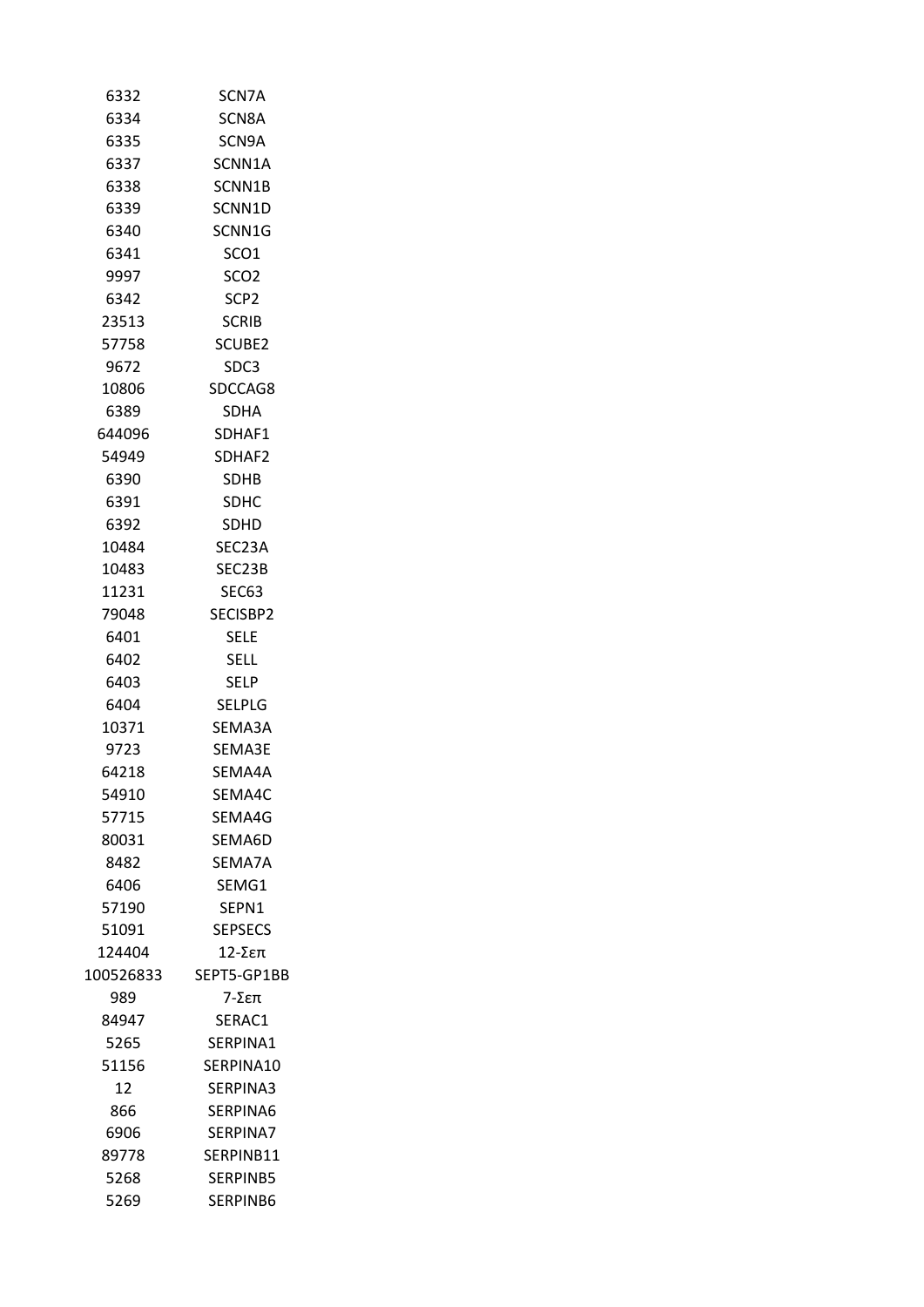| 462    | SERPINC1          |
|--------|-------------------|
| 3053   | SERPIND1          |
| 5054   | SERPINE1          |
| 5176   | SERPINF1          |
| 5345   | SERPINF2          |
| 710    | SERPING1          |
| 871    | SERPINH1          |
| 5274   | SERPINI1          |
| 5276   | SERPINI2          |
| 83667  | SESN <sub>2</sub> |
| 26040  | SETBP1            |
| 29072  | SETD <sub>2</sub> |
| 387893 | SETD8             |
| 23064  | <b>SETX</b>       |
| 124925 | SEZ <sub>6</sub>  |
| 23544  | SEZ6L             |
| 26470  | SEZ6L2            |
| 23451  | SF3B1             |
| 10262  | SF3B4             |
| 6422   | SFRP1             |
| 653509 | SFTPA1            |
| 729238 | SFTPA2            |
| 6439   | <b>SFTPB</b>      |
| 6440   | <b>SFTPC</b>      |
| 6441   | SFTPD             |
| 6442   | <b>SGCA</b>       |
| 6443   | <b>SGCB</b>       |
| 6444   |                   |
|        | SGCD              |
| 8910   | <b>SGCE</b>       |
| 6445   | SGCG              |
| 84197  | POMK (SGK196)     |
| 6448   | SGSH              |
| 25970  | <b>SH2B1</b>      |
| 10019  | SH2B3             |
| 4068   | SH2D1A            |
| 6452   | SH3BP2            |
| 6455   | SH3GL1            |
| 285590 | SH3PXD2B          |
| 79628  | SH3TC2            |
| 22941  | SHANK2            |
| 85358  | SHANK3            |
| 81858  | SHARPIN           |
| 6462   | SHBG              |
| 7979   | SHFM1             |
| 6469   | SHH               |
| 6470   | SHMT1             |
| 8036   | SHOC2             |
| 6473   | <b>SHOX</b>       |
| 6474   | SHOX2             |
| 57619  | SHROOM3           |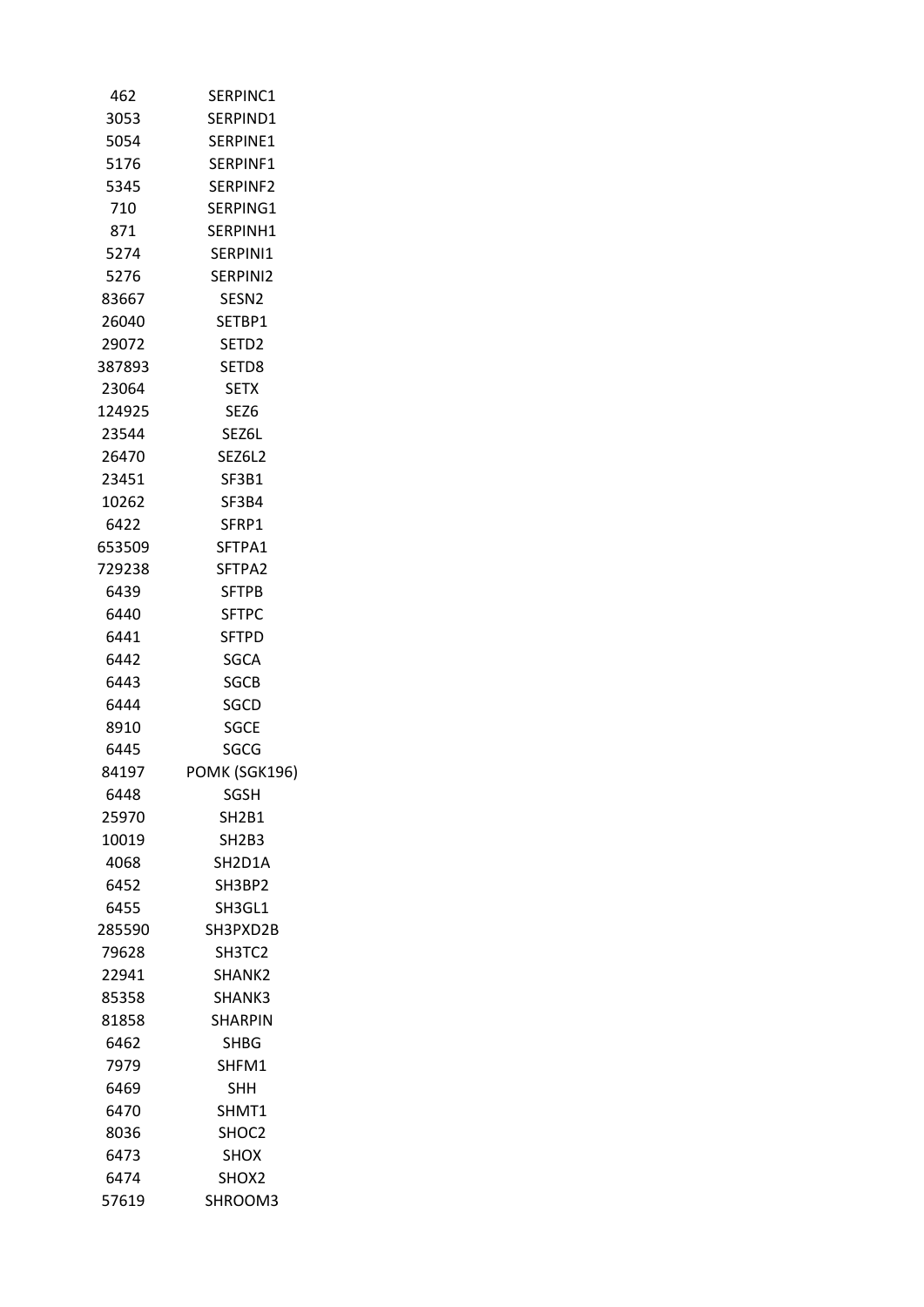| 57477     | SHROOM4          |
|-----------|------------------|
| 6476      | SI               |
| 54414     | SIAE             |
| 89858     | SIGLEC12         |
| 100049587 | SIGLEC14         |
| 10280     | SIGMAR1          |
| 23387     | SIK <sub>3</sub> |
| 64374     | SIL <sub>1</sub> |
| 6492      | SIM1             |
| 6493      | SIM <sub>2</sub> |
| 6494      | SIPA1            |
| 26037     | SIPA1L1          |
| 23411     | SIRT1            |
| 23410     | SIRT3            |
| 6495      | SIX1             |
| 10736     | SIX <sub>2</sub> |
| 6496      | SIX <sub>3</sub> |
| 147912    | SIX <sub>5</sub> |
| 4990      | SIX <sub>6</sub> |
| 6497      | SKI              |
| 84174     | SLA2             |
| 6554      | <b>SLC10A1</b>   |
| 6555      | <b>SLC10A2</b>   |
| 6556      | <b>SLC11A1</b>   |
| 4891      | <b>SLC11A2</b>   |
| 6557      | <b>SLC12A1</b>   |
| 6559      | SLC12A3          |
| 9990      | <b>SLC12A6</b>   |
| 9058      | SLC13A2          |
| 6563      | <b>SLC14A1</b>   |
| 6564      | <b>SLC15A1</b>   |
| 6566      | <b>SLC16A1</b>   |
| 387700    | <b>SLC16A12</b>  |
| 6567      | <b>SLC16A2</b>   |
| 10786     | <b>SLC17A3</b>   |
| 26503     | <b>SLC17A5</b>   |
| 246213    | <b>SLC17A8</b>   |
| 10560     | <b>SLC19A2</b>   |
| 80704     | <b>SLC19A3</b>   |
| 6505      | SLC1A1           |
| 6507      | SLC1A3           |
| 6510      | SLC1A5           |
| 6575      | <b>SLC20A2</b>   |
| 6580      | SLC22A1          |
| 116085    | <b>SLC22A12</b>  |
| 5002      | SLC22A18         |
| 6582      | SLC22A2          |
| 6581      | SLC22A3          |
| 6583      | SLC22A4          |
| 6584      | SLC22A5          |
|           |                  |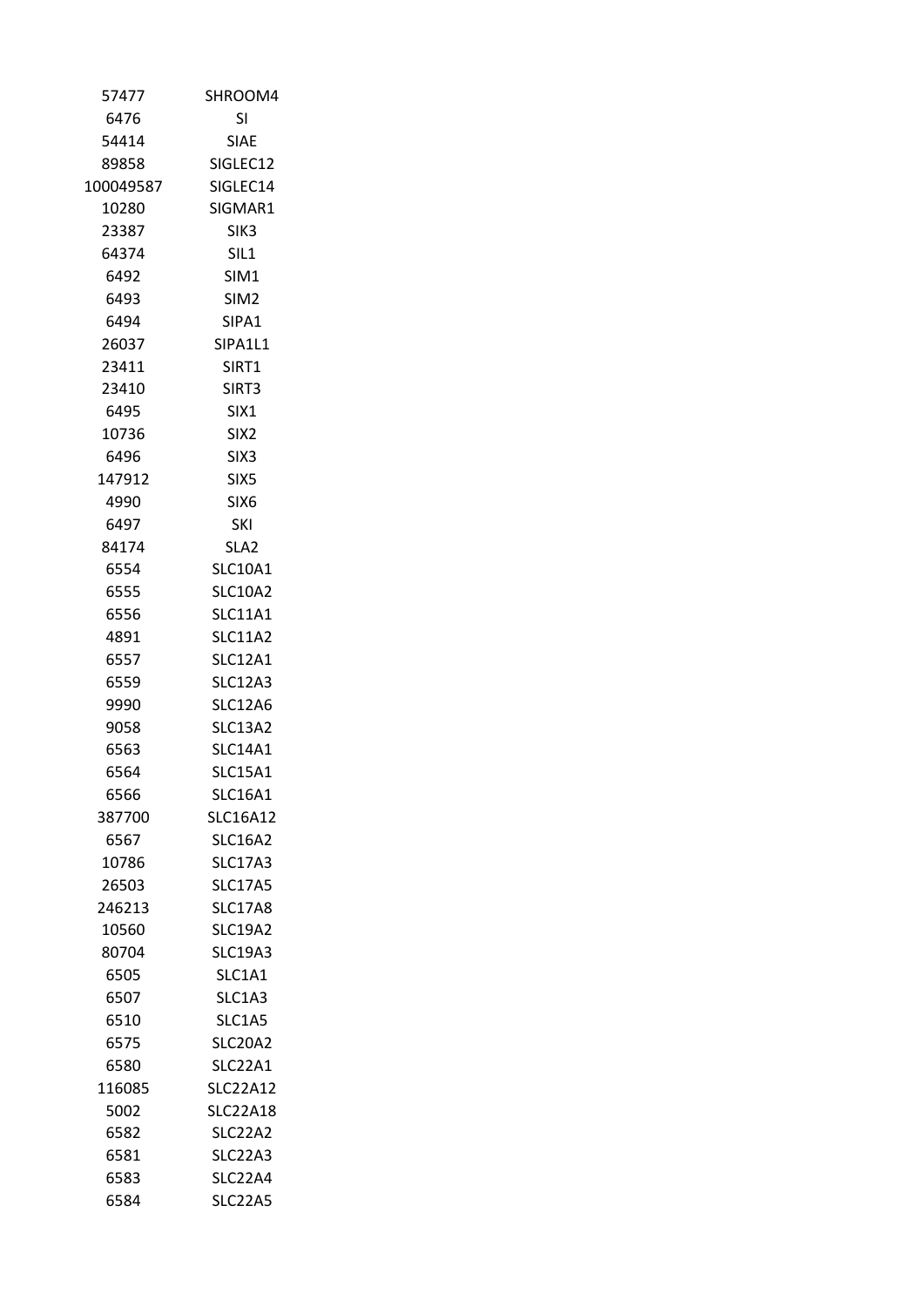|        | SLC22A6         |
|--------|-----------------|
| 114571 | SLC22A9         |
| 9187   | SLC24A1         |
| 25769  | SLC24A2         |
| 283652 | SLC24A5         |
| 8604   | <b>SLC25A12</b> |
| 10165  | <b>SLC25A13</b> |
| 10166  | <b>SLC25A15</b> |
| 60386  | SLC25A19        |
| 788    | <b>SLC25A20</b> |
| 79751  | <b>SLC25A22</b> |
| 5250   | SLC25A3         |
| 54977  | <b>SLC25A38</b> |
| 51629  | <b>SLC25A39</b> |
| 291    | SLC25A4         |
| 10861  | SLC26A1         |
| 65012  | <b>SLC26A10</b> |
| 1836   | <b>SLC26A2</b>  |
| 1811   | SLC26A3         |
| 5172   | <b>SLC26A4</b>  |
| 375611 | SLC26A5         |
| 65010  | SLC26A6         |
| 115019 | SLC26A9         |
| 376497 | SLC27A1         |
| 10999  | <b>SLC27A4</b>  |
| 10998  | <b>SLC27A5</b>  |
| 9154   | SLC28A1         |
| 9153   | SLC28A2         |
| 64078  | SLC28A3         |
| 2030   | SLC29A1         |
| 3177   | <b>SLC29A2</b>  |
| 55315  | <b>SLC29A3</b>  |
| 6513   | SLC2A1          |
| 81031  | <b>SLC2A10</b>  |
|        |                 |
| 6514   | SLC2A2          |
| 6517   | SLC2A4          |
| 56606  | SLC2A9          |
| 55532  | SLC30A10        |
| 7780   | <b>SLC30A2</b>  |
| 64924  | SLC30A5         |
| 169026 | SLC30A8         |
| 1317   | SLC31A1         |
| 9197   | SLC33A1         |
| 6569   | <b>SLC34A1</b>  |
| 10568  | SLC34A2         |
| 142680 | SLC34A3         |
| 10559  | SLC35A1         |
| 55343  | <b>SLC35C1</b>  |
| 23169  | <b>SLC35D1</b>  |
| 148641 | SLC35F3         |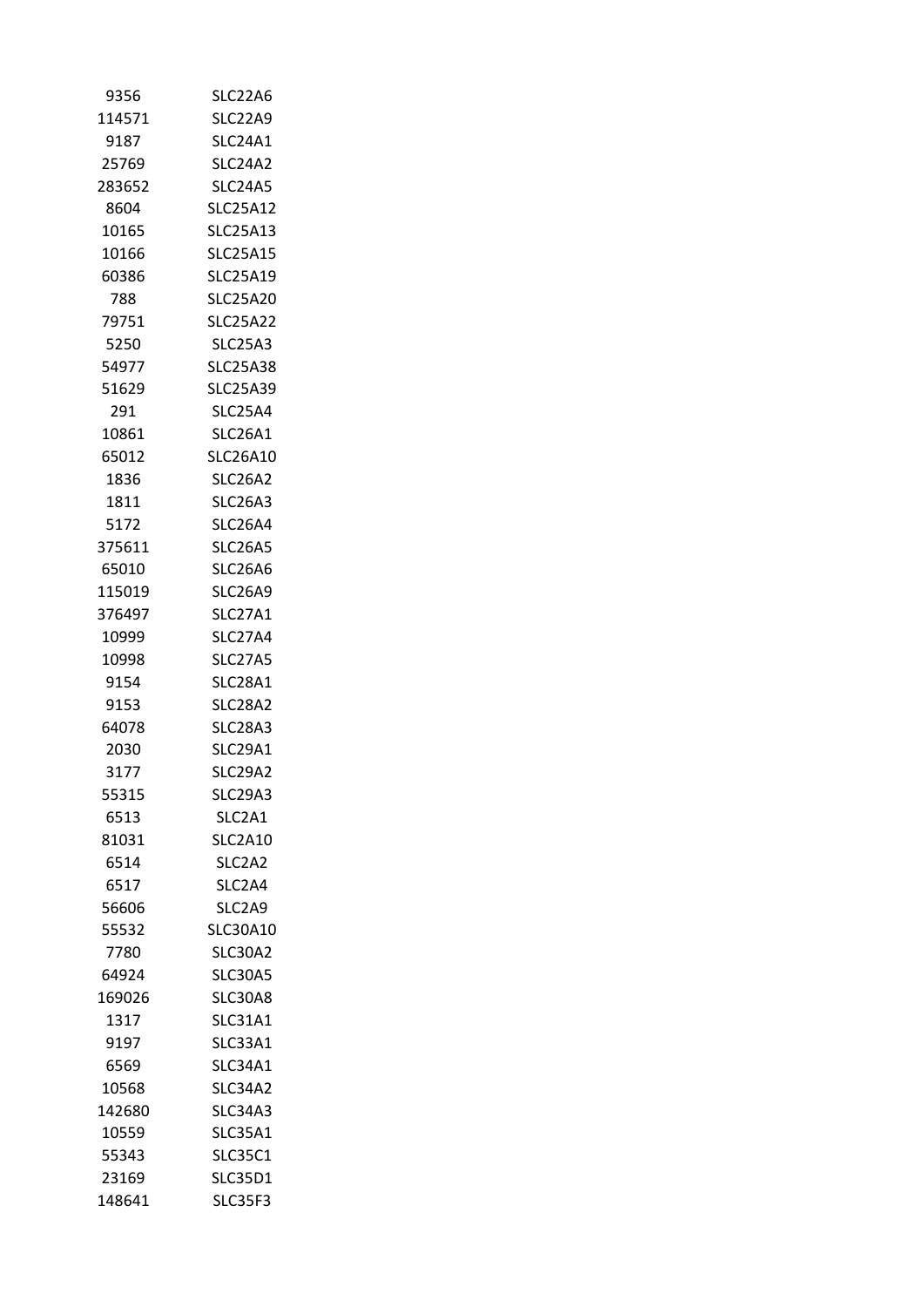| 80723  | <b>SLC35G2</b>  |
|--------|-----------------|
| 153201 | SLC36A2         |
| 2542   | SLC37A4         |
| 221074 | <b>SLC39A12</b> |
| 91252  | <b>SLC39A13</b> |
| 55630  | SLC39A4         |
| 6519   | SLC3A1          |
| 30061  | <b>SLC40A1</b>  |
| 254428 | SLC41A1         |
| 57153  | <b>SLC44A2</b>  |
| 51151  | SLC45A2         |
| 113235 | SLC46A1         |
| 55244  | SLC47A1         |
| 146802 | <b>SLC47A2</b>  |
| 6521   | SLC4A1          |
| 57282  | SLC4A10         |
| 83959  | SLC4A11         |
| 6508   | SLC4A3          |
| 8671   | SLC4A4          |
| 9497   | SLC4A7          |
| 55065  | <b>SLC52A1</b>  |
| 79581  | SLC52A2         |
| 113278 | SLC52A3         |
| 6523   | SLC5A1          |
| 115584 | SLC5A11         |
| 6524   | SLC5A2          |
| 6528   | SLC5A5          |
| 60482  | SLC5A7          |
| 6529   | SLC6A1          |
| 6538   | SLC6A11         |
| 6539   | SLC6A12         |
| 6540   | <b>SLC6A13</b>  |
| 11254  | SLC6A14         |
| 348932 | SLC6A18         |
| 340024 | <b>SLC6A19</b>  |
| 6530   | SLC6A2          |
| 54716  | SLC6A20         |
| 6531   | SLC6A3          |
| 6532   | SLC6A4          |
| 9152   | SLC6A5          |
| 6533   | SLC6A6          |
| 6535   | SLC6A8          |
| 6536   | SLC6A9          |
| 56301  | <b>SLC7A10</b>  |
| 23657  | <b>SLC7A11</b>  |
| 6542   | SLC7A2          |
| 8140   | SLC7A5          |
| 9056   | SLC7A7          |
| 11136  | SLC7A9          |
| 6550   | SLC9A3          |
|        |                 |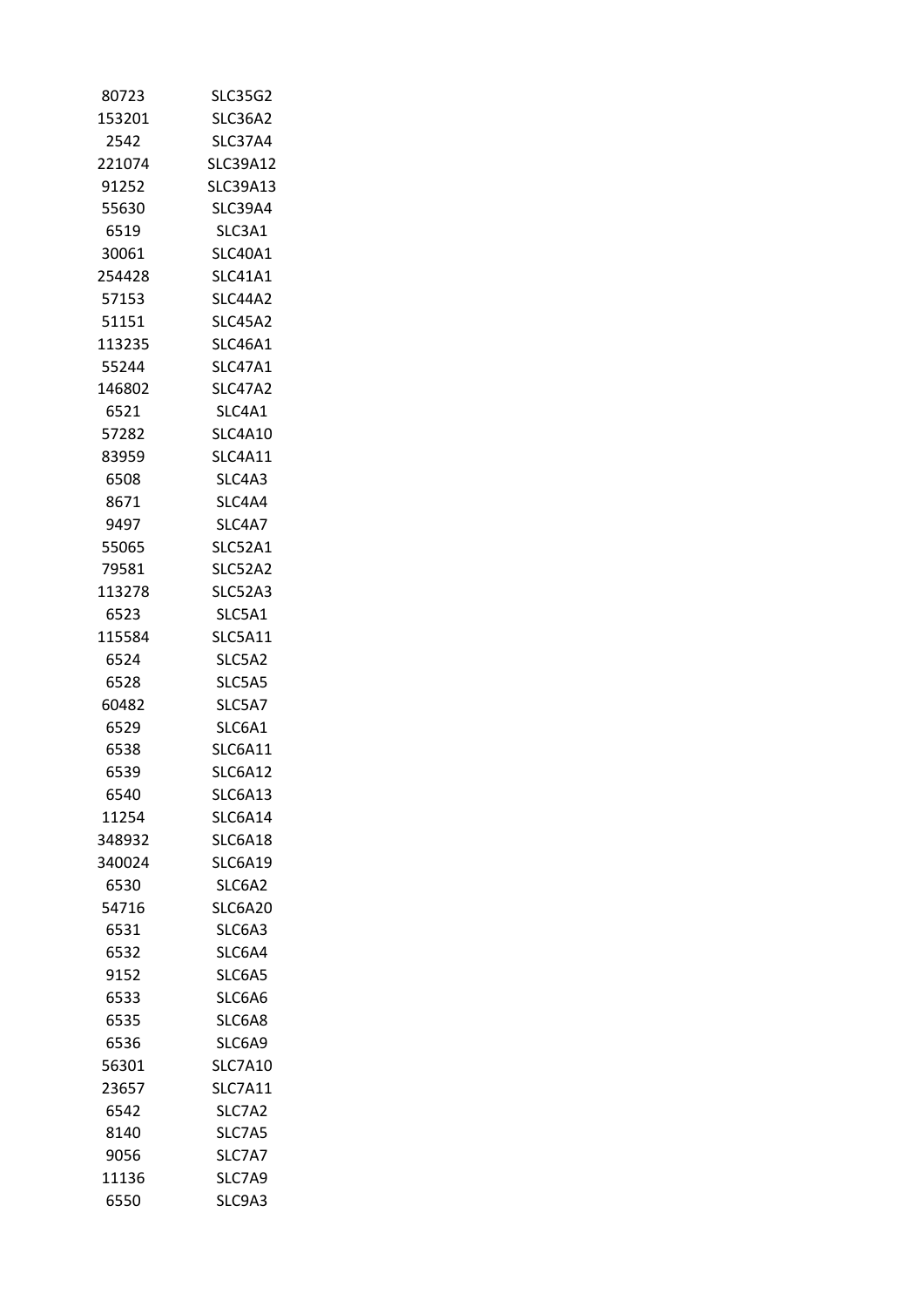| 9368   | SLC9A3R1          |
|--------|-------------------|
| 10479  | SLC9A6            |
| 285195 | SLC9A9            |
| 6579   | SLCO1A2           |
| 10599  | SLCO1B1           |
| 28234  | SLCO1B3           |
| 53919  | SLCO1C1           |
| 6578   | SLCO2A1           |
| 11309  | SLCO2B1           |
| 81796  | SLCO5A1           |
| 162394 | SLFN5             |
| 6585   | SLIT <sub>1</sub> |
| 6586   | SLIT3             |
| 114798 | SLITRK1           |
| 26050  | <b>SLITRK5</b>    |
| 84189  | SLITRK6           |
| 57152  | SLURP1            |
| 84464  | SLX4              |
| 4086   | SMAD1             |
| 4087   | SMAD <sub>2</sub> |
| 4088   | SMAD3             |
| 4089   | SMAD4             |
| 4090   | SMAD5             |
| 4091   | SMAD6             |
| 4092   | SMAD7             |
| 4093   | SMAD9             |
| 6595   | SMARCA2           |
| 6597   | SMARCA4           |
| 56916  | SMARCAD1          |
| 50485  | SMARCAL1          |
| 6598   | SMARCB1           |
| 6605   | SMARCE1           |
| 8243   | SMC1A             |
| 9126   | SMC3              |
| 23347  | SMCHD1            |
| 23049  | SMG1              |
| 85027  | SMIM3             |
| 6607   | SMN <sub>2</sub>  |
| 6608   | SMO               |
| 64093  | SMOC1             |
| 64094  | SMOC <sub>2</sub> |
| 6609   | SMPD1             |
|        | SMPD3             |
| 55512  |                   |
| 23676  | <b>SMPX</b>       |
| 6611   | SMS               |
| 23583  | SMUG1             |
| 6591   | SNAI <sub>2</sub> |
| 6616   | SNAP25            |
| 9342   | SNAP29            |
| 10302  | SNAPC5            |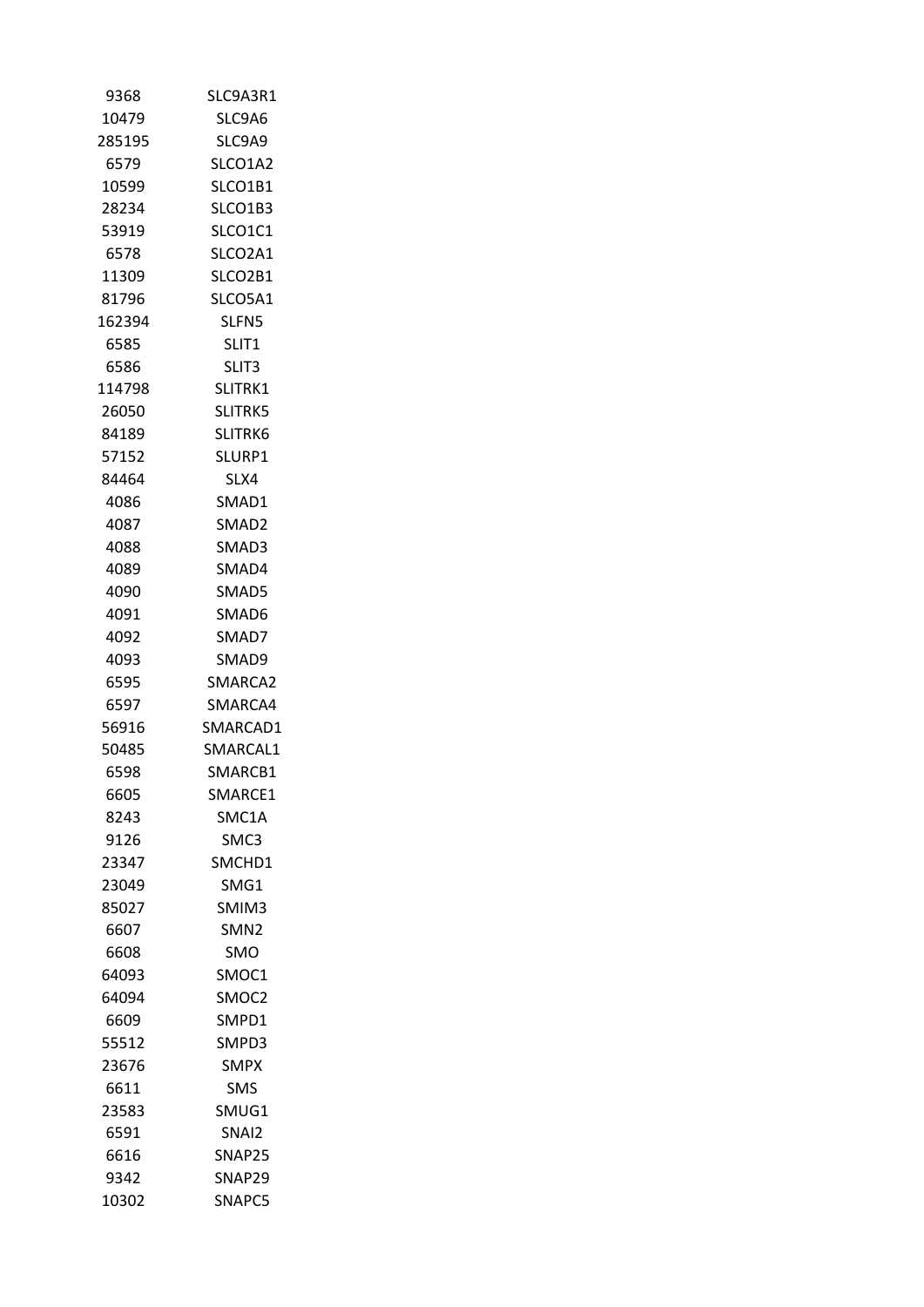| 6622   | SNCA              |
|--------|-------------------|
| 9627   | <b>SNCAIP</b>     |
| 6620   | <b>SNCB</b>       |
| 79753  | SNIP1             |
| 54861  | <b>SNRK</b>       |
| 23020  | SNRNP200          |
| 6640   | SNTA1             |
| 6641   | SNTB1             |
| 54221  | SNTG2             |
| 8926   | SNURF             |
| 6642   | SNX1              |
| 29887  | <b>SNX10</b>      |
| 8724   | SNX3              |
| 55084  | <b>SOBP</b>       |
| 9021   | SOCS3             |
| 6647   | SOD1              |
| 6648   | SOD <sub>2</sub>  |
| 6649   | SOD3              |
| 387104 | SOGA3             |
| 402381 | SOHLH1            |
| 114815 | SORCS1            |
| 6653   | SORL1             |
| 6272   | SORT1             |
| 6654   | SOS1              |
| 50964  | SOST              |
| 6663   | SOX10             |
| 64321  | SOX17             |
| 54345  | SOX18             |
| 6657   | SOX2              |
| 6658   | SOX3              |
| 6660   | SOX5              |
| 55553  | SOX6              |
| 83595  | SOX7              |
| 6662   | SOX9              |
| 3431   | SP110             |
| 121340 | SP7               |
| 221833 | SP8.              |
| 200162 | SPAG17            |
| 494197 | SPANXN5           |
| 6683   | <b>SPAST</b>      |
| 221178 | SPATA13           |
| 83893  | SPATA16           |
| 374955 | SPATA21           |
| 441452 | SPATA31C1         |
| 55812  | SPATA7            |
| 92521  | SPECC1            |
| 23384  | SPECC1L           |
| 79925  | SPEF <sub>2</sub> |
| 80208  | SPG11             |
| 23111  | <b>SPG20</b>      |
|        |                   |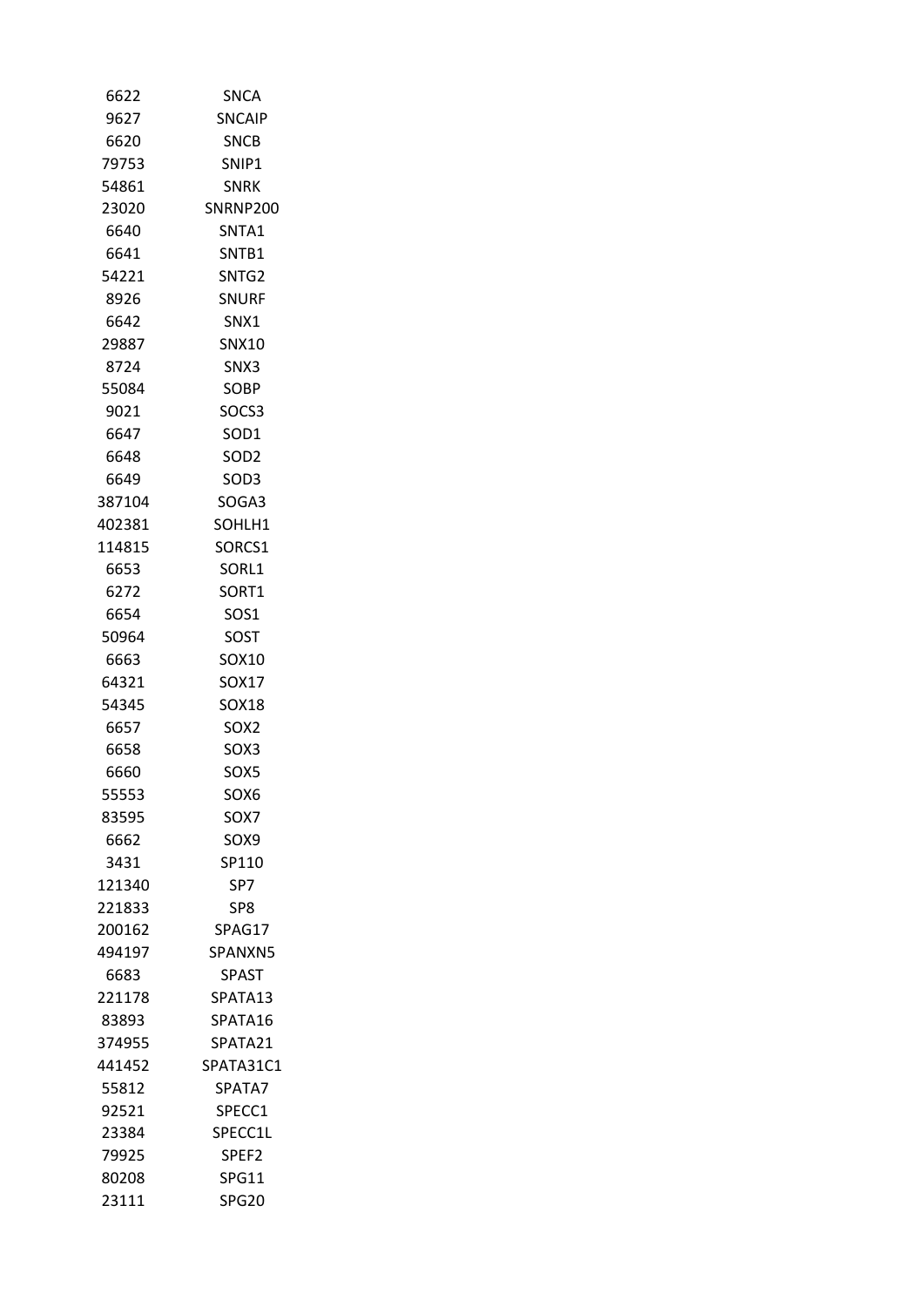| 51324  | <b>SPG21</b>       |
|--------|--------------------|
| 6687   | SPG7               |
| 6688   | SPI <sub>1</sub>   |
| 6690   | SPINK1             |
| 11005  | SPINK5             |
| 10653  | SPINT <sub>2</sub> |
| 6696   | SPP <sub>1</sub>   |
| 6697   | <b>SPR</b>         |
| 161742 | SPRED1             |
| 200734 | SPRED <sub>2</sub> |
| 503542 | <b>SPRN</b>        |
| 10253  | SPRY2              |
| 81848  | SPRY4              |
|        |                    |
| 80176  | SPSB1              |
| 6708   | SPTA1              |
| 6709   | SPTAN1             |
| 6710   | <b>SPTB</b>        |
| 6711   | SPTBN1             |
| 6712   | SPTBN2             |
| 51332  | SPTBN5             |
| 10558  | SPTLC1             |
| 9517   | SPTLC2             |
| 8878   | SQSTM1             |
| 6714   | <b>SRC</b>         |
| 10847  | <b>SRCAP</b>       |
| 6716   | SRD5A2             |
| 79644  | SRD5A3             |
| 6720   | SREBF1             |
| 6721   | SREBF2             |
| 9901   | SRGAP3             |
| 6717   | SRI                |
| 6731   | SRP72              |
| 8406   | <b>SRPX</b>        |
| 27286  | SRPX2              |
| 63826  | <b>SRR</b>         |
| 6736   | <b>SRY</b>         |
| 54434  | SSH1               |
| 8082   | SSPN               |
|        |                    |
| 6755   | SSTR5              |
| 280658 | SSX7               |
| 6768   | ST14               |
| 6482   | ST3GAL1            |
| 6483   | ST3GAL2            |
| 6487   | ST3GAL3            |
| 6484   | ST3GAL4            |
| 8869   | ST3GAL5            |
| 10402  | ST3GAL6            |
| 6764   | ST <sub>5</sub>    |
| 6480   | ST6GAL1            |
| 84620  | ST6GAL2            |
|        |                    |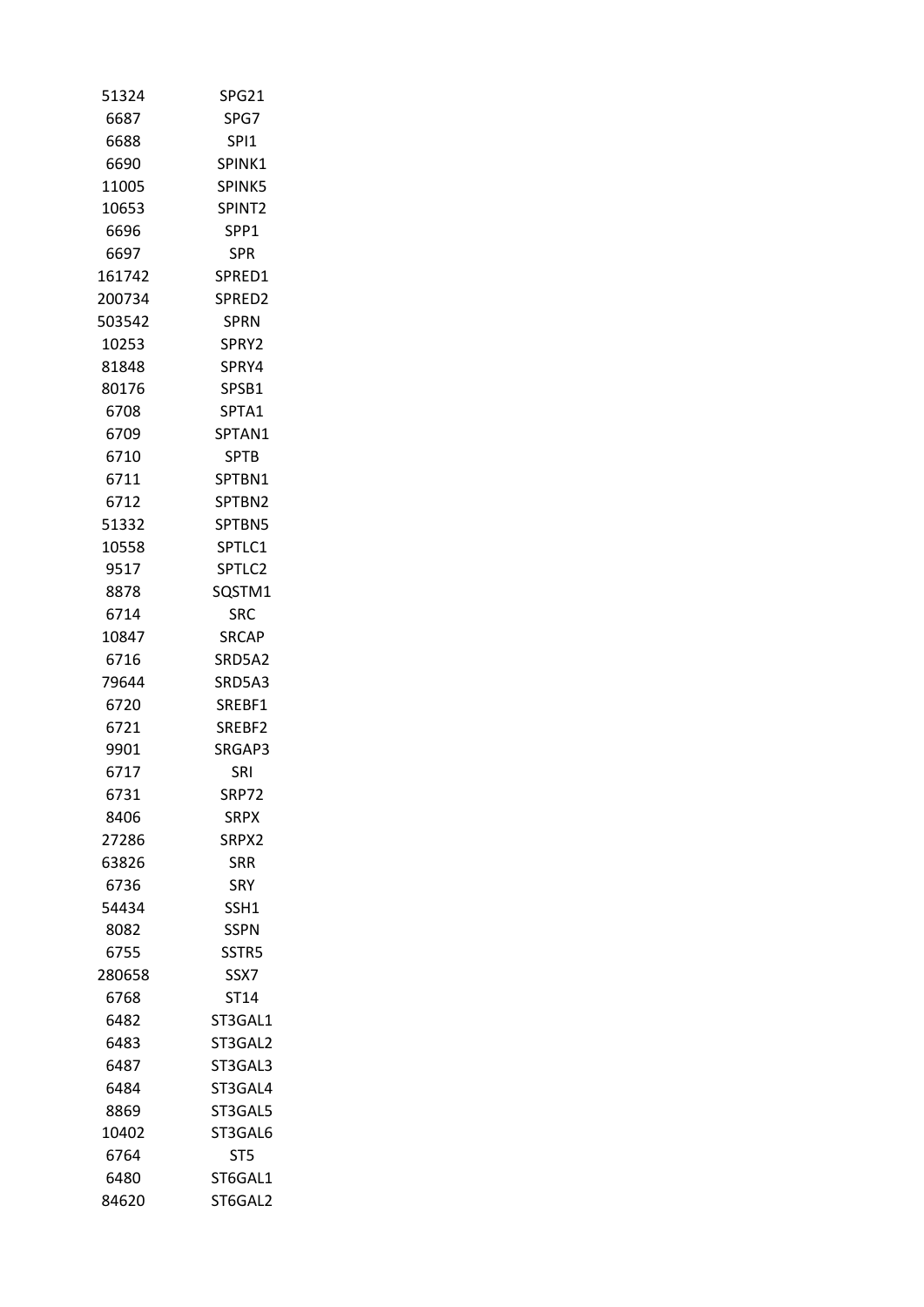| ST6GALNAC1     |
|----------------|
| ST6GALNAC2     |
| ST6GALNAC3     |
| ST6GALNAC4     |
| ST6GALNAC5     |
| ST6GALNAC6     |
| ST8SIA1        |
| ST8SIA2        |
| ST8SIA3        |
| ST8SIA4        |
| ST8SIA5        |
| ST8SIA6        |
| STAR           |
| STARD9         |
| STAT1          |
| STAT3          |
| STAT4          |
| STAT5B         |
| STEAP3         |
| <b>STIL</b>    |
| STIM1          |
| <b>STK11</b>   |
| <b>STK11IP</b> |
| <b>STK19</b>   |
| <b>STK35</b>   |
| STK36          |
| STK39          |
| STK4           |
| STOX1          |
| STRA6          |
| STRADA         |
| STRC           |
| STS            |
| STT3A          |
| STT3B          |
| <b>STX11</b>   |
| STX16          |
| STXBP1         |
| STXBP2         |
| SUCLA2         |
| SUCLG1         |
| SUCO           |
| <b>SUFU</b>    |
| SULF1          |
| SULT1A1        |
| SULT1C2        |
| SULT2A1        |
| SULT2B1        |
| SULT4A1        |
| SUMF1          |
|                |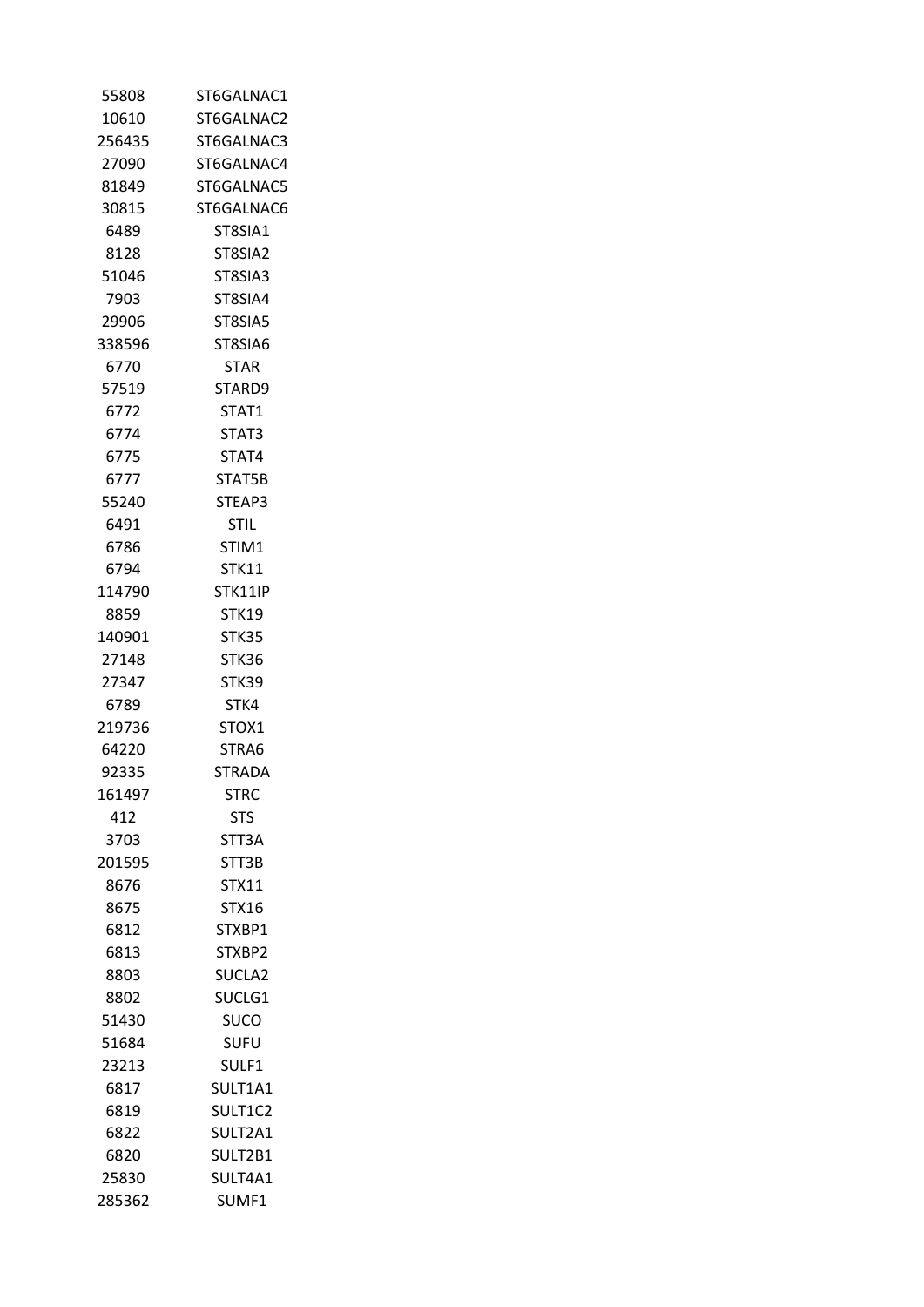| 7341   | SUMO1             |
|--------|-------------------|
| 387082 | SUMO4             |
| 6821   | SUOX              |
| 11198  | SUPT16H           |
| 6834   | SURF1             |
| 51111  | SUV420H1          |
| 23512  | SUZ12             |
| 9899   | SV2B              |
| 256126 | SYCE <sub>2</sub> |
| 50511  | SYCP3             |
| 6850   | SYK.              |
| 6853   | SYN1              |
| 6854   | SYN2              |
| 23345  | SYNE1             |
| 23224  | SYNE <sub>2</sub> |
| 9145   | SYNGR1            |
| 23336  | <b>SYNM</b>       |
| 11346  | <b>SYNPO</b>      |
| 132204 | <b>SYNPR</b>      |
| 6855   | SYP.              |
| 255928 | SYT14             |
| 51760  | <b>SYT17</b>      |
| 127833 | SYT2              |
| 94120  | SYTL3             |
| 94122  | SYTL5             |
| 6862   | Т                 |
| 134864 | TAAR1             |
| 134860 | TAAR9             |
| 23118  | TAB2              |
| 6866   | TAC3              |
| 51204  | TACO1             |
| 6870   | TACR3             |
| 4070   | TACSTD2           |
| 6872   | TAF1              |
| 8148   | <b>TAF15</b>      |
| 9013   | TAF1C             |
| 138474 | TAF1L             |
| 6873   | TAF <sub>2</sub>  |
| 6886   | TAL1              |
| 6887   | TAL <sub>2</sub>  |
| 6888   | TALDO1            |
| 6891   | TAP2              |
| 23435  | <b>TARDBP</b>     |
| 80835  | TAS1R1            |
| 83756  | <b>TAS1R3</b>     |
| 50833  | <b>TAS2R16</b>    |
| 50831  | TAS2R3            |
| 5726   | TAS2R38           |
| 259292 | TAS2R46           |
| 6898   | TAT               |
|        |                   |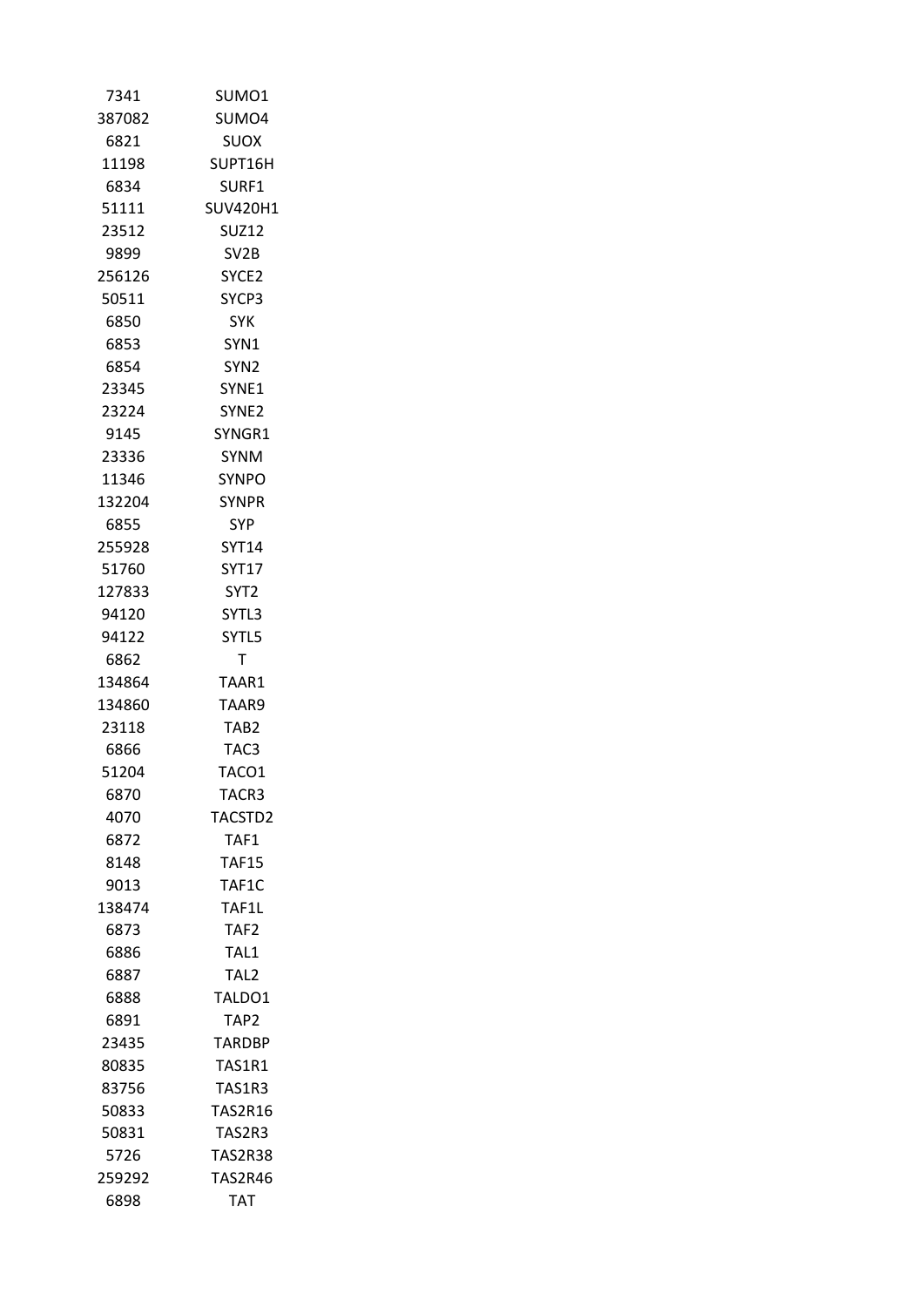| 6901   | TAZ               |
|--------|-------------------|
| 55773  | <b>TBC1D23</b>    |
| 57465  | <b>TBC1D24</b>    |
| 9882   | TBC1D4            |
| 23158  | TBC1D9            |
| 6905   | <b>TBCE</b>       |
| 29110  | TBK1              |
| 6907   | TBL1X             |
| 79718  | TBL1XR1           |
| 90665  | TBL1Y             |
| 6908   | <b>TBP</b>        |
| 6899   | TBX1              |
| 347853 | <b>TBX10</b>      |
| 6913   | <b>TBX15</b>      |
| 9095   | <b>TBX19</b>      |
| 6909   | TBX2              |
| 57057  | <b>TBX20</b>      |
| 30009  | <b>TBX21</b>      |
| 50945  | <b>TBX22</b>      |
| 6926   | TBX3              |
| 9496   | TBX4              |
| 6910   | TBX5              |
| 6911   | TBX6              |
| 6915   | TBXA2R            |
| 6916   | TBXAS1            |
| 8557   | <b>TCAP</b>       |
| 6943   | <b>TCF21</b>      |
| 6929   | TCF3              |
| 6925   | TCF4              |
| 83439  | TCF7L1            |
| 6934   | TCF7L2            |
| 10312  | TCIRG1            |
| 6947   | TCN1              |
| 6948   | TCN <sub>2</sub>  |
| 6949   | TCOF1             |
| 202500 | TCTE1             |
| 6991   | TCTE3             |
| 79600  | TCTN1             |
| 79867  | TCTN <sub>2</sub> |
| 26123  | TCTN3             |
| 6999   | TDO <sub>2</sub>  |
| 55775  | TDP1              |
| 23424  | TDRD7             |
| 7003   | TEAD1             |
| 7006   | TEC               |
| 9895   | TECPR2            |
| 9524   | TECR              |
| 7007   | <b>TECTA</b>      |
| 7010   | TEK               |
| 27285  | TEKT2             |
|        |                   |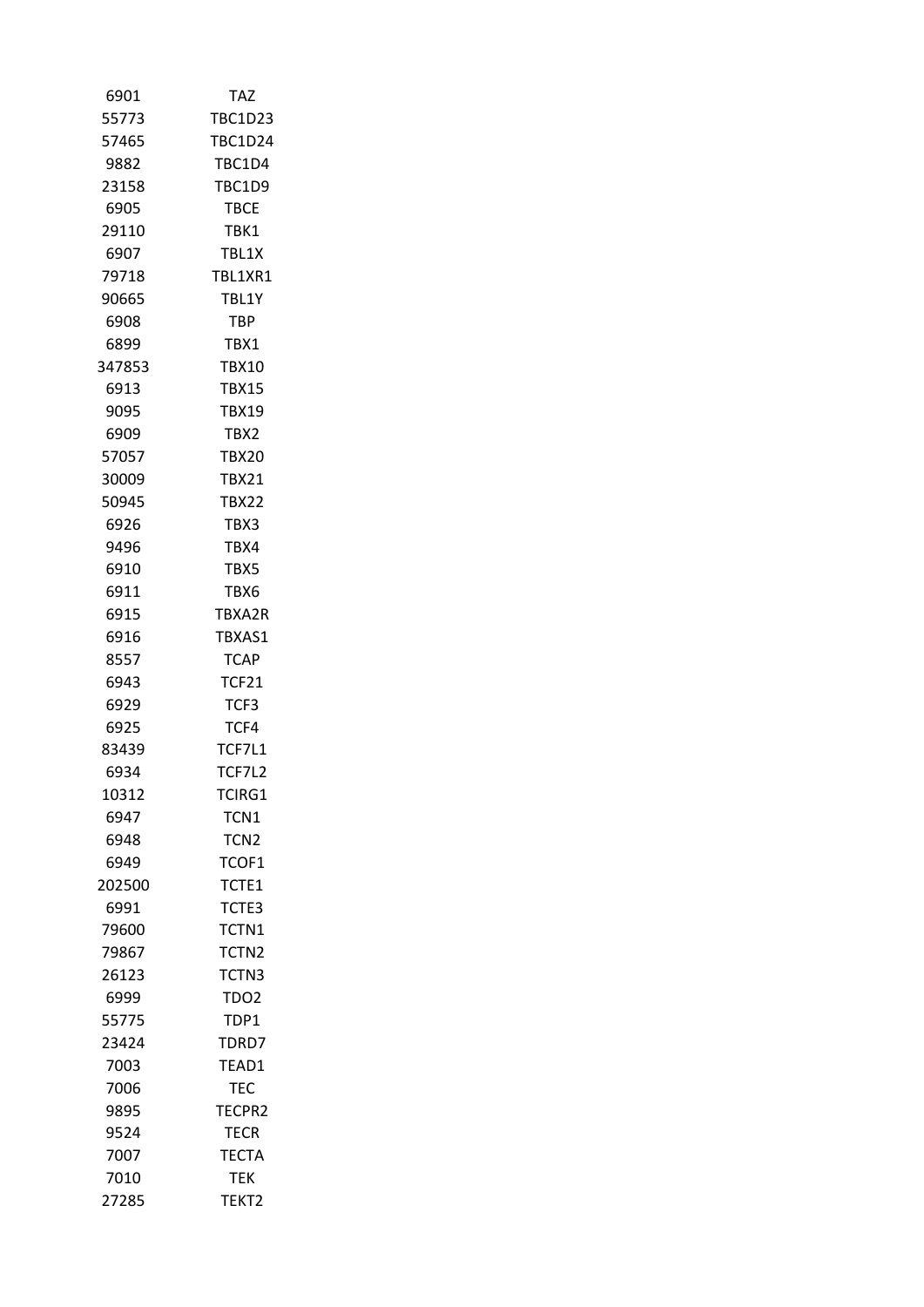| 23371  | TENC1             |
|--------|-------------------|
| 57451  | TENM2             |
| 26011  | TENM4             |
| 7012   | <b>TERC</b>       |
| 7015   | <b>TERT</b>       |
| 80312  | TET1              |
| 54790  | TET <sub>2</sub>  |
| 56155  | <b>TEX14</b>      |
| 7018   | <b>TF</b>         |
| 7019   | <b>TFAM</b>       |
| 7020   | TFAP2A            |
| 7021   | TFAP2B            |
| 51106  | TFB1M             |
| 7030   | TFE3              |
| 7031   | TFF1              |
| 10342  | TFG               |
| 7035   | <b>TFPI</b>       |
| 7036   | TFR2              |
| 7037   | <b>TFRC</b>       |
| 7038   | <b>TG</b>         |
| 7040   | TGFB1             |
| 7042   | TGFB2             |
| 7043   | TGFB3             |
| 7045   | TGFBI             |
| 7046   | TGFBR1            |
| 7048   | TGFBR2            |
| 7049   | TGFBR3            |
| 7050   | TGIF1             |
| 7051   | TGM1              |
| 7052   | TGM2              |
| 9333   | TGM5              |
| 343641 | TGM6              |
| 7054   | TН                |
| 55145  | THAP1             |
| 7056   | <b>THBD</b>       |
| 7057   | THBS1             |
| 7058   | THBS2             |
| 57187  | THOC <sub>2</sub> |
| 7066   | <b>THPO</b>       |
| 7067   | <b>THRA</b>       |
| 7068   | <b>THRB</b>       |
| 221981 | THSD7A            |
| 148022 | TICAM1            |
| 10469  | TIMM44            |
| 1678   | TIMM8A            |
| 7078   | TIMP3             |
| 27283  | TINAG             |
| 26277  | TINF <sub>2</sub> |
| 114609 | TIRAP             |
| 9414   | TJP2              |
|        |                   |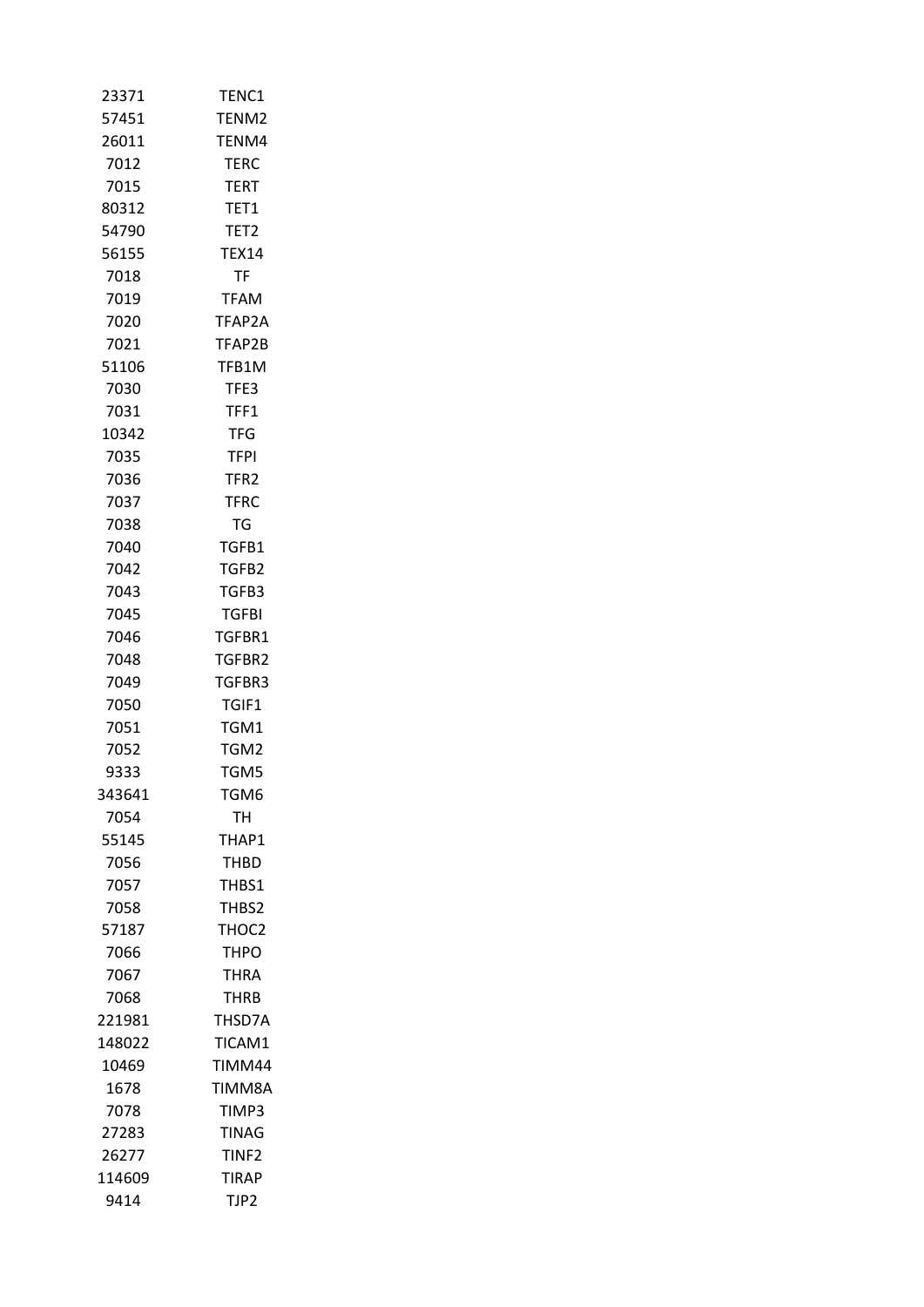| 7084   | TK <sub>2</sub>  |
|--------|------------------|
| 7092   | TLL1             |
| 7096   | TLR1             |
| 7097   | TLR <sub>2</sub> |
| 7098   | TLR3             |
| 7099   | TLR4             |
| 7100   | TLR5             |
| 10333  | TLR6             |
| 54106  | TLR9             |
| 3195   | TLX1             |
| 3196   | TLX2             |
| 30012  | TLX3             |
| 116211 | <b>TM4SF19</b>   |
| 117531 | TMC1             |
| 11322  | TMC6             |
| 147138 | TMC8             |
| 54499  | TMCO1            |
| 283953 | <b>TMEM114</b>   |
| 84233  | TMEM126A         |
| 55654  | <b>TMEM127</b>   |
| 65084  | <b>TMEM135</b>   |
| 51524  | TMEM138          |
| 55858  | TMEM165          |
| 340061 | TMEM173          |
| 8269   | <b>TMEM187</b>   |
| 51259  | TMEM216          |
| 79583  | TMEM231          |
| 65062  | TMEM237          |
| 79188  | TMEM43           |
| 10329  | TMEM5            |
| 91147  | TMEM67           |
| 54968  | TMEM70           |
| 58986  | TMEM8A           |
| 147184 | TMEM99           |
| 259236 | <b>TMIE</b>      |
| 55217  | <b>TMLHE</b>     |
| 7112   | <b>TMPO</b>      |
| 5651   | TMPRSS15         |
| 64699  | TMPRSS3          |
| 80975  | <b>TMPRSS5</b>   |
| 164656 | <b>TMPRSS6</b>   |
| 160418 | TMTC3            |
| 8795   | TNFRSF10B        |
| 8792   | TNFRSF11A        |
| 4982   | TNFRSF11B        |
| 23495  | TNFRSF13B        |
| 115650 | TNFRSF13C        |
| 7132   | TNFRSF1A         |
| 7133   | TNFRSF1B         |
| 3604   | TNFRSF9          |
|        |                  |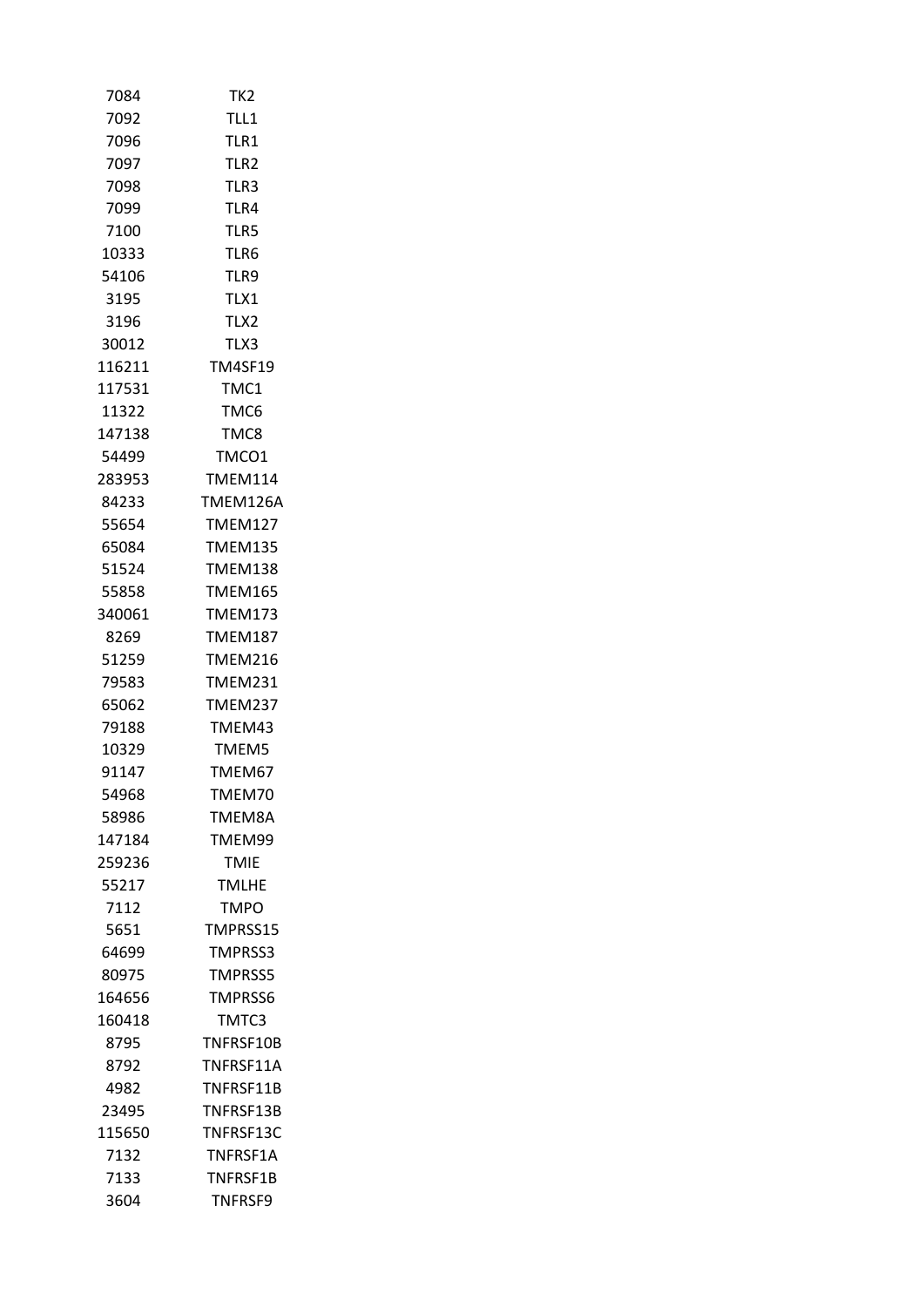| 8600   | TNFSF11           |
|--------|-------------------|
| 8740   | TNFSF14           |
| 7292   | TNFSF4            |
| 8658   | <b>TNKS</b>       |
| 7134   | TNNC1             |
| 7136   | TNN <sub>12</sub> |
| 7137   | TNN <sub>13</sub> |
| 51086  | <b>TNNI3K</b>     |
| 7138   | TNNT1             |
| 7139   | TNNT <sub>2</sub> |
| 7140   | TNNT3             |
| 7141   | TNP1              |
| 7143   | TNR               |
| 23112  | TNRC6B            |
| 64759  | TNS3              |
| 7148   | <b>TNXB</b>       |
| 7150   | TOP1              |
| 7153   | TOP2A             |
| 10210  | <b>TOPORS</b>     |
| 1861   | TOR1A             |
| 7157   | TP53              |
| 7158   | TP53BP1           |
| 112858 | TP53RK            |
| 8626   | TP63              |
| 7161   | <b>TP73</b>       |
| 219931 | TPCN <sub>2</sub> |
| 7166   | TPH1              |
| 121278 | TPH <sub>2</sub>  |
| 27010  | TPK1              |
| 7168   | TPM1              |
| 7169   | TPM2              |
| 7170   | TPM3              |
| 7172   | <b>TPMT</b>       |
| 7173   | <b>TPO</b>        |
| 1200   | TPP1              |
| 286262 | <b>TPRN</b>       |
| 7179   | <b>TPTE</b>       |
| 8717   | TRADD             |
| 7187   | TRAF3             |
| 10758  | TRAF3IP2          |
| 7189   | TRAF6             |
| 22906  | TRAK1             |
| 83696  | TRAPPC9           |
| 10345  | TRDN              |
| 11181  | <b>TREH</b>       |
| 54209  | TREM2             |
| 55809  | TRERF1            |
| 11277  | TREX1             |
| 7201   | <b>TRHR</b>       |
| 28951  | TRIB <sub>2</sub> |
|        |                   |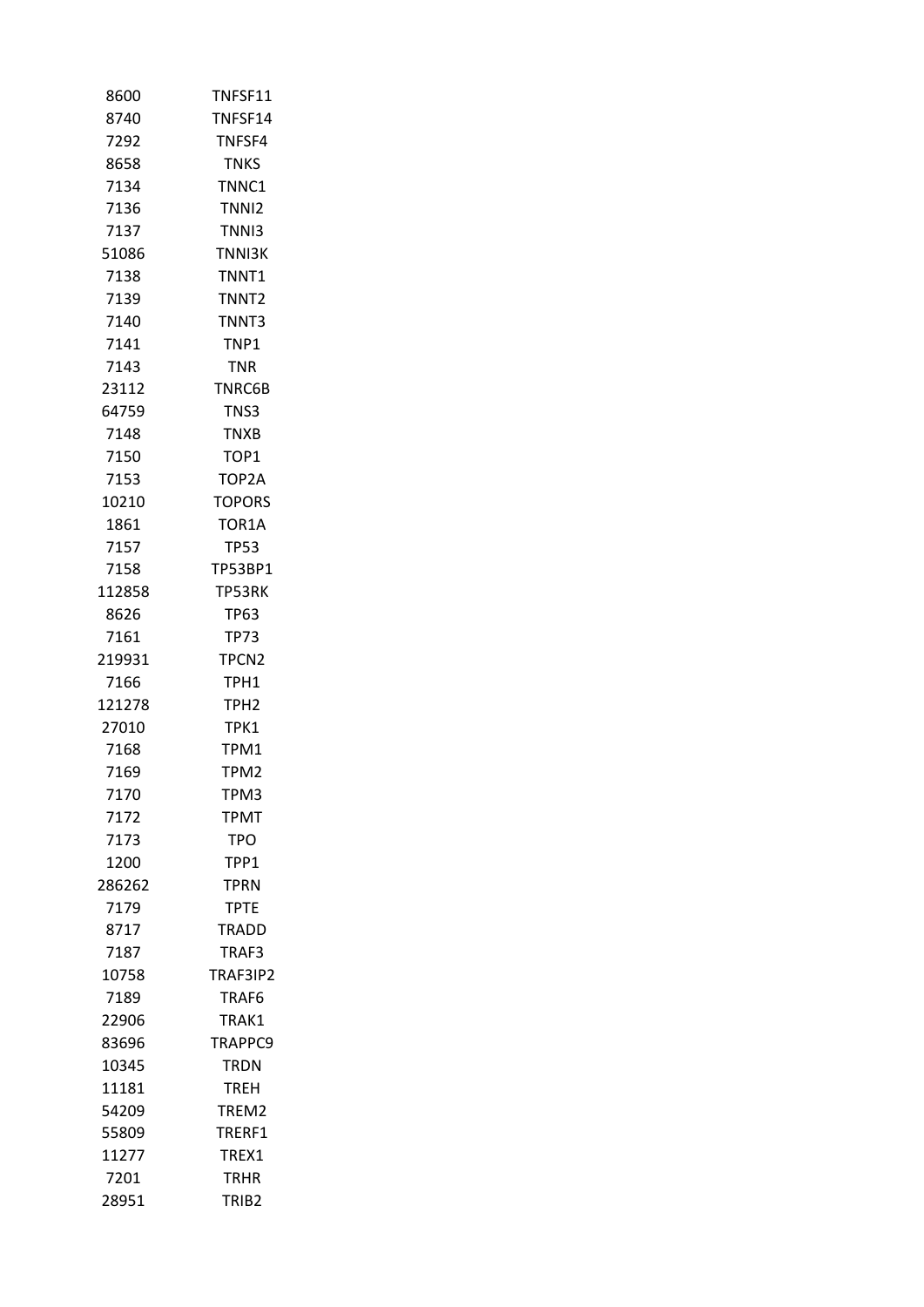| 57761  | TRIB3              |
|--------|--------------------|
| 6737   | TRIM21             |
| 8805   | TRIM <sub>24</sub> |
| 22954  | TRIM32             |
| 51592  | TRIM33             |
| 4591   | TRIM37             |
| 7204   | TRIO               |
| 11078  | <b>TRIOBP</b>      |
| 9321   | TRIP11             |
| 9320   | TRIP12             |
| 9319   | TRIP13             |
| 55687  | TRMU               |
| 10024  | TROAP              |
| 6738   | TROVE <sub>2</sub> |
| 8989   | TRPA1              |
| 7222   | TRPC3              |
| 7223   | TRPC4              |
| 7225   | TRPC6              |
| 4308   | TRPM1              |
| 7226   | TRPM2              |
| 80036  | TRPM3              |
| 54795  | TRPM4              |
| 140803 | TRPM6              |
| 54822  | TRPM7              |
| 7227   | TRPS1              |
| 7442   | TRPV1              |
| 162514 | TRPV3              |
| 59341  | TRPV4              |
| 56302  | TRPV5              |
| 8295   | TRRAP              |
| 7248   | TSC1               |
| 7249   | TSC2               |
| 80746  | TSEN <sub>2</sub>  |
|        |                    |
| 79042  | TSEN34             |
| 283989 | <b>TSEN54</b>      |
| 10102  | <b>TSFM</b>        |
| 7251   | <b>TSG101</b>      |
| 7252   | <b>TSHB</b>        |
| 7253   | <b>TSHR</b>        |
| 10194  | TSHZ1              |
| 85480  | <b>TSLP</b>        |
| 23554  | TSPAN12            |
| 26262  | TSPAN17            |
| 7102   | TSPAN7             |
| 54084  | <b>TSPEAR</b>      |
| 706    | TSPO               |
| 7259   | TSPYL1             |
| 10078  | TSSC4              |
| 283629 | TSSK4              |
| 7263   | TST                |
|        |                    |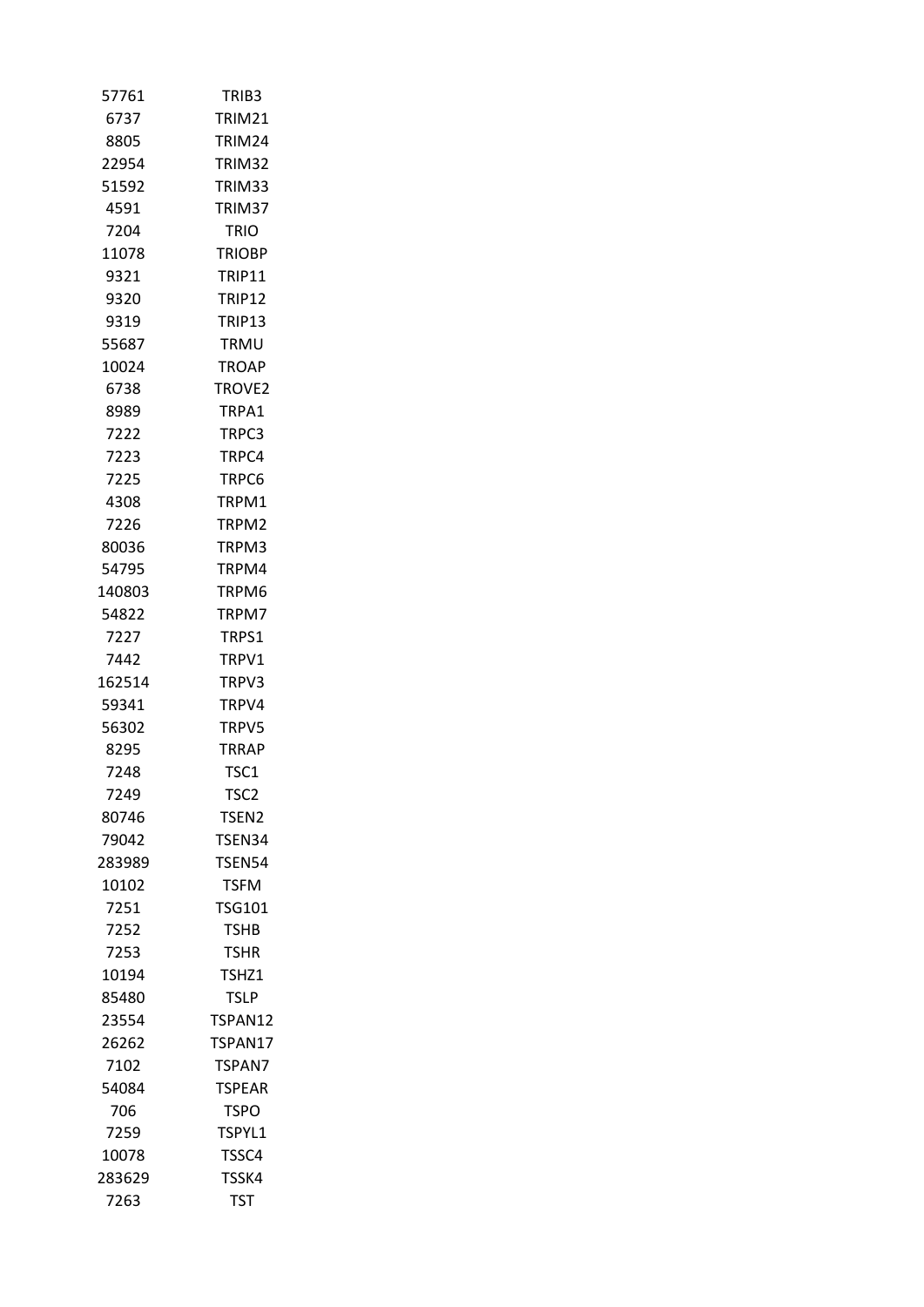| 146057 | TTBK2            |
|--------|------------------|
| 54902  | <b>TTC19</b>     |
| 79809  | TTC21B           |
| 9652   | TTC37            |
| 123016 | TTC8             |
| 80185  | TTI <sub>2</sub> |
| 25809  | TTLL1            |
| 7273   | TTN              |
| 7274   | <b>TTPA</b>      |
| 7276   | <b>TTR</b>       |
| 7275   | TUB              |
| 7846   | TUBA1A           |
| 51807  | TUBA8            |
| 81027  | TUBB1            |
| 347733 | TUBB2B           |
| 10381  | TUBB3            |
| 114791 | <b>TUBGCP5</b>   |
| 85378  | <b>TUBGCP6</b>   |
| 7284   | TUFM             |
| 7287   | TULP1            |
| 7991   | TUSC3            |
| 7291   | TWIST1           |
| 117581 | <b>TWIST2</b>    |
| 10628  | <b>TXNIP</b>     |
| 10587  | TXNRD2           |
| 7297   | TYK2             |
| 1890   | TYMP             |
| 7298   | <b>TYMS</b>      |
| 7299   | <b>TYR</b>       |
| 7301   | TYRO3            |
| 7305   | <b>TYROBP</b>    |
| 7306   | TYRP1            |
| 55075  | <b>UACA</b>      |
| 7317   | UBA1             |
| 337867 | UBAC2            |
| 7319   | UBE2A            |
| 7320   | UBE2B            |
| 389898 | UBE2NL           |
| 7337   | UBE3A            |
| 9690   | UBE3C            |
| 29914  | UBIAD1           |
| 29978  | UBQLN2           |
| 197131 | UBR1             |
| 130507 | UBR3             |
| 55148  | UBR7             |
| 7345   | UCHL1            |
| 7349   | UCN              |
| 7350   | UCP1             |
| 7351   | UCP2             |
| 7352   | UCP3             |
|        |                  |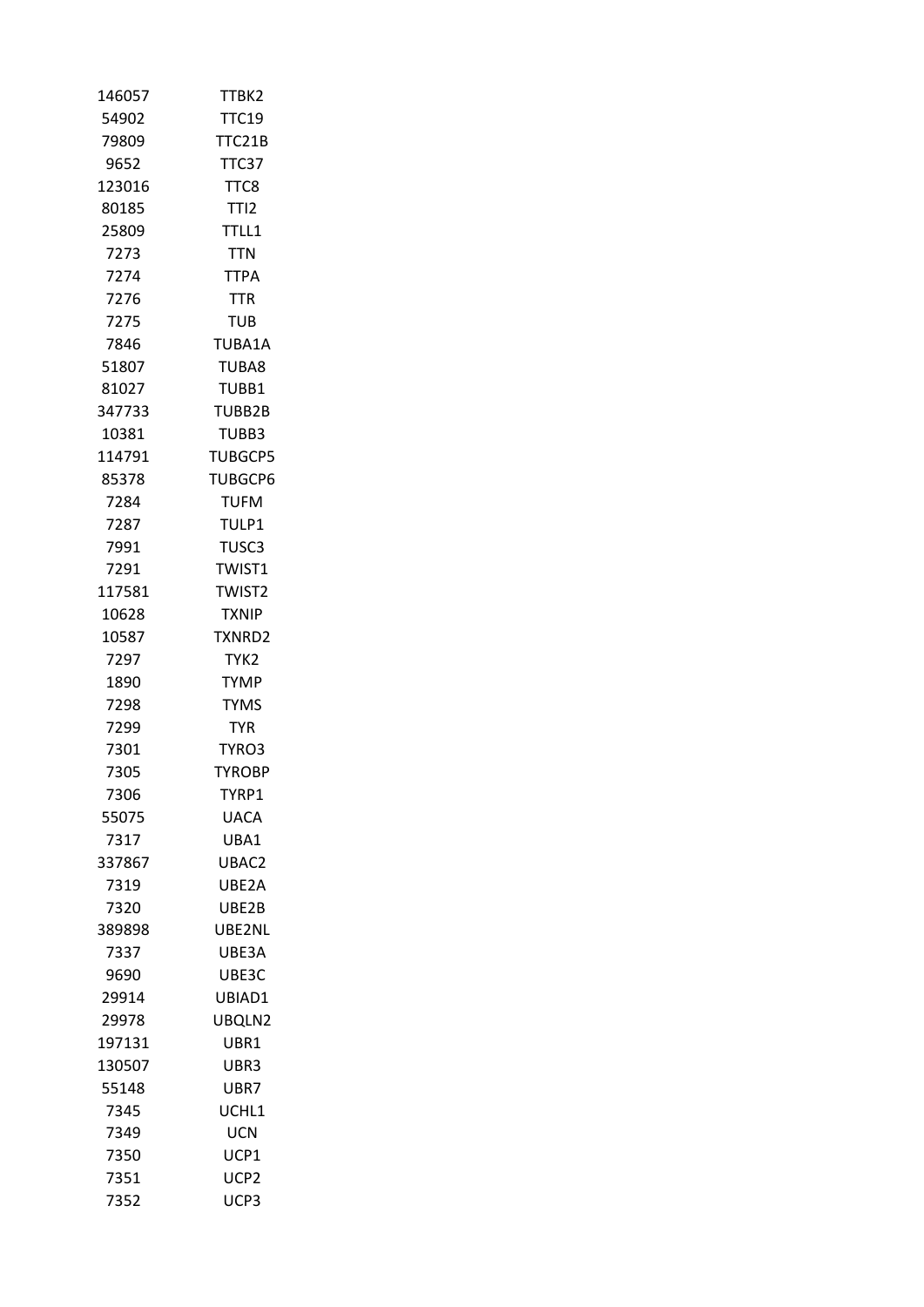| 7353   | UFD1L          |
|--------|----------------|
| 7357   | UGCG           |
| 56886  | UGGT1          |
| 55757  | UGGT2          |
| 54658  | UGT1A1         |
| 54575  | <b>UGT1A10</b> |
| 54659  | UGT1A3         |
| 54657  | UGT1A4         |
| 54579  | UGT1A5         |
| 54578  | UGT1A6         |
| 54577  | UGT1A7         |
| 54576  | UGT1A8         |
| 54600  | UGT1A9         |
| 10941  | UGT2A1         |
| 7365   | UGT2B10        |
| 7367   | UGT2B17        |
| 7363   | UGT2B4         |
| 7364   | UGT2B7         |
| 7368   | UGT8           |
| 51720  | UIMC1          |
| 54986  | ULK4           |
| 7369   | <b>UMOD</b>    |
| 7372   | UMPS           |
| 9094   | <b>UNC119</b>  |
| 201294 | UNC13D         |
| 8633   | UNC5C          |
| 222643 | <b>UNC5CL</b>  |
| 285175 | <b>UNC80</b>   |
| 54346  | UNC93A         |
| 81622  | <b>UNC93B1</b> |
| 7374   | UNG            |
| 64718  | UNKL           |
| 51733  | UPB1           |
| 65109  | UPF3B          |
| 7380   | UPK3A          |
| 7381   | <b>UQCRB</b>   |
| 7386   | UQCRFS1        |
| 27089  | UQCRQ          |
| 131669 | UROC1          |
| 7389   | UROD           |
| 7390   | <b>UROS</b>    |
| 79650  |                |
|        | USB1           |
| 7391   | USF1           |
| 10083  | USH1C          |
| 124590 | USH1G          |
| 7399   | USH2A          |
| 7398   | USP1           |
| 9958   | <b>USP15</b>   |
| 83844  | USP26          |
| 9960   | USP3           |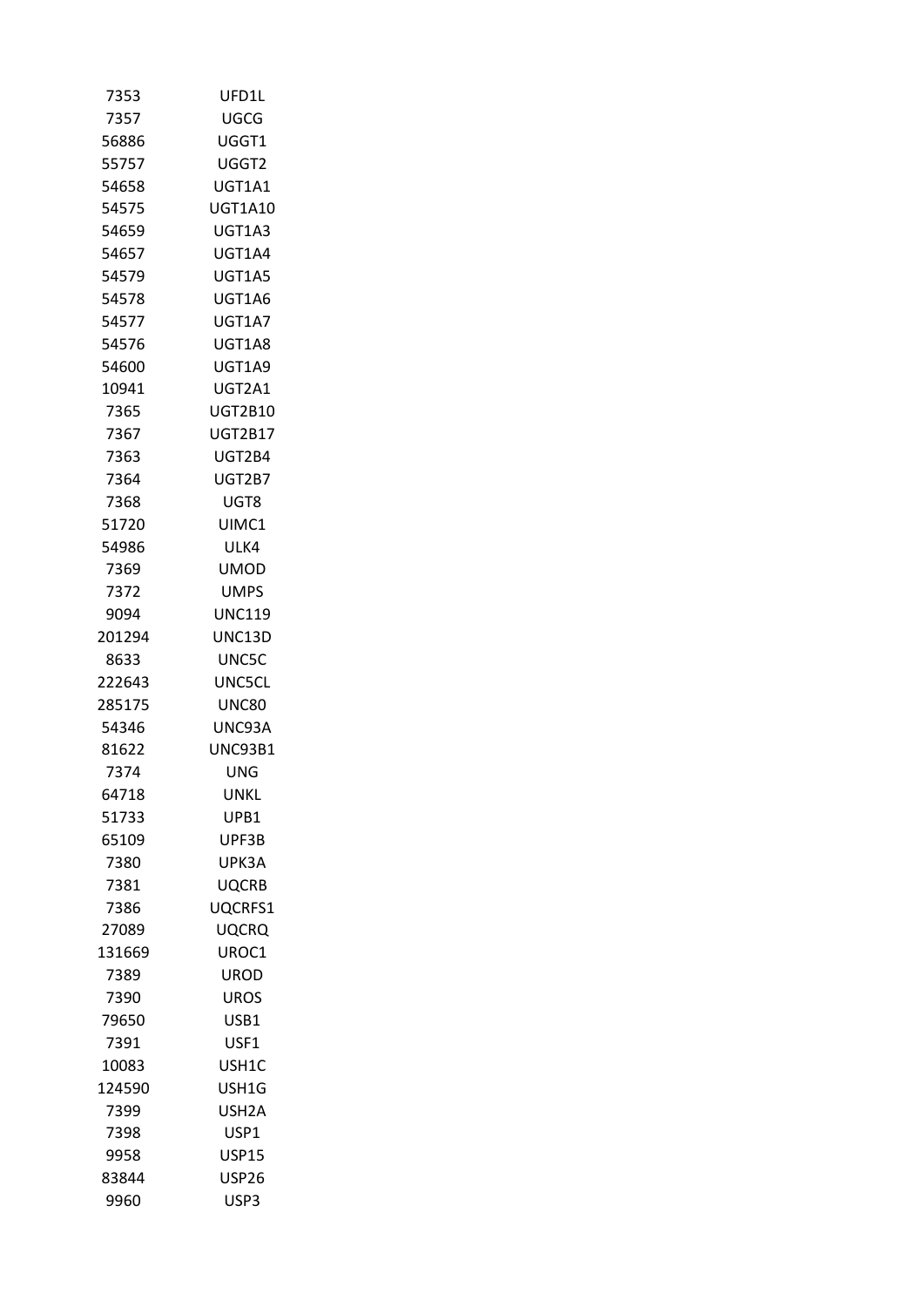| 64854  | <b>USP46</b> |
|--------|--------------|
| 8239   | USP9X        |
| 8287   | USP9Y        |
| 10090  | UST          |
| 8433   | UTF1         |
| 9724   | UTP14C       |
| 7402   | UTRN         |
| 57654  | UVSSA        |
| 6845   | VAMP7        |
| 81839  | VANGL1       |
| 57216  | VANGL2       |
| 9217   | VAPB         |
| 11023  | VAX1         |
| 7412   | VCAM1        |
| 1462   | <b>VCAN</b>  |
| 7414   | <b>VCL</b>   |
| 7415   | <b>VCP</b>   |
| 51481  | VCX3A        |
| 7421   | <b>VDR</b>   |
| 7422   | <b>VEGFA</b> |
| 7424   | VEGFC        |
| 7428   | <b>VHL</b>   |
| 7431   | <b>VIM</b>   |
| 63894  | VIPAS39      |
| 79001  | VKORC1       |
| 7436   | <b>VLDLR</b> |
| 203547 | VMA21        |
| 8876   | VNN1         |
| 23230  | VPS13A       |
| 157680 | VPS13B       |
| 26276  | VPS33B       |
| 55737  | VPS35        |
| 137492 | VPS37A       |
| 51542  | <b>VPS54</b> |
| 7443   | VRK1         |
| 11326  | VSIG4        |
| 30813  | VSX1         |
| 338917 | VSX2         |
| 7450   | <b>VWF</b>   |
| 7454   | <b>WAS</b>   |
| 10810  | WASF3        |
| 64409  | WBSCR17      |
| 23001  | WDFY3        |
| 51057  | WDPCP        |
| 55717  | WDR11        |
| 64743  | WDR13        |
| 57728  | WDR19        |
| 57539  | WDR35        |
| 134430 | WDR36        |
| 10785  | WDR4         |
|        |              |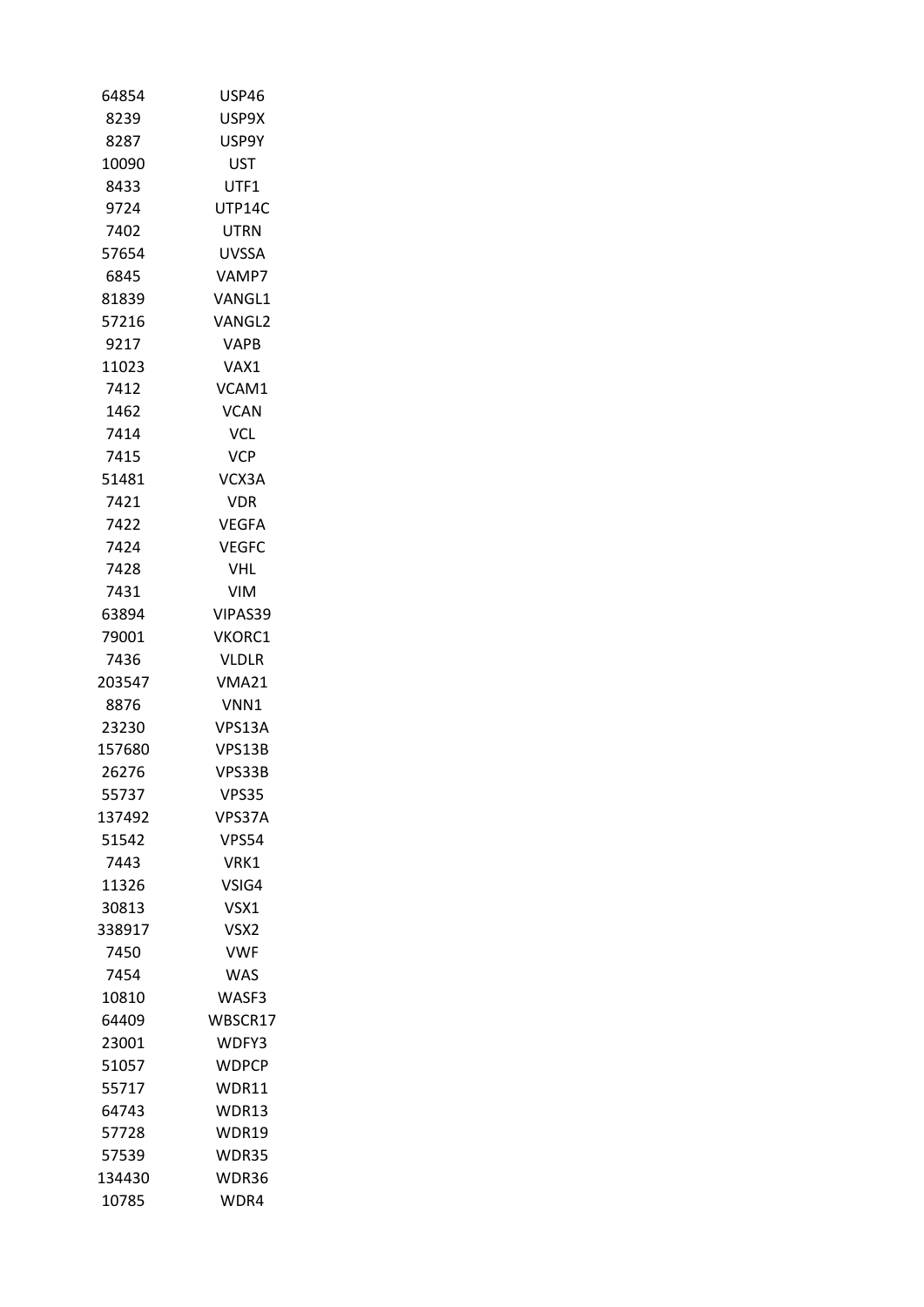| 11152  | WDR45       |
|--------|-------------|
| 56270  | WDR45B      |
| 284403 | WDR62       |
| 149465 | WDR65       |
| 256764 | WDR72       |
| 124997 | WDR81       |
| 7466   | WFS1        |
| 7468   | WHSC1       |
| 7456   | WIPF1       |
| 8838   | WISP3       |
| 65125  | WNK1        |
| 65266  | WNK4        |
| 80326  | WNT10A      |
| 7480   | WNT10B      |
| 7473   | WNT3        |
| 54361  | WNT4        |
| 7474   | WNT5A       |
| 7476   | WNT7A       |
| 55135  | WRAP53      |
| 7486   | <b>WRN</b>  |
| 7490   | WT1         |
| 23286  | WWC1        |
| 51741  | <b>WWOX</b> |
| 25937  | WWTR1       |
| 7494   | XBP1        |
| 7498   | <b>XDH</b>  |
| 7499   | ХG          |
| 331    | <b>XIAP</b> |
| 7504   | XK          |
| 286046 | XKR6        |
| 7507   | <b>XPA</b>  |
| 7508   | <b>XPC</b>  |
| 7512   | XPNPEP2     |
| 63929  | XPNPEP3     |
| 7515   | XRCC1       |
| 7516   | XRCC2       |
| 7517   | XRCC3       |
| 7518   | XRCC4       |
| 7520   | XRCC5       |
| 2547   | XRCC6       |
| 64131  | XYLT1       |
| 64132  | XYLT2       |
| 8565   | <b>YARS</b> |
| 51067  | YARS2       |
| 51087  | YBX2        |
| 7531   | YWHAE       |
| 7528   | YY1         |
| 7455   | ZAN         |
| 7535   | ZAP70       |
| 7704   | ZBTB16      |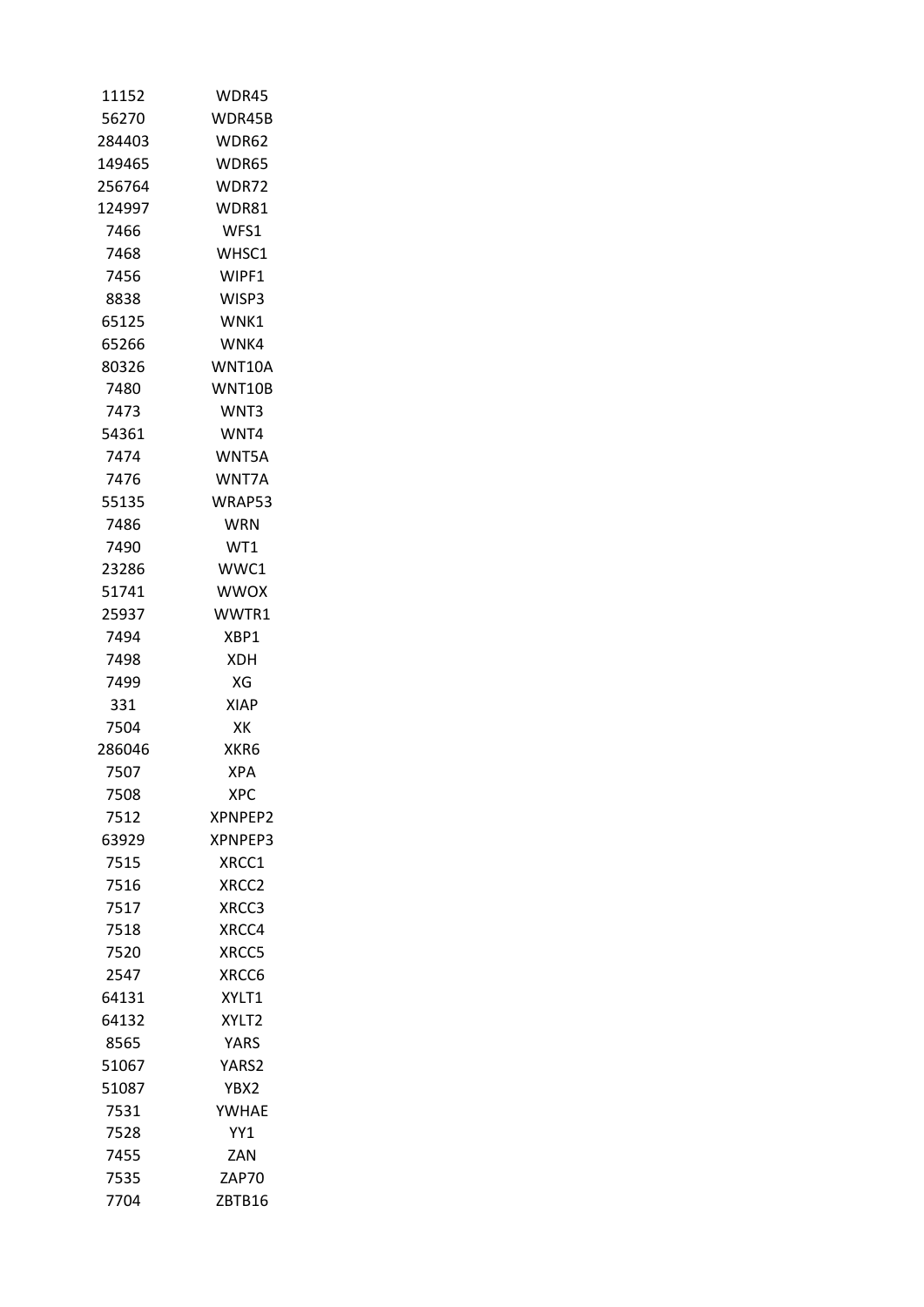| 10472  | ZBTB18           |
|--------|------------------|
| 9841   | ZBTB24           |
| 9923   | ZBTB40           |
| 360023 | ZBTB41           |
| 79882  | ZC3H14           |
| 170261 | ZCCHC12          |
| 389874 | ZCCHC13          |
| 55596  | ZCCHC8           |
| 158866 | ZDHHC15          |
| 23390  | ZDHHC17          |
| 51201  | ZDHHC2           |
| 51114  | ZDHHC9           |
| 6935   | ZEB1             |
| 9839   | ZEB2             |
| 57623  | <b>ZFAT</b>      |
| 463    | ZFHX3            |
| 7538   | ZFP36            |
| 677    | ZFP36L1          |
| 678    | ZFP36L2          |
| 339559 | ZFP69            |
| 146198 | ZFP90            |
| 23414  | ZFPM2            |
| 23503  | ZFYVE26          |
| 118813 | ZFYVE27          |
| 23051  | ZHX3             |
| 7546   | ZIC <sub>2</sub> |
| 7547   | ZIC <sub>3</sub> |
| 84107  | ZIC4             |
| 23660  | ZKSCAN5          |
| 10269  | ZMPSTE24         |
| 9203   | ZMYM3            |
| 7728   | ZNF175           |
| 7760   | ZNF213           |
| 63925  | <b>ZNF335</b>    |
| 22891  | ZNF365           |
| 7592   | <b>ZNF41</b>     |
| 79744  | ZNF419           |
| 147923 | <b>ZNF420</b>    |
| 23090  | <b>ZNF423</b>    |
| 163059 | ZNF433           |
| 84627  | ZNF469           |
| 147657 | ZNF480           |
| 130557 | ZNF513           |
| 116115 | <b>ZNF526</b>    |
| 9640   | <b>ZNF592</b>    |
| 84146  | ZNF644           |
| 641339 | ZNF674           |
| 7552   | ZNF711           |
| 79755  | ZNF750           |
| 7626   | ZNF75D           |